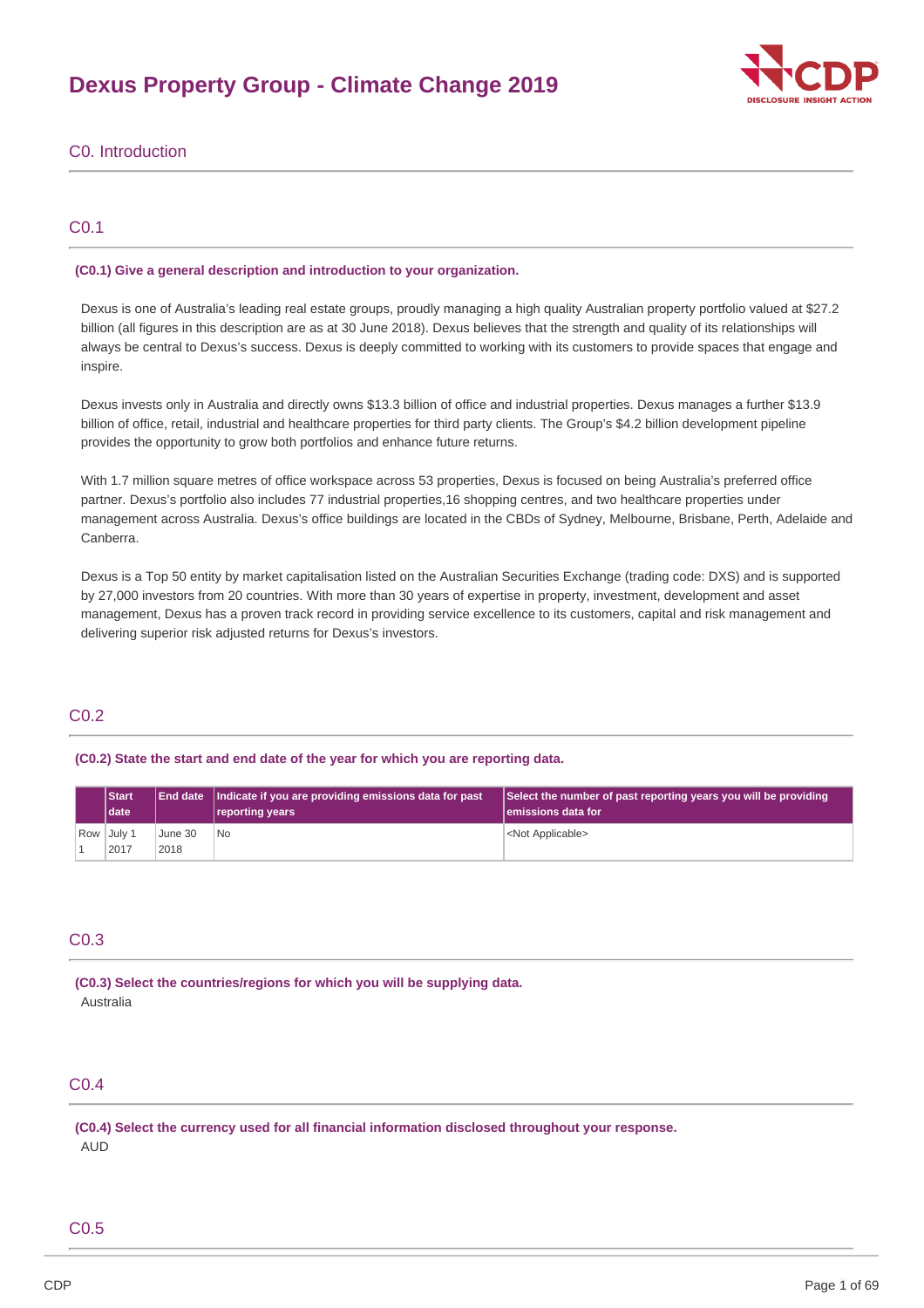(C0.5) Select the option that describes the reporting boundary for which climate-related impacts on your business are being reported. Note that this option should align with your consolidation approach to your Scope 1 and Scope 2 greenhouse gas **inventory.**

Operational control

# C1. Governance

# C1.1

**(C1.1) Is there board-level oversight of climate-related issues within your organization?** Yes

# C1.1a

(C1.1a) Identify the position(s) (do not include any names) of the individual(s) on the board with responsibility for climate**related issues.**

| <b>Position of</b>       | Please explain                                                                                                                                                                                                                                                                                                                                                                                                                                                                                                                                                                                                                                                                                                                                                                                                                                                                                                                 |
|--------------------------|--------------------------------------------------------------------------------------------------------------------------------------------------------------------------------------------------------------------------------------------------------------------------------------------------------------------------------------------------------------------------------------------------------------------------------------------------------------------------------------------------------------------------------------------------------------------------------------------------------------------------------------------------------------------------------------------------------------------------------------------------------------------------------------------------------------------------------------------------------------------------------------------------------------------------------|
| individual(s)            |                                                                                                                                                                                                                                                                                                                                                                                                                                                                                                                                                                                                                                                                                                                                                                                                                                                                                                                                |
| Board-level<br>committee | The Board has delegated responsibility for assessing and managing climate-related risks to the Board Risk Committee which consists of five of the<br>seven non-executive board members. The Board Risk Committee oversees the implementation of Dexus's Risk Management Framework. The<br>Committee oversees the Group's risk management practices, as well as Work Health and Safety, environmental management, Dexus's climate<br>change response, sustainability initiatives and internal audit practices. The Committee oversees the implementation and management of initiatives<br>to maintain the Group's position as a leader in sustainability practices and endorses environmental targets and strategies for approval by the Board.<br>The Dexus sustainability team, led by the Executive General Manager, Investor Relations, Communications and Sustainability reports quarterly to the<br>Board Risk Committee. |

# C1.1b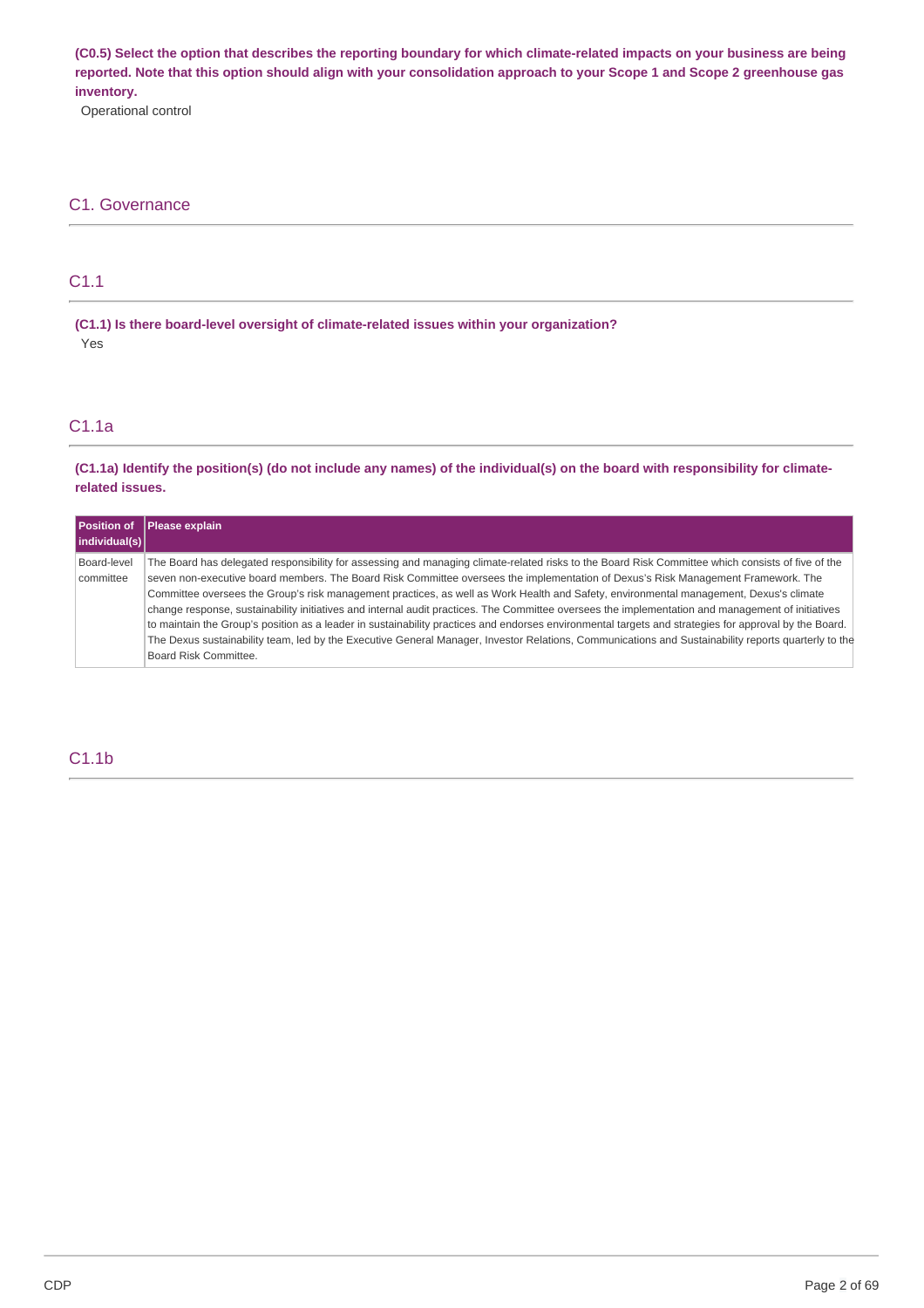# **(C1.1b) Provide further details on the board's oversight of climate-related issues.**

| <b>Frequency</b><br>with<br>which<br>climate-<br>related<br>a<br>scheduled<br>agenda<br>item | <b>Governance</b><br>mechanisms<br>into which<br>climate-<br>related issues<br>issues are are integrated                                                                                                        | <b>Please explain</b>                                                                                                                                                                                                                                                                                                                                                                                                                                                                                                                                                                                                                                                                                                                                                                                                                                                                                                                                                                                                                                                                                                                                                                                                                                                                                                                                                                                                                                                                                                                                                                                                                                                             |
|----------------------------------------------------------------------------------------------|-----------------------------------------------------------------------------------------------------------------------------------------------------------------------------------------------------------------|-----------------------------------------------------------------------------------------------------------------------------------------------------------------------------------------------------------------------------------------------------------------------------------------------------------------------------------------------------------------------------------------------------------------------------------------------------------------------------------------------------------------------------------------------------------------------------------------------------------------------------------------------------------------------------------------------------------------------------------------------------------------------------------------------------------------------------------------------------------------------------------------------------------------------------------------------------------------------------------------------------------------------------------------------------------------------------------------------------------------------------------------------------------------------------------------------------------------------------------------------------------------------------------------------------------------------------------------------------------------------------------------------------------------------------------------------------------------------------------------------------------------------------------------------------------------------------------------------------------------------------------------------------------------------------------|
| Scheduled<br>– all<br>meetings                                                               | Reviewing and<br>guiding major<br>plans of action<br>Monitoring<br>and<br>objectives<br>Monitoring and<br>overseeing<br>progress<br>against goals<br>and targets for<br>addressing<br>climate-related<br>issues | The Executive General Manager, Investor Relations, Communications and Sustainability, and the Senior Manager, Group<br>Sustainability and Energy are invited to present at Board meetings by invitation and at each quarterly Board Risk Committee meeting<br>as a standing agenda item. The sustainability team prepares a Quarterly Sustainability Report which details progress and status on<br>climate and sustainability targets prior to the Board Risk Committee's meeting and is a discussed agenda item. Post-meeting all Board<br>implementation Risk Committee minutes are provided to the Board. Each key strategic risk, including climate change risk, is discussed in detail on an<br>annual basis. For climate, Dexus's climate change resilience strategy involves 1) mitigating Dexus's impact through decarbonisation,<br>performance of energy efficiency and renewable energy; 2) adaptation to physical and transitions risk of its property, people and operations, and<br>leveraging climate change-related opportunities; 3) influencing Dexus's value chain by engaging customers, tenants and suppliers to<br>reduce climate impacts. Examples of topics discussed with the Board Risk Committee include a) projects contributing to climate<br>mitigation and adaptation of Dexus's sustainability strategy. For example, Dexus's contribution to the City of Sydney's Better Building<br>Partnerships progress towards their Sustainable Sydney 2030 goals; and b) energy price volatility, Dexus's exposure to the energy<br>market and the existing and future initiatives to reduce Dexus's energy price exposure and associated climate impact. |
| Scheduled<br>- some<br>meetings                                                              | Reviewing and<br>guiding<br>strategy<br>Reviewing and<br>guiding<br>business plans<br>Setting<br>performance<br>objectives                                                                                      | The Executive General Manager, Investor Relations, Communications and Sustainability, and the Senior Manager, Group<br>Sustainability and Energy are invited to present at each quarterly Board Risk Committee meeting as a standing agenda item. The<br>sustainability team prepares a Quarterly Sustainability Report which details the progress and status on climate and sustainability<br>targets prior to the Committee's meeting and is discussed as an agenda item. The sustainability team reports on its progress on its<br>climate resilience roadmap (mitigation, adaptation, and influencing value chain). Sustainability commitments are approved by the<br>board annually, or as required by exception. For example, the Board Risk Committee has reviewed Dexus's Net Zero by 2030 strategy<br>from proposal to implementation at each quarterly meeting, the strategy and associated targets were approved at the Board level prior<br>to socialisation across the business and disclosure to the market.                                                                                                                                                                                                                                                                                                                                                                                                                                                                                                                                                                                                                                                        |
| Scheduled<br>– all<br>meetings                                                               | Reviewing and<br>guiding risk<br>management<br>policies                                                                                                                                                         | The Board Risk Committee reviews enterprise wide risk management practices including climate and environmental management.<br>The quarterly meetings addresses the effectiveness of the Group's Risk Management Framework. The Group's Environmental<br>Management System undergoes a gap analysis annually. This review feeds ongoing enhancements to Dexus's Environmental<br>Management System (EMS) which is managed by the Risk and Sustainability teams.                                                                                                                                                                                                                                                                                                                                                                                                                                                                                                                                                                                                                                                                                                                                                                                                                                                                                                                                                                                                                                                                                                                                                                                                                    |
| Scheduled<br>- some<br>meetings                                                              | Reviewing and<br>guiding annual<br>budgets<br>Overseeing<br>major capital<br>expenditures,<br>acquisitions<br>and<br>divestitures                                                                               | The Dexus Board approves all corporate annual budgets for all business units during their two-day strategy session. The Board<br>approves all major capital expenditure, acquisitions and divestments (in accordance with its Terms of Reference). Such activities are<br>discussed in meetings where appropriate.                                                                                                                                                                                                                                                                                                                                                                                                                                                                                                                                                                                                                                                                                                                                                                                                                                                                                                                                                                                                                                                                                                                                                                                                                                                                                                                                                                |

# C1.2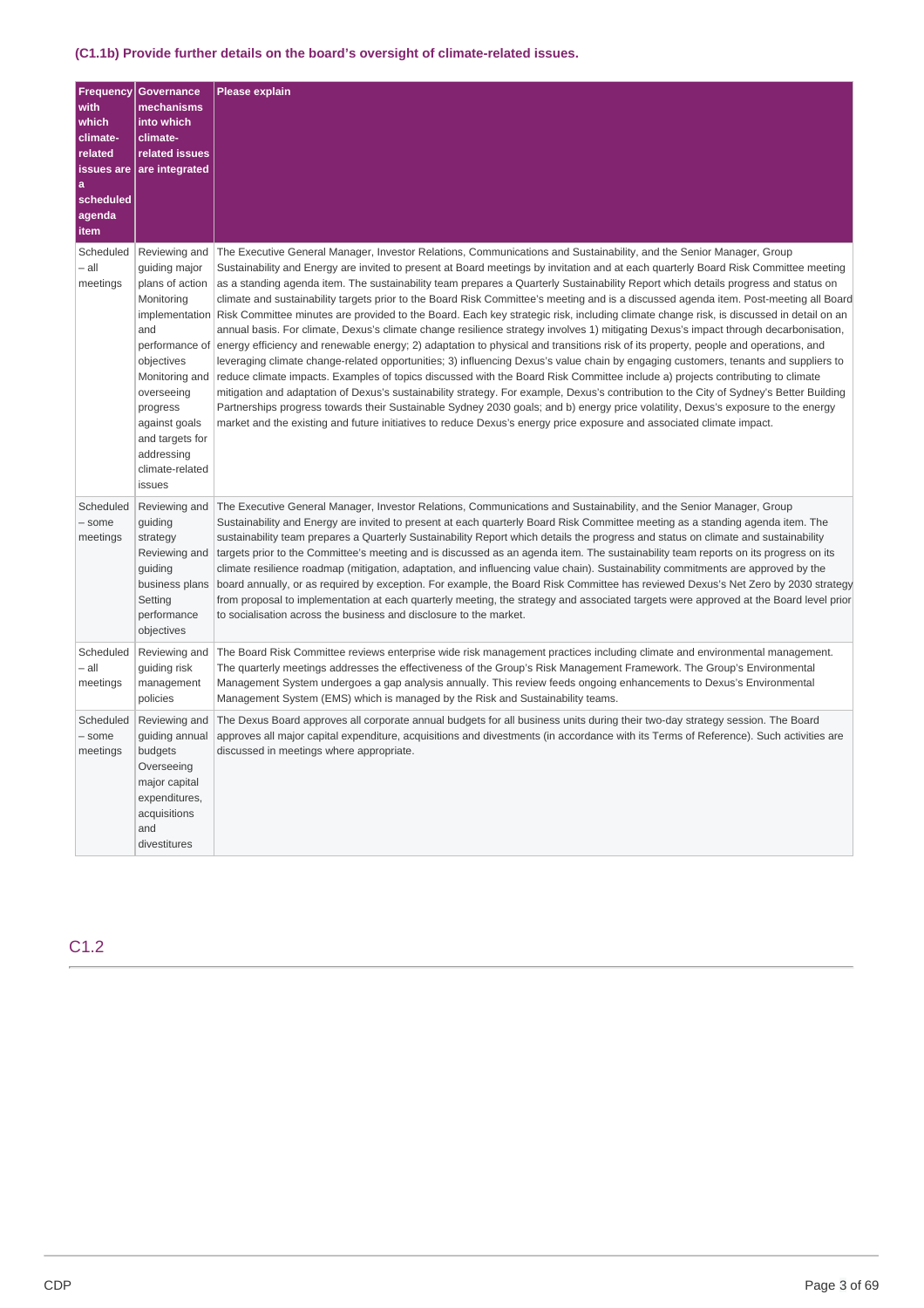# **(C1.2) Provide the highest management-level position(s) or committee(s) with responsibility for climate-related issues.**

| Name of the position(s) and/or committee(s)                                                                                                                                                                                                                                                                                | <b>Responsibility</b>                                                         | <b>Frequency of</b><br>reporting to the board<br>on climate-related<br><i>issues</i> |
|----------------------------------------------------------------------------------------------------------------------------------------------------------------------------------------------------------------------------------------------------------------------------------------------------------------------------|-------------------------------------------------------------------------------|--------------------------------------------------------------------------------------|
| Other C-Suite Officer, please specify (EGM-IR, Communications & Sustainability)                                                                                                                                                                                                                                            | Both assessing and<br>managing climate-<br>related risks and<br>opportunities | Quarterly                                                                            |
| Environment/ Sustainability manager                                                                                                                                                                                                                                                                                        | Both assessing and<br>managing climate-<br>related risks and<br>opportunities | Quarterly                                                                            |
| Risk committee<br>Members of the Dexus Group Risk Committee: -General Counsel and Company Secretary (Chair) - Chief<br>Financial Officer - EGM, Office and Industrial - EGM, Funds Management - EGM, Retail and New Fund<br>Development - EGM, Investor Relations, Communications and Sustainability - Head of Development | Both assessing and<br>managing climate-<br>related risks and<br>opportunities | Quarterly                                                                            |
| Other C-Suite Officer, please specify (EGM- Office)                                                                                                                                                                                                                                                                        | Managing climate-<br>related risks and<br>opportunities                       | As important matters<br>arise                                                        |
| Other C-Suite Officer, please specify (EGM-Retail and Industrial)                                                                                                                                                                                                                                                          | Managing climate-<br>related risks and<br>opportunities                       | As important matters<br>arise                                                        |

C1.2a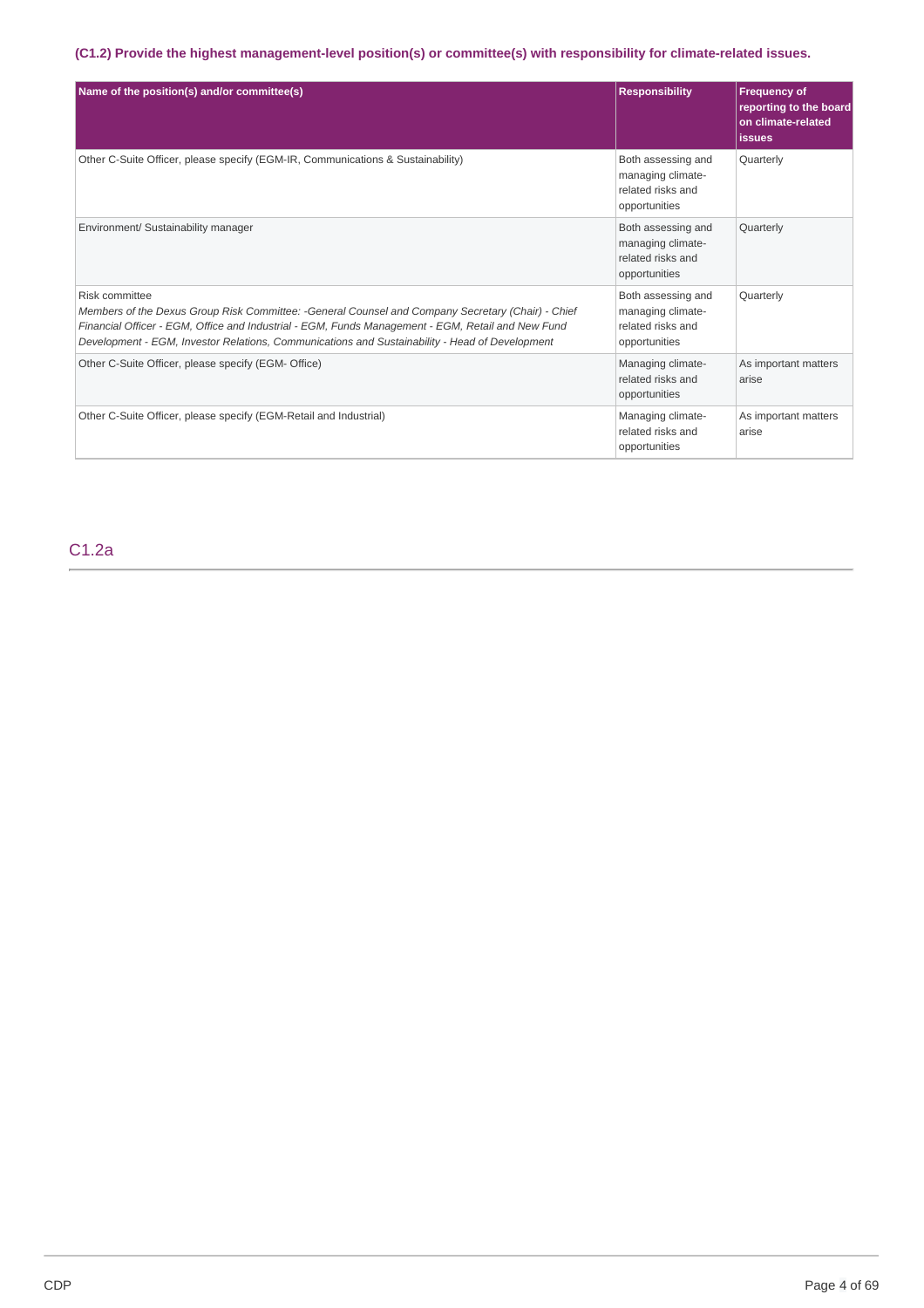# (C1.2a) Describe where in the organizational structure this/these position(s) and/or committees lie, what their associated **responsibilities are, and how climate-related issues are monitored (do not include the names of individuals).**

**The Executive General Manager Investor Relations, Communications and Sustainability:** is responsible for implementing the Group's sustainability strategy (Sustainability Approach), sustainability reporting, and reviewing and approving materials in accordance with Dexus's material approval process. The Executive General Manager Investor Relations, Communications and Sustainability has responsibility for Dexus's management of climate-related issues, such as progress toward and achievement of Dexus's net zero emissions by 2030 target. This role reports directly to the Chief Executive Officer and is a member of the Group Management Committee, which has oversight of climate related issues within the scope of addressing economic, environmental and social topics, including property resilience and climate change impacts, human rights and community investment.

**Dexus's Senior Manager, Group Sustainability and Energy:** leads the Dexus Sustainability team and coordinates day-to-day integration of sustainability within operations including:

• Oversight of the group's Sustainability Approach including the setting ESG objectives against each key objective and monitoring progress

- Responsibility for environmental performance including target setting, monitoring and reporting
- Oversight of annual energy and emissions reporting as per legal requirements and external assurance of Dexus's environmental accounts
- Oversight of NABERS rating program to maintain legal compliance and setting building performance targets •

**The Group Risk Committee:** is accountable to and reports to the Group Management Committee and Board Risk Committee on the effectiveness of compliance, risk and internal audit practices. Members of the Dexus Group Risk Committee are:

- **General Counsel and Company Secretary (Chair)**
- Chief Financial Officer
- EGM, Office
- EGM, Funds Management •
- EGM, Retail and Industrial
- EGM, Investor Relations, Communications and Sustainability •
- Head of Development •

The objective of the Group Risk Committee is to oversee the Group's risk management, compliance management and internal audit programs. The Group Risk Committee will foster adherence to Dexus's policies including those addressing ethical conduct and behaviour and will champion a strong risk and compliance culture within the organisation. The committee oversees the implementation and management of initiatives to maintain the Group's position as a leader in sustainability practices. The Group Risk Committee is tasked with ensuring effective management of risks that have the potential to impact Dexus's strategy and outlook. Climate is a key strategic risk to Dexus with potential impacts over the medium to long term, thus is actively reviewed and managed within Dexus's risk management framework and by the Sustainability team. The Sustainability team prepares a Quarterly Sustainability Report prior to the quarterly Group Risk Committee and Board Risk Committee meetings. The report details progress and status on climate and sustainability targets, progress on Dexus's climate change resilience strategy, and updates on emerging topics such as legislation, markets and environmental topics. Each key strategic risk, climate included, is discussed in detail on an annual basis. For climate, Dexus's climate change resilience strategy involves:

1. Mitigating Dexus's impact through decarbonisation, energy efficiency and renewable energy;

2. Adaptation to physical and transitions risk of property, people and operations, and leveraging on climate change-related opportunities; and

3. Influencing Dexus's value chain by engaging customers, tenants and suppliers to reduce climate impacts.

# C1.3

(C1.3) Do you provide incentives for the management of climate-related issues, including the attainment of targets? Yes

# C1.3a

(C1.3a) Provide further details on the incentives provided for the management of climate-related issues (do not include the **names of individuals).**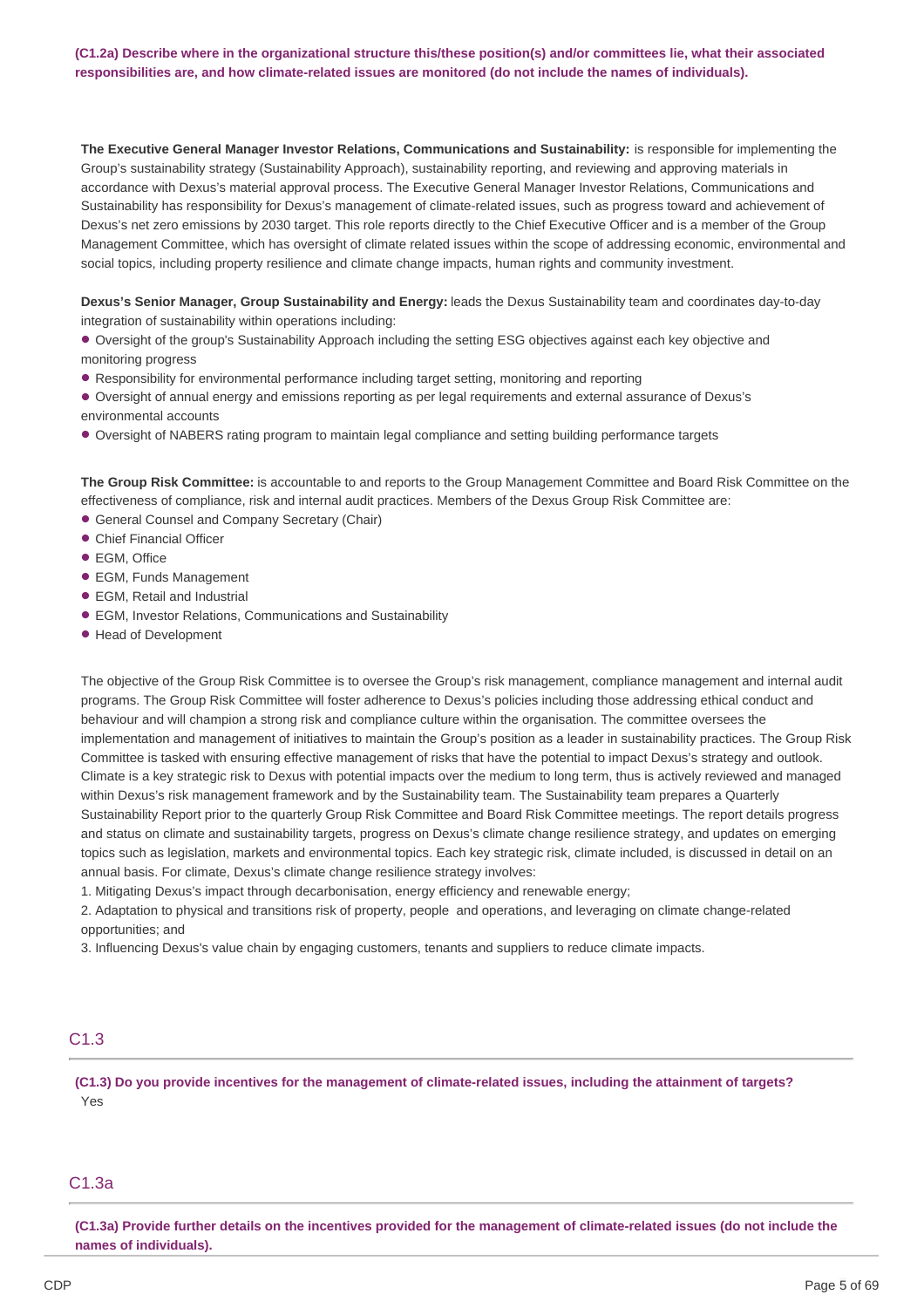# **Who is entitled to benefit from these incentives?** Corporate executive team

**Types of incentives** Monetary reward

#### **Activity incentivized**

Emissions reduction target

#### **Comment**

Executives and senior management have individual KPI's linked to financial and non-financial performance including sustainability commitments published in Dexus's Annual Reporting Suite. Those commitments are derived from the list of Dexus's material sustainability issues and strategic goals. Progress on improving environmental performance is assessed within Dexus's FY18 corporate commitments to: 1) Deliver 1,000,000 square metres of office space rated at least 5 Star NABERS Energy rating and 1,000,000 square metres rated at least 4-star NABERS Water rating by 2020; 2) Reduce energy consumption and emissions across the group by a further 10% by 2020 using the FY15 baseline. Executive and senior management are rated on their performance across KPIs and monetary rewards are tied to achievement of KPIs.

## **Who is entitled to benefit from these incentives?** Corporate executive team

**Types of incentives**

Monetary reward

## **Activity incentivized**

Energy reduction target

## **Comment**

Executives and senior management have individual KPI's linked to financial and non-financial performance including sustainability commitments published in Dexus's Annual Reporting Suite. Those commitments are derived from the list of Dexus's material sustainability issues and strategic goals. Progress on improving environmental performance is assessed within Dexus's FY18 corporate commitments to: 1) Deliver 1,000,000 square metres of office space rated at least 5 Star NABERS Energy rating and 1,000,000 square metres rated at least 4-star NABERS Water rating by 2020; 2) Reduce energy consumption and emissions across the group by a further 10% by 2020 using the FY15 baseline. Executive and senior management are rated on their performance across KPIs and monetary rewards are tied to achievement of KPIs.

# **Who is entitled to benefit from these incentives?**

Corporate executive team

**Types of incentives** Monetary reward

# **Activity incentivized**

Efficiency target

#### **Comment**

Executives and senior management have individual KPI's linked to financial and non-financial performance including sustainability commitments published in Dexus's Annual Reporting Suite. Those commitments are derived from the list of Dexus's material sustainability issues and strategic goals. Progress on improving environmental performance is assessed within Dexus's FY18 corporate commitments to: 1) Deliver 1,000,000 square metres of office space rated at least 5 Star NABERS Energy rating and 1,000,000 square metres rated at least 4-star NABERS Water rating by 2020; 2) Reduce energy consumption and emissions across the Group by a further 10% by 2020 using the FY15 baseline. Executive and senior management are rated on their performance across KPIs and monetary rewards are tied to achievement of KPIs.

#### **Who is entitled to benefit from these incentives?**

Environment/Sustainability manager

**Types of incentives** Monetary reward

**Activity incentivized** Emissions reduction project

#### **Comment**

The management of climate change risk assessing, and reporting is a business objective and the sustainability team have targets to deliver business objectives. These include but are not limited to meeting energy/emission reduction targets, implementing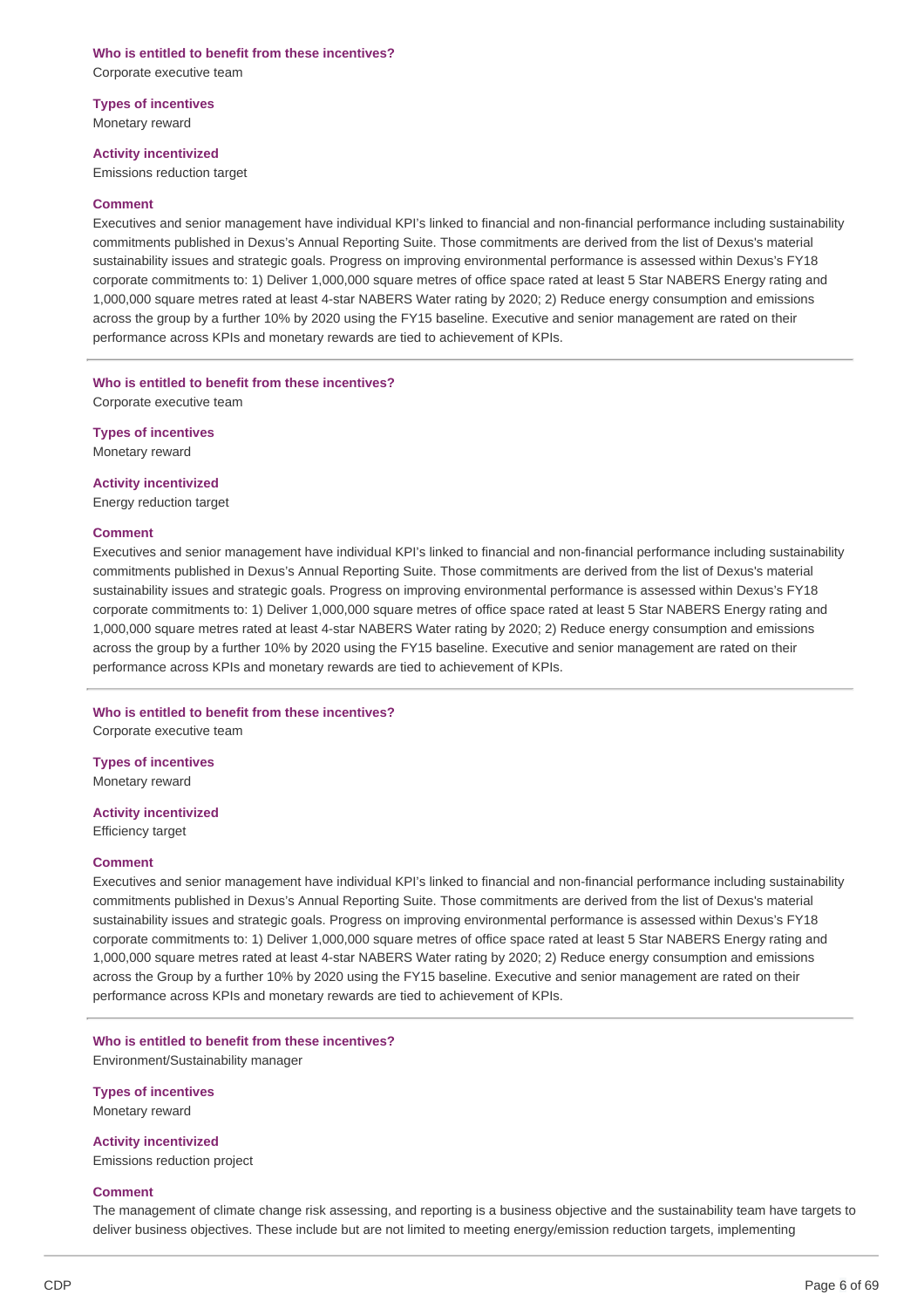energy/emissions reduction projects, championing behaviour change and communicating climate change issues. These form part of individual objectives within the team and are linked to performance measurement and remuneration.

# **Who is entitled to benefit from these incentives?**

Environment/Sustainability manager

**Types of incentives**

Monetary reward

# **Activity incentivized**

Emissions reduction target

## **Comment**

The management of climate change risk assessing, and reporting is a business objective and the sustainability team have targets to deliver business objectives. These include but are not limited to meeting energy/emission reduction targets, implementing energy/emissions reduction projects, championing behaviour change and communicating climate change issues. These form part of individual objectives within the team and are linked to performance measurement and remuneration.

# **Who is entitled to benefit from these incentives?**

Environment/Sustainability manager

**Types of incentives** Monetary reward

**Activity incentivized**

Energy reduction project

## **Comment**

The management of climate change risk assessing, and reporting is a business objective and the sustainability team have targets to deliver business objectives. These include but are not limited to meeting energy/emission reduction targets, implementing energy/emissions reduction projects, championing behaviour change and communicating climate change issues. These form part of individual objectives within the team and are linked to performance measurement and remuneration.

## **Who is entitled to benefit from these incentives?**

Environment/Sustainability manager

**Types of incentives** Monetary reward

**Activity incentivized**

Energy reduction target

#### **Comment**

The management of climate change risk assessing, and reporting is a business objective and the sustainability team have targets to deliver business objectives. These include but are not limited to meeting energy/emission reduction targets, implementing energy/emissions reduction projects, championing behaviour change and communicating climate change issues. These form part of individual objectives within the team and are linked to performance measurement and remuneration.

## **Who is entitled to benefit from these incentives?** Environment/Sustainability manager

**Types of incentives** Monetary reward

## **Activity incentivized**

Efficiency project

## **Comment**

The management of climate change risk assessing, and reporting is a business objective and the sustainability team have targets to deliver business objectives. These include but are not limited to meeting energy/emission reduction targets, implementing energy/emissions reduction projects, championing behaviour change and communicating climate change issues. These form part of individual objectives within the team and are linked to performance measurement and remuneration.

## **Who is entitled to benefit from these incentives?**

Environment/Sustainability manager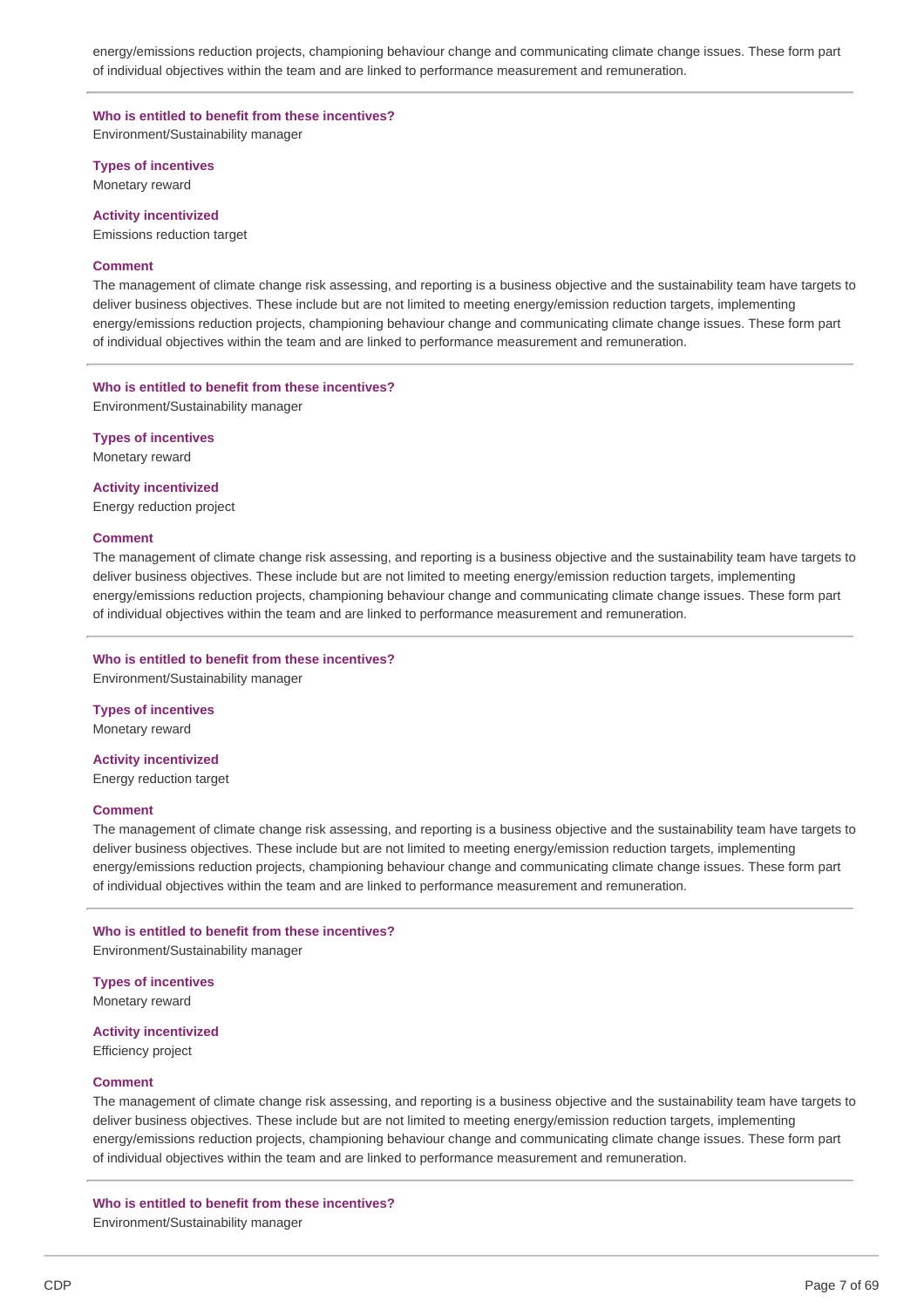# **Activity incentivized**

Efficiency target

# **Comment**

The management of climate change risk assessing, and reporting is a business objective and the sustainability team have targets to deliver business objectives. These include but are not limited to meeting energy/emission reduction targets, implementing energy/emissions reduction projects, championing behaviour change and communicating climate change issues. These form part of individual objectives within the team and are linked to performance measurement and remuneration.

# **Who is entitled to benefit from these incentives?**

All employees

**Types of incentives** Monetary reward

# **Activity incentivized**

Behavior change related indicator

#### **Comment**

Sustainability has been integrated where relevant into employees' roles and responsibilities within their job description as well as included within team performance scorecards. Key staff are assessed on their contribution, relevant to their position, towards achieving Dexus group annual sustainability commitments as set out within its Annual Reporting Suite. Those commitments are derived from the list of Dexus's material sustainability issues and strategic goals. In FY18 Dexus specified a range of sustainability commitments to improve performance with regard to investors, customers, suppliers, employees, the community and the environment. All employees are rated on their performance across scorecard KPIs and monetary rewards are tied to achievement of KPIs.

# C2. Risks and opportunities

# C2.1

## **(C2.1) Describe what your organization considers to be short-, medium- and long-term horizons.**

|                   | <b>From</b> | To<br>(years)   (years) | <b>Comment</b>                                                                                                                                                                                                                                                                                                                                                                                                                                                                                                                                                                                                                                                                                                                                                                                                                        |
|-------------------|-------------|-------------------------|---------------------------------------------------------------------------------------------------------------------------------------------------------------------------------------------------------------------------------------------------------------------------------------------------------------------------------------------------------------------------------------------------------------------------------------------------------------------------------------------------------------------------------------------------------------------------------------------------------------------------------------------------------------------------------------------------------------------------------------------------------------------------------------------------------------------------------------|
| Short-<br>term    | $\Omega$    | 2                       | Next 24 months or sooner. Managing day-to-day risks to properties from climate-related events. Managing building operations to<br>minimise energy consumption and associated emissions. This aligns with Dexus's frequency of financial and operational planning and<br>annual budgets.                                                                                                                                                                                                                                                                                                                                                                                                                                                                                                                                               |
| Medium-12<br>term |             |                         | Next 2 to 7 years, in line with interim environmental targets for Dexus's 2030 Net Zero Strategy. In addition, the time horizon aligns with<br>Dexus's science-based post-2020 emissions target. The time horizon aligns with Dexus's group scorecard goals to ensure company-<br>wide comprehensive awareness of climate-related issues and renewable energy uptake alongside appropriate adaptation planning and<br>management. Dexus's climate change resilience pathway goal involves improving understanding of transitional risks over the medium<br>term and incorporate those learnings into Dexus's strategy stress testing over a 3-5 year horizon.                                                                                                                                                                         |
| Long-<br>term     |             | 15                      | Horizon to 2030 and beyond in line with Dexus's Net Zero 2030 Strategy, as well as long term investment objectives across key funds.<br>Integrating physical and transitional, economic and social climate-related issues into asset planning. Setting and implementing energy,<br>renewable energy and emissions targets consistent with climate-related science and global transition to a low carbon economy,<br>supported by Dexus's in-house research team's long-term (20 to 30 year) outlook analysis. Referencing IPCC climate scenarios to<br>support science-based target setting and inform 10-year asset planning through planned CAPEX, updates, and decision on disposals,<br>including emissions reduction projects such as on-site solar, off-site renewable power purchase agreements, and building electrification. |

# C2.2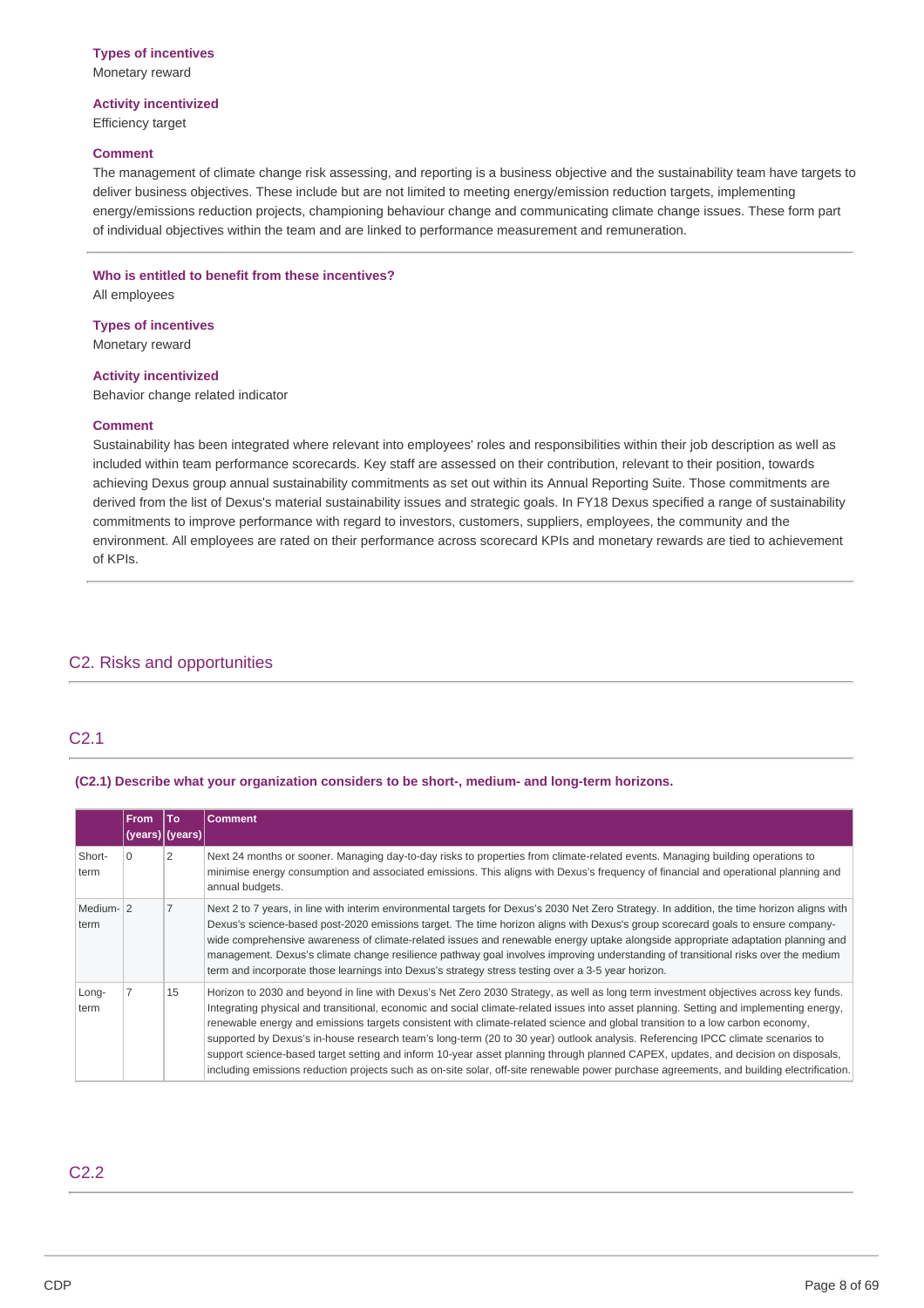(C2.2) Select the option that best describes how your organization's processes for identifying, assessing, and managing **climate-related issues are integrated into your overall risk management.**

Integrated into multi-disciplinary company-wide risk identification, assessment, and management processes

# C2.2a

# (C2.2a) Select the options that best describe your organization's frequency and time horizon for identifying and assessing **climate-related risks.**

| 0f<br>monitoring are risks                        | <b>Frequency How far into Comment</b><br>the future<br> considered? |                                                                                                                                                                                                                                                                                                                                                                                                                                                                                                                                                                                                                                                                                                                                                                                                                                                                                                                                                                                                                                                   |
|---------------------------------------------------|---------------------------------------------------------------------|---------------------------------------------------------------------------------------------------------------------------------------------------------------------------------------------------------------------------------------------------------------------------------------------------------------------------------------------------------------------------------------------------------------------------------------------------------------------------------------------------------------------------------------------------------------------------------------------------------------------------------------------------------------------------------------------------------------------------------------------------------------------------------------------------------------------------------------------------------------------------------------------------------------------------------------------------------------------------------------------------------------------------------------------------|
| Row Six-monthly >6 years<br>or more<br>frequently |                                                                     | Dexus's Risk Management Framework articulates its approach to managing risk. The Group Risk Committee and Board Risk<br>Committee oversees the management of the Risk Management Framework and Dexus's top 10 risks on a quarterly basis. The<br>Framework is formally updated annually. Within the process, risks are identified and evaluated to determine their severity, likely<br>consequences and the frequency that an event is likely to occur which is evaluated over a period of up to 20 years. Those in the<br>Catastrophic category are predicted to result in "Severe damage to the environment. Expected impact affecting wide area for more<br>than 10 years". In addition, Dexus conducts group-level risk assessment and sensitivity analysis of climate change risks against<br>the latest IPCC published climate change scenarios and their correlation or confluence to determine overall long term (2030 and<br>2070) climate change risk exposure at a property level. These assessments are conducted every 2 to 7 years. |

C2.2b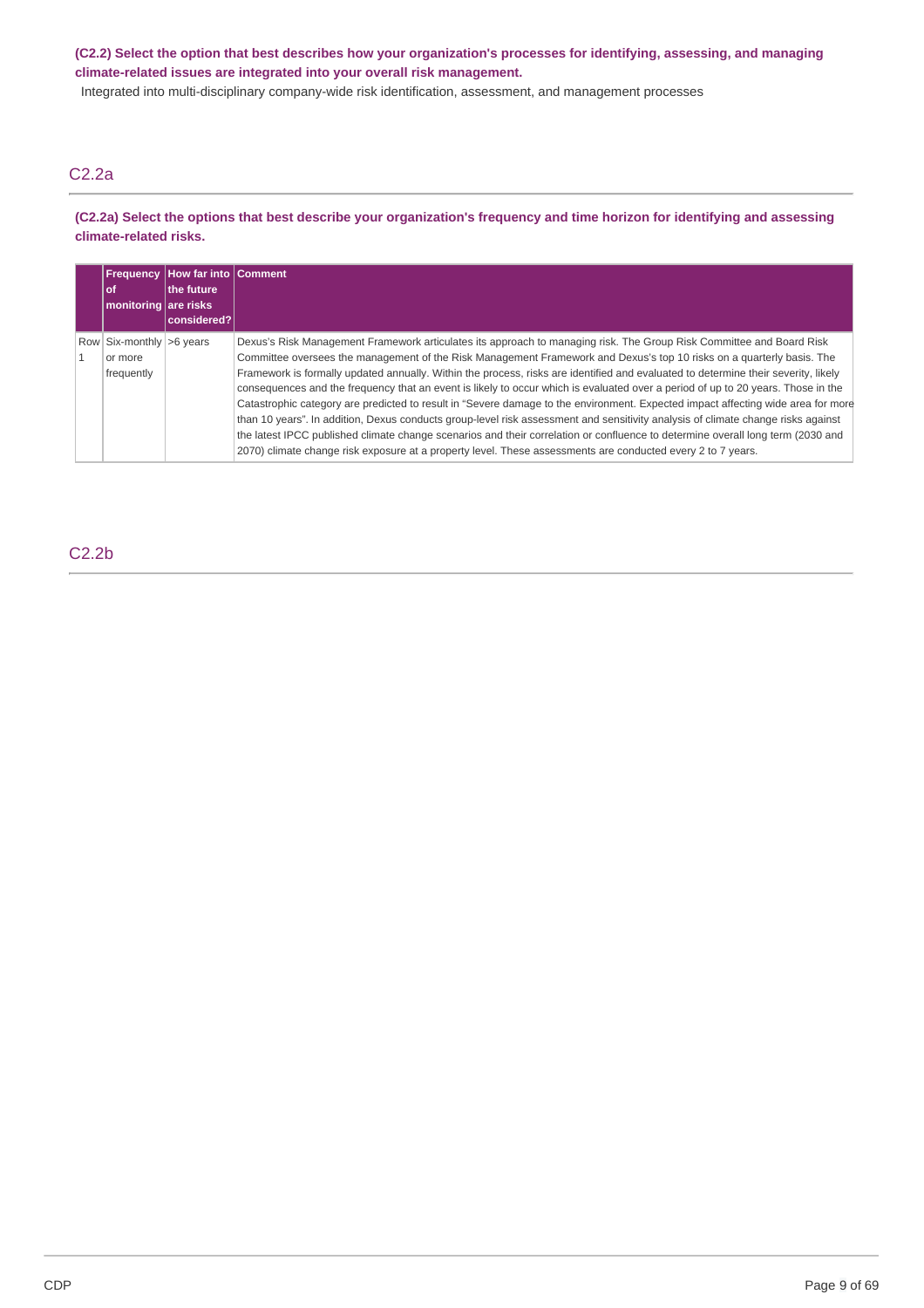#### **(C2.2b) Provide further details on your organization's process(es) for identifying and assessing climate-related risks.**

Company level: Dexus conducts periodic group-wide climate change risk assessments to determine the magnitude of climate change risks across the portfolio. This involves desktop analysis of exposures to climate change related events and is supported by data from ongoing site risk management inspections. Dexus's sustainability and risk teams identify, analyse and evaluate climate change risks and opportunities, referencing the Group's Climate Change Assessment Report and site audit program outcomes, and maintains a WHS&E risk register. Environmental, financial and reputational risks, and health and safety concerns are evaluated, and management controls established. Risks that are considered strategic are reviewed by the Sustainability Team and Head of Risk and escalated for review within annual Risk Assessment workshops using a Strategic Risk Register. The current risk to Dexus from climate change is low as properties are predominantly located in metropolitan areas with stable infrastructure, effective Local Government area planning for climate change impacts and services.

Property level: Natural catastrophe risks are assessed as part of Dexus's annual risk engineering audit process and during due diligence for new acquisitions. The process involves analysis and determination of climate change risk level based on the inherent risk with reference to recent and historical natural disaster events such as flood, cyclone, hurricane, windstorm and earthquake, geographical factors, while factoring in climate change projections and previous loss data. Key risks are identified, and site mitigation plans are developed to cover all risks including natural disaster risks. Strategic improvement plans are developed to improve energy efficiency and reduce greenhouse gas emissions. Climate Change Adaptation Plans have been developed for the top ten properties at risk. Plans are coordinated at the corporate level and managed at the property level.

The risk analysis process involves the assignment of an overall residual risk rating for each risk documented in the risk register through the following steps:

1. Identification – Risks are identified via audits, reports, incident, external advice, etc.

2. Analysis – Risks are assessed to determine their significance and priority. The risk assessment process involves a consideration of the risk criteria in terms of likelihood and consequence and involves analysing the following: a) Inherent risk –the likelihood and consequence of a risk event if it were to occur in the absence of controls. The inherent nature of the risk event will provide the basis and extent to which controls or treatment plans are required to mitigate the risk to an acceptable level. b) Identify and assess controls – identify the existing controls in place to address the risk and assess how effective they are in operation. The control's current operating effectiveness is determined and rated on a scale of effectiveness. Where controls are identified as ineffective or partially effective, action plans are required to be developed by management to establish effective controls and mitigate risks. c) Residual risk rating – The residual risk rating is determined by combining the likelihood and consequence of the risk, taking into consideration the effectiveness of existing controls. Dexus has adopted standardised criteria and rating scales to be applied across all risk management activities and business areas.

3. Evaluation – Risks are evaluated, and a decision is made as to whether a risk is acceptable or not, factoring the frequency, likelihood of occurrence, and the potential environmental, financial or business impact that would result. Risk mapping tools are used to prioritise risks.

4. Treatment – Risk Treatment Plans are developed for all risks that have a residual risk rating of Significant or High.

Dexus's Risk Management Framework aligns with the Australian and New Zealand standard for risk management (ISO 31000). The Risk Management Framework's treatment of climate-related risks is consistent with the process outlined above. Dexus's climaterelated risks are assessed based on likelihood, consequence, and effectiveness of controls which is used to determine a resulting overall risk evaluation. Dexus defines a 'substantive' financial impact as 'major' or 'catastrophic' according to its Risk Management Framework when assessing climate-related risks, which equates to financial loss in excess of \$10 million or at least 4% of funds from operations.

# C2.2c

#### **(C2.2c) Which of the following risk types are considered in your organization's climate-related risk assessments?**

|                       |                                 | Relevance Please explain                                                                                                                                                                                                                                                                                                                                                                                                                                                                                                                                                                                                                                                                                                                                                                                                                                                                                                                                                                                                                                                                                                                                                                                             |
|-----------------------|---------------------------------|----------------------------------------------------------------------------------------------------------------------------------------------------------------------------------------------------------------------------------------------------------------------------------------------------------------------------------------------------------------------------------------------------------------------------------------------------------------------------------------------------------------------------------------------------------------------------------------------------------------------------------------------------------------------------------------------------------------------------------------------------------------------------------------------------------------------------------------------------------------------------------------------------------------------------------------------------------------------------------------------------------------------------------------------------------------------------------------------------------------------------------------------------------------------------------------------------------------------|
| &                     | <i>inclusion</i>                |                                                                                                                                                                                                                                                                                                                                                                                                                                                                                                                                                                                                                                                                                                                                                                                                                                                                                                                                                                                                                                                                                                                                                                                                                      |
| Current<br>regulation | Relevant.<br>always<br>included | Risks to Dexus of potential costs associated with maintaining compliance with current regulation have been included in risk assessments<br>of climate-related regulation through Dexus's legal compliance register. The legal compliance register details control measures that track<br>Dexus's compliance obligations, corrective actions and status, as well as personnel that are key to ensure implementation. Examples of<br>current regulation that present risks of increased costs include the National Greenhouse and Energy Reporting (NGER) Act 2007,<br>Environment Protection Act 1970, Electricity Supply Act 1995, Supply (General) Regulation 2014, and Energy Savings Scheme Rule of<br>2009 and Renewable Energy (Electricity) Regulations 2001. For example, a compliance risk assessment for changes to the commercial<br>building disclosure (CBD) program identified potential increased costs associated with the reduced mandatory disclosure threshold on<br>commercial office buildings from 2000 to 1000 square metres. The additional compliance cost was associated with effort to monitor<br>compliance for and conduct NABERS assessments across the few newly obligated properties. |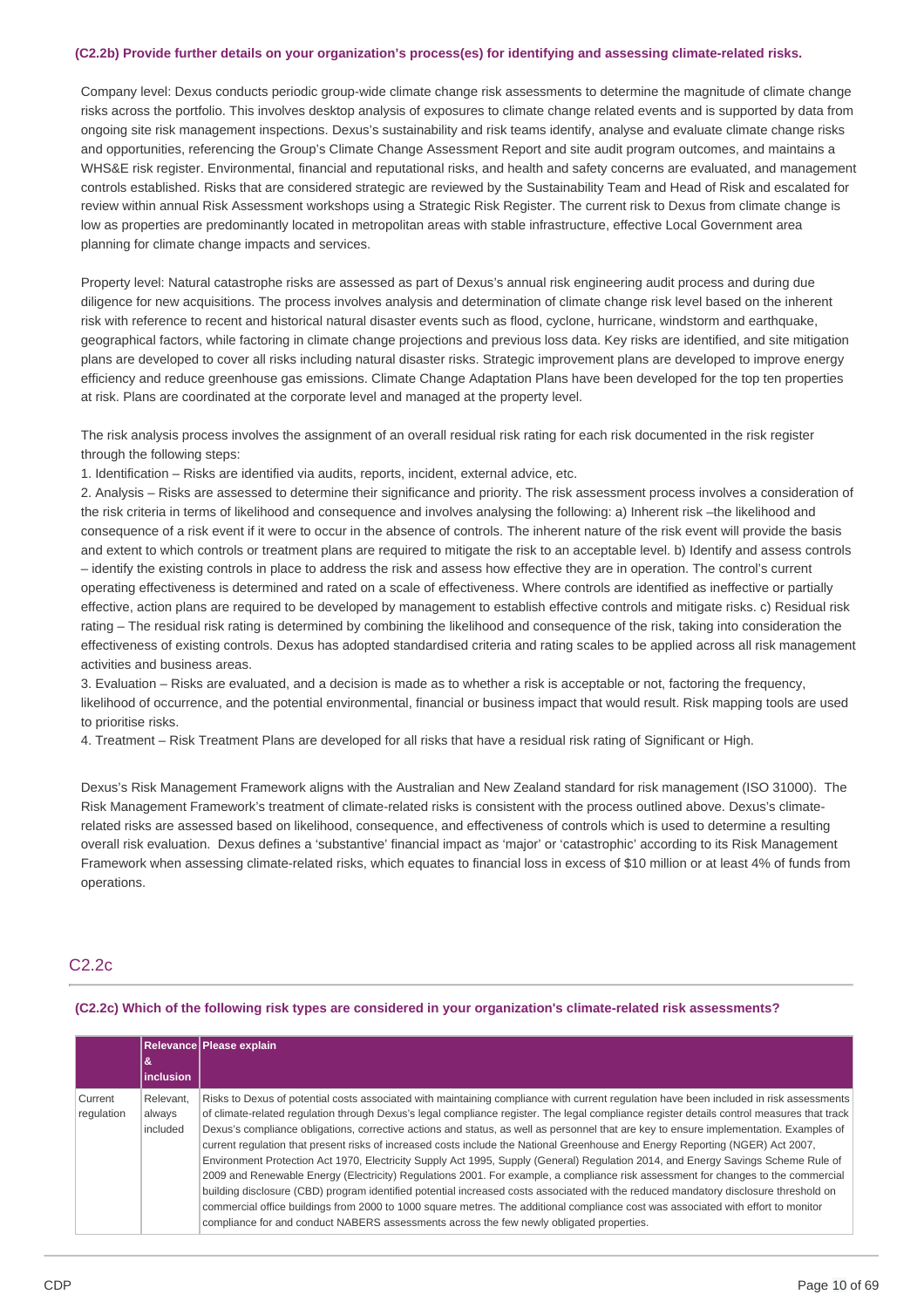|                        |                                 | Relevance Please explain                                                                                                                                                                                                                                                                                                                                                                                                                                                                                                                                                                                                                                                                                                                                                                                                                                                                                                                                                                                                                                                                                                                                                                                                                                                                                                                                                                                                                              |
|------------------------|---------------------------------|-------------------------------------------------------------------------------------------------------------------------------------------------------------------------------------------------------------------------------------------------------------------------------------------------------------------------------------------------------------------------------------------------------------------------------------------------------------------------------------------------------------------------------------------------------------------------------------------------------------------------------------------------------------------------------------------------------------------------------------------------------------------------------------------------------------------------------------------------------------------------------------------------------------------------------------------------------------------------------------------------------------------------------------------------------------------------------------------------------------------------------------------------------------------------------------------------------------------------------------------------------------------------------------------------------------------------------------------------------------------------------------------------------------------------------------------------------|
|                        | &<br>inclusion                  |                                                                                                                                                                                                                                                                                                                                                                                                                                                                                                                                                                                                                                                                                                                                                                                                                                                                                                                                                                                                                                                                                                                                                                                                                                                                                                                                                                                                                                                       |
| Emerging<br>regulation | Relevant,<br>always<br>included | Risks to Dexus including potential increases in costs associated with emerging regulation, such as changes to energy policy (e.g.<br>amendments to the Renewable Energy Target that may have flow on effects to increase the cost of on-site solar energy projects), have<br>been included in Dexus's climate-related risk assessments as part of ongoing monitoring by Dexus's Sustainability and Compliance<br>teams. Examples of emerging regulation issues include amendments to the Renewable Energy Target or other proposed changes such<br>as the former National Energy Guarantee (proposed in FY18) and the current government's Fair Deal on Energy. Dexus's climate-related<br>risk assessments for these potential regulatory changes include the price risk on its current and future energy costs, and include<br>discussions with its energy retailers and industry bodies.                                                                                                                                                                                                                                                                                                                                                                                                                                                                                                                                                           |
| Technology             | Relevant,<br>always<br>included | Risks to Dexus including changes in electricity use and costs associated with building technology upgrades (e.g. increased cost<br>associated with replacing equipment with more energy efficient options to support Dexus's NABERS Energy and net zero emissions<br>targets) have been included in company and property-level climate-related risk assessments through business case development for<br>capital projects and innovations. The assessments have also identified opportunities such as reduced costs from technologies that can<br>enhance energy efficiency. For example, when developing Dexus's Net Zero by 2030 strategy, the Sustainability team modelled a<br>portion of the energy efficiency savings from emerging technology.                                                                                                                                                                                                                                                                                                                                                                                                                                                                                                                                                                                                                                                                                                 |
| Legal                  | Relevant,<br>always<br>included | Risks to Dexus including increased resourcing requirements and potential non-compliance costs associated with emissions reporting<br>laws (e.g. National Greenhouse and Energy Reporting Act in Australia) have been included in company-level climate-related risk<br>assessments through legal compliance registers. The assessments have also identified governance issues such as liability risks<br>associated with directors' duties to consider foreseeable risks in their decision-making, which could result in increased costs and<br>reputational impacts associated with legal action if climate-related issues are not integrated into director decision-making.                                                                                                                                                                                                                                                                                                                                                                                                                                                                                                                                                                                                                                                                                                                                                                         |
| Market                 | Relevant,<br>always<br>included | Risks to Dexus including decreased revenues from reduced market demand (e.g. loss of government tenants that require energy efficient<br>buildings) have been included in property-level climate-risk assessments through ongoing market monitoring by Sustainability, Research,<br>Office, Industrial and Retail teams. For example, Dexus monitors shifts in customer demands such as, government leasing minimum<br>requirements for NABERS ratings and Property Council of Australia's Guide to Office Building Quality with ambition to operate a<br>sustainable, premium quality portfolio. Increased greenhouse gas emissions will negatively impact a building's NABERS rating which<br>may prompt existing tenants with minimum performance requirements to review their lease and will adversely impact Dexus's ability to<br>attract and retain new tenants.                                                                                                                                                                                                                                                                                                                                                                                                                                                                                                                                                                               |
| Reputation             | Relevant,<br>always<br>included | Risks to Dexus associated with reputational damage and associated negative financial impacts (e.g. loss of investor sentiment) have<br>been included in company-level climate-related risk assessments through ongoing stakeholder engagement and sentiment monitoring.<br>For example, Dexus has experienced positive impact towards its brand, share value, public opinion and perception of integrity by actively<br>reducing its emissions impact and by attaining leadership positions in investor ESG surveys such as Dow Jones Sustainability Index,<br>Global Real Estate Sustainability Benchmark, and CDP Climate Change. Loss of this positive reputation puts Dexus at risk of losing<br>investment from ESG-focused investors, which may negatively impact share price and thus total shareholder return.                                                                                                                                                                                                                                                                                                                                                                                                                                                                                                                                                                                                                                |
| Acute<br>physical      | Relevant,<br>always<br>included | Acute physical risks to Dexus, such as increased costs associated with property damage from cyclones or other extreme weather, are<br>included in property-level climate-related risk assessments through implementation of Dexus's environmental management system. Part<br>of the environmental risk assessment process is the Initial Status Audit (ISA), conducted on all acquisitions. For example, Dexus<br>conducted an ISA of 36 Hickson Road, Millers Point, which determined that the property has low risk exposure to cyclones, and low to<br>moderate exposure to flooding from extreme weather events. Where required, improvement plans are developed and tracked via<br>Periskope, an internal property risk management tool.                                                                                                                                                                                                                                                                                                                                                                                                                                                                                                                                                                                                                                                                                                         |
| Chronic<br>physical    | Relevant,<br>included           | Chronic physical risks to Dexus, such as potential increased costs associated with increased energy use to cool Dexus's office buildings<br>sometimes in an increasingly warmer climate, are included in property-level climate-related risk assessments through Dexus's portfolio-wide desktop<br>climate risk modelling. Dexus's portfolio-wide desktop climate risk modelling reviewed physical property risks against the IPCC's AR5<br>RCP8.5 scenario (likely worst-case scenario) using 2030 and 2070 time horizons. The assessment looks at chronic physical risks such<br>as 2030 days over 35 degrees, 2030 summer temperatures, 2070 days over 35 degrees and 2070 mean maximum temperature risk.<br>The outcomes of long-term modelling show moderate impacts across geographical markets in Far North Queensland, Western Australia<br>and South Australia, which may influence investment decision making, depending on its nature and time horizon. This modelling is built<br>into the scope of Initial Status Audits (ISA); environmental risks assessments, which are conducted on all acquisitions as part of Dexus's<br>Environmental Management System (EMS). For example, Dexus conducted an ISA of 36 Hickson Road, Millers Point, which determined<br>that the property is unlikely to be inundated by long-term effects of sea level rise, and the projected increase in hot days will lead to<br>increased electricity use. |
| Upstream               | Relevant,<br>always<br>included | Upstream value chain risks to Dexus, such as increased costs of services associated with suppliers' use of energy and water, are<br>included in climate-related risk assessments through Dexus's ongoing procurement exercises and engagement with suppliers. For<br>example, Dexus surveyed its panel of preferred suppliers to identify sustainability risks within Dexus's tier 1 supply chain and support<br>further analysis of the severity and likelihood of certain risks. Questions included but are not limited to; methods of monitoring and<br>reporting of sustainability performance, familiarity with relevant Dexus policies, environmental commitments and procedures in place,<br>reporting of sustainability indicators, and level of exposure to physical climate risks and use of sustainable products within suppliers'<br>supply chain. Examples of risks about which Dexus engages its supply chain includes access to and use of energy, access to and use of<br>water, emissions, temperature change, sea level rise and prolonged drought. Dexus's Supplier Code of Conduct highlights preference for<br>low carbon products, particularly to achieve Green Star credits in emissions and transport.                                                                                                                                                                                                                       |
| Downstream Relevant,   | sometimes<br>included           | Downstream value chain risks to Dexus, such as reputational damage associated with Dexus being unable to meet its Scope 3 customer<br>emissions reduction target, is included in climate-related risk assessments through Dexus's sustainability target setting and customer<br>engagement processes. Dexus's climate resilience strategy includes a science-based Scope 3 emissions reduction target to reduce<br>Scope 3 emissions by 25 percent by 2030 (2018 baseline), the achievement of which requires Dexus to positively influence its customers<br>to reduce their carbon footprint. For example, Dexus has adopted measures such as green leases to collaborate on whole building<br>energy efficiency, as well as the adoption of the Better Building Partnerships strip-out waste guidelines to minimise fit-out waste to<br>landfill. With increasing market desire for sustainable and healthy workplaces, Dexus is assessing customer product opportunities to<br>reduce its value chain's climate change impact.                                                                                                                                                                                                                                                                                                                                                                                                                     |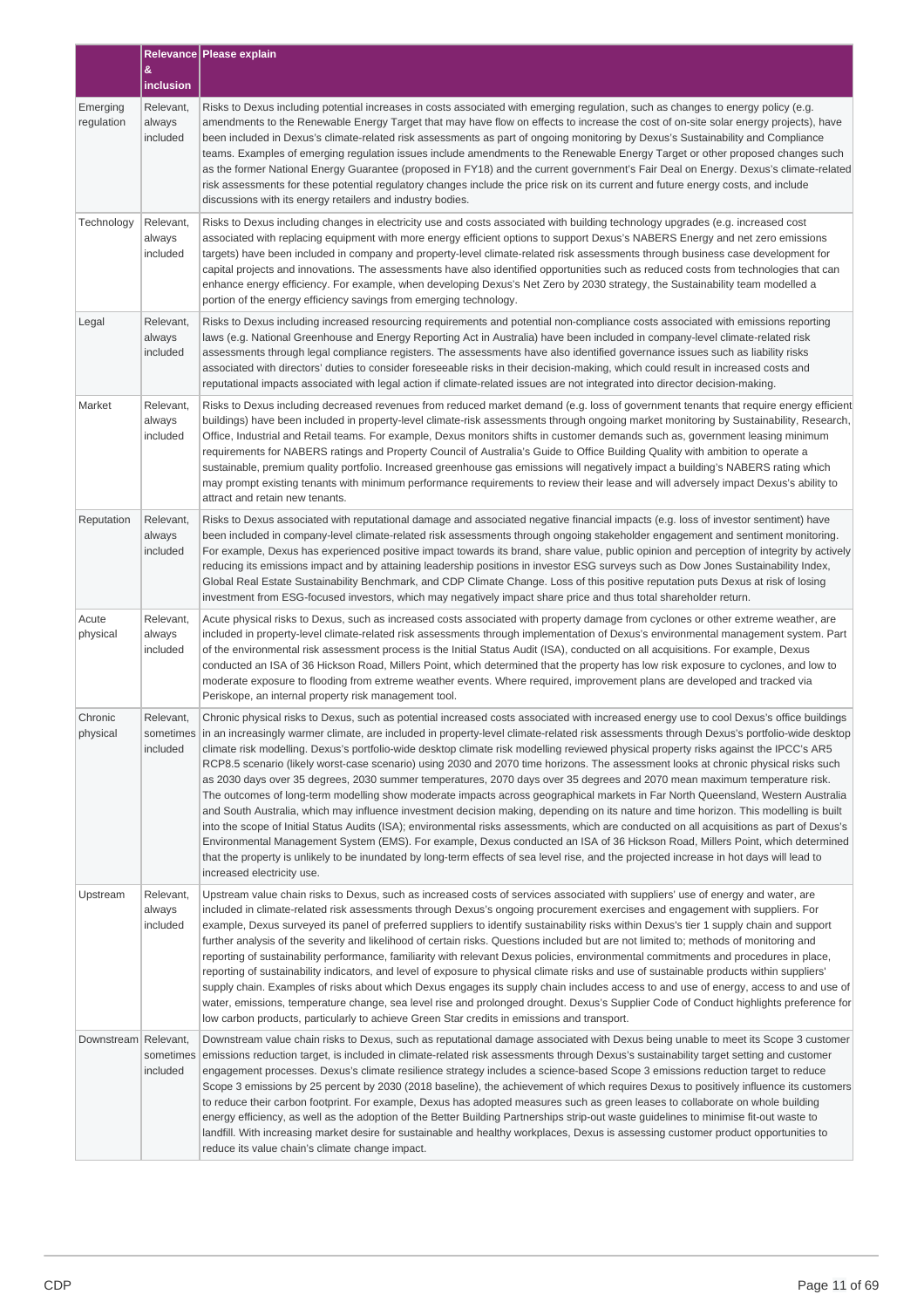## **(C2.2d) Describe your process(es) for managing climate-related risks and opportunities.**

Through Dexus's Risk Management Framework, climate-related risks and opportunities are identified and managed in a systematic and timely way to minimise the impact of undesirable events and to provide the ability to consider opportunities as they arise. This framework is built into Dexus's daily operations via accountabilities, standard operating procedures, collaboration/knowledge sharing, and audit/assurance. The Framework articulates its approach to managing risk and is aligned to the principles of the AS/NZS ISO 31000:2009. The approach involves establishing the context, identifying, analysing, evaluating, treating, monitoring and communicating risks associated with managing, acquiring, developing or disposing of real property to minimise losses and maximise opportunities. Risks are identified and evaluated to determine their severity, likely consequences and the frequency that an event is likely to occur which is evaluated over a period of up to 20 years. The Board Risk Committee meets quarterly to review and approve policies and review reports on ESG performance including active projects, climate issues, achievements and performance metrics. All meeting minutes and papers are reported directly to the board. The board distinguishes climate change as among the top 10 key risks that could impact Dexus's strategy and outlook. Climate-related issues are considered regarding the following as they relate to specific decisions:

- Physical risks risk exposure against long-term scenarios for climate-change related impacts
- Transitional risks economic risks, social risks and potential safety risks
- The group portfolio's and/or building's resilience to cope with these scenarios

An example of how the Risk Management Framework is applied to physical risks is Dexus's assessment of portfolio exposure and vulnerability to property damage or loss of business continuity from extreme weather. The application of the Risk Management Framework and vulnerability assessment has revealed, for example, that properties in Sydney and Melbourne are exposed to heat stress, with potential impacts including increased costs to cool Dexus properties in these locations on hot days. On the other hand, properties in far north Queensland are exposed to cyclone and flooding risk, with potential impacts including increased insurance costs/premiums and building damage remediation costs. Dexus conducts annual Risk Assessment workshops using a Risk Register that includes property climate change risk. Dexus ranks properties in its portfolio according to their overall level of risk and higher risk properties undergo further assessment and adaptation planning. Managing the risks involves mitigating physical risks through investment decision-making, asset planning, preventative maintenance and adaptation activities. With regard to investment decisionmaking, Dexus reviews the climate and sustainability risks and opportunities of a potential acquisition before purchase through a due diligence process. This process requires details on the potential acquisition's environmental performance and climate change assessments that have been conducted, building upgrade and improvement plans, past energy and water audits as well as costing required to implement upgrades to the property in line with the group's 5-star NABERS Energy rating target. The building performance and climate-related exposure can affect procurement decisions and investment strategy for the asset. Natural disaster risks are reviewed as part of Dexus's annual environmental audit process. The process involves analysis and determination of climate change risk level based on the inherent risk to recent and historical natural disasters. From this process key risks are identified, and site mitigation plans are developed.

Dexus has applied its Risk Management Framework to transition risks by assessing financial impacts from changes in energy markets resulting from the transition to a low carbon economy, and assessing consequences associated with Dexus's operational greenhouse gas emissions. The application of the Risk Management Framework and assessment of financial impacts from transition risks led to Dexus adopting a progressive purchasing strategy for electricity, implementing upgrades to properties to achieve 5 star NABERS Energy targets, and developing a transition plan to clean energy as part of its target to achieve net zero emissions by 2030.

# C2.3

(C2.3) Have you identified any inherent climate-related risks with the potential to have a substantive financial or strategic **impact on your business?**

Yes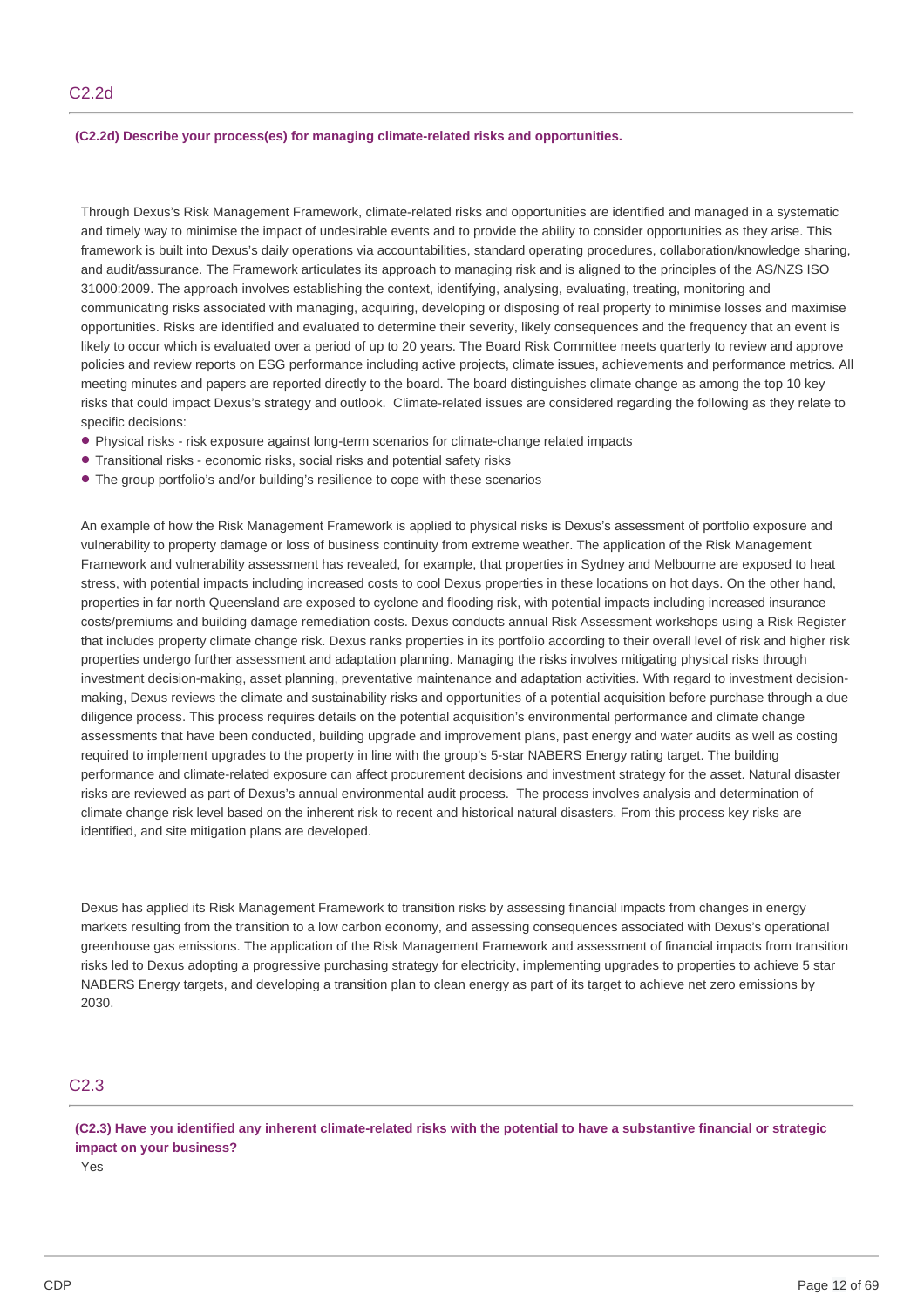# C2.3a

(C2.3a) Provide details of risks identified with the potential to have a substantive financial or strategic impact on your **business.**

#### **Identifier**

Risk 1

## **Where in the value chain does the risk driver occur?** Direct operations

**Risk type** Transition risk

# **Primary climate-related risk driver**

Policy and legal: Enhanced emissions-reporting obligations

#### **Type of financial impact**

<Not Applicable>

## **Company- specific description**

Dexus must maintain compliance with the Australian National Greenhouse Energy Reporting Act (NGER), which requires mandatory reporting of GHG emissions and energy usage across the Dexus Australian portfolio. Data is required to be accurate to +/-5%. Dexus faces risk of non-compliance if it fails to accurately track group-wide energy and emissions, and report in the required timeframes. For example, if five percent of Dexus's portfolio is inaccurately classified as outside of operational control (including Dexus-managed properties owned by its third-party funds such as Dexus Wholesale Property Fund), Dexus would exclude emissions from these buildings from its NGER reporting, which would in turn result in reporting that does not accurately represent emissions across Dexus's portfolio. If Dexus fails to register and report on its emissions, it may be liable for penalties in the order of \$360,000. The NGER legislation allows for administrative, civil and/or criminal penalties in response to non-compliance. Dexus also faces compliance and financial risk should state or federal governments introduce additional climate-related reporting requirements.

**Time horizon** Current

**Likelihood** Virtually certain

**Magnitude of impact** Medium-low

**Are you able to provide a potential financial impact figure?** Yes, a single figure estimate

**Potential financial impact figure (currency)** 360000

**Potential financial impact figure – minimum (currency)** <Not Applicable>

**Potential financial impact figure – maximum (currency)** <Not Applicable>

#### **Explanation of financial impact figure**

Dexus faces a potential financial impact of \$360,000, which is an increased compliance cost attributable to the penalty for failure to report by the deadline in accordance with the NGER Act.

### **Management method**

Dexus provides in-house employees and financial resources and has established formal processes to deliver the reporting requirements under the Act. Dexus has appointed external consultants and internal analysts to manage the collection of and maintenance of property-level emissions data. Dexus partners with an external service provider to accurately record (including verification of) energy, gas and water consumption and calculate GHG emissions. Adherence to the protocols for the collection and record keeping of data is paramount to the compliance risk. For example, Dexus's FY18 environmental dataset was collected and compiled within a group-wide Environmental Reporting System using bottom-up utility data and underwent independent assurance prior to being submitted to the Government's database. Dexus has incurred costs of \$300,000 per annum. This is made up of internal and external resources, upgrades to software that stores and reports data and annual licence fees, as well as fees for external data assurance.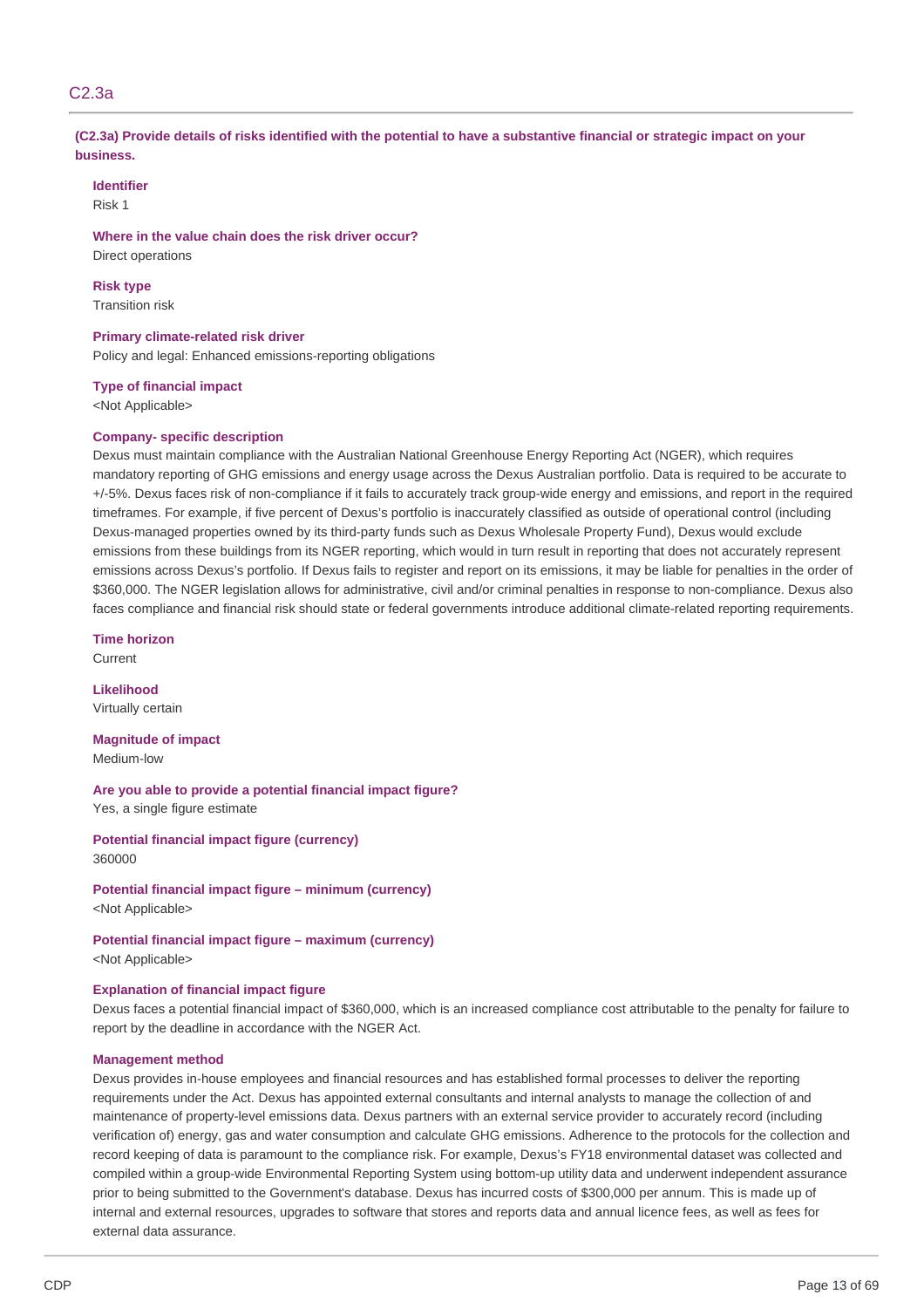## **Comment**

## **Identifier**

Risk 2

**Where in the value chain does the risk driver occur?** Direct operations

**Risk type** Transition risk

**Primary climate-related risk driver** Policy and legal: Enhanced emissions-reporting obligations

**Type of financial impact**

<Not Applicable>

## **Company- specific description**

Dexus must maintain ongoing compliance with Building Energy Efficiency Disclosure (BEED) 2010 Act, which requires Dexus and other commercial building owners to disclose the energy efficiency and greenhouse gas emissions (via NABERS rating) of their buildings in the event of marketing the lease and/or sale of a space and/or building with over 1,000 square metres of office space. Dexus is required to prepare a Building Energy Efficiency Certificate (BEEC), which comprises a) NABERS energy rating (valid for 12 months), and b) a Tenancy Lighting Assessment (valid for 5 years). The provisions of the Act also require the energy efficiency rating (via NABERS ratings) to be displayed in printed, physical and online marketing materials. Dexus faces risk of non-compliance and financial penalties for each property in the portfolio where it fails to obtain and disclose energy and emissions performance rating when marketing for sale or lease. For example, recent changes to the BEED Act that lowered the minimum office floor area required to obtain a rating caused Dexus to increase costs across its industrial assets that were captured by the new threshold because they also contained office space (e.g. Dexus's property at 2 Lord Street, Botany New South Wales). Had Dexus not invested in these additional ratings, it would have been exposed to an additional non-compliance cost of up to \$180,000.

**Time horizon** Current

**Likelihood** Virtually certain

**Magnitude of impact** Medium-low

**Are you able to provide a potential financial impact figure?** Yes, a single figure estimate

**Potential financial impact figure (currency)** 180000

**Potential financial impact figure – minimum (currency)** <Not Applicable>

**Potential financial impact figure – maximum (currency)** <Not Applicable>

## **Explanation of financial impact figure**

The potential financial impact is a penalty of up to \$180,000 for non-compliance as specified in the Disclosure Act 2010 (BEED Act), which is an increased compliance cost associated with requirements to disclose building energy and emissions performance. Other potential impacts include loss of rent from increased vacancy; inability to transact on a property sale incurring delayed settlement fees; reputational damage if pursued by the administrator.

#### **Management method**

Dexus has embedded the BEED Act into its business to ensure compliance with all parts of the legislation. Dexus maintains a program of continuous NABERS ratings and BEEC documentation to ensure it is compliant with the provisions of the legislation. Dexus uses the NABERS tool as a benchmark tool and had already rated all eligible properties annually before the impending legislation irrespective of leasing situations. Dexus continues to NABERS rate all properties and conducts Commercial Building Disclosure Lighting Assessments on each building and ensures buildings support BEECs. For example, as at 30 June 2018 Dexus had rated 64 office and retail properties plus two industrial properties under NABERS, representing 46% of all properties by number and 87% of total AUM. Dexus cost impacts include: cost to change marketing collateral already in circulation (leasing brochures,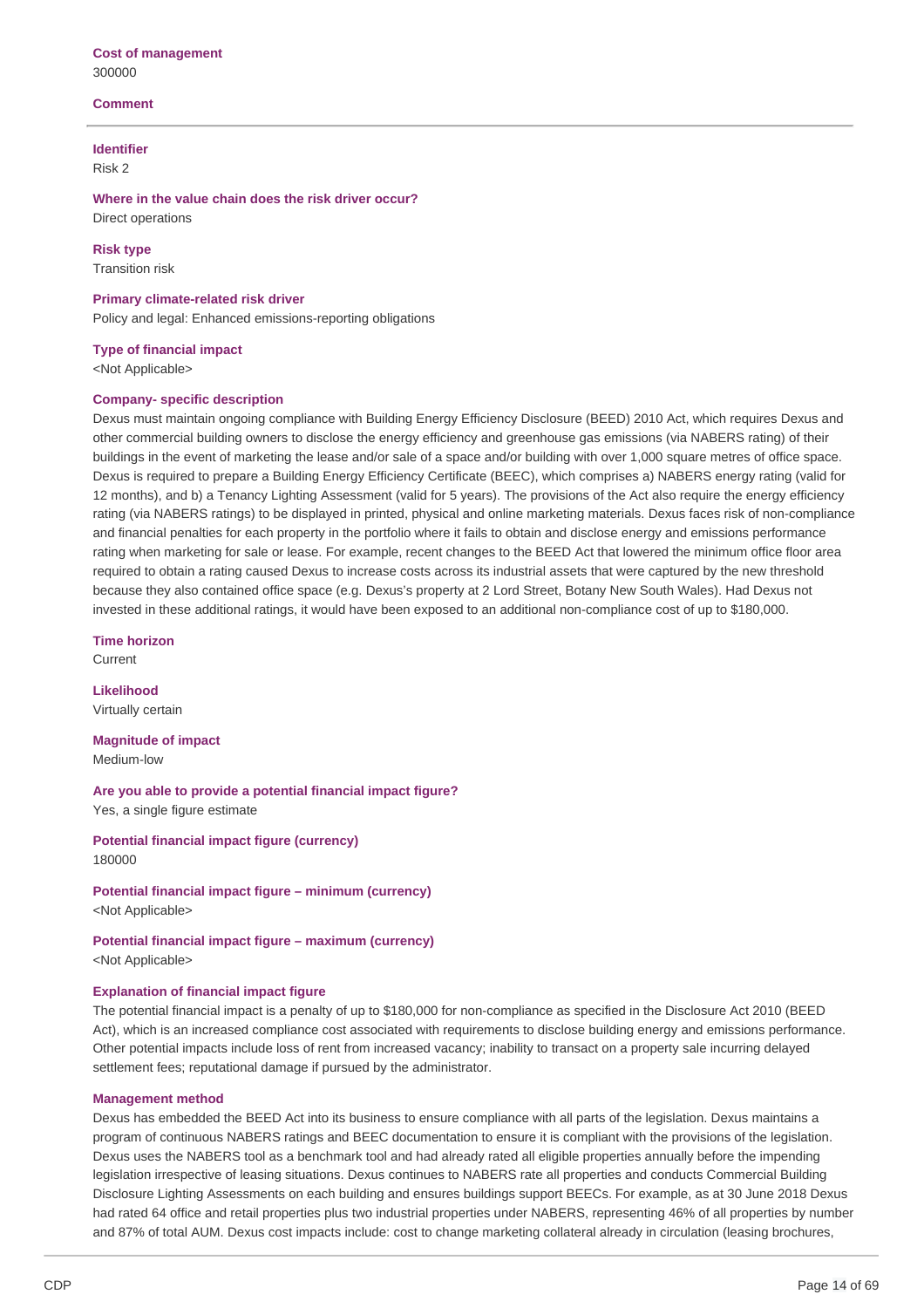web sites, leasing sign board materials), cost of NABERS assessments on unrated properties; cost of NABERS assessments brought forward for those properties due to expire, cost of applications for exemptions. Costs from ratings for mixed use premises prior to clear guidelines being finalised. Legal costs arising from the interpretation of the Act. Collectively each property incurs costs that result in \$500,000 in cumulative annual costs across Dexus.

**Cost of management**

500000

**Comment**

**Identifier**

Risk 3

**Where in the value chain does the risk driver occur?**

Direct operations

**Risk type** Physical risk

## **Primary climate-related risk driver**

Acute: Increased severity of extreme weather events such as cyclones and floods

## **Type of financial impact**

Increased operating costs (e.g., higher compliance costs, increased insurance premiums)

#### **Company- specific description**

Dexus manages properties in Far North Queensland, an area prone to regular cyclone activity. The potential for more regular/extreme events could have a significant financial impact on business and disrupt property operations. Dexus assets are impacted by climate change either through loss of value, through damage caused by increased severe weather events, or sea level change. Insurers recognise the increases in frequency and severity of extreme weather events in Far North Queensland and are increasing insurances excesses for specific types of weather events at specific locations. Dexus faces increased property costs to pay for repairs that fall below the increased deductibles, which would be typically be covered at other 'low risk' locations. For example, Dexus manages the Willows shopping centre (on behalf of Dexus Wholesale Property Fund) in Townsville, Queensland, which has been subject to cyclone and flood events in recent years, which has led to increased costs associated with repairs and resilience-building infrastructure. Insurance premiums can be approximately \$90,000 more expensive for properties located in elevated climate risk areas, compared with properties at other locations.

#### **Time horizon**

Current

**Likelihood** Very likely

## **Magnitude of impact**

Medium-low

**Are you able to provide a potential financial impact figure?** Yes, a single figure estimate

**Potential financial impact figure (currency)** 90000

**Potential financial impact figure – minimum (currency)** <Not Applicable>

**Potential financial impact figure – maximum (currency)** <Not Applicable>

#### **Explanation of financial impact figure**

The potential financial impact figure is \$90,000, which is the increased insurance premium payable by Dexus for properties located in areas of elevated risk, such as Far North Queensland (compared with typical insurance premiums at other locations). The quoted figure assumes one claim per year. This excludes additional costs for repairs, plus any loss in revenue from lost trading days.

#### **Management method**

As part of local building codes, additional building requirements are mandatory but, in many cases, when expanding retail centres additional adaptation initiatives may be implemented. Dexus has an internal review process for identifying risks specific to properties and a checklist of standards that are to be met. In many cases these standards exceed the regulations. In FY18 Dexus commissioned a portfolio-wide risk assessment and updates to its Environmental Management System, with consultancy costs of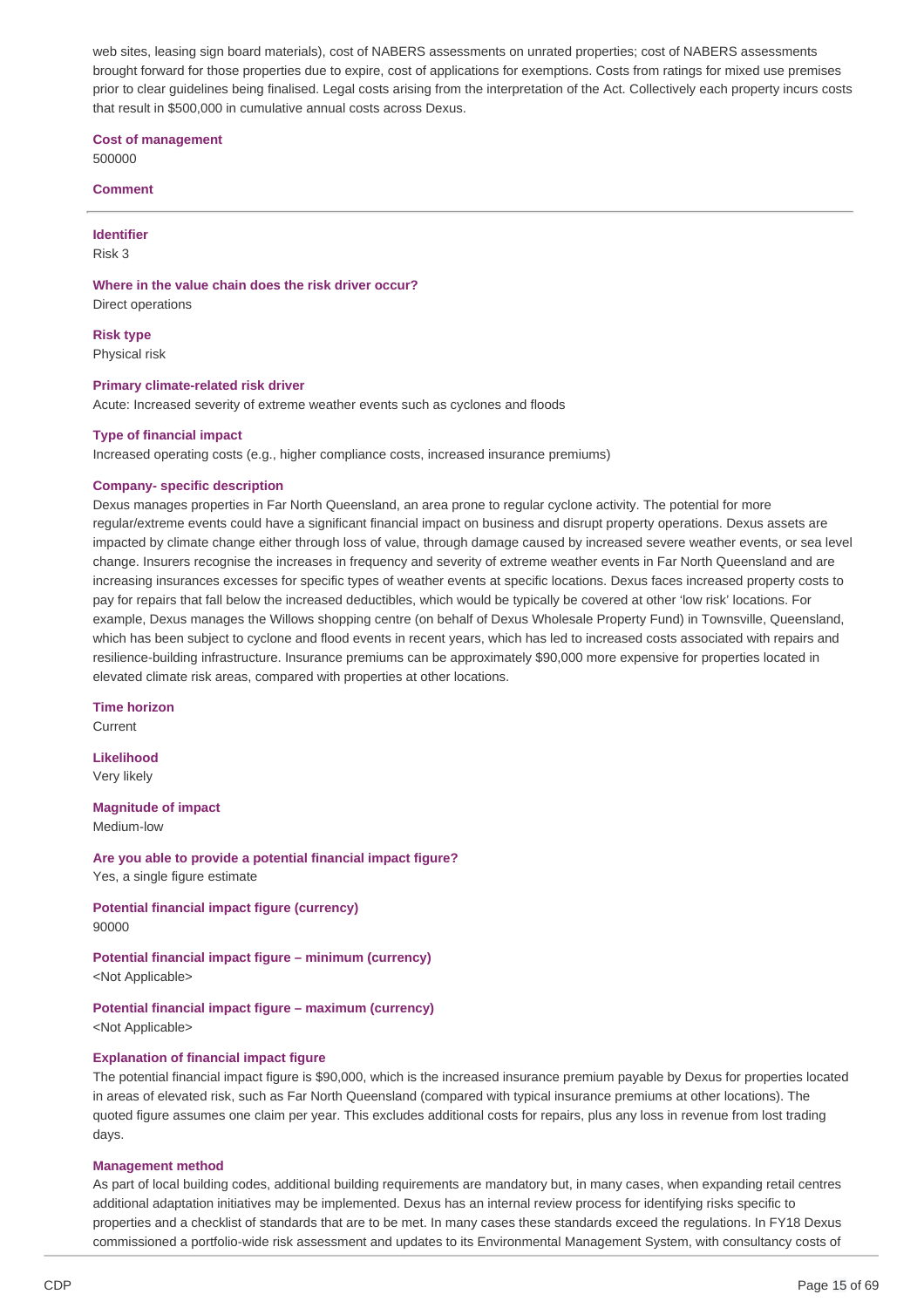#### \$33,000.

## **Cost of management** 33000

#### **Comment**

Management costs vary by site. Property risk assessments include climate events such as storm, rain, and flood damage.

#### **Identifier**

Risk 4

**Where in the value chain does the risk driver occur?** Customer

# **Risk type**

Transition risk

## **Primary climate-related risk driver**

Reputation: Increased stakeholder concern or negative stakeholder feedback

#### **Type of financial impact**

<Not Applicable>

#### **Company- specific description**

Reputational risk is of primary concern to Dexus and the financial implications of not managing this risk can have a significant impact investors' appetite to invest in Dexus, resulting in a lower share price and less institutional investors selecting Dexus as their investment manager. Through increasing engagement with investors, Dexus understands their drivers to invest responsibly, and the scrutiny they apply to assess Dexus's ESG performance, including Dexus's approach and track record regarding climate change issues and emissions reduction. Dexus's reputation for proactively managing inherent risks such as that presented by climate change is critical to attracting new capital and impacts Dexus's ability to deliver investor returns and enable future growth through access to additional capital. Dexus is already seeing examples of investors divesting out of businesses that exhibit high carbon intensity and/or do not articulate a clear strategy for addressing climate change risks.

**Time horizon**

Medium-term

**Likelihood** Likely

**Magnitude of impact** High

**Are you able to provide a potential financial impact figure?** Yes, a single figure estimate

**Potential financial impact figure (currency)** 32650000

**Potential financial impact figure – minimum (currency)** <Not Applicable>

**Potential financial impact figure – maximum (currency)** <Not Applicable>

## **Explanation of financial impact figure**

The potential financial impact of \$32,650,000 relates to a decrease in available capital to Dexus following decreased investor appetite to invest in Dexus because of a negative reputational impact. This is calculated as 5 percent of the \$653 million in debt and capital raising activities conducted in FY18. The inherent financial impacts of Dexus's reputational risk can be measured through its ability to attract new capital, delivering required returns to investors and enabling future growth, having a more competitive cost of capital and superior security price performance.

#### **Management method**

Dexus creates value for its stakeholders and manages its reputation through a commitment to a robust governance and management structure and its dedicated response to reporting requirements. Dexus systematically identifies, quantifies and responds to ESG issues within strategic decision making and operations. Dexus is a signatory to the UNPRI and has integrated these principles. Dexus conducts ESG due diligence for property transactions, applies technology and operational expertise to reduce resource use and greenhouse gas emissions, and partners with like-minded suppliers. Dexus conducts an ongoing comprehensive risk audit program to identify and evaluate and mitigate risks including those posed by climate change. Dexus sets ongoing continuous improvement emissions reduction targets for its property portfolio and monitors operational efficiency and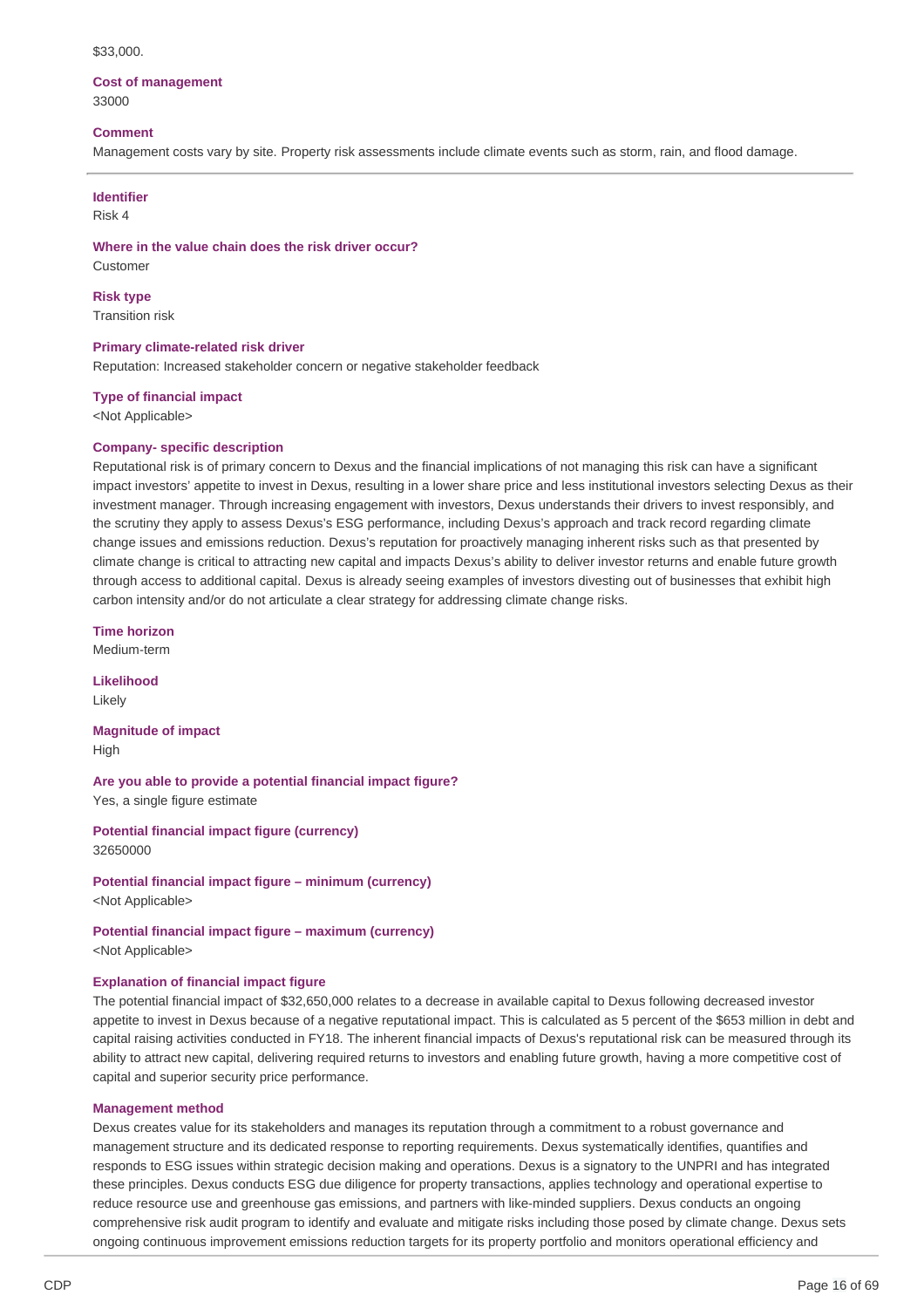performance targets set for its third-party property managers. Dexus proactively discloses through environmental performance benchmarks including DJSI, FTSE4Good Index, MSCI and the Group's commitment to the CDP. For example, leadership in sustainability was recognised within the 2018 GRESB Real Estate Assessment with the Dexus Office Trust ranking 1st across Australia amongst listed office entities. Dexus incurs additional, direct costs of approximately \$76,000 per annum to maintain its reputation as a leader in incorporating sustainability and addressing climate change by participating in the above global sustainability surveys.

## **Cost of management**

76000

## **Comment**

Surveys include UNPRI, GRESB, SAM Corporate Sustainability Assessment (DJSI) and CDP Climate Change. Memberships include GBCA and IGCC.

#### **Identifier**

Risk 5

**Where in the value chain does the risk driver occur?** Customer

# **Risk type**

Transition risk

# **Primary climate-related risk driver** Market: Changing customer behavior

## **Type of financial impact**

<Not Applicable>

## **Company- specific description**

Changing consumer behaviour and tenant preference for energy efficient buildings could lead to increased vacancy, lower rental income, and a devaluation of the property portfolio if Dexus fails to future-proof the portfolio to enhance energy efficiency and maintain performance in a low carbon economy. The public sector as well as several private sector industries have minimum NABERS ratings requirements of 4.5 stars or higher and cannot occupy Dexus buildings that do not meet their requirements. Dexus is increasingly being asked to demonstrate to prospective and current tenants the environmental performance of the buildings they occupy, and request alignment with their own climate change-related objectives.

#### **Time horizon**

Medium-term

**Likelihood** Very likely

# **Magnitude of impact**

Medium

**Are you able to provide a potential financial impact figure?** Yes, a single figure estimate

**Potential financial impact figure (currency)** 6100000

**Potential financial impact figure – minimum (currency)** <Not Applicable>

**Potential financial impact figure – maximum (currency)** <Not Applicable>

#### **Explanation of financial impact figure**

The potential financial impact of \$6.1 million relates to lost revenue from decreased consumer demand for Dexus office space, in the event that Dexus fails to maintain satisfactory energy efficiency standards in its buildings. For example, a 1% reduction in occupancy due to changing consumer demand would reduce rental income by approximately \$6.1 million per annum across Dexus's listed office portfolio. Operating costs would also increase as energy usage remains inefficient. To improve efficiency, Dexus faces capital investment to upgrade property air conditioning and lighting systems.

## **Management method**

Dexus manages its risk regarding changing consumer behaviour in four ways: 1. Focusing on operational efficiency by setting continuous improvement targets, supported by incentivised facility management teams 2. Capital investments in properties to maximise building energy efficiency and reduce emissions. The primary drivers of energy reduction are the implementation of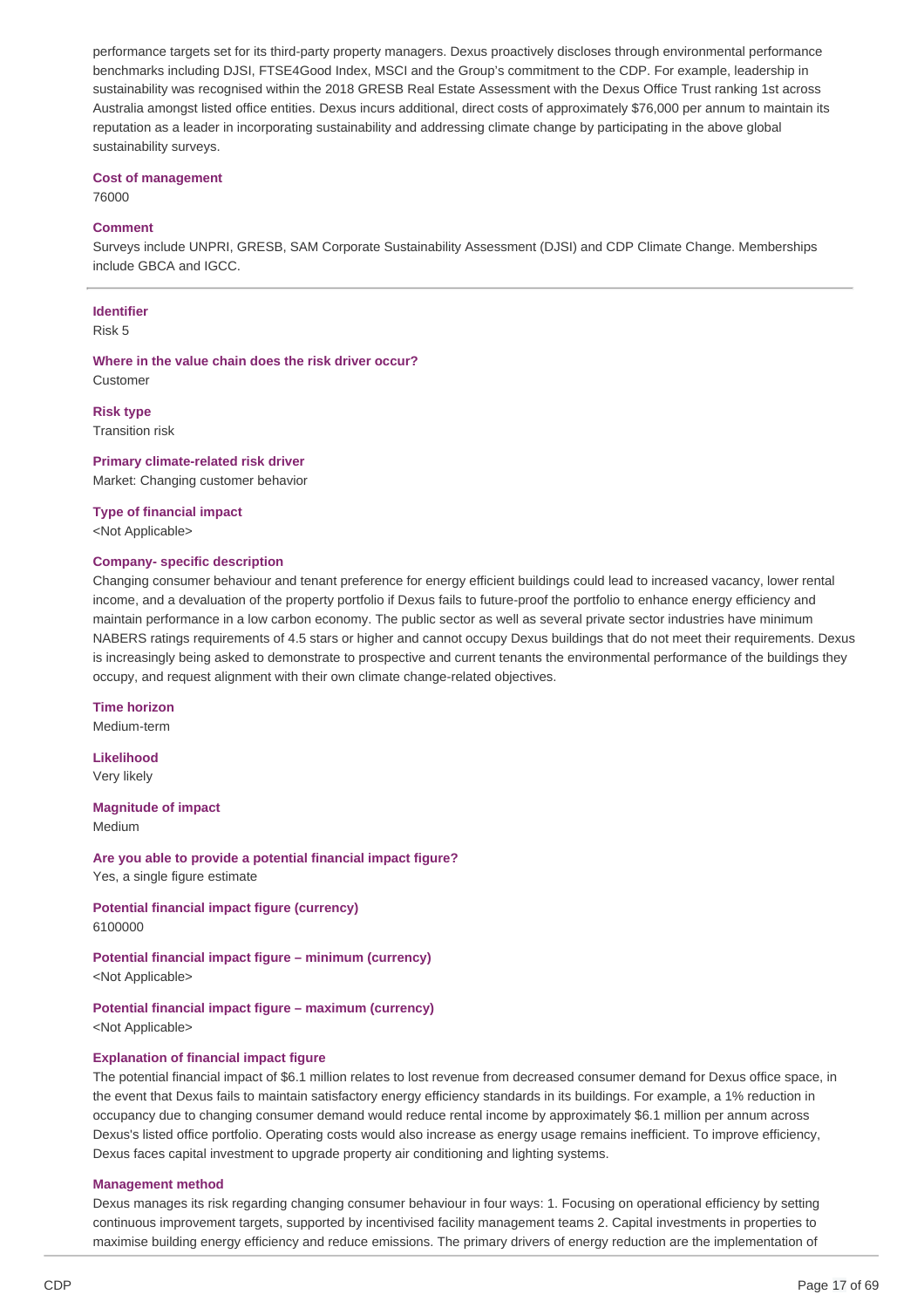strategic improvement plans, working with engineers to assess the efficiency and potential upgrade of HVAC systems and Building Management Systems and software. 3. Analysing consumer trends through market research and developing adaption plans. 4. Focusing on tenant needs and issues to provide service excellence. For example, Dexus invested approximately \$3.9 million to improve energy performance across its managed portfolio in FY18, by taking advantage of lifecycle replacements to install high performing equipment or retrofit and electrify building systems. Example projects include upgrading existing HVAC systems including upgrading Building Management Control Systems, advanced building control analytics, and installation of high efficiency. For example, Dexus successfully improved the performance Waterfront Place in Brisbane through a chiller upgrade at a cost of \$22,000 and upgrades to lighting. The works resulted in an improvement in the building's NABERS energy rating to 5.5 stars and has avoided annual electricity costs of approximately \$165,000 p.a.

# **Cost of management**

3900000

# **Comment**

**Identifier** Risk 6

**Where in the value chain does the risk driver occur?** Customer

**Risk type** Physical risk

# **Primary climate-related risk driver**

Chronic: Rising mean temperatures

## **Type of financial impact**

Increased operating costs (e.g., higher compliance costs, increased insurance premiums)

## **Company- specific description**

Rising mean temperatures influences building electricity demand and puts strain on the air conditioning systems to ensure indoor temperature is maintained to meet occupants' comfort requirements. Dexus's leasing requirements dictate that indoor temperature needs to be between at 22.5 degree Celsius +/-0.5 degrees. More frequent and intense heatwaves will increase energy consumption and possibly lead to grid strain and blackouts from increasing demand for air conditioning to mitigate temperatures. Increases to Dexus energy use and energy security risks will put upward pressure on energy prices, which are borne by tenants through their outgoings.

**Time horizon** Medium-term

**Likelihood** Very likely

# **Magnitude of impact**

Medium

**Are you able to provide a potential financial impact figure?** Yes, a single figure estimate

## **Potential financial impact figure (currency)** 3100000

**Potential financial impact figure – minimum (currency)**

<Not Applicable>

# **Potential financial impact figure – maximum (currency)**

<Not Applicable>

# **Explanation of financial impact figure**

The potential financial impact of \$3.1 million relates to increased operating costs required to maintain the comfort of its buildings resulting from rising mean temperatures, and equates to a 10% increase in energy prices or use due to operational inefficiencies. Dexus and its tenants face inherent financial cost increases due to higher energy prices, and financial losses due to blackouts.

## **Management method**

Dexus proactively manages building energy performance to reduce operational costs by 1. Monitoring and optimising operational performance by investing in effective use building management systems, data analytics and sub-metering to assist the facility team in rectifying performance issues. 2. Proactive procurement, using Dexus's size and scale to purchase electricity and effective rates. For example, Dexus moved to progressive purchasing of electricity across properties in NSW and Victoria, to better time future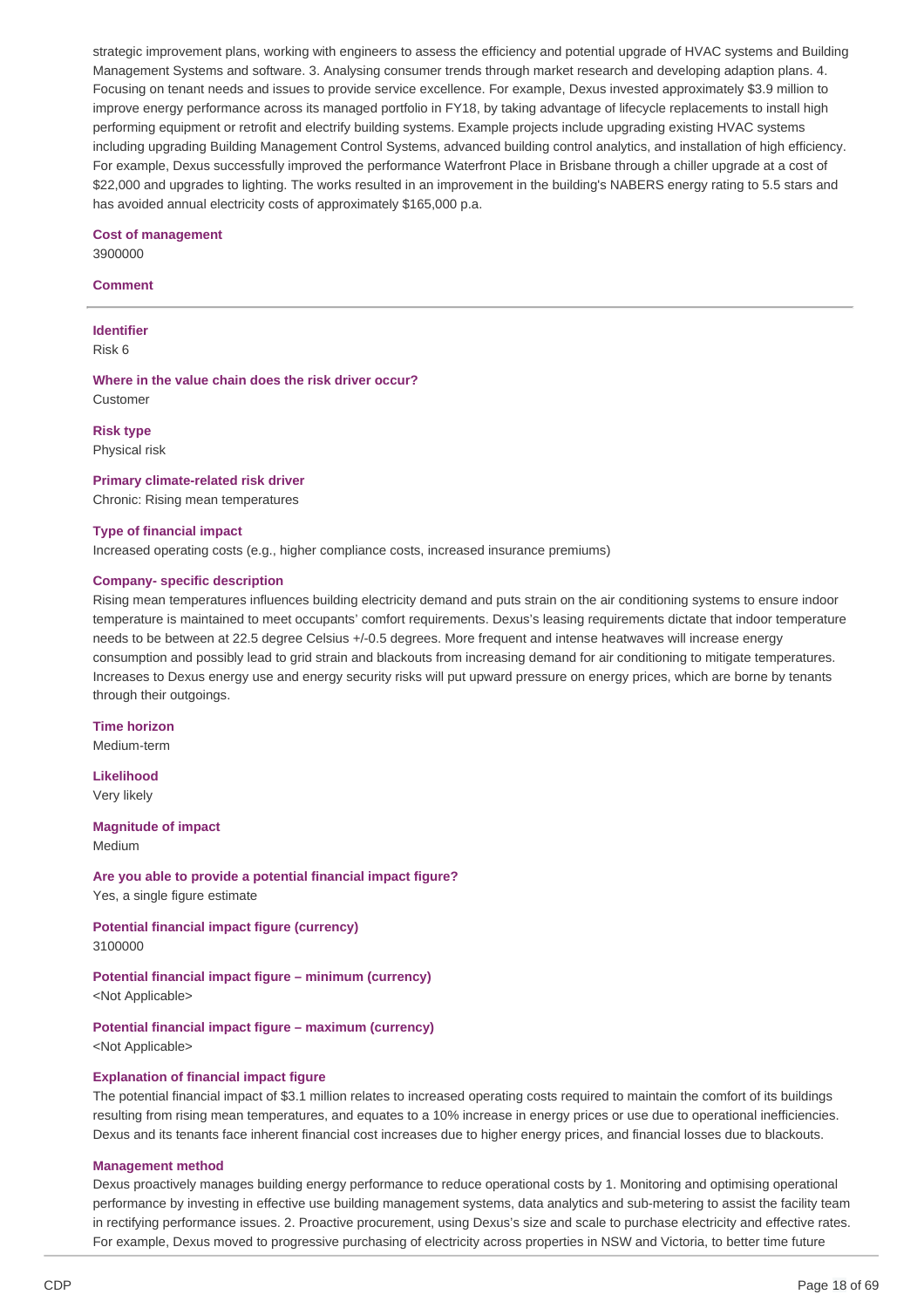purchases to take advantage of price fluctuations and to mitigate the impacts of higher energy prices. 3. Through the property risk management system and through improving asset performance. The annual property risk assessments test the buildings capacity to withstand a power outage and test the fitness of the power generators. For example, the Dexus Sustainability team drives efficient asset performance through building upgrades, effective use of the building management system, and data analytics and sub-metering to assist the facility team in rectifying performance issues. Dexus incurs annual costs of approximately \$2 million to maintain systems and resources for managing building energy efficiency and operating costs.

# **Cost of management**

2000000

# **Comment**

# $C<sub>2</sub>$  4

(C2.4) Have you identified any climate-related opportunities with the potential to have a substantive financial or strategic **impact on your business?**

Yes

# C2.4a

(C2.4a) Provide details of opportunities identified with the potential to have a substantive financial or strategic impact on **your business.**

**Identifier** Opp1

**Where in the value chain does the opportunity occur?** Customer

**Opportunity type** Resource efficiency

**Primary climate-related opportunity driver** Use of more efficient production and distribution processes

## **Type of financial impact**

Reduced operating costs (e.g., through efficiency gains and cost reductions)

## **Company-specific description**

Dexus rates and benchmarks its office and retail properties to via a Building Energy Efficiency Certificate (BEEC), which comprises a) NABERS energy rating (valid for 12 months), and b) a Tenancy Lighting Assessment (valid for 5 years). Through these ratings, Dexus gains visibility of the potential for further energy efficiency improvements that can be implemented to reduce energy use, greenhouse gas emissions and reduce operating costs. For example, Dexus's office building at 14 Lee Street, Sydney was the focus of several energy efficiency initiatives that led to an increase in NABERS Energy ratings from 5 stars to 5.5 stars, and an avoided \$55,000 in annual energy costs.

**Time horizon**

Current

**Likelihood** Virtually certain

**Magnitude of impact** High

**Are you able to provide a potential financial impact figure?** Yes, a single figure estimate

**Potential financial impact figure (currency)** 21000000

**Potential financial impact figure – minimum (currency)** <Not Applicable>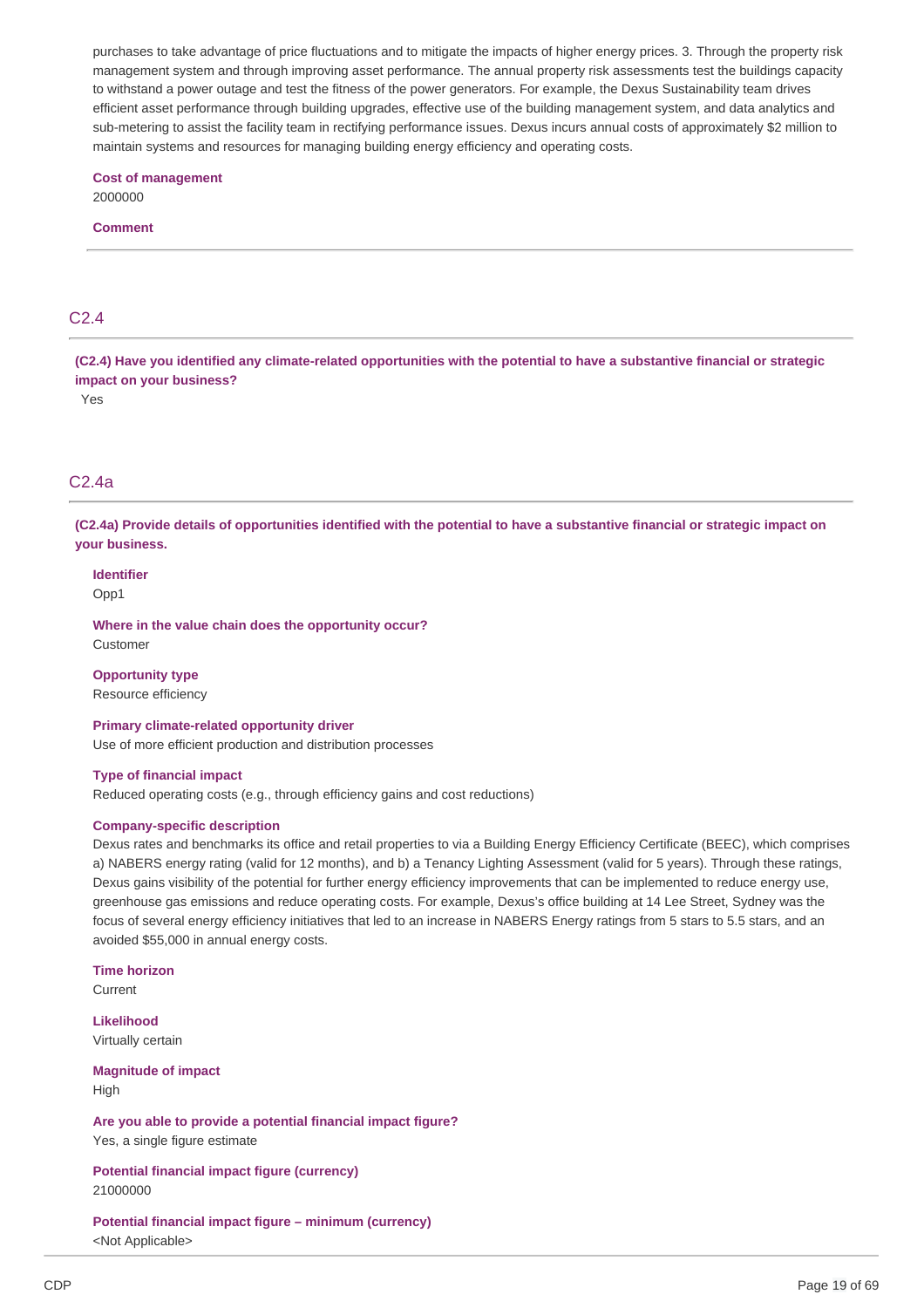## **Potential financial impact figure – maximum (currency)** <Not Applicable>

## **Explanation of financial impact figure**

Benchmarking properties highlights opportunities to improve energy efficiency and reduce operating costs, which vary by property across the Dexus portfolio. On average, a Sydney-based property rated 5 stars is 18% more efficient than an equivalent 4.5 star NABERS Energy rated building. The Dexus office portfolio has achieved an average 4.9-star NABERS Energy rating. Since 2008, Dexus has prioritised energy efficiency across acquisitions, developments and operations by implementing sustainability retrofit projects and sustainable design. Through this approach Dexus estimates that it has avoided approximately \$21 million of energy costs in FY18,

#### **Strategy to realize opportunity**

Dexus rates and benchmarks its office and retail properties via a Building Energy Efficiency Certificate (BEEC), which comprises a) NABERS energy rating, and b) a Tenancy Lighting Assessment. As at 30 June 2018 Dexus has rated 64 office and retail properties plus 2 industrial properties under NABERS, representing 46% of all properties by number and 87% of total AUM. These benchmarks are used to report progress against Dexus's 2020 target to deliver 1,000,000sqm of office properties with a 5 star NABERS Energy rating or higher. In FY18 Dexus achieved 892,000sqm. Dexus develops and implements strategic improvement plans (SIPs), working with engineers to assess the efficiency and potential upgrade of HVAC systems and Building Management systems and software. Dexus analyses the potential improvement of the property versus the cost of upgrades. Projects are scheduled for implementation within annual Asset Plans and savings are tracked by subsequent NABERS ratings. For example, Dexus has established programs to upgrade existing HVAC systems including modifying or replacing Building Management Control Systems, advanced building control analytics, and installation of high efficiency equipment. Dexus has incurred costs of \$300,000 per annum. This is made up of internal and external resources, upgrades to software that stores and reports data and annual licence fees.

#### **Cost to realize opportunity**

300000

# **Comment**

Cost to change marketing collateral already in circulation (leasing brochures, web sites, leasing sign board materials); cost of NABERS assessments on unrated properties; cost of NABERS assessments brought forward for those properties due to expire; Cost of applications for exemptions. Costs from ratings for mixed use premises prior to clear guidelines being finalised. Legal costs arising from the interpretation of the Act. Collectively each property incurs costs in excess of \$5,000 per annum.

# **Identifier**

Opp2

**Where in the value chain does the opportunity occur?** Direct operations

**Opportunity type Markets** 

#### **Primary climate-related opportunity driver**

Use of public-sector incentives

#### **Type of financial impact**

Increased revenues through access to new and emerging markets (e.g., partnerships with governments, development banks)

#### **Company-specific description**

NSW Energy Savings Scheme (ESS): The ESS is a white certificate scheme in which businesses can register energy efficiency projects and create Energy Savings Certificates (ESCs) for each tonne of achieved greenhouse gas abatement. Dexus seeks to leverage the capital works undertaken within its NABERS improvement program to generate ESCs on an annual basis. For example, Dexus's portfolio in New South Wales generated 11,915 ESCs in FY18 through demonstration of electricity reductions due to energy efficiency projects. Revenue from sale of ESCs is estimated at approximately \$200,000 per annum and is used to offset operational costs. The scheme is forecast to continue until 2025.

#### **Time horizon**

Medium-term

**Likelihood** Virtually certain

**Magnitude of impact** Medium-low

**Are you able to provide a potential financial impact figure?** Yes, a single figure estimate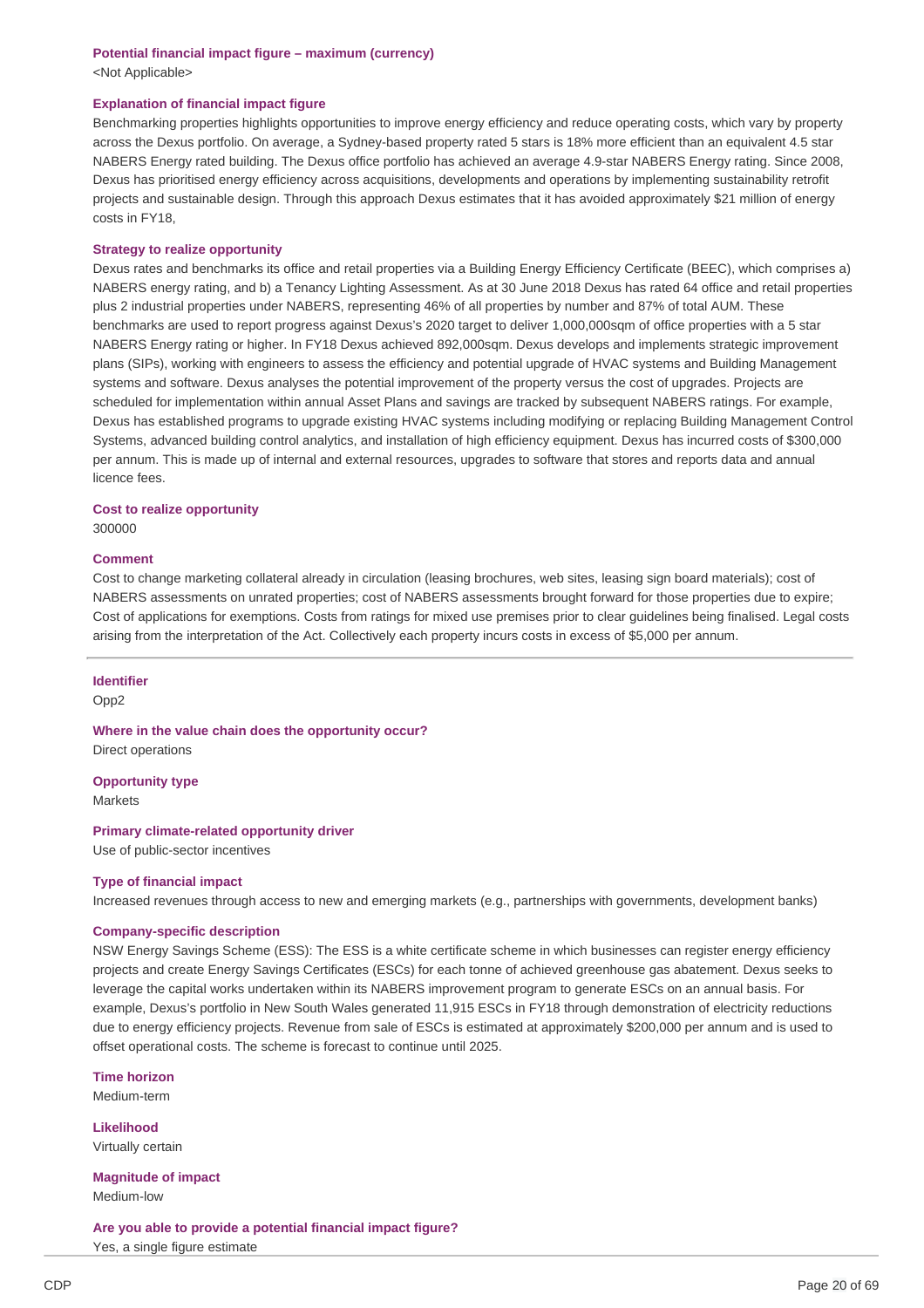# **Potential financial impact figure (currency)**

200000

## **Potential financial impact figure – minimum (currency)**

<Not Applicable>

## **Potential financial impact figure – maximum (currency)**

<Not Applicable>

## **Explanation of financial impact figure**

Dexus forecasts diminishing annual revenue between FY19 and FY20 of approximately \$200,000 per annum . These funds have and will continue to offset operational costs which benefit both Dexus and its tenants.

## **Strategy to realize opportunity**

To participate in the Energy Savings Scheme, Dexus registered as an Accredited Certificate Provider and received accreditation for a Registered Energy Saving Activity (RESA) which outlined Dexus's proposed method, in line with prescribed methods, for generating ESCs in arrears based on changes in each property's NABERS Energy rating. Dexus established a baseline NABERS Energy rating prior to energy efficiency projects being implemented. Following 12 months of operation post project implementation Dexus re-rated each property and calculated the number of ESCs to generate based on the accredited method. Dexus then created the agreed number of ESCs and proceeded to sell those into the market. For example, in FY18 Dexus created 11,915 ESCs based on demonstration of electricity reductions due to energy efficiency projects. Dexus continues to rate each property on an annual basis to facilitate future claims. Dexus has incurred costs with establishing itself as an Accredited Certificate Provider, including obtaining legal advice, collecting data and preparing baselines, internal labour costs and application fees. Dexus's annual cost to assess the energy efficiency of its portfolio using NABERS Energy, which in turn supports participation in the Energy Saving Scheme, is approximately \$500,000.

**Cost to realize opportunity** 500000

### **Comment**

**Identifier** Opp3

**Where in the value chain does the opportunity occur?** Customer

**Opportunity type** Products and services

#### **Primary climate-related opportunity driver**

Development and/or expansion of low emission goods and services

## **Type of financial impact**

Better competitive position to reflect shifting consumer preferences, resulting in increased revenues

## **Company-specific description**

Dexus is a leader in sustainability and with this comes an expectation that Dexus will continue to deliver superior returns, implement carbon reduction strategies and behave in an ethical and responsible manner to its stakeholders and reduce the impact if its operations on the environment in which it operates. With its leader status, Dexus has the opportunity to outperform the broader market and attract investors by positively managing its reputation. For example, Dexus was able to attract investment from the Australian Clean Energy Finance Corporation for its new Healthcare Wholesale Property Fund, in part because of Dexus's reputation for sustainable development. Indicatively, a 5% increase in capital due to market-leading sustainability performance would typically enable Dexus to access \$32 million per annum.

**Time horizon**

Medium-term

**Likelihood** More likely than not

**Magnitude of impact** High

**Are you able to provide a potential financial impact figure?** Yes, a single figure estimate

**Potential financial impact figure (currency)**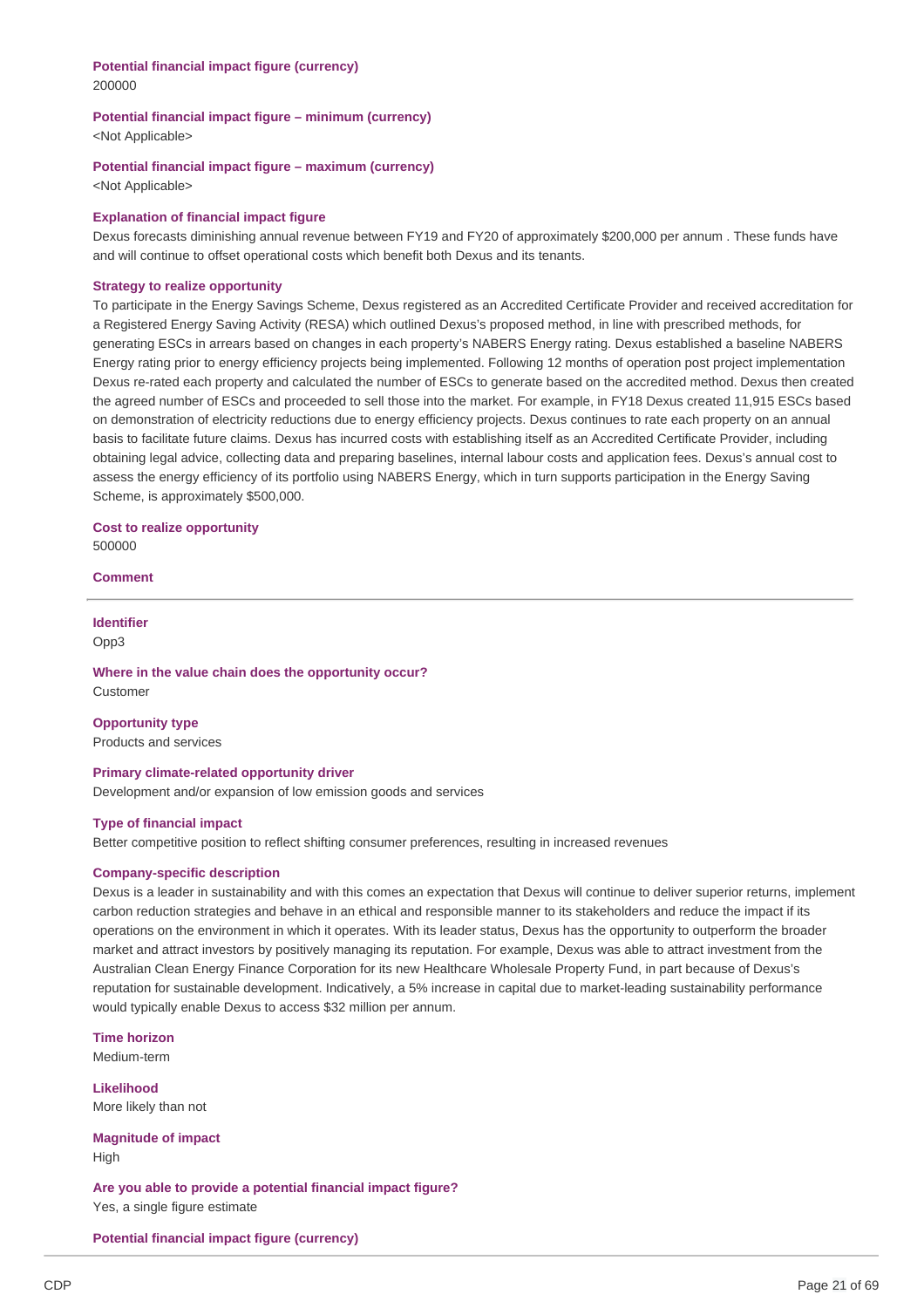# **Potential financial impact figure – minimum (currency)** <Not Applicable>

## **Potential financial impact figure – maximum (currency)** <Not Applicable>

#### **Explanation of financial impact figure**

The opportunity for managing reputation also is attracting new capital, delivering required returns to investors and enabling future growth, more competitive cost of capital and superior security price performance. Dexus leverages its demonstrated reputation for prudent capital management as a responsible investor to raise additional capital and attract new investment partners. For example, in FY18 Dexus raised A\$653 million in the US Private Placement market. All prospective Private Placement investors were issued with a Private Placement Memorandum (PPM) in which it describes in detail its responsible investment approach regarding Governance, Management and Sustainability. Indicatively, a 5% increase in capital due to market-leading sustainability performance would typically enable Dexus to access \$32 million per annum.

## **Strategy to realize opportunity**

Regulatory compliance, capital investment, carbon analysis and education of the organisation's staff, investors and other stakeholders form part of the way Dexus undertakes its responsibilities regarding carbon management. Dexus manages its reputation in this area through a commitment to a robust governance and management structure and a dedicated response to reporting requirements. Dexus has been recognised globally as a leader by inclusion on various indices, as outlined in its sustainability report including DJSI, FTSE4Good Index, MSCI and commitment to the CDP. For example, Dexus is a signatory to the UNPRI and has integrated these principles throughout the organisation. Dexus has retained its leadership status, achieving an A+ score for Strategy and Governance, and an 'A rating' for the Direct Property module in the 2018 PRI assessment. Dexus draws on market expertise by engaging a specialist consultancy annually to assist with the formation and ongoing management of the Climate Change Risk Report, Climate Change Impact Property Register and Property Climate Change Action Plans. Dexus incurs additional, direct costs of approximately \$76,000 per annum to maintain its reputation as a leader in incorporating sustainability and addressing climate change by participating in the above global sustainability surveys that benchmark Dexus to demonstrate its leadership in sustainability, and costs of maintaining memberships to industry associations.

# **Cost to realize opportunity**

76000

**Comment**

**Identifier** Opp4

**Where in the value chain does the opportunity occur?** Customer

**Opportunity type** Products and services

**Primary climate-related opportunity driver**

Shift in consumer preferences

#### **Type of financial impact**

Increased revenue through demand for lower emissions products and services

#### **Company-specific description**

Dexus has the opportunity to benefit from changing consumer behaviour, including Government and some private sector tenants that now require a minimum level of energy efficiency in their office tenancies, and typically require buildings the occupy to hold an accredited NABERS Energy rating of 4.5 stars or higher. In order for Dexus to maintain occupancy levels, continual upgrades and innovation in buildings is required to maintain efficiency levels. By ensuring Dexus properties meet the minimum performance requirements, Dexus has the opportunity to bid for performance-related leasing deals which should lead to higher levels of occupancy rental income. For example, Dexus's office building at 14 Lee Street, Sydney is rated at 5.5 stars NABERS Energy, which has attracted and retained a New South Wales Government tenant for the whole building.

**Time horizon** Current

**Likelihood** Virtually certain

**Magnitude of impact** Medium-high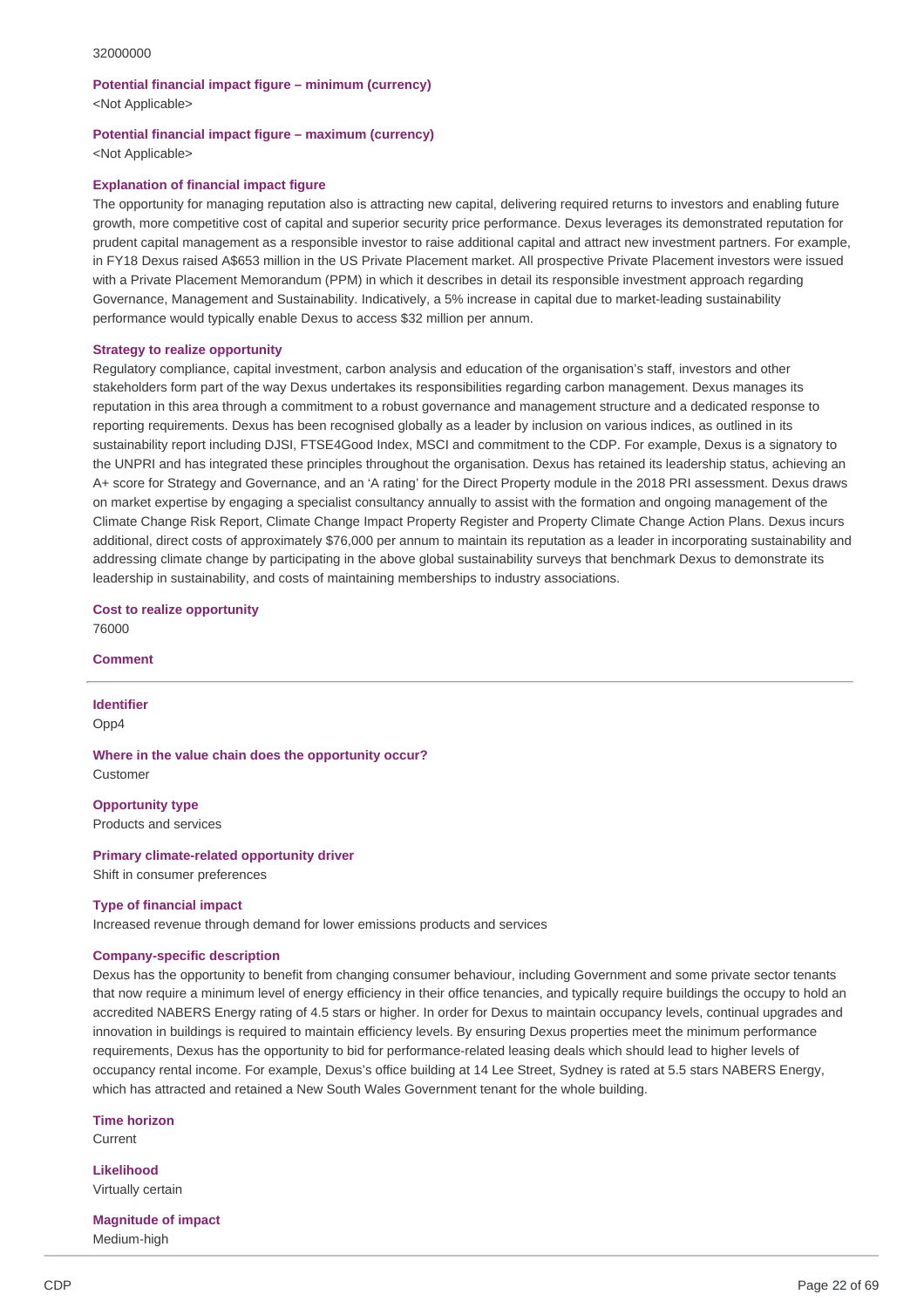## **Are you able to provide a potential financial impact figure?** Yes, a single figure estimate

**Potential financial impact figure (currency)** 5850000

**Potential financial impact figure – minimum (currency)**

<Not Applicable>

**Potential financial impact figure – maximum (currency)**

<Not Applicable>

# **Explanation of financial impact figure**

The direct financial implications to Dexus of the opportunity can be measured by increases in building occupancy. For example, a 1% increase in occupancy due to Dexus meeting consumer's building performance-related requirements, and subsequent increase in demand, would increase rental income by approximately \$5.85 million per annum across Dexus's listed portfolio. Dexus also benefits from green premiums that offices with high NABERS ratings deliver as well as attracting customers to sign longer lease terms, which reduces transaction costs. Thus, opportunity lies in Dexus's ability to reduce greenhouse emissions to maximise returns to achieve these returns.

## **Strategy to realize opportunity**

Dexus takes an ongoing approach to assessing and implementing energy efficiency projects as part of its capital works program. Dexus develops and implements strategic improvement plans, working with engineers to assess the efficiency and potential upgrade of lighting air conditioning systems and Building Management systems and software. Projects are scheduled for implementation within annual Asset Plans and savings are tracked by subsequent NABERS ratings, and energy and greenhouse gas emissions monitoring and reporting. For example, in FY18, Dexus targeted \$165-170 million in capital expenditure, approximately \$20 million of which will be used to improve portfolio energy efficiency by taking advantage of lifecycle replacements to install high performing equipment or retrofit and electrify building systems. Example projects include upgrading existing HVAC systems including upgrading Building Management Control Systems, advanced building control analytics, installation of high efficiency chillers in some cases and modifications to the water distribution systems. For example, Dexus successfully improved the performance Waterfront Place in Brisbane through a chiller upgrade at a cost of \$22,000 and upgrades to lighting. The works resulted in an improvement in the building's NABERS energy rating to 5.5 stars, exceeding the 4.5 star NABERS Energy requirement that some Dexus tenants have set for their office space.

**Cost to realize opportunity** 20000000

**Comment**

**Identifier** Opp5

**Where in the value chain does the opportunity occur?** Customer

**Opportunity type** Markets

**Primary climate-related opportunity driver**

Access to new markets

#### **Type of financial impact**

Increased revenues through access to new and emerging markets (e.g., partnerships with governments, development banks)

## **Company-specific description**

The opportunity exists for Dexus to capitalise on Australia's electricity grid transformation, driven by increases in distributed electricity generation by new market operators. Dexus is exploring opportunities to obtain revenue from the generation of electricity and sale to tenants on site, particularly on buildings with large amounts of roof space such as Willows shopping centre in Townsville. These providers will then be able to install rooftop solar panels to generate renewable electricity for delivery to building tenants or to export to the electricity grid. The potential revenue generation opportunity from on-site solar electricity generation is \$24,659 per annum.

**Time horizon** Short-term

**Likelihood** Likely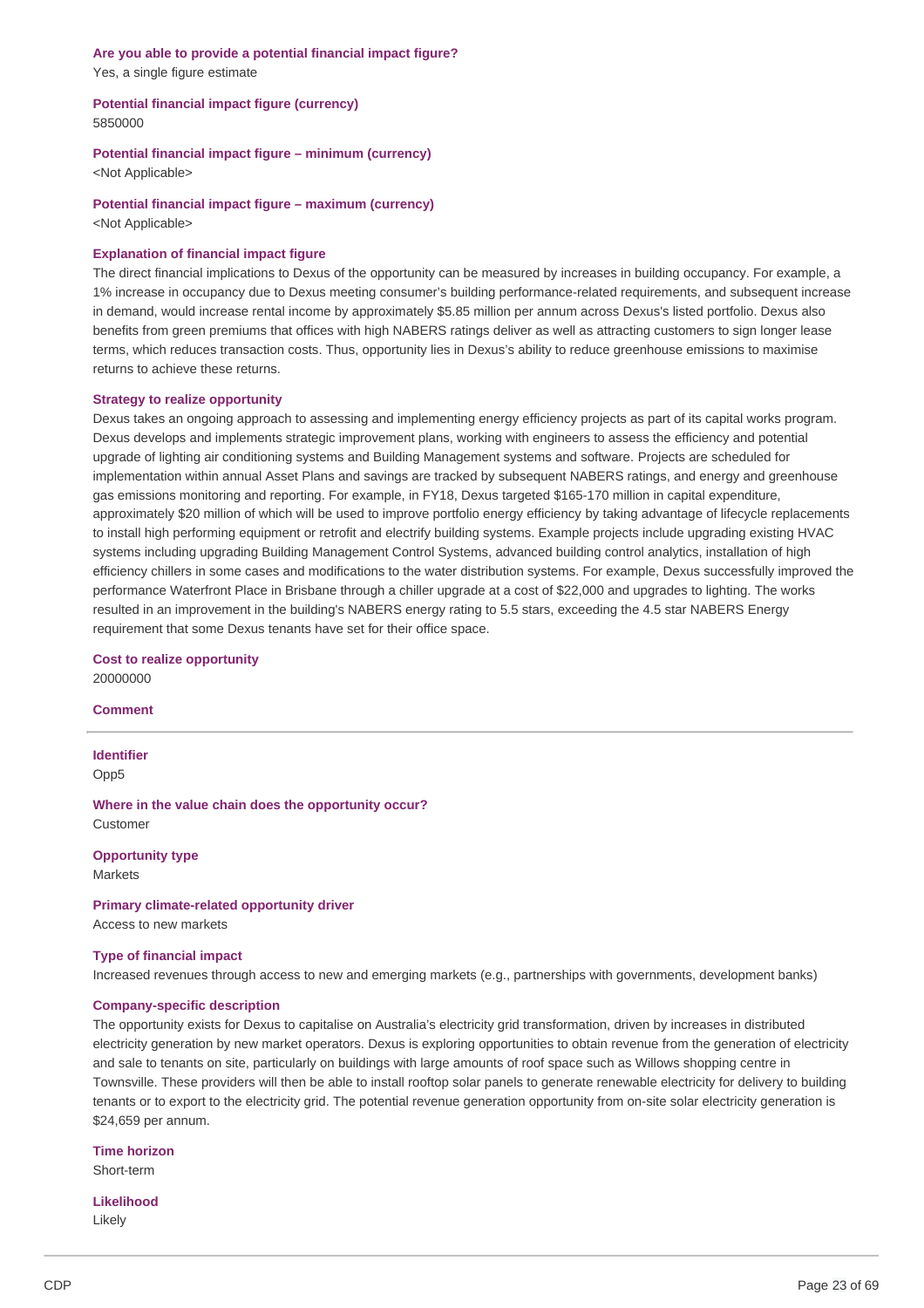# **Magnitude of impact** Medium-high

# **Are you able to provide a potential financial impact figure?**

Yes, a single figure estimate

# **Potential financial impact figure (currency)**

24659

# **Potential financial impact figure – minimum (currency)**

<Not Applicable>

# **Potential financial impact figure – maximum (currency)**

<Not Applicable>

# **Explanation of financial impact figure**

The indicative annual revenue for generating solar electricity across its portfolio is \$24,659 per year. This figure relates to an estimated generation potential of 176,136 kWh multiplied by \$0.14 per kWh revenue earned from selling the electricity.

## **Strategy to realize opportunity**

Dexus has conducted a feasibility study to estimate the infrastructure lifecycle costs for large scale solar at trial sites, with future expansion across all industrial roofs. The analysis looks at the economic feasibility of rooftop solar, factoring in estimated installation and operating costs, forecast revenue from electricity on-selling, and availability of rebates in the form of renewable energy certificates. Feasibilities conducted to date have determined the potential to install approximately 11,400 kW of solar capacity, which includes completed projects, installations underway, and projects under investigation. The estimated cost to install rooftop solar is \$1,800 per kW, which would result in a cost of approximately \$20.5 million to install approximately 11,400 kW of solar capacity.

# **Cost to realize opportunity** 20500000

#### **Comment**

# C2.5

# **(C2.5) Describe where and how the identified risks and opportunities have impacted your business.**

|                                             | <b>Impact</b>                                     | <b>Description</b>                                                                                                                                                                                                                                                                                                                                                                                                                                                                                                                                                                                                                                                                                                                                                                                                                                                                                                                                                                                                                                                                                                                                                                                                                                                                                                                                                                                                                                                                                                                                                                                                                                                                                                                                                                                                                                                                                                                                                                                                  |
|---------------------------------------------|---------------------------------------------------|---------------------------------------------------------------------------------------------------------------------------------------------------------------------------------------------------------------------------------------------------------------------------------------------------------------------------------------------------------------------------------------------------------------------------------------------------------------------------------------------------------------------------------------------------------------------------------------------------------------------------------------------------------------------------------------------------------------------------------------------------------------------------------------------------------------------------------------------------------------------------------------------------------------------------------------------------------------------------------------------------------------------------------------------------------------------------------------------------------------------------------------------------------------------------------------------------------------------------------------------------------------------------------------------------------------------------------------------------------------------------------------------------------------------------------------------------------------------------------------------------------------------------------------------------------------------------------------------------------------------------------------------------------------------------------------------------------------------------------------------------------------------------------------------------------------------------------------------------------------------------------------------------------------------------------------------------------------------------------------------------------------------|
| Products<br>and<br>services                 |                                                   | Impacted Risks such as decreases to revenue, as well as opportunities associated with increased revenue, have impacted Dexus's office portfolio (i.e.<br>Dexus's products and services) where there has been changing consumer preferences for energy efficient buildings that offer lower<br>operational costs, particularly customers with minimum energy efficiency standards such as government tenants. The magnitude of this<br>impact has been high because the impacts of changing consumer preferences affect the entire Dexus-managed office portfolio. For<br>example, a 1% reduction in occupancy due to changing consumer demand would reduce rental income by approximately \$6.1 million per<br>annum across Dexus's listed office portfolio. Dexus has established continuous improvement targets for its portfolio to improve NABERS<br>ratings in line with market demand. Dexus applies a formal process to track building operational performance, via monthly performance<br>meetings to track NABERS ratings, building upgrades and occupancy. Energy performance data is collected daily and feedback/diagnosis<br>is provided to building managers to maintain or improve ratings. Dexus provides flexibility to accommodate customer needs through its<br>'simple and easy' lease and has embedded 'green leasing' within Dexus's new precedent lease to encourage customers to collaborate with<br>Dexus on integrating sustainability within their buildings. Dexus is also progressing options for onsite and offsite renewable energy to supply<br>base building and tenant requirements as part of Dexus' climate resilience strategy, to reduce energy market volatility and climate exposure<br>through progressive purchase agreements (PPA) and rooftop solar PV. Industrial rooftop leasing for solar PV is a product opportunity being<br>investigated that reinforces Dexus's sustainability leader credentials and can add additional rental income to industrial properties. |
| Supply<br>chain<br>and/or<br>value<br>chain | for some<br>facilities.<br>or<br>product<br>lines | Impacted Risks associated with increased cost of energy resulting from carbon pricing have impacted Dexus's supply chain, as procurement of<br>energy, water and cleaning have been identified as services with a high impact on Dexus's emissions. The magnitude of this impact is<br>suppliers, medium as energy, water and cleaning services represent approximately 20% of overall spend and extend across the entire Dexus<br>managed portfolio. To manage its environmental exposure, Dexus has established a Supplier Code of Conduct which sets out<br>environmental performance objectives. In addition, Dexus develops and manage relationships with suppliers and contractors to encourage<br>them to promote a best practice approach to employment practices, social outcomes and the environment. With increasing appetite for<br>Green Star design and as-built ratings, Dexus has engaged building contractors across its developments to disclose the environmental<br>impacts of their products, as specified in performance targets for new builds. Dexus has established a preferred supplier panel and critical<br>suppliers which undergo pre-screening on their sustainability credentials. Dexus conducts a supplier self-assessment which asks suppliers<br>of their physical and transition climate risk exposure. Dexus looks to engage suppliers with high climate risk exposure to gain an<br>understanding as to how those businesses are managing their climate risk. Dexus is also progressing opportunities to leverage Australia's<br>transition to a low carbon economy, in line with Dexus's 2030 net zero emissions target and climate resilience strategy. For example, Dexus<br>has completed feasibility studies at Quarry Greystanes and Deepwater Plaza, and is progressing to tender on viable opportunities. Dexus<br>will capitalise on further opportunities with third party renewable energy generators in the future.                                              |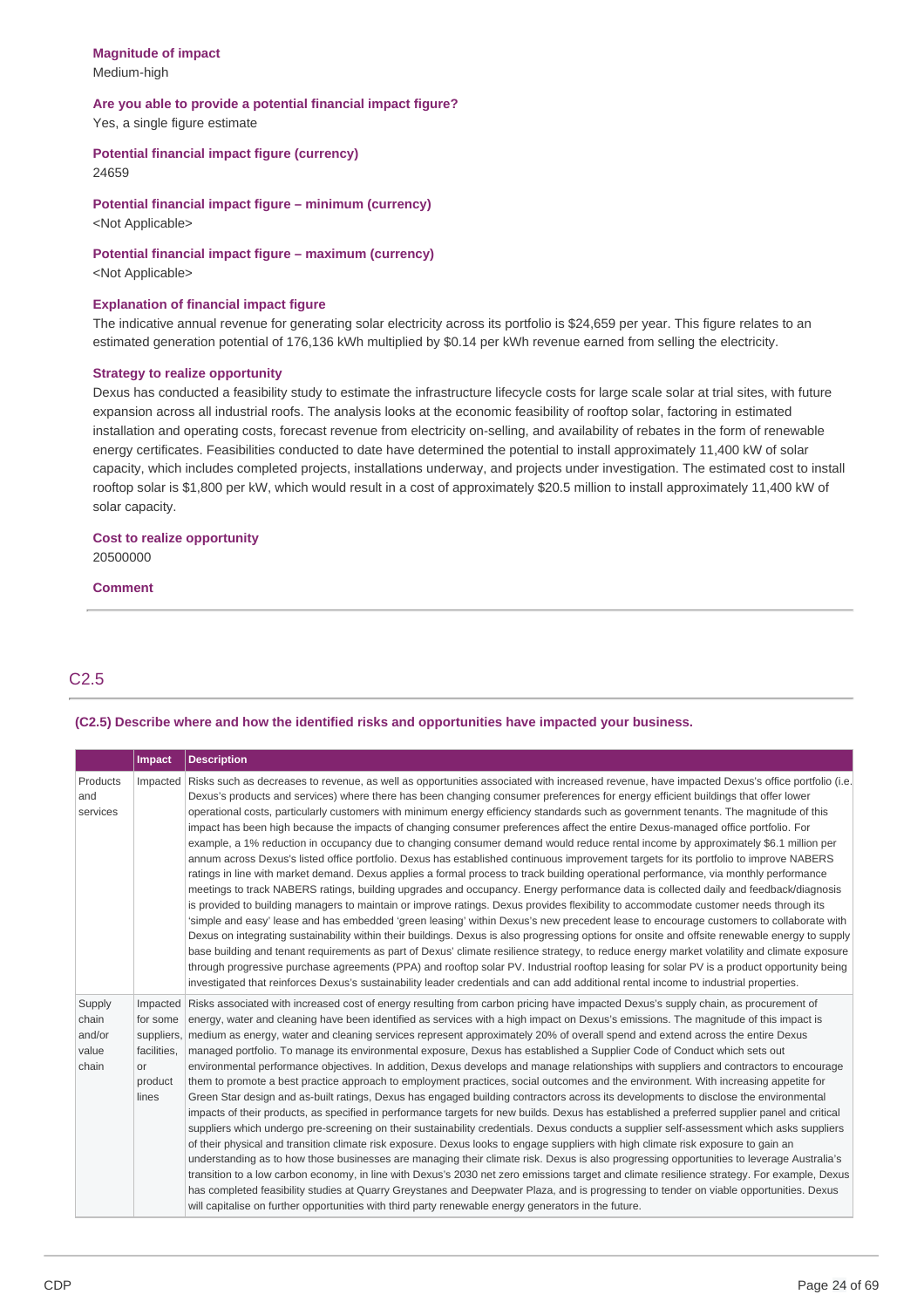|                                                          | Impact                                                          | <b>Description</b>                                                                                                                                                                                                                                                                                                                                                                                                                                                                                                                                                                                                                                                                                                                                                                                                                                                                                                                                                                                                                                                                                                                                                                                                                                                                                                                                                                                                                                                                                                                                                                                                                                                                                                                                                                                                                                                                                                                                                                                                                                                                                                                                                                                                                                                                                                                                                                                                                                                                                                      |
|----------------------------------------------------------|-----------------------------------------------------------------|-------------------------------------------------------------------------------------------------------------------------------------------------------------------------------------------------------------------------------------------------------------------------------------------------------------------------------------------------------------------------------------------------------------------------------------------------------------------------------------------------------------------------------------------------------------------------------------------------------------------------------------------------------------------------------------------------------------------------------------------------------------------------------------------------------------------------------------------------------------------------------------------------------------------------------------------------------------------------------------------------------------------------------------------------------------------------------------------------------------------------------------------------------------------------------------------------------------------------------------------------------------------------------------------------------------------------------------------------------------------------------------------------------------------------------------------------------------------------------------------------------------------------------------------------------------------------------------------------------------------------------------------------------------------------------------------------------------------------------------------------------------------------------------------------------------------------------------------------------------------------------------------------------------------------------------------------------------------------------------------------------------------------------------------------------------------------------------------------------------------------------------------------------------------------------------------------------------------------------------------------------------------------------------------------------------------------------------------------------------------------------------------------------------------------------------------------------------------------------------------------------------------------|
| Adaptation   Impacted<br>and<br>mitigation<br>activities | for some<br>suppliers,<br>facilities,<br>or<br>product<br>lines | Acute physical risks (e.g. extreme weather) and chronic physical risks (e.g. heat stress) have impacted adaptation and mitigation activities<br>deployed across Dexus's portfolio, particularly in areas such as Far North Queensland which has exposure to cyclone activity and thus<br>elevated risk of property damage and rectification costs. Overall, the magnitude of Dexus's exposure to acute physical risks is low, although<br>Dexus's most recent group-wide climate change risk assessment identified several properties located in geographical markets with high<br>exposure to acute risks in the form of severe weather events (across Far North Queensland), and long-term chronic climate-related risks<br>due to heat stress (mainly Western Australia and South Australia). To effectively address these risks, Dexus has established an ongoing risk<br>audit program to identify, evaluate and manage acute physical risks and chronic risks, which is integrated into this audit process. Within<br>these audits, each property's exposure to natural disasters is assessed and any risks identified are prioritised for mitigation and adaptation.<br>Evaluation of the risk residual factors in frequency, likelihood, and the potential environmental, financial or strategic impacts. Dexus develops<br>Risk Treatment Plans for all 'Significant' or 'High' risks to mitigate either the cause of the risk or the effects. Initial Status Audits (ISA) are<br>conducted on all acquisitions as part of Dexus's Environmental Management System, and properties are rated for their risk exposure<br>against long term scenarios for changes in temperature, precipitation, extreme winds and rising sea levels. Post-acquisition, reinspection<br>environmental management reports are conducted to review outcomes of the ISA review of the ISA for each property prepared from the ISA<br>and reviewed annually. Environmental Improvement Plans are developed and tracked via Periskope, an internal property risk management<br>tool. Dexus collaborates with its insurers on adaptation and mitigation activities across properties with high exposure to reduce deductibles<br>where feasible.                                                                                                                                                                                                                                                                                       |
| Investment   Impacted<br>in R&D                          |                                                                 | Opportunities associated with enhanced energy efficiency, and thus reduced energy costs, have impacted Dexus's investment in R&D<br>where Dexus has invested in initiatives in its buildings to support the transition to a low carbon economy. This enables Dexus properties to<br>maintain their cost-competitiveness and enable Dexus to meet increasing customer demands for high performing buildings. The magnitude<br>of this impact is medium because climate-related issues are directing Dexus to focus on research and development that improves energy<br>efficiency and reduces operating costs across its managed portfolio. Specific opportunities with application across the entire Dexus<br>managed portfolio include benchmarking to drive energy efficiency and position Dexus as a market leader to protect and enhance its<br>reputation, as well as leveraging government energy efficiency schemes to enhance project payback. Across its industrial and retail<br>properties, Dexus is collaborating with renewable energy generators on innovative delivery models for adding rooftop solar. Across its office<br>properties, Dexus has identified the potential to engage with customers on flexible leasing ideas to reduce outgoings and improve building<br>efficiency. Dexus sets targets for continuous improvement and across new builds to drive the take up of innovation. Dexus has engaged<br>specialists to conduct feasibility studies on emerging technology, for example replacing gas boilers with electric equivalents, replacing<br>refrigerants with a lower global warming potential, and geothermal heat pumps. Dexus trials emerging and market-tested technology prior to<br>rolling out to the rest of its portfolio. For example, Dexus trailed a virtual engineering smart data program that applies 24/7 real-time<br>analytics on building performance, improving energy efficiency and delivering cost savings. Following success of the virtual engineer trial,<br>Dexus rolled out the program to 45 properties. To align with Dexus's Net Zero 2030 target, the sustainability team is collaborating with asset<br>managers to take advantage of lifecycle upgrades as opportunities to retrofit building services and improve efficiency. Dexus expects that<br>the innovation in energy efficiency and clean energy sector will drive and are critical in achieving 6 star NABERS energy ratings over the<br>medium to long term.                           |
| Operations   Impacted                                    |                                                                 | Risks such as increased costs from property damage associated with extreme weather impacts, as well as opportunities such as decreased<br>costs from energy efficiency initiatives, have impacted Dexus operations. The magnitude of impact from energy efficiency initiatives is high<br>as it relates to the entire Dexus managed portfolio. The magnitude of impact related to property damage from extreme weather is generally<br>low, but is higher in areas of known exposure, such as Far North Queensland. Dexus analyses and implements operational efficiencies to<br>reduce energy use, develops budgets that take into consideration forecast movements in energy prices which are driven, in part, by climate<br>related impacts. Energy is a significant operating cost, contributing around 10% of Dexus property-related operating expenses. Dexus<br>conducts group-wide procurement of electricity to reduce costs and manage this transitional risk, and has allocated resources to track and<br>benchmark performance and identify energy efficiency opportunities, maintain regulatory compliance, and access government funding<br>where available. To guide operations, Dexus has established environment policies, set continuous improvement targets, sustainability<br>facility management team, installed metering and analytics, implemented an Environmental Reporting System, established NABERS<br>tracking and continuous certification, and developed property-level energy efficiency Strategic Improvement Plans. Dexus conducts ESG<br>due diligence for property transactions, applies technology and operational expertise to reduce resource use and emissions. In addition,<br>regulatory compliance, capital investment, carbon analysis and education of staff, investors and other stakeholders form part of the way<br>Dexus undertakes its responsibilities regarding carbon management. Dexus manages reporting compliance by utilising internal analysts and<br>specialist consultants to manage, collect, maintain and assure environmental and emission data, and monitors all published material. To<br>manage physical property risk, Dexus implements an Environmental Management System, certified under ISO 14001:2015. To manage<br>Dexus's reputation and attract new capital, Dexus responds to investor questionnaires, ESG analyst data requests and sustainability<br>benchmarking surveys to report on climate risk management and mitigation activities. |
| Other,<br>please<br>specify                              | Please<br>select                                                |                                                                                                                                                                                                                                                                                                                                                                                                                                                                                                                                                                                                                                                                                                                                                                                                                                                                                                                                                                                                                                                                                                                                                                                                                                                                                                                                                                                                                                                                                                                                                                                                                                                                                                                                                                                                                                                                                                                                                                                                                                                                                                                                                                                                                                                                                                                                                                                                                                                                                                                         |

# C2.6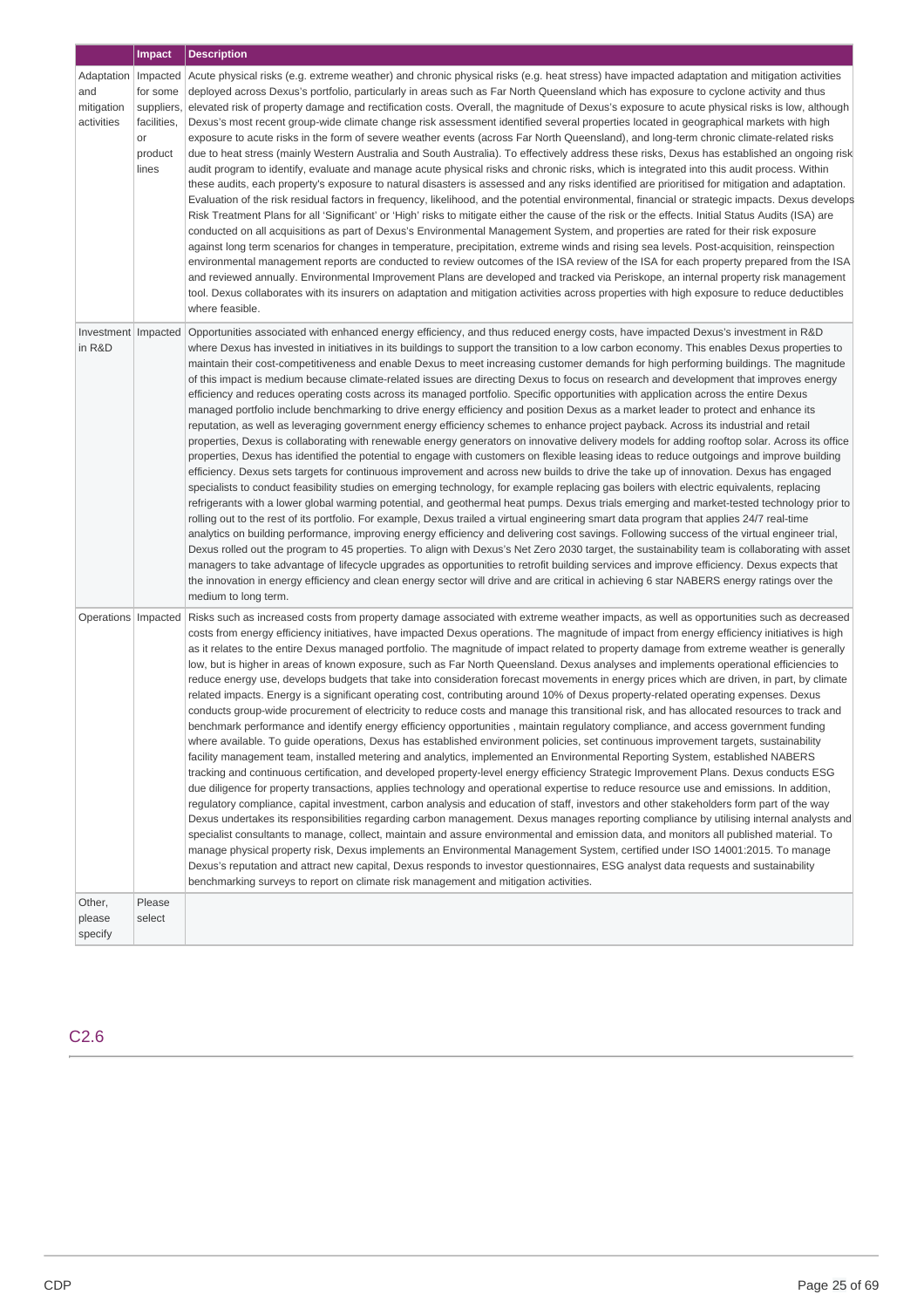# (C2.6) Describe where and how the identified risks and opportunities have been factored into your financial planning **process.**

|                                                    |                                                                          | <b>Relevance Description</b>                                                                                                                                                                                                                                                                                                                                                                                                                                                                                                                                                                                                                                                                                                                                                                                                                                                                                                                                                                                                                                                                                                                                                                                                               |
|----------------------------------------------------|--------------------------------------------------------------------------|--------------------------------------------------------------------------------------------------------------------------------------------------------------------------------------------------------------------------------------------------------------------------------------------------------------------------------------------------------------------------------------------------------------------------------------------------------------------------------------------------------------------------------------------------------------------------------------------------------------------------------------------------------------------------------------------------------------------------------------------------------------------------------------------------------------------------------------------------------------------------------------------------------------------------------------------------------------------------------------------------------------------------------------------------------------------------------------------------------------------------------------------------------------------------------------------------------------------------------------------|
| Revenues                                           | Impacted                                                                 | Opportunities from leasing roof space to third-party renewable energy generators have impacted the financial planning process for<br>revenues as the rooftop leasing model would increase the rental income generated from Dexus industrial properties and/or generate<br>Large-scale Generation Certificates (LGCs) as potential additional revenue. Opportunities associated with customers increasing<br>preference for energy efficient office buildings have impacted the financial planning process with regard to revenues through potential<br>green premiums and increases in occupancy (and thus revenue) of energy efficient buildings. The overall magnitude of the impact of<br>climate related risks and opportunities on the financial planning process with regard to revenue is low, however it applies to all properties<br>across the group to some extent. The Dexus research team monitors all key markets in which Dexus operates to understand and<br>incorporate key megatrends, such as climate impacts on valuations, vacancy rates and rental returns. This research is used to inform<br>annual asset planning in conjunction with upcoming lease expiry and market activity.                                  |
| Operating<br>costs                                 | Impacted                                                                 | Climate-related physical risks associated with extreme weather damage to assets have impacted the financial planning process with<br>regard to operating costs as Dexus has forecasted increases in insurance premiums due to the tightening insurance market which is<br>associated with increased climate-related claims. The magnitude of this impact is high for Dexus buildings in Far North Queensland that<br>are exposed to tropical cyclones. Risks associated with increased energy expenditure due to cost increases, as part of broader analysis<br>of future energy market supply and demand, have impacted the financial planning process with regard to operating costs as Dexus has<br>included considerations in budget items for base-building energy usage. Collectively the magnitude of these impacts are low, as energy<br>is approximately 10 – 15% of total property related expenses). Dexus mitigates transitional risk of energy market volatility through<br>portfolio wide procurement and market monitoring. Each property's operational budget includes allowances for voluntary GreenPower<br>purchases to improve NABERS ratings, NABERS ratings certification fees and compliance data monitoring costs. |
| Capital<br>expenditures<br>/ capital<br>allocation | Impacted                                                                 | Opportunities from enhancing building energy efficiency to reduce carbon emissions and save on energy costs have impacted the<br>financial planning process with regard to allocation of capital expenditure through the inclusion of items such as building plant upgrades<br>that enhance energy efficiency. Climate-related physical risks associated with extreme weather damage have impacted the financial<br>planning process with regard to capital expenditure through the inclusion of building resilience upgrades into capital expenditure budgets.<br>The magnitude of these impacts is medium-high as Dexus's capital expenditure was \$165-170 million in FY18 across the entire group<br>managed portfolio.                                                                                                                                                                                                                                                                                                                                                                                                                                                                                                                |
| Acquisitions<br>and<br>divestments                 | Impacted<br>for some<br>suppliers,<br>facilities, or<br>product<br>lines | Climate-related physical risks such as sea level rise and transition risks such as building energy efficiency performance have impacted<br>the financial planning process with regard to acquisitions and divestments though integration of climate-related risks into investment due<br>diligence and decision-making. The due diligence process is used to identify ESG risks, such as exposure to physical climate risk, the<br>ability to attract and meet tenants demand based on asset energy performance and the capital expenditure required to align the asset to<br>meet Dexus's sustainability targets over the short to medium term. Overall the magnitude of climate-related impacts to Dexus's<br>acquisitions and divestments is low however it varies between transactions and in some cases results in a decision to abandon an<br>otherwise worthwhile investment or consider timelines for divestment.                                                                                                                                                                                                                                                                                                                  |
| Access to<br>capital                               | Impacted<br>for some<br>suppliers,<br>facilities, or<br>product<br>lines | Opportunities associated with increased investment from ESG-focused investors have impacted the financial planning process with<br>regard to access to capital, as Dexus has attracted funding from clean energy interests for its Healthcare Wholesale Property Fund. The<br>magnitude of this impact varies across the group, but is medium-high levels in Dexus's third party funds management business, which<br>represents over half of Dexus's funds under management. Dexus's fund management clients have shown increasing interest in strong<br>management of climate-related issues. Reputational considerations have impacted the financial planning process with regard to access<br>to capital, as Dexus has increased its budget allocation towards participation in global surveys to improve transparency and assist Dexus<br>to demonstrate its sustainability credentials when seeking new capital. Dexus allocates resources and costs to disclose its<br>environmental performance through sustainability benchmarks including DJSI, GRESB, UNPRI FTSE4Good Index, MSCI, and CDP<br>Climate Change.                                                                                                                    |
| Assets                                             | Impacted                                                                 | Risks such as loss of asset value through damage caused by extreme weather events or sea level rise have impacted the financial<br>planning process with regard to assets through the asset lifecycle including integration into acquisitions and divestment due diligence,<br>green building developments, and capital works for efficiency improvements. The magnitude of the impact is high as Dexus's property<br>assets comprise around 90 percent of total assets, and because climate change is considered one of Dexus's top ten strategic risks.<br>Other asset planning decisions take into consideration predicted climate impacts from extreme weather events in exposed regions, as<br>well as revenue opportunities through better space utilisation.                                                                                                                                                                                                                                                                                                                                                                                                                                                                        |
| Liabilities                                        | Not yet<br>impacted                                                      | To date, Dexus's ability to raise equity is not materially affected by climate risks and opportunities. Dexus expects impacts to emerge<br>over the medium term (2 to 7 years) as financial institutions and investors increase their scrutiny of their lending books. Dexus's<br>reputational management as a sustainability leader positively impacts Dexus's ability to secure equity from existing and new investors.                                                                                                                                                                                                                                                                                                                                                                                                                                                                                                                                                                                                                                                                                                                                                                                                                  |
| Other                                              | Please<br>select                                                         |                                                                                                                                                                                                                                                                                                                                                                                                                                                                                                                                                                                                                                                                                                                                                                                                                                                                                                                                                                                                                                                                                                                                                                                                                                            |

# C3. Business Strategy

# C3.1

**(C3.1) Are climate-related issues integrated into your business strategy?** Yes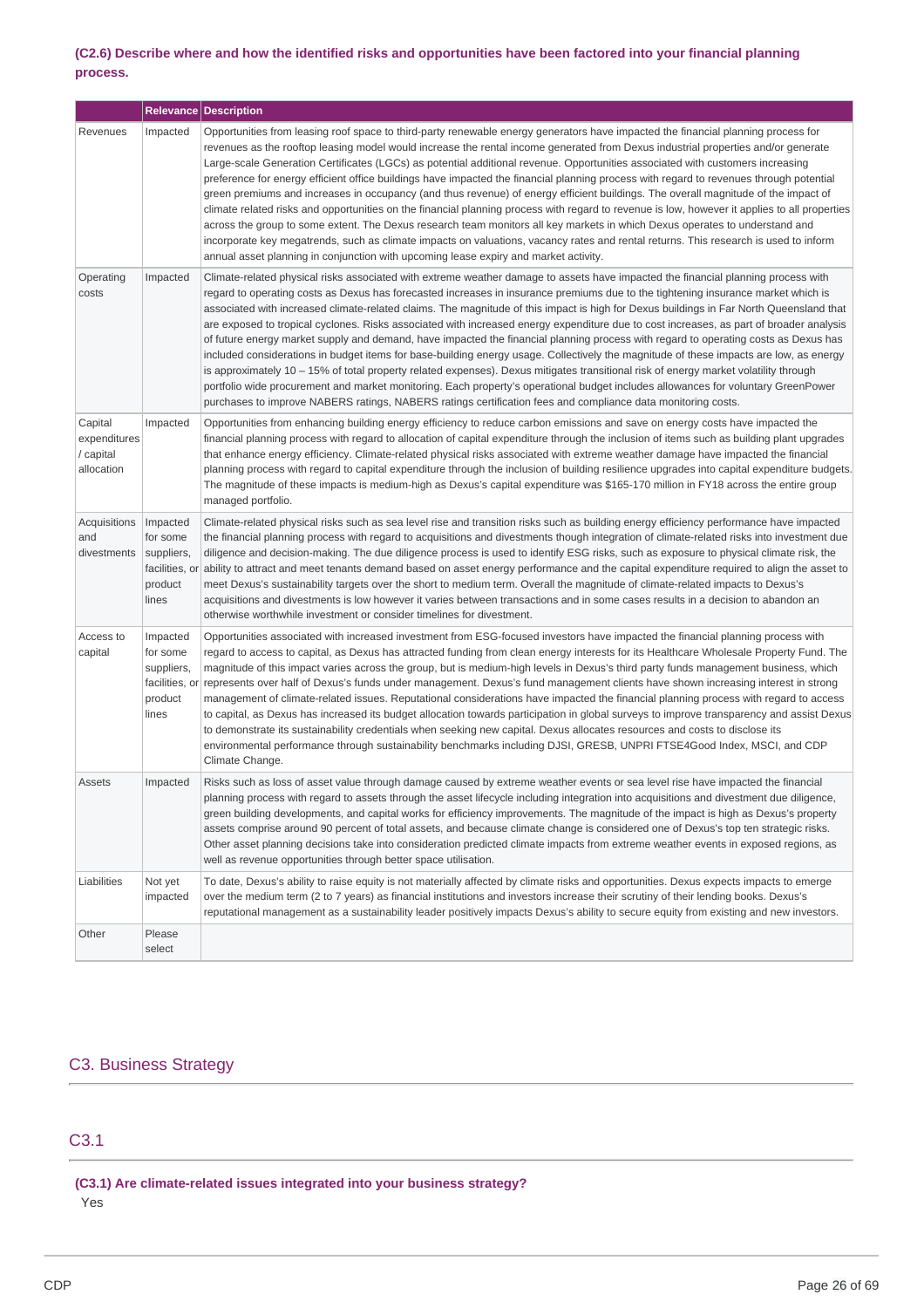**(C3.1a) Does your organization use climate-related scenario analysis to inform your business strategy?** Yes, qualitative and quantitative

# C3.1c

# **(C3.1c) Explain how climate-related issues are integrated into your business objectives and strategy.**

1. Dexus's business strategy is affected by climate change risks and opportunities including environmental impacts on asset performance and resilience, and social impacts including stakeholder's health and wellbeing and the economic resilience of communities in a climate affected world. Climate change has influenced Dexus's business objectives and strategy through: a) Dexus's target to achieve net zero emissions by 2030, b) Dexus's strategy to enhance the energy efficiency of its portfolio through targeting over 1,000,000 square metres of its office portfolio to be rated 5 stars NABERS Energy or higher by 2020, and c) prioritising resilience to climate-related physical risks through a portfolio-wide exposure and vulnerability review of Dexus's managed assets. 2. Dexus's sustainability approach supports Dexus's overall strategy of delivering sustained value for its stakeholders. Dexus's commitment to integrating climate change issues into its strategy is evidenced by its 2030 net zero emissions target as well as its 2020 target of 1,000,000 sqm at 5 Star NABERS Energy ratings and 4 Star NABERS Water ratings, and 10% energy and emissions reduction across the Group using FY15 as a baseline. These activities attract long-term investors looking to invest in companies that manage their ESG risks and opportunities and align to Dexus's strategic objective of being the leading owner and manager of Australian property and the wholesale partner of choice in Australian property.

3. During FY18, the most substantial business decision made that was influenced by climate change was the decision to target net zero emissions across Dexus's managed property portfolio by 2030. The 2030 goal represents the next phase of Dexus's climate change strategy, taking the business in new directions including electrification and proactively decarbonising Dexus's electricity, water and waste supply chains.

4. Climate change considerations are integrated into Dexus's business strategy. Aspects include: a) Environmental legislation that Dexus may be subject to compliance with b) Opinions of key stakeholders including tenants, investors and employees c) List of material risk issues identified through materiality assessment d) Availability and accessibility of voluntary programs such as the NSW Energy Savings Scheme e) Reputational risks associated with Dexus's prominence within the market and sustainability performance of peers f) Environmental impacts including energy, water and GHG emissions performance across the portfolio g) Physical climate change impacts through extreme weather events (portfolio composition, property location, individual property resilience) 5. Short−term strategy changes-timeframe: 1 to 2 years. Dexus's short term business strategy is influenced by climate change/extreme weather impacts and its ability to respond quickly to changing environmental or regulatory circumstances. A flexible business model and ongoing review of strategy and operations enables Dexus to manage changes in legislation and implement energy reduction strategies efficiently. Dexus's strategy includes actively focusing on reducing portfolio emissions to meet its current target to achieve a 10% reduction in energy use by FY20 against FY15 baseline. Dexus empowers operational teams to respond to climate change related events and severe weather appropriate to their buildings via prevention and adaptation initiatives as well as monitor and manage resource use on a daily basis in the context of tenant needs and varying environmental conditions. For all acquisition proposals, the Investment Committee considers short term climate change risks (such as impact on planning regulations as a result of climate risk) and resource use against established benchmarks (such as NABERS, Green Star) to identify short-term risks or opportunities for improvement. In FY18 Dexus progressed developments at 100 Mount Street, North Sydney and at 105 Phillip Street, Parramatta. Each property has been designed and built to minimise energy use and emissions to achieve 5-star NABERS ratings.

6. Long-term strategy is influenced by physical climate change risks and their effect on portfolio size, mix across asset classes and geographical location in the event of extreme climate change events. For all acquisition proposals, the Investment Committee considers longer term climate change (geospatial risks) and sustainability/resource usage risks that may require substantial long-term investment or life cycle equipment upgrading beyond five years, or the abandonment of potential investments. All capital works projects require the consideration of sustainability risks and opportunities prior to approval. Dexus monitors the long-term risk to its business from the physical threat of climate change. Properties are predominantly located in metropolitan areas with good infrastructure and services and while most of the portfolio is at lower than average risk, some higher risk areas exist which are analysed in more detail as part of the group's climate risk assessment. Risks associated with regulatory non-compliance, low levels of investment in capital works and efficiency upgrades are continually monitored.

7. Dexus's focus on portfolio efficiency enables it to gain strategic advantage over its competitors through its ability to respond more responsibly to changing environmental factors, and climate change related regulatory changes to planning and development frameworks. Dexus surveys its tenants to obtain feedback on its performance and identify opportunities for competitive advantage. Active adoption of energy efficiency and building climate change adaptation reduces costs to tenants, increases tenant satisfaction and retention, which enhances occupancy rates and building valuations.

8. Dexus has set a target to achieve net zero emissions by 2030 as part of its transition to a low carbon future. With a staged transition to 2030 Dexus will continue to lead beyond Australia's Intended Nationally Determined Contributions. Dexus has set a science-based target to limit warming below 2 degrees in line with the UN Paris Agreement.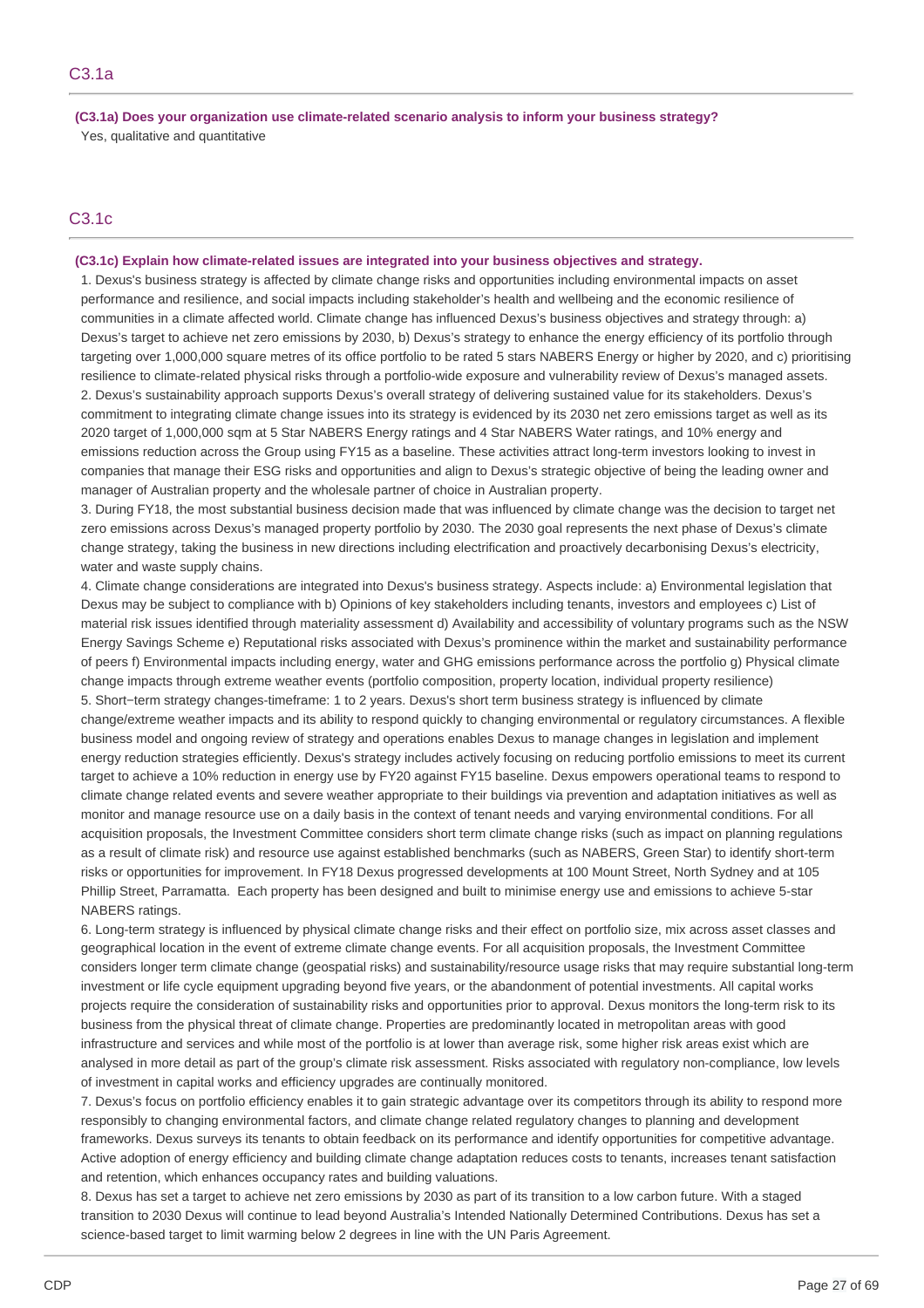**(C3.1d) Provide details of your organization's use of climate-related scenario analysis.**

| Climate-         | Details                                                                                                                                                                                                                                                                                                                                                                                                                                                                                                                                                                                                                                                                                                                                                                                                                                                                                                                                                                                                                                                                                                                                                                                                                                                                                                                                                                                                                                                                                                                                                                                                                                                                                                                                                                                                                                                                                                                                                                                                                                                                                                                                                                                                                                                                                                                                                                                                                                                                                                                                                                                                                                                                                                                                                                                                                                                                                                             |
|------------------|---------------------------------------------------------------------------------------------------------------------------------------------------------------------------------------------------------------------------------------------------------------------------------------------------------------------------------------------------------------------------------------------------------------------------------------------------------------------------------------------------------------------------------------------------------------------------------------------------------------------------------------------------------------------------------------------------------------------------------------------------------------------------------------------------------------------------------------------------------------------------------------------------------------------------------------------------------------------------------------------------------------------------------------------------------------------------------------------------------------------------------------------------------------------------------------------------------------------------------------------------------------------------------------------------------------------------------------------------------------------------------------------------------------------------------------------------------------------------------------------------------------------------------------------------------------------------------------------------------------------------------------------------------------------------------------------------------------------------------------------------------------------------------------------------------------------------------------------------------------------------------------------------------------------------------------------------------------------------------------------------------------------------------------------------------------------------------------------------------------------------------------------------------------------------------------------------------------------------------------------------------------------------------------------------------------------------------------------------------------------------------------------------------------------------------------------------------------------------------------------------------------------------------------------------------------------------------------------------------------------------------------------------------------------------------------------------------------------------------------------------------------------------------------------------------------------------------------------------------------------------------------------------------------------|
| related          |                                                                                                                                                                                                                                                                                                                                                                                                                                                                                                                                                                                                                                                                                                                                                                                                                                                                                                                                                                                                                                                                                                                                                                                                                                                                                                                                                                                                                                                                                                                                                                                                                                                                                                                                                                                                                                                                                                                                                                                                                                                                                                                                                                                                                                                                                                                                                                                                                                                                                                                                                                                                                                                                                                                                                                                                                                                                                                                     |
| <b>scenarios</b> |                                                                                                                                                                                                                                                                                                                                                                                                                                                                                                                                                                                                                                                                                                                                                                                                                                                                                                                                                                                                                                                                                                                                                                                                                                                                                                                                                                                                                                                                                                                                                                                                                                                                                                                                                                                                                                                                                                                                                                                                                                                                                                                                                                                                                                                                                                                                                                                                                                                                                                                                                                                                                                                                                                                                                                                                                                                                                                                     |
| <b>RCP 8.5</b>   | Dexus's climate scenario analysis uses results from the highest emissions scenario (RCP8.5) from the 2014 IPCC report. This scenario was chosen to<br>provide Dexus with an indication of worst-case climate-related outcomes, including the magnitude and specific locations where they are likely to occur.<br>A geospatial analysis was conducted adapting the scenario to local geographical markets to map Dexus properties against their relevant climate-zones<br>and link to the scenario outcomes. Risk exposure was rated for each property from Low to High using Dexus's standard 2-dimensional risk rating matrix,<br>which assesses likelihood (from almost certain to rare), and consequence (from insignificant to catastrophic) for each type of physical risk. The<br>scenario analysis was supplemented with NARCliM the highest resolution dataset available for Australia. The analysis excluded the climatic variabilities<br>of humidity, solar radiation and mean wind speed due to their immaterial impact on the business. Analysis has informed overall level of physical risk<br>and nominated identified-risk across all existing properties and identified and geographical hotspots. Climate scenario analysis is used to inform<br>Dexus's acquisition strategy. During acquisition Dexus conducts due diligence on the property's physical risk exposure due to climate over a 2030 and<br>2070-time horizon, as these typically align with the property's expected lifespan. Formal review is included in the acquisition due diligence checklist,<br>and investment opportunities in high risk properties are either abandoned or undergo appropriate adaptation planning. The climate scenario 2070 time<br>horizon is used to inform the business of the trend of the forecasted magnitude of climate related risks and the spatial hot-spots, which can be used to<br>inform long-term strategic planning. For example, the results of the climate-related scenario analysis showed that the Dexus office building at 36<br>Hickson Road, Millers Point has low risk exposure to cyclones, low to moderate exposure to flooding from extreme weather events, and is unlikely to be<br>inundated by long-term effects of sea level rise, although the projected increase in hot days is likely to lead to increased electricity use in the building,<br>which would increase operating costs for Dexus and its tenants. In addition, Dexus has applied climate scenario analysis outcomes to inform energy<br>use and price modelling out to 2030 with comparison against sector decarbonisation required consistent with 2 degrees warming against pre-industrial<br>levels. This analysis has been used to align future targets with science-based outcomes to avoid serious climate-change effects and develop future<br>targets on energy efficiency and renewable energy. |

# C4. Targets and performance

# C4.1

**(C4.1) Did you have an emissions target that was active in the reporting year?** Absolute target

# C4.1a

**(C4.1a) Provide details of your absolute emissions target(s) and progress made against those targets.**

**Target reference number** Abs 1 **Scope** Scope 1+2 (location-based) **% emissions in Scope** 78 **Targeted % reduction from base year** 10 **Base year** 2015 **Start year** 2015 **Base year emissions covered by target (metric tons CO2e)** 119394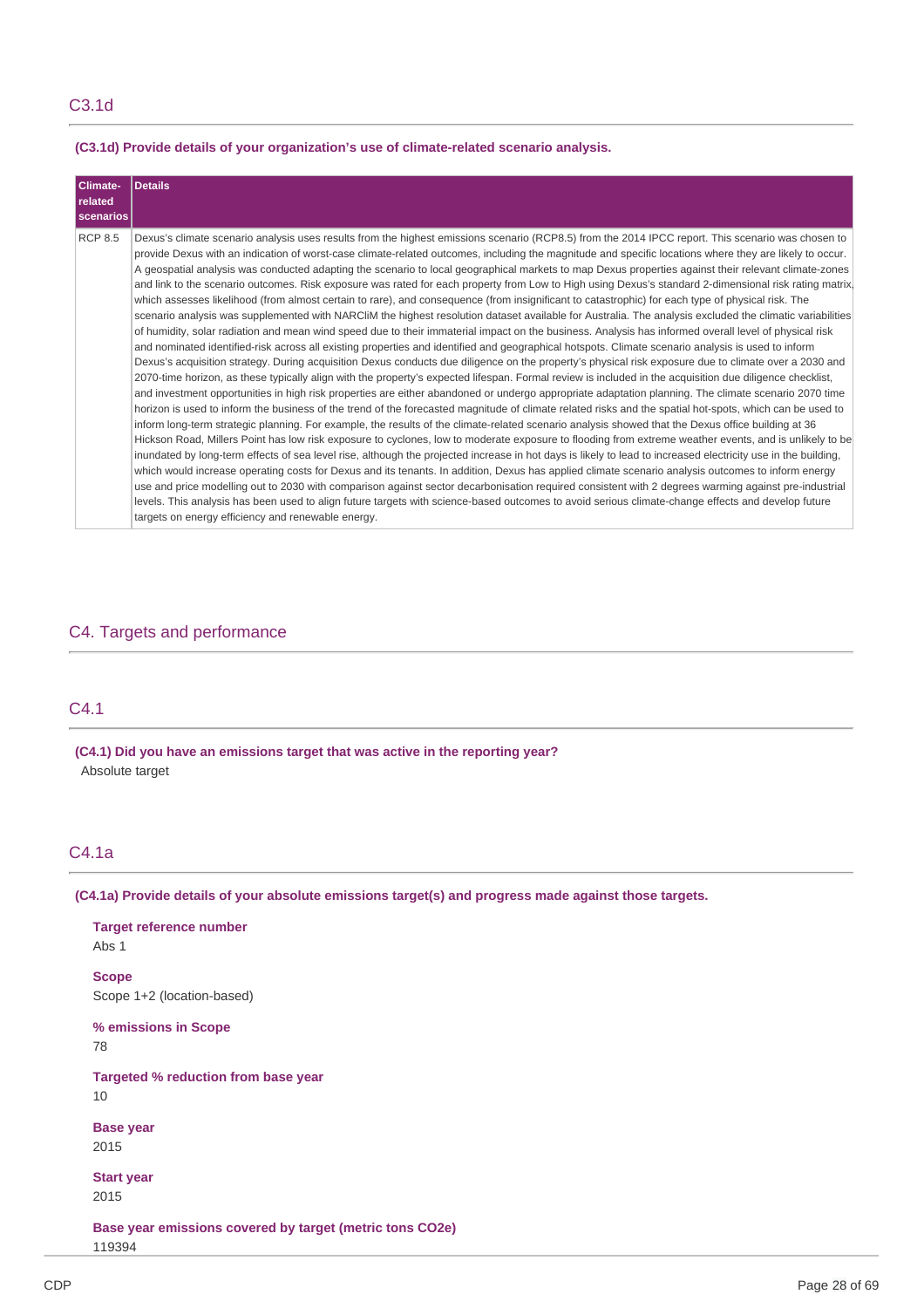# **Target year**

2020

#### **Is this a science-based target?**

No, but we are reporting another target that is science-based

**% of target achieved** 95

**Target status** Underway

# **Please explain**

Within its 2015 Annual Review, Dexus set a target to "Reduce energy consumption and emissions across the Group by a further 10% by 2020 using the FY15 baseline." This target involves achieving a reduction in energy and subsequent Scope 1 and Scope 2 GHG emissions from purchased electricity and natural gas from Australian properties across the office, industrial and retail portfolios where Dexus has operational control measured on a financial year compared to a FY15 baseline. It was determined that it is more appropriate for Dexus to report and benchmark on a like for like portfolio due to property acquisitions and disposals and changes of operational control within the portfolios.

**Target reference number**

Abs 2

**Scope** Scope 1+2 (location-based)

**% emissions in Scope** 68

**Targeted % reduction from base year** 11.7

**Base year** 2015

**Start year** 2015

**Base year emissions covered by target (metric tons CO2e)** 104366

**Target year** 2020

**Is this a science-based target?** No, but we are reporting another target that is science-based

**% of target achieved** 87

**Target status** Underway

# **Please explain**

Within its 2015 Annual Review, Dexus set a target to "Deliver 1,000,000 square metres of office space rated at least 5 Star NABERS Energy rating." Together the baseline NABERS Energy rating for these assets was 4.7 stars average and the targeted improvement is equivalent to a 12.2% reduction in GHG emissions. GHG emissions savings will result from implementing energy efficiency projects under Dexus's NABERS Improvement Program.

**Target reference number**

Abs 3

**Scope** Scope 1 +2 (market-based)

**% emissions in Scope** 100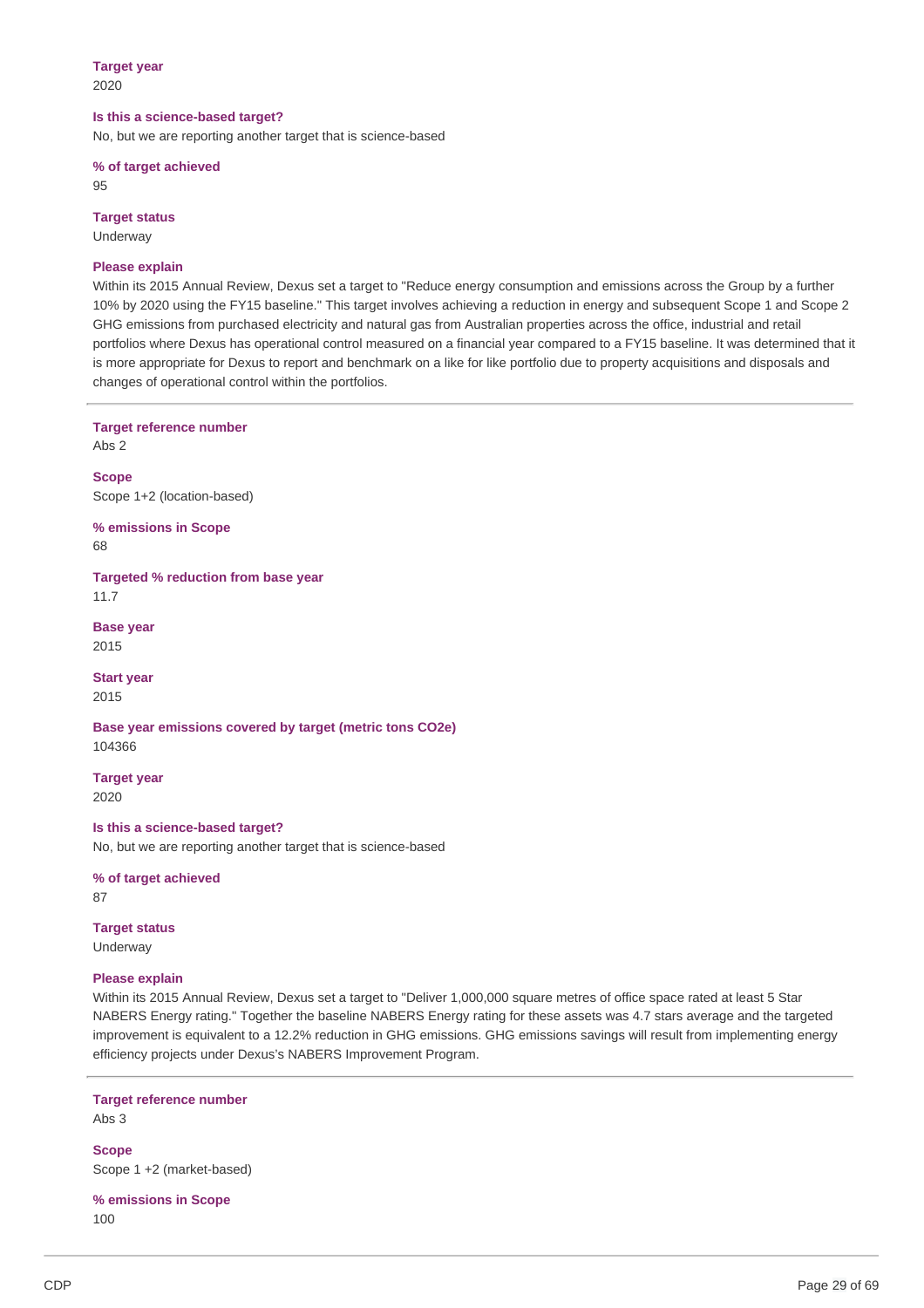# **Targeted % reduction from base year**

81

**Base year**

2018

**Start year** 2018

**Base year emissions covered by target (metric tons CO2e)** 147988

# **Target year**

2030

# **Is this a science-based target?**

Yes, this target has been approved as science-based by the Science-Based Targets initiative

**% of target achieved**

0

# **Target status**

New

# **Please explain**

Dexus has committed to reduce scope 1 and scope 2 emissions by 70% by 2030 relative to a 2018 base year, in line with the Science Based Target initiative (SBTi) sectoral decarbonisation approach for real estate. This supports a broader target which by Dexus has committed to achieve a net zero position for all carbon emissions across the group's managed property portfolio by 2030, which requires a 100% reduction, or net-zero scope 1, 2 emissions by 2030 across Dexus's operational control boundary. The science-based target will be achieved through operational efficiency and renewable energy. The net zero emissions target will extend this, and be supported by minimal offsets to achieve a net zero position. Please refer to the C-FI Further Information section of the Dexus response, where confirmation of approval from the SBTi is attached and where the SBTi has confirmed that the approved target will attract leadership points in the 2019 CDP Climate Change survey.

# C4.2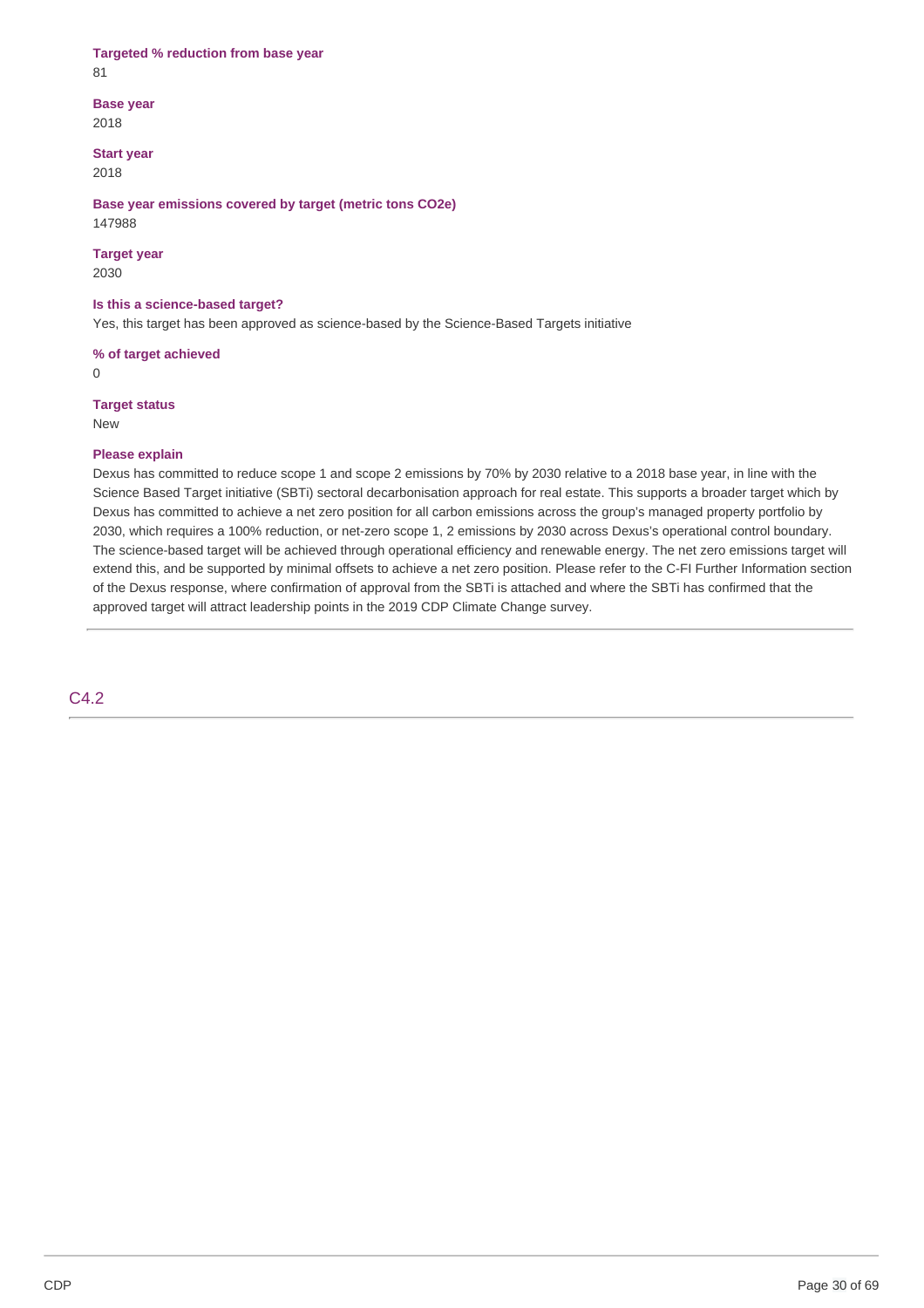#### **(C4.2) Provide details of other key climate-related targets not already reported in question C4.1/a/b.**

**Target** Energy usage

# **KPI – Metric numerator**

Total net energy consumption (measured in gigajoules GJ) across Dexus's FY15 like for like managed portfolio

#### **KPI – Metric denominator (intensity targets only)**

**Base year** 2015

**Start year**

2015

**Target year** 2020

**KPI in baseline year** 557719

**KPI in target year** 501947

**% achieved in reporting year** 81

**Target Status** Underway

### **Please explain**

Within its 2015 Annual Review, Dexus set a target to "Reduce energy consumption and emissions across the Group by a further 10% by 2020 using the FY15 baseline." This target involves achieving a reduction in energy and subsequent Scope 1 and Scope 2 GHG emissions from purchased electricity and natural gas from Australian properties across the office, industrial and retail portfolios where Dexus has operational control measured on a financial year compared to a FY15 baseline. It was determined that it is more appropriate for Dexus to report and benchmark on a like for like portfolio due to property acquisitions and disposals and changes of operational control within the portfolios.

## **Part of emissions target**

Dexus's 10% energy reduction target is directly related to emissions target Abs1

# **Is this target part of an overarching initiative?**

No, it's not part of an overarching initiative

# C4.3

(C4.3) Did you have emissions reduction initiatives that were active within the reporting year? Note that this can include **those in the planning and/or implementation phases.** Yes

# C4.3a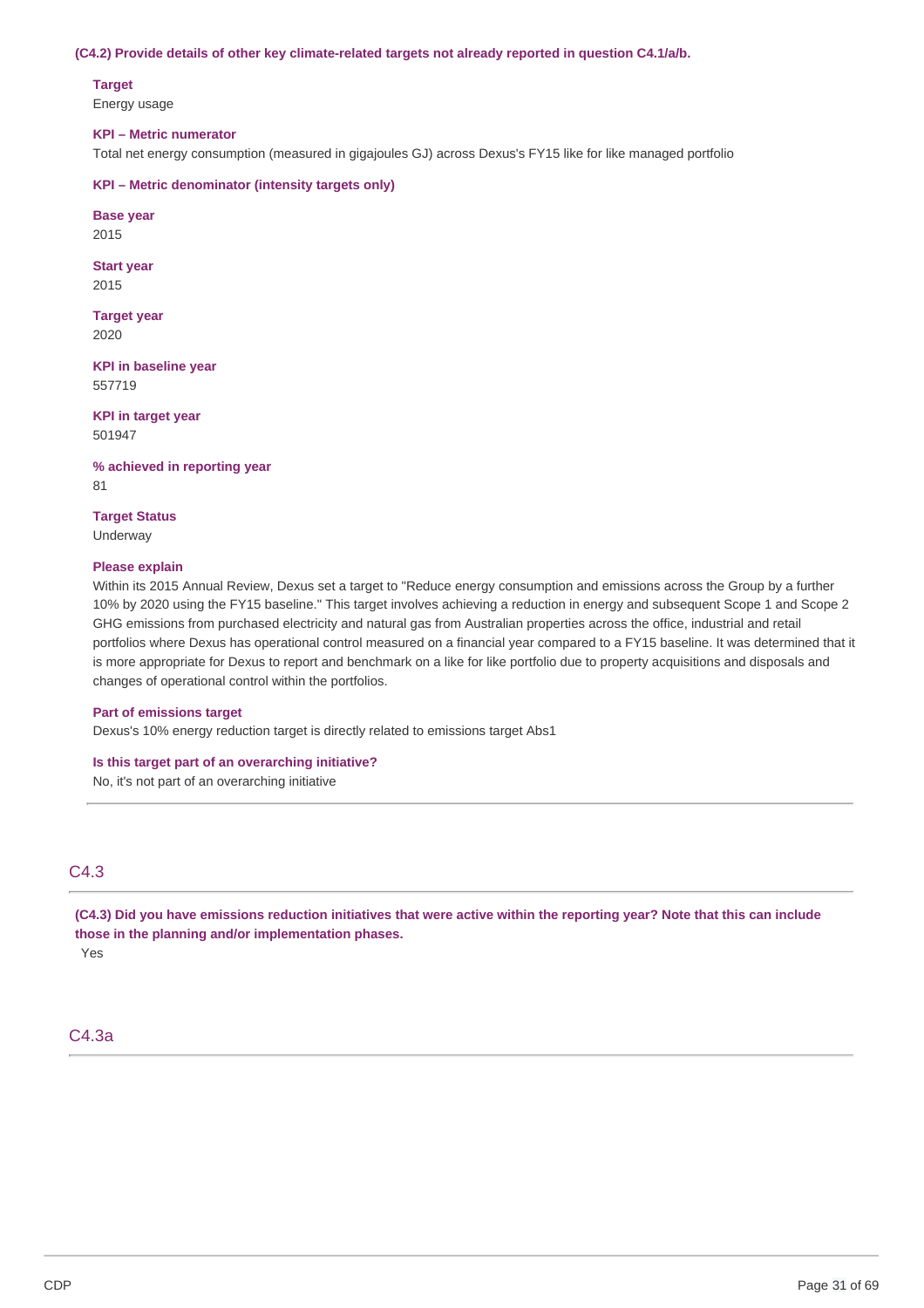# (C4.3a) Identify the total number of initiatives at each stage of development, and for those in the implementation stages, the **estimated CO2e savings.**

|                           | <b>Number of initiatives</b> | Total estimated annual CO2e savings in metric tonnes CO2e (only for rows marked *) |
|---------------------------|------------------------------|------------------------------------------------------------------------------------|
| Under investigation       | 978                          |                                                                                    |
| To be implemented*        | 135                          | 5487                                                                               |
| Implementation commenced* | 102                          | 6406                                                                               |
| Implemented*              | 389                          | 3414                                                                               |
| Not to be implemented     | 223                          |                                                                                    |

# C4.3b

## **(C4.3b) Provide details on the initiatives implemented in the reporting year in the table below.**

#### **Initiative type**

Process emissions reductions

**Description of initiative** Changes in operations

**Estimated annual CO2e savings (metric tonnes CO2e)** 158

**Scope** Scope 2 (location-based)

**Voluntary/Mandatory** Voluntary

**Annual monetary savings (unit currency – as specified in C0.4)** 27162

# **Investment required (unit currency – as specified in C0.4)** 41560

**Payback period**

1-3 years

# **Estimated lifetime of the initiative**

6-10 years

#### **Comment**

The estimated annual CO2 savings relates to projects listed as "Implemented" from Question 4.3a. Average pay back period is 2.2 years. The figure provides an estimate of the energy efficiency investment component. Dexus's building commissioning program consists of retro-commissioning of systems to rebalance and optimise following changes in floor layouts or fitouts. Opportunities are identified by site teams, during proposed refurbishment works or via energy audits. Building control recommendations were presented to optimise NABERS outcome, occupant comfort and contribute to long term performance targets.

### **Initiative type**

Energy efficiency: Building services

**Description of initiative** Building controls

**Estimated annual CO2e savings (metric tonnes CO2e)** 393

**Scope** Scope 1

**Voluntary/Mandatory** Voluntary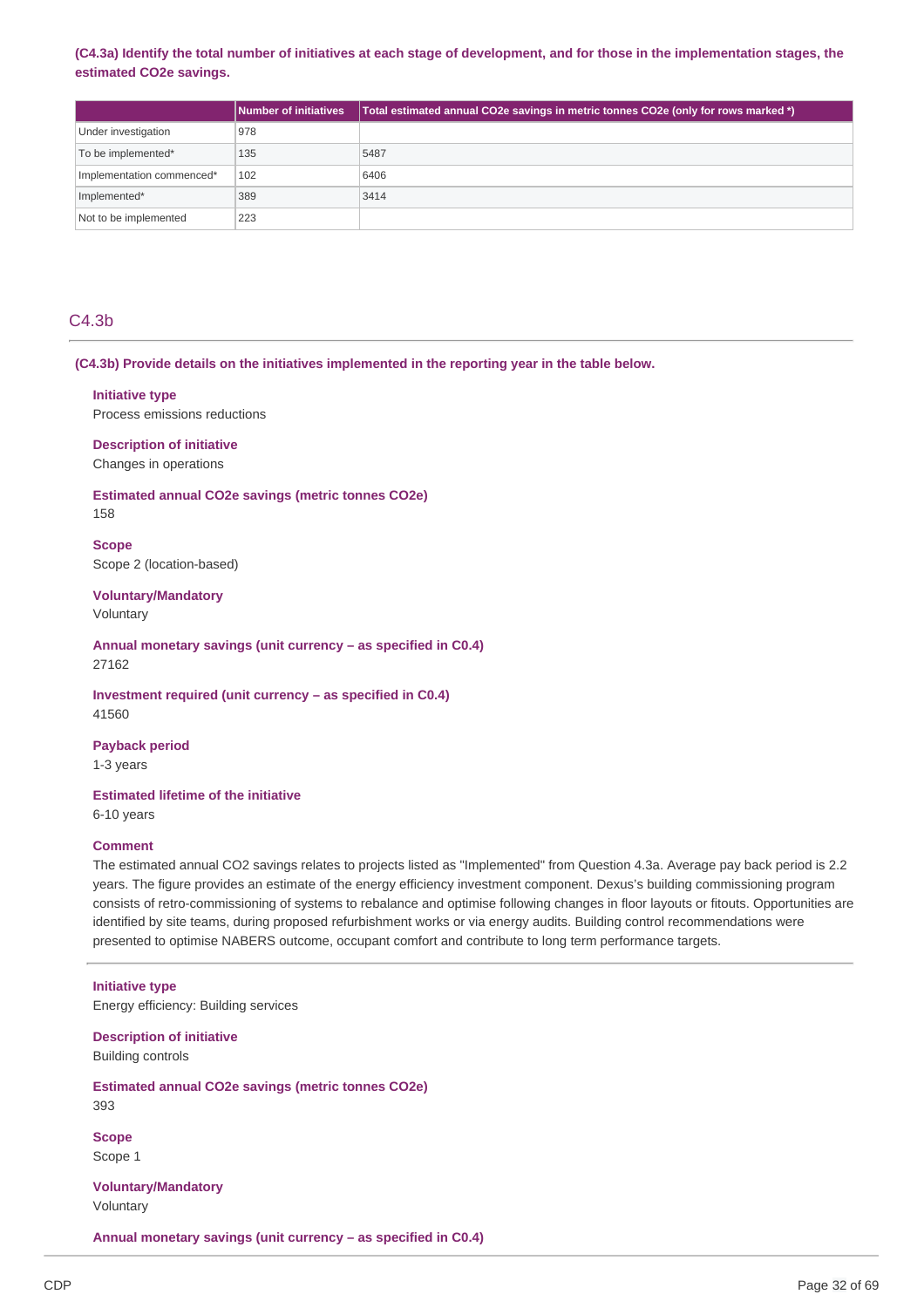## **Investment required (unit currency – as specified in C0.4)** 380593

**Payback period**

4 - 10 years

**Estimated lifetime of the initiative**

16-20 years

# **Comment**

The estimated annual CO2 savings relates to projects listed as "Implemented" from Question 4.3a. The figure provides an estimate of the energy efficiency investment component, which in turn have resulted in reductions in the scope1, 2 and 3 greenhouse gas emissions. Dexus's building controls upgrade program consists of replacing or enhancing building management control systems (BMCS) including: 1) hardware upgrades to direct digital control (DDC); 2) adding additional monitoring and control points (e.g. energy valves with inbuilt sensors) to provide more granular visibility and control; 3) whole building BMCS replacement with current best practice systems. Opportunities are identified by site teams, during proposed refurbishment works or via energy audits. Building control recommendations were presented to optimise NABERS outcome, occupant comfort and contribute to long term performance targets.

**Initiative type**

Energy efficiency: Building fabric

**Description of initiative** Insulation

**Estimated annual CO2e savings (metric tonnes CO2e)** 17

**Scope** Scope 2 (location-based)

**Voluntary/Mandatory** Voluntary

**Annual monetary savings (unit currency – as specified in C0.4)** 3566

**Investment required (unit currency – as specified in C0.4)** 15000

**Payback period** 4 - 10 years

**Estimated lifetime of the initiative**

>30 years

#### **Comment**

The estimated annual CO2 savings relates to projects listed as "Implemented" from Question 4.3a. The figure provides an estimate of the energy efficiency investment component, which in turn have resulted in reductions in the scope1, 2 and 3 greenhouse gas emissions. The façade upgrade will improve the thermal properties of the building's exterior.

### **Initiative type**

Energy efficiency: Building services

**Description of initiative** HVAC

**Estimated annual CO2e savings (metric tonnes CO2e)** 1243

**Scope** Scope 2 (location-based)

**Voluntary/Mandatory** Voluntary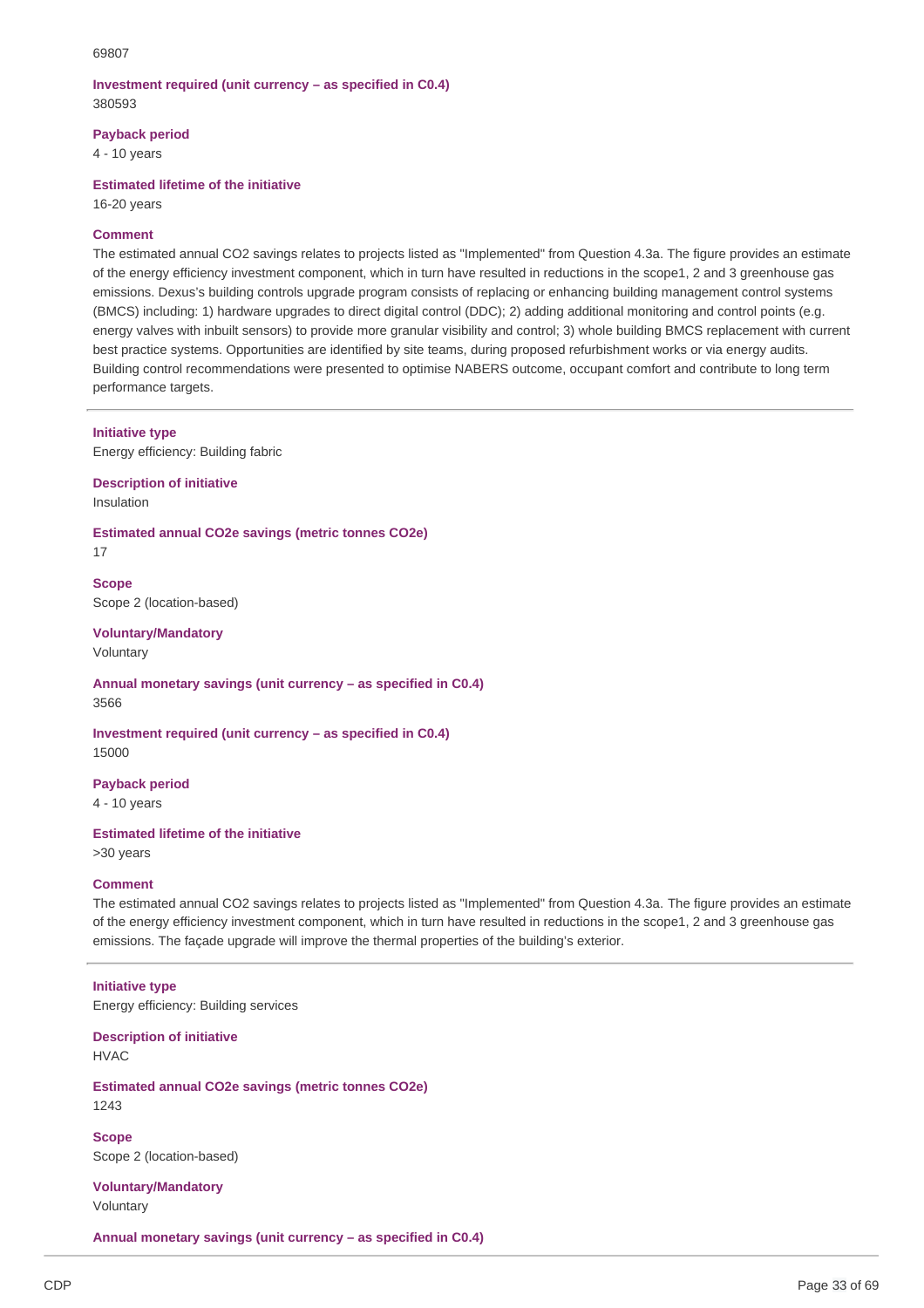## **Investment required (unit currency – as specified in C0.4)** 5523500

**Payback period**

21-25 years

**Estimated lifetime of the initiative**

>30 years

# **Comment**

The estimated annual CO2 savings relates to projects listed as "Implemented" from Question 4.3a. Dexus's HVAC efficiency program seeks to reduce energy consumption, maintain tenant comfort conditions and maximise HVAC system performance, via: 1) plant and equipment upgrades; 2) reducing 'mid-season' consumption by use of fresh air economy cycles and optimum start controls; 3) reticulation systems to variable volume utilising variable speed drives; 4) balancing and commissioning to optimise operational performance.

#### **Initiative type**

Energy efficiency: Building services

**Description of initiative**

Lighting

**Estimated annual CO2e savings (metric tonnes CO2e)** 989

**Scope** Scope 2 (location-based)

**Voluntary/Mandatory** Voluntary

**Annual monetary savings (unit currency – as specified in C0.4)** 183241

**Investment required (unit currency – as specified in C0.4)** 556844

**Payback period** 1-3 years

**Estimated lifetime of the initiative**

21-30 years

## **Comment**

The estimated annual CO2 savings relates to projects listed as "Implemented" from Question 4.3a. Dexus's lighting upgrade program involves the installing high efficiency luminaires and lamps as follows: 1) upgrades using T5 and LEDs for common areas including foyers, lift lobbies, external security lighting and within 'spec' fitouts; 2) adding movement, occupancy and daylight controls; 3) HID high-bay lamps with lower wattage LED replacements. Maintenance service providers collaborate with asset managers to identify and implement opportunities in order to achieve building energy performance and NABERS targets including Dexus's 10% energy reduction target.

#### **Initiative type**

Energy efficiency: Building services

**Description of initiative** Other, please specify (Metering and analytics)

**Estimated annual CO2e savings (metric tonnes CO2e)** 362

**Scope** Scope 1

**Voluntary/Mandatory** Voluntary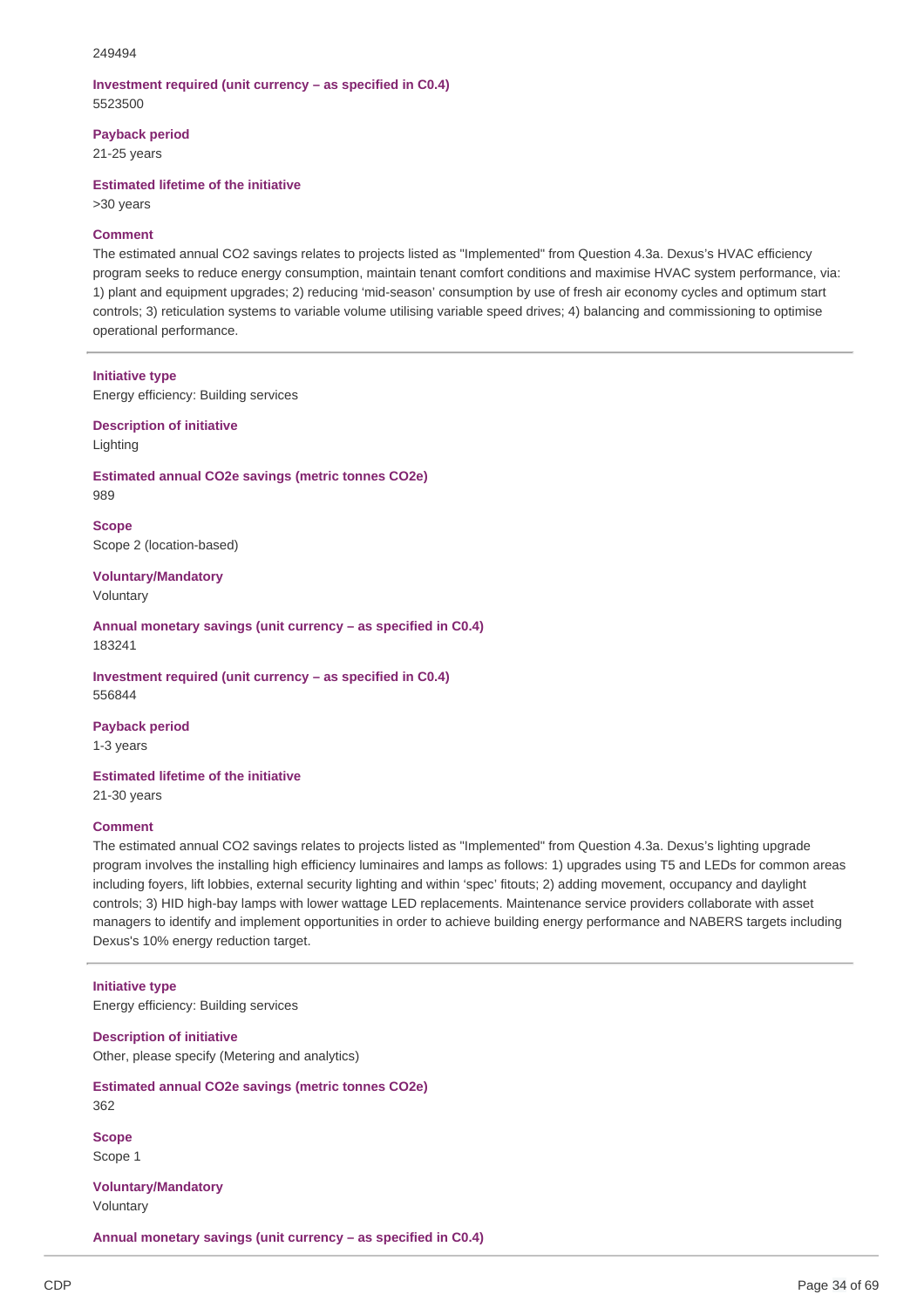# **Investment required (unit currency – as specified in C0.4)** 146359

**Payback period**

1-3 years

**Estimated lifetime of the initiative**

6-10 years

# **Comment**

The estimated annual CO2 savings relates to projects listed as "Implemented" from Question 4.3a. Dexus's smart building program consists of adding cloud-based building analytics to provide additional diagnostics as part of continuous targeted maintenance and energy and water efficiency monitoring. Once the analytics has been installed, opportunities are identified by a dedicated building services support team and are implemented immediately or as part of scheduled maintenance. Analytics recommendations were presented to optimise NABERS outcome, introduce targeted maintenance practices, to improve occupant comfort and contribute to long term performance targets. These initiatives also contribute towards Dexus's 10% energy reduction target.

## **Initiative type**

Energy efficiency: Building services

**Description of initiative** Combined heat and power

**Estimated annual CO2e savings (metric tonnes CO2e)** 56

**Scope** Scope 2 (location-based)

**Voluntary/Mandatory** Voluntary

**Annual monetary savings (unit currency – as specified in C0.4)** 11304

**Investment required (unit currency – as specified in C0.4)** 13000

**Payback period**

1-3 years

**Estimated lifetime of the initiative**

11-15 years

## **Comment**

The estimated annual CO2 savings relates to projects listed as "Implemented" from Question 4.3a. Dexus's efficiency program seeks to reduce energy consumption associated with hot water, via: 1) upgrading gas boilers to condensing boilers; 2) use of analytics to improve control strategies; 3) the use of heat pumps to eliminate associated greenhouse gas emissions

# **Initiative type**

Energy efficiency: Building services

**Description of initiative** Motors and drives

**Estimated annual CO2e savings (metric tonnes CO2e)** 195

**Scope** Scope 2 (location-based)

**Voluntary/Mandatory** Voluntary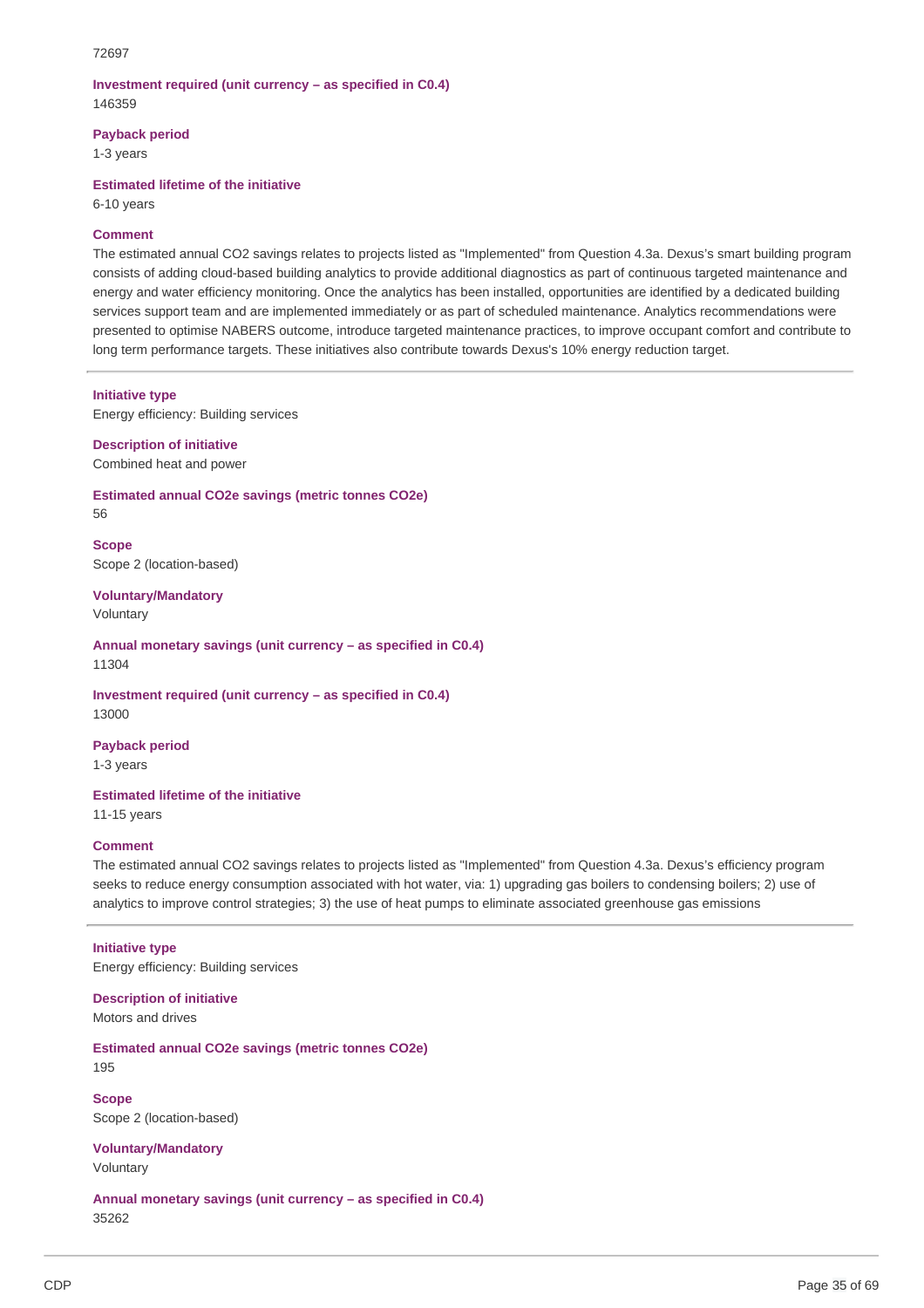# **Investment required (unit currency – as specified in C0.4)** 2673116

**Payback period**

No payback

## **Estimated lifetime of the initiative**

21-30 years

#### **Comment**

The estimated annual CO2 savings relates to projects listed as "Implemented" from Question 4.3a. The life upgrade program involves the total modernisation of lifts and replacement with more efficient motors.

# C4.3c

# **(C4.3c) What methods do you use to drive investment in emissions reduction activities?**

| Method                                                  | <b>Comment</b>                                                                                                                                                                                                                                                                                                                                                                                                                                                                                                                                                                                                                                                                                                                                                                                                                                                                                                                                |
|---------------------------------------------------------|-----------------------------------------------------------------------------------------------------------------------------------------------------------------------------------------------------------------------------------------------------------------------------------------------------------------------------------------------------------------------------------------------------------------------------------------------------------------------------------------------------------------------------------------------------------------------------------------------------------------------------------------------------------------------------------------------------------------------------------------------------------------------------------------------------------------------------------------------------------------------------------------------------------------------------------------------|
| Employee engagement                                     | Dexus runs an Annual Risk and Sustainability roadshow for operations employees to improve training in emissions reduction and assist<br>with implementation of specific programs. The training of Dexus employees is an integral component of ensuring investment in emissions<br>reduction activities is supported and further innovation is encouraged. To measure and assist the process Dexus also runs an Annual<br>Employee Survey with questions relating to sustainability, environment and risk forming part of the survey to drive engagement to<br>emissions reduction and other sustainability activities.                                                                                                                                                                                                                                                                                                                        |
| Financial optimization<br>calculations                  | Dexus's Investment and Asset Managers closely monitor the financial performance of each asset including its operating costs and<br>valuations and seek ways of reducing the cost of tenant outgoings to attract tenants and increase occupancy, and thereby increase the<br>property's valuation. Energy costs are a significant property expense, and energy efficiency and reductions in associated greenhouse gas<br>emissions provide an attractive way to improve building performance and optimise financial metrics. Annual asset plans are developed for<br>each property which include the proposed capex on building upgrades including energy efficiency improvement projects. The Dexus<br>sustainability team works with the asset management teams on the design and implementation of energy efficiency projects to ensure that<br>emissions reduction and associated cost benefits are realised within the proposed solution. |
| Compliance with<br>regulatory<br>requirements/standards | Dexus participates and complies with the NGER Act and the Commercial Building Disclosure Legislation (BEED Act)                                                                                                                                                                                                                                                                                                                                                                                                                                                                                                                                                                                                                                                                                                                                                                                                                               |
| Other                                                   | Dexus is committed to developments that drive emission reduction e.g. designing and building market leading Green Star properties<br>certifying Office properties to 5 minimum stars and designing Industrial properties to equivalent to 4 stars. In industrial, Dexus corporates<br>ESD initiatives into design and presents Green Star certification opportunities to all tenants it engages with on industrial new builds.<br>Design features include native landscaping which require minimal watering and water tanks to capture roof rainwater for landscape<br>irrigation and plumbing purposes as well as investigating the validity of accessing warehouse roof spaces for solar power generation.                                                                                                                                                                                                                                  |
| Other                                                   | Each year Dexus allocates a budget for conducting NABERS ratings across the office and retail portfolios. NABERS ratings enable<br>building benchmarking and transparent reporting of building performance to investors. Dexus's Strategic Improvement Plans (SIPs)<br>demonstrate expected NABERS rating increases per project and the capex spend associated with the improvement. The improvement in<br>NABERS ratings demonstrates value for money for investors through becoming more competitive and enhancing the potential tenant pool.<br>Dexus was the first property group to NABERS rate its entire internally managed retail portfolio in Australia. This further demonstrates<br>commitment to improving the operational efficiency of its buildings for both tenants and investors as well as being compliant with the<br><b>BEED Act.</b>                                                                                     |

# C4.5

(C4.5) Do you classify any of your existing goods and/or services as low-carbon products or do they enable a third party to **avoid GHG emissions?**

Yes

# C4.5a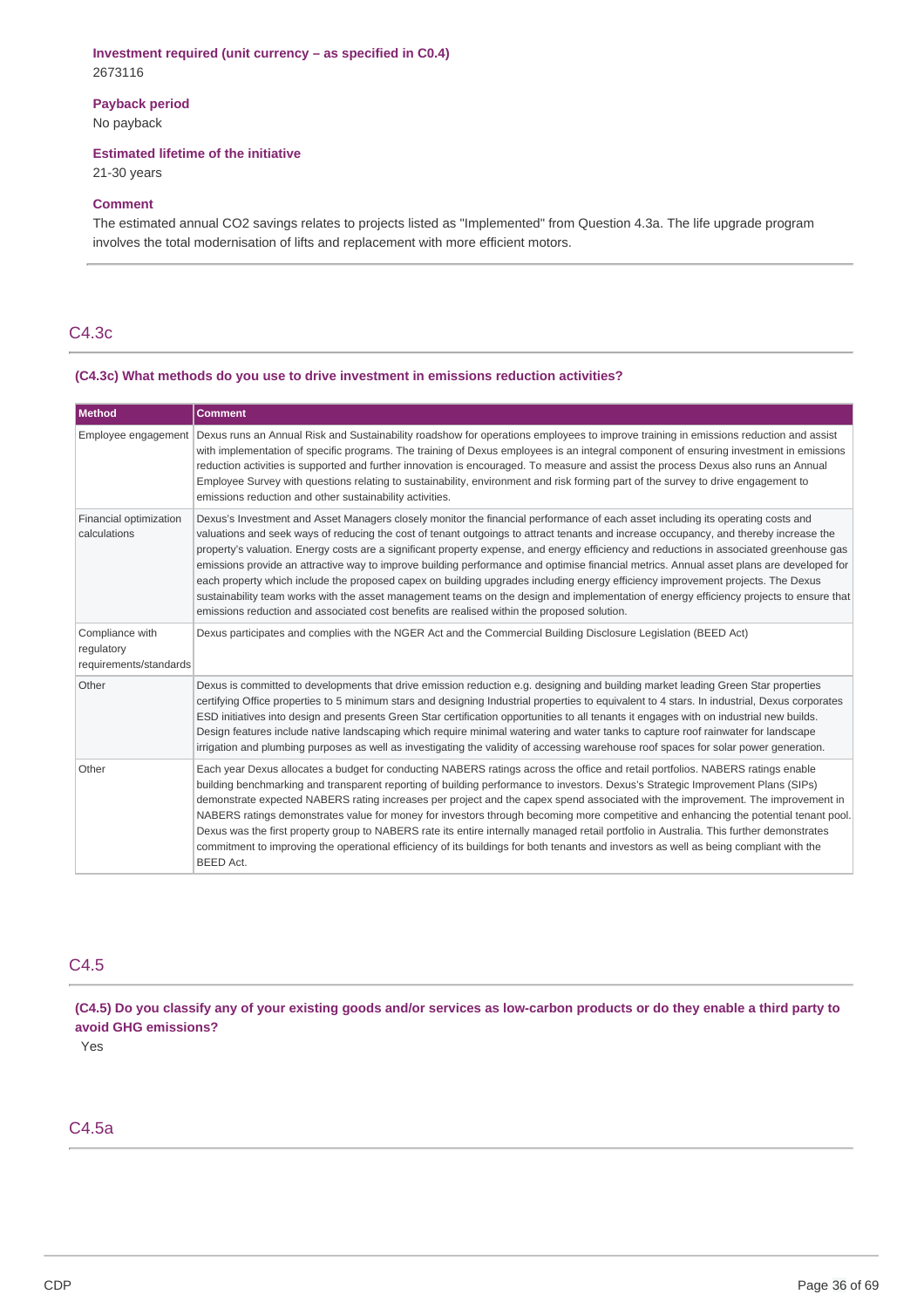(C4.5a) Provide details of your products and/or services that you classify as low-carbon products or that enable a third party **to avoid GHG emissions.**

# **Level of aggregation**

Company-wide

## **Description of product/Group of products**

Dexus's customers avoid upstream Scope 3 greenhouse gas emissions from occupying Dexus's buildings that represent Australian best practice in energy efficiency and GHG emissions management. This product is classified within the Low Carbon Investment (LCI) Registry taxonomy [Category->Type of Investment->Sub-type] as Buildings->Green Buildings->New and Existing Commercial and Retail Buildings. Since FY08, Dexus has reduced its Scope 1 and 2 emissions by 564,990 tCO2-e across the Group's office portfolio due to ongoing emissions reductions activities that deliver energy efficient air conditioning, lighting, and transportation services. Dexus designs and operates office buildings to achieve 5 stars NABERS energy rating or better. In FY18 over 50% of Dexus's properties were rated at 5 stars NABERS Energy or better. Tenants gain benefit from occupying highly efficient buildings that lower GHG emissions by 50% or more, when measured against an average building with a 3 star NABERS rating.

**Are these low-carbon product(s) or do they enable avoided emissions?**

Low-carbon product and avoided emissions

**Taxonomy, project or methodology used to classify product(s) as low-carbon or to calculate avoided emissions** Low-Carbon Investment (LCI) Registry Taxonomy

**% revenue from low carbon product(s) in the reporting year**

## 39

#### **Comment**

Dexus focuses on the following key initiatives to reduce or limit greenhouse gas emissions in partnership with tenants: a) Base building energy efficiency: Dexus has formally tracked NABERS Energy ratings across its portfolio since 2008 and its Office portfolio average rating has improved from 3.2 stars to 4.9 stars in FY18. Over that time Dexus has implemented over 300 projects across its office portfolio to improve energy efficiency and reduce greenhouse gas emissions for the direct benefit of tenants. Examples include upgrades to HVAC mechanical plant, lighting retrofits, building control upgrades and recommissioning, installation of sub metering, and ongoing performance monitoring. b) New building design: Dexus applies the Green Star rating tool (administered by the Green Building Council of Australia) within the design and construction of new office assets and sets NABERS energy commitments, typically 5 stars or better, for each new development. For example, in FY18 Dexus's completed a development at 105 Philip Street, Parramatta, which was awarded a 6 star Green Star Design and As Built rating. Tenants directly benefit from occupying highly efficient new buildings that lower greenhouse gas emissions by 50% or more, when measured against most current building stock, where a 3 star NABERS energy rating represents average performance. Since FY08, the Scope 1 and 2 emissions intensity of the Group's office portfolio has improved from 131kgCO2-e/sqm to 71kgCO2-e/sqm in FY18 due to ongoing emissions reductions activities. Dexus has applied the methodology, assumptions, emission factors and global warming potentials published within the National Greenhouse and Energy Reporting (NGER) Act as the basis for its emission reduction calculations. Dexus is not currently considering generating CERs or ERUs within the framework of CDM or JI (UNFCCC).

# C5. Emissions methodology

# C5.1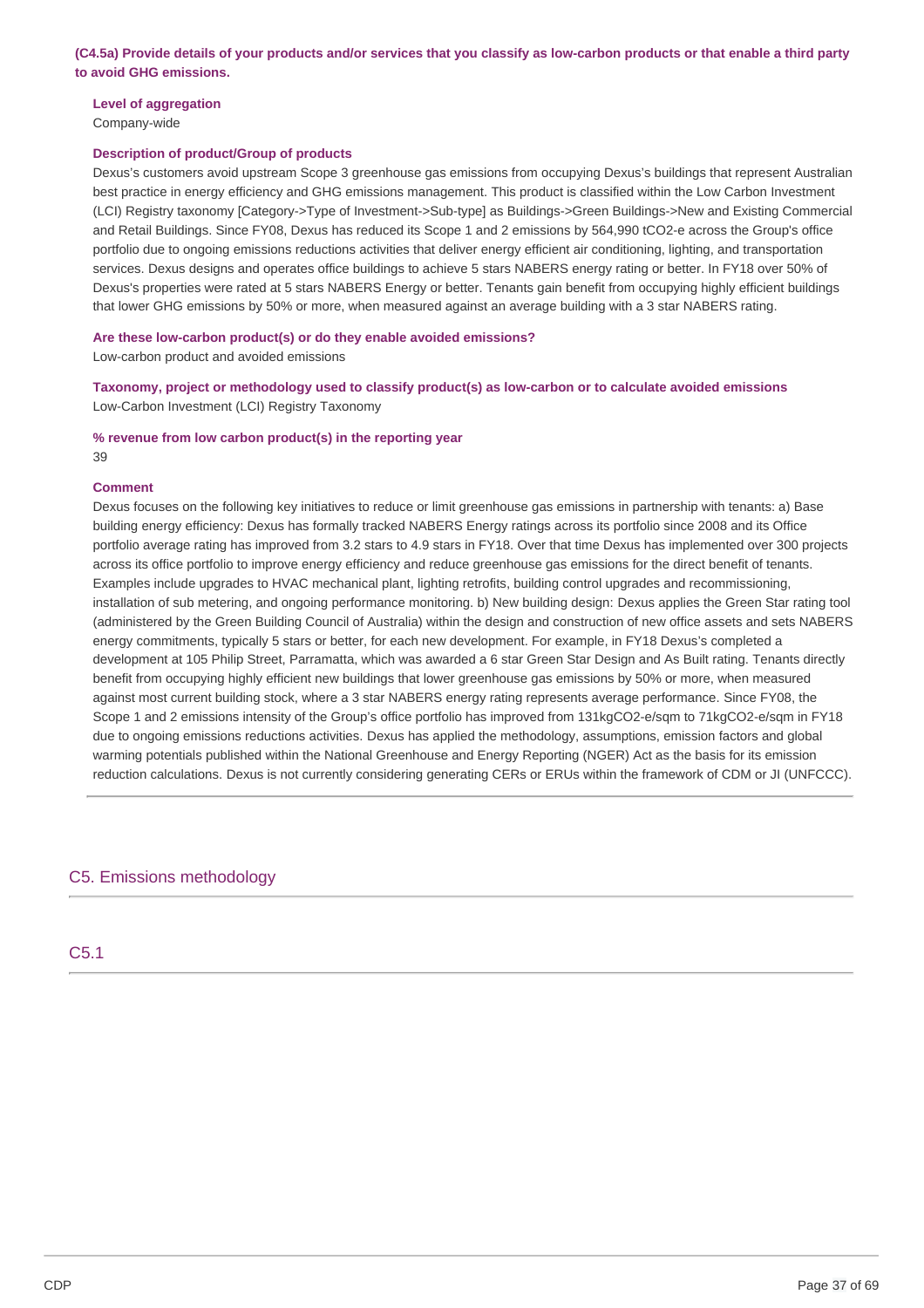## **(C5.1) Provide your base year and base year emissions (Scopes 1 and 2).**

#### **Scope 1**

**Base year start** July 1 2007

**Base year end** June 30 2008

**Base year emissions (metric tons CO2e)** 6226

## **Comment**

**Scope 2 (location-based)**

**Base year start** July 1 2007

**Base year end** June 30 2008

**Base year emissions (metric tons CO2e)** 151951

**Comment**

**Scope 2 (market-based)**

**Base year start** July 1 2007

**Base year end** June 30 2008

**Base year emissions (metric tons CO2e)** 138150

**Comment**

# C5.2

(C5.2) Select the name of the standard, protocol, or methodology you have used to collect activity data and calculate Scope **1 and Scope 2 emissions.**

Australia - National Greenhouse and Energy Reporting Act

The Greenhouse Gas Protocol: A Corporate Accounting and Reporting Standard (Revised Edition)

# C6. Emissions data

# C6.1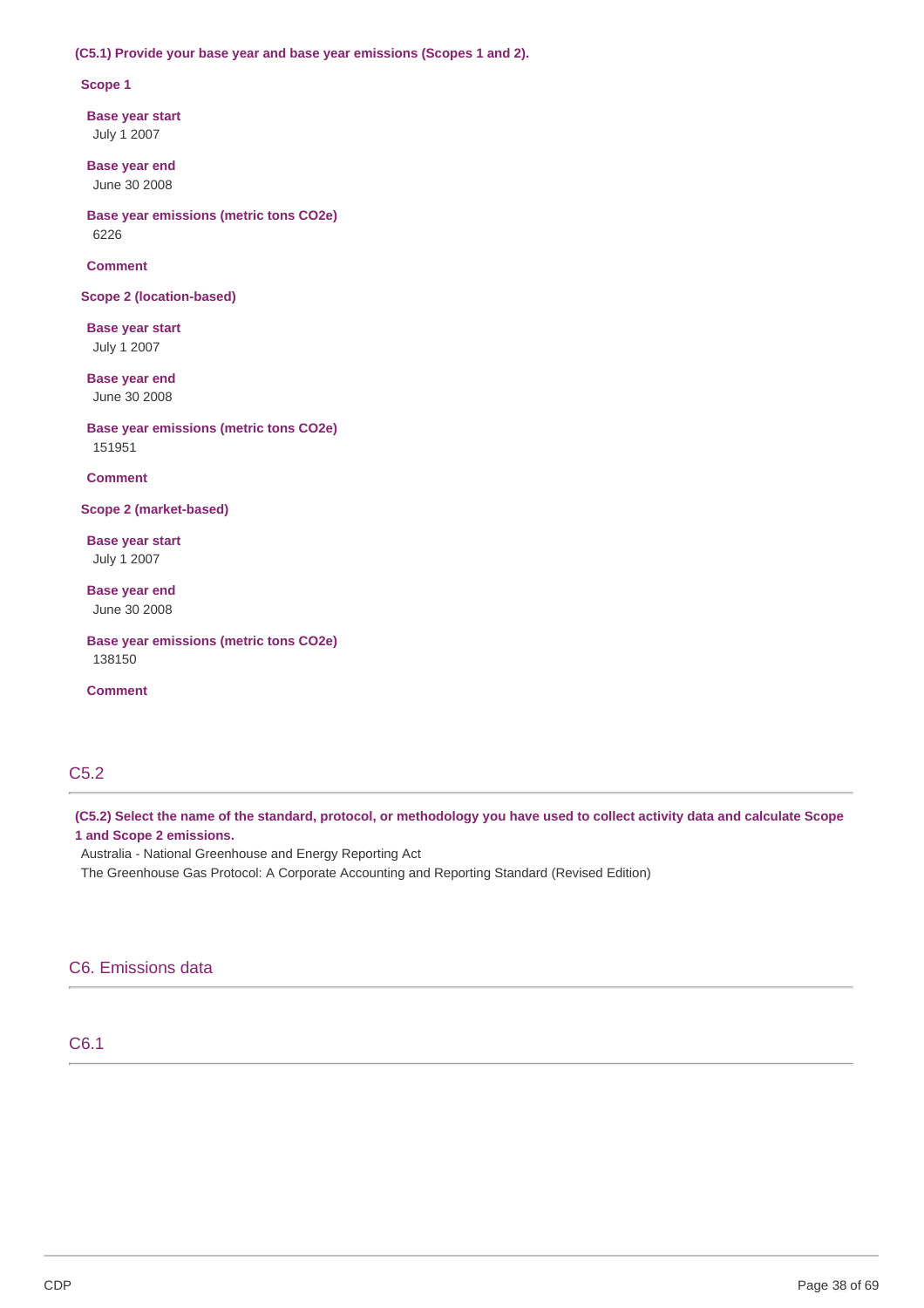#### **(C6.1) What were your organization's gross global Scope 1 emissions in metric tons CO2e?**

#### **Reporting year**

**Gross global Scope 1 emissions (metric tons CO2e)** 18946

# **Start date**

July 1 2017

**End date** June 30 2018

#### **Comment**

# C6.2

#### **(C6.2) Describe your organization's approach to reporting Scope 2 emissions.**

#### **Row 1**

### **Scope 2, location-based**

We are reporting a Scope 2, location-based figure

#### **Scope 2, market-based**

We are reporting a Scope 2, market-based figure

#### **Comment**

Dexus's market-based Scope 2 emissions accounts for voluntary purchase of accredited GreenPower for properties in Australia, with the residual mix calculated using state-based electricity grid emission factors. GreenPower purchases are unbundled and consist of purchases from government-accredited, emission-free renewable sources including wind and solar.

# C6.3

#### **(C6.3) What were your organization's gross global Scope 2 emissions in metric tons CO2e?**

#### **Reporting year**

**Scope 2, location-based** 129871

**Scope 2, market-based (if applicable)** 127356

**Start date** July 1 2017

**End date** June 30 2018

# **Comment**

Dexus's market-based Scope 2 emissions accounts for voluntary purchase of accredited GreenPower for properties in Australia, with the residual mix calculated using state-based electricity grid emission factors. GreenPower purchases are unbundled and consist of purchases from government-accredited, emission-free renewable sources including wind and solar.

# C6.4

(C6.4) Are there any sources (e.g. facilities, specific GHGs, activities, geographies, etc.) of Scope 1 and Scope 2 emissions **that are within your selected reporting boundary which are not included in your disclosure?** No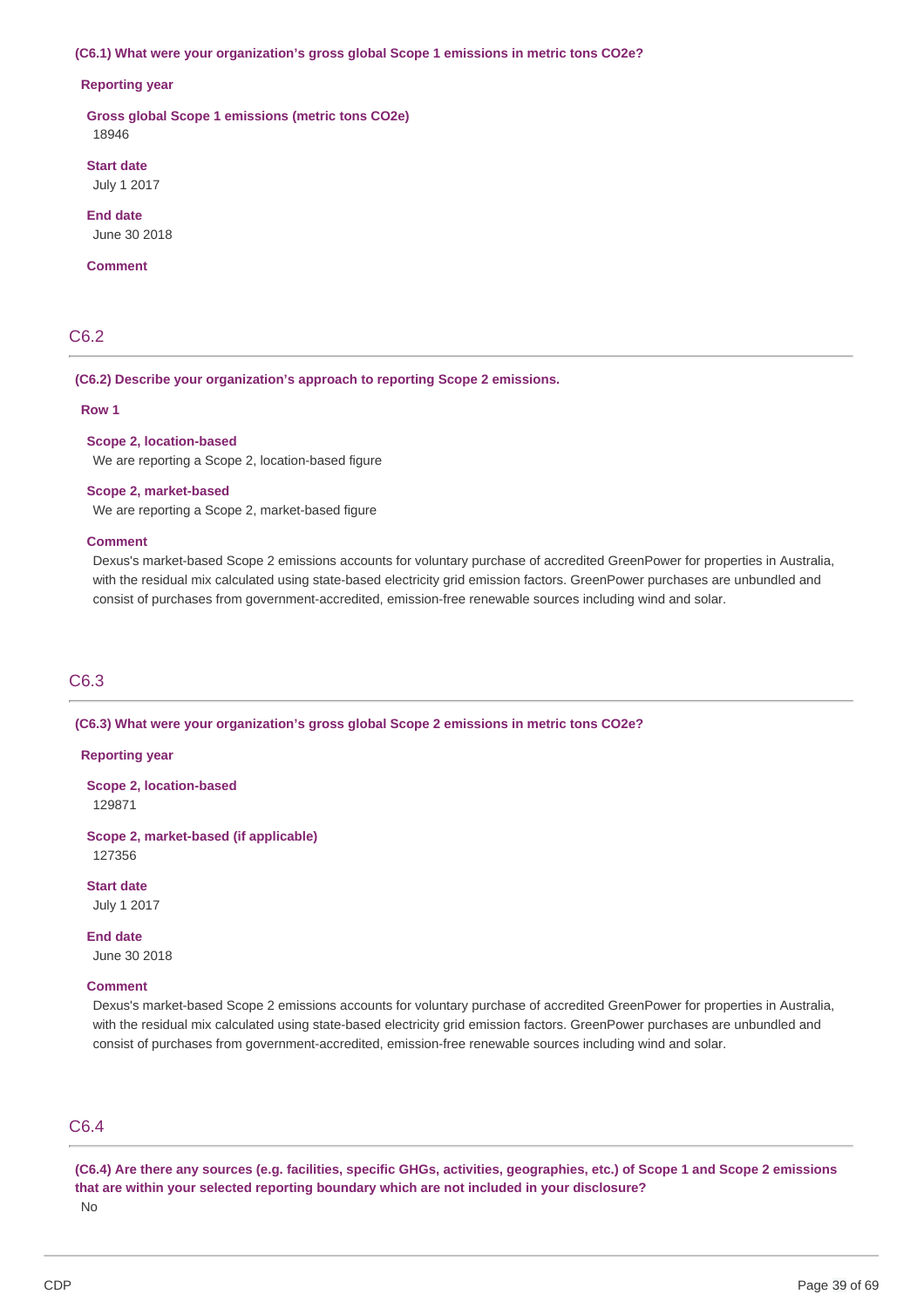**(C6.5) Account for your organization's Scope 3 emissions, disclosing and explaining any exclusions.**

**Purchased goods and services**

**Evaluation status** Relevant, calculated

**Metric tonnes CO2e** 264

# **Emissions calculation methodology**

Other indirect emissions: Paper procured at Dexus tenancies (tCO2-e) = total weight of paper purchased (kg) x emissions factor (kgCO2/t)/1000. Factor: Emission Factor= kg x 1.30. Source: EPA Victoria, 2013; Potable water usage within Dexus tenancies and associated wastewater= water (kL) x emissions factor (tCO2/ML) x 1000; Factor: Water & wastewater: NSW = 0.57, VIC=1.03, QLD=1.05 tCO2-e/ML. : Derived from emission intensity figures published by Bureau of Meteorology Urban National Performance Report 2016-17; Hotel accommodation = number of quest nights x emissions factor (kgCO2/guest night)/1000; Factor = 58.2kgCO2-e/guest night; Source: Derived from the Commercial Buildings Baseline Study;

http://www.industry.gov.au/ENERGY/ENERGYEFFICIENCY/NONRESIDENTIALBUILDINGS/Pages/CommercialBuildingsBaselineS tudy.aspx; Other sources as follows have been calculated = emissions (source) = financial spend (\$) x ISA emissions intensity factor (kgCO2-e/\$)/1000, using a Licensed version of the Input-Output Analysis calculator developed by the Integrated Sustainability Analysis (ISA) Research Team at the University of Sydney (www.isa.org.usyd. edu.au) - using the following: Industry Allocation: Domestic telecommunication services, Factor = 0.15 kgCO2-e/\$;Industry Allocation: Printing & Stationary, Factor = 0.30kgCO2-e/\$; Industry Allocation: Data processing services, Factor = 0.14 kgCO2-e/\$; Industry Allocation: Postal Services, Factor = 1.4 kgCO2-e/\$; Industry Allocation: Courier Services, Factor = 0.13 kgCO2-e/\$; Industry Allocation: Fresh Meat, Factor = 1.82 kgCO2-e/\$; Industry Allocation: Confectionery, Factor = 0.47 kgCO2-e/\$; Industry Allocation: Vegetable Products, Factor = 0.32 kgCO2-e/\$; Industry Allocation: Oats, sorghum and other cereal grains, Factor = 0.44 kgCO2-e/\$; Industry Allocation: Dairy Products, Factor = 0.59 kgCO2-e/\$; Industry Allocation: Oil & Fats, Factor = 64 kgCO2-e/\$; Industry Allocation: Spirits, Factor = 0.21 kgCO2-e/\$; Industry Allocation: Seafood, Factor = 0.23 kgCO2-e/\$

**Percentage of emissions calculated using data obtained from suppliers or value chain partners** 100

**Explanation**

#### **Capital goods**

**Evaluation status** Not relevant, explanation provided

**Metric tonnes CO2e**

<Not Applicable>

#### **Emissions calculation methodology**

<Not Applicable>

**Percentage of emissions calculated using data obtained from suppliers or value chain partners** <Not Applicable>

## **Explanation**

As defined by GHG Protocol, Capital goods are defined as manufacturing/construction of capital equipment owned or controlled by the reporting company. Dexus invests directly in Australian office and industrial properties and manages office, industrial and retail properties on behalf of third party capital partners. The organisation does not have capital goods that are material in nature and therefore not relevant. Dexus has calculated and included Scope 3 emissions impacted by its operations. These were determined based on the criteria listed for Scope 3 emissions in the GHG Protocol and based on the NCOS Standard.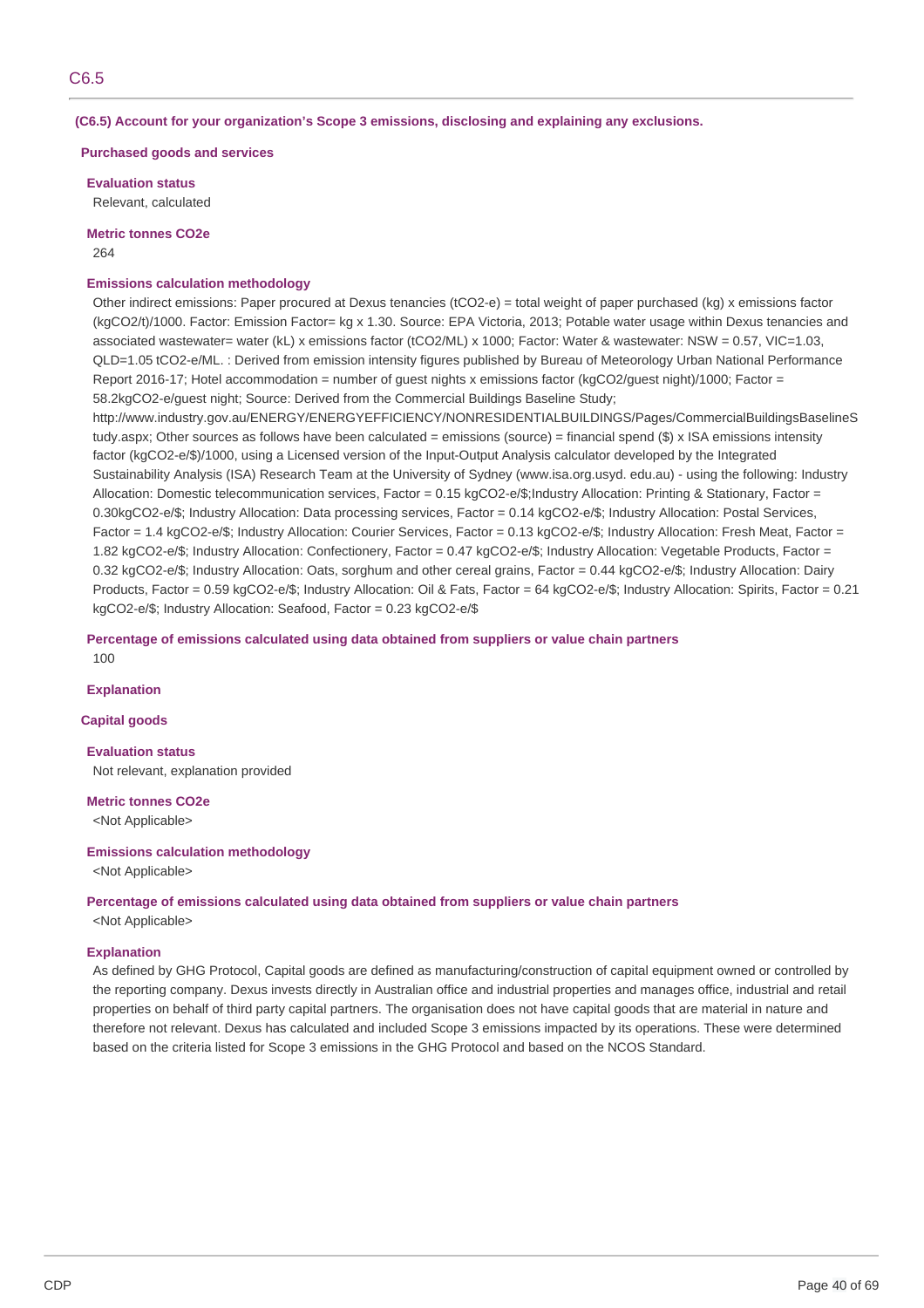**Evaluation status**

Relevant, calculated

# **Metric tonnes CO2e**

18856

#### **Emissions calculation methodology**

Energy indirect emissions from transmission and distribution losses associated with purchased electricity across Dexus investment properties and tenancies (tCO2-e) = (annual total electricity consumption (kWh) x scope 3 emissions factor (kgCO2-e/kWh)/1000. Factor: Scope 3 Emission factors Electricity: NSW & ACT= 0.12 (kg CO2-e/kWh), VIC = 0.10 (kg CO2-e/kWh), QLD = 0.14 (kg CO2e/kWh), SA = 0.08 (kg CO2-e/kWh), TAS = 0.03 (kg CO2-e/kWh), WA = 0.06 (kg CO2-e/kWh). Source: Energy indirect: National Greenhouse Accounts (NGA) Factors (July 2017), Table 41. Energy indirect emissions from transmission and distribution losses associated with purchased natural gas across Dexus investment properties (tCO2-e) = (annual total natural gas consumption (GJ) x scope 3 emissions factor (kgCO2-e/GJ)/1000. Factor: Scope 3 Emission factors - Natural Gas: NSW & ACT= 12.8 (kg CO2-e/GJ), VIC = 3.9 (kg CO2-e/GJ), QLD = 8.7 (kg CO2-e/GJ), SA = 10.4 (kg CO2-e/GJ), TAS = 0.00 (kg CO2-e/GJ), WA = 4.0 (kg CO2 e/GJ). Source: Energy indirect: National Greenhouse Accounts (NGA) Factors (July 2017), Table 38.

**Percentage of emissions calculated using data obtained from suppliers or value chain partners**  $100$ 

### **Explanation**

#### **Upstream transportation and distribution**

**Evaluation status** Not relevant, explanation provided

#### **Metric tonnes CO2e**

<Not Applicable>

#### **Emissions calculation methodology**

<Not Applicable>

# **Percentage of emissions calculated using data obtained from suppliers or value chain partners**

<Not Applicable>

#### **Explanation**

Dexus invests directly in Australian office and industrial properties and manages office, industrial and retail properties on behalf of third party capital partners. Dexus has assessed the materiality of transportation and distribution associated with purchased goods and services and determined that it is not relevant. Dexus has calculated and included Scope 3 emissions impacted by its operations. These were determined based on the criteria listed for Scope 3 emissions in the GHG Protocol and based on the NCOS Standard.

#### **Waste generated in operations**

**Evaluation status**

Relevant, calculated

**Metric tonnes CO2e** 15223

#### **Emissions calculation methodology**

Other indirect emissions from waste to land fill from Dexus's investment properties and tenancies (tCO2-e) = total weight of waste to landfill (tonnes) x emissions factor (tCO2/tonne). Factor: Emission Factor = 1.2 (t.CO2-e/tonne). Source: Other indirect: National Greenhouse Accounts (NGA) Factors (July 2017), Table 44. Weight-based measurement for waste collection occurs at selected Dexus properties and this data is used to develop density factors for each specific waste collection stream which are used to convert waste data that is collected in volume to an equivalent weight across the remaining Dexus sites.

## **Percentage of emissions calculated using data obtained from suppliers or value chain partners**

 $100$ 

# **Explanation**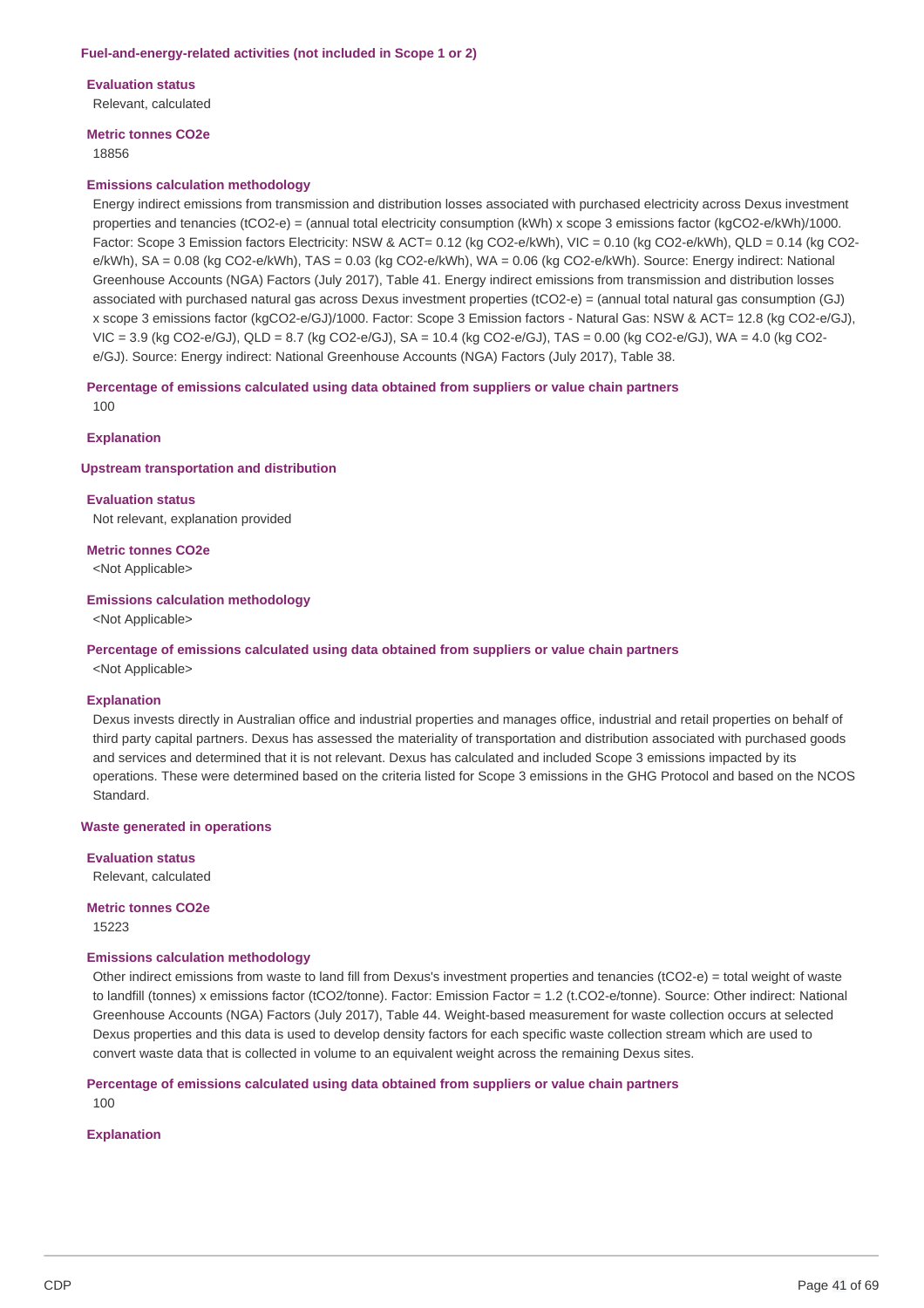# **Evaluation status**

Relevant, calculated

# **Metric tonnes CO2e**

981

# **Emissions calculation methodology**

Other indirect emissions from air travel for Dexus employees (tCO2-e) = ((total SHF km travelled x km uplift factor x SHF emissions factor) + (total MHF km travelled x km uplift factor x MHF emissions factor) + (total LHF km travelled x km uplift factor x LHF emissions factor)). Factor: Domestic 0.19; Short haul 0.331; Medium Haul: 0.180, Long Haul 0.236 which includes 9% uplift factor and 1.9x Radiation Forcing Index (RFI). Source: 2017 Guidelines to Defra / DECC's GHG Conversion Factors for Company Reporting: Methodology Paper for Emission Factors. Other indirect emissions from taxi travel for Dexus employees (tCO2-e) = total kL fuel consumed x energy content factor (GJ/kL) x (scope 1 + scope 3) emissions factor (tCO2/GJ). Factor: Fuel combustion emission factor- Liquefied petroleum gas-Post 2004 vehicles. Energy content factor (GJ/kL) 26.2, Emission factor (CO2: 60.2, CH4: 0.4, N2O:0.3); Scope 3 emissions factor = 3.6. Source: National Greenhouse Accounts (NGA) factors (July 2017) - Table 4, Fuel combustion emission factors (Transport Fuels), Table 39: Scope 3 emission factors - liquid fuels and certain petroleum-based products. Other indirect emissions from car mileage for Dexus employees (tCO2-e) = total kL fuel consumed x (scope 1+ scope 3) emissions factor (tCO2/GJ). Factor: Fuel combustion emission factor- Gasoline (other than for use as fuel in an aircraft). Energy content factor (GJ/kL) 34.2, Emission factor (CO2: 67.4, CH4: 0.02, N2O:0.2); Scope 3 emissions factor = 3.6. Source: NGA factors (July 2017) Table 4, Fuel combustion emission factors (Transport Fuels); Table 40: Scope 3 emission factors- liquid fuels and certain petroleum-based products. Other indirect emissions from hire cars for Dexus employees (tCO2-e) = total kL fuel consumed x (scope 1+ scope 3) emissions factor (tCO2/GJ). Factor: Fuel combustion emission factor - Gasoline (other than for use as fuel in an aircraft). Energy content factor (GJ/kL) 34.2, Emission factor (CO2: 67.4, CH4: 0.02, N2O:0.2); Scope 3 emissions factor = 3.6. Source: NGA factors (July 2017) - Table 4, Fuel combustion emission factors (Transport Fuels); Table 40, Scope 3 emission factors - liquid fuels and certain petroleum-based products.

**Percentage of emissions calculated using data obtained from suppliers or value chain partners** 100

**Explanation**

**Employee commuting**

**Evaluation status** Relevant, calculated

**Metric tonnes CO2e** 619

## **Emissions calculation methodology**

Other indirect emissions from employee commuting for all national employees (tCO2-e) were calculated using the following process: 1. Dexus surveyed staff in June 2018 to collect data on employee commuting habits, with a response rate of 57%. 2) Scope 3 emissions from employee commuting (tCO2-e) were compiled for each survey response with emissions arising from the following modes of travel: bus, train, tram, ferry, car, and pooled car as well as zero emission sources including walking/running and cycling. 3) The total emissions were extrapolated to cover 100% of Dexus FTEs. 4) A 10% contingency was added to determine the total emissions for employee commuting for all national employees (tCO2-e). Calculations: for each mode of transport, greenhouse gas emissions (tCO2-e) = total passenger distance (pkm) travelled x combined emissions factor (kgCO2/pkm/1000). Combined emissions factors(kgCO2/pkm): walking = 0, cycling = 0, bus = 0.171, train = 0.150, tram = 0.179, ferry = 0.301, car = 0.247. Sources: Bus, ferry, tram, train = EPA VIC GHG management plan FY2012/13 p23, Vehicles = NGER Technical Guidelines 2015. NGA Factors August 2015, Table 4, p. 16 and Table 39, p. 66.

**Percentage of emissions calculated using data obtained from suppliers or value chain partners** 100

#### **Explanation**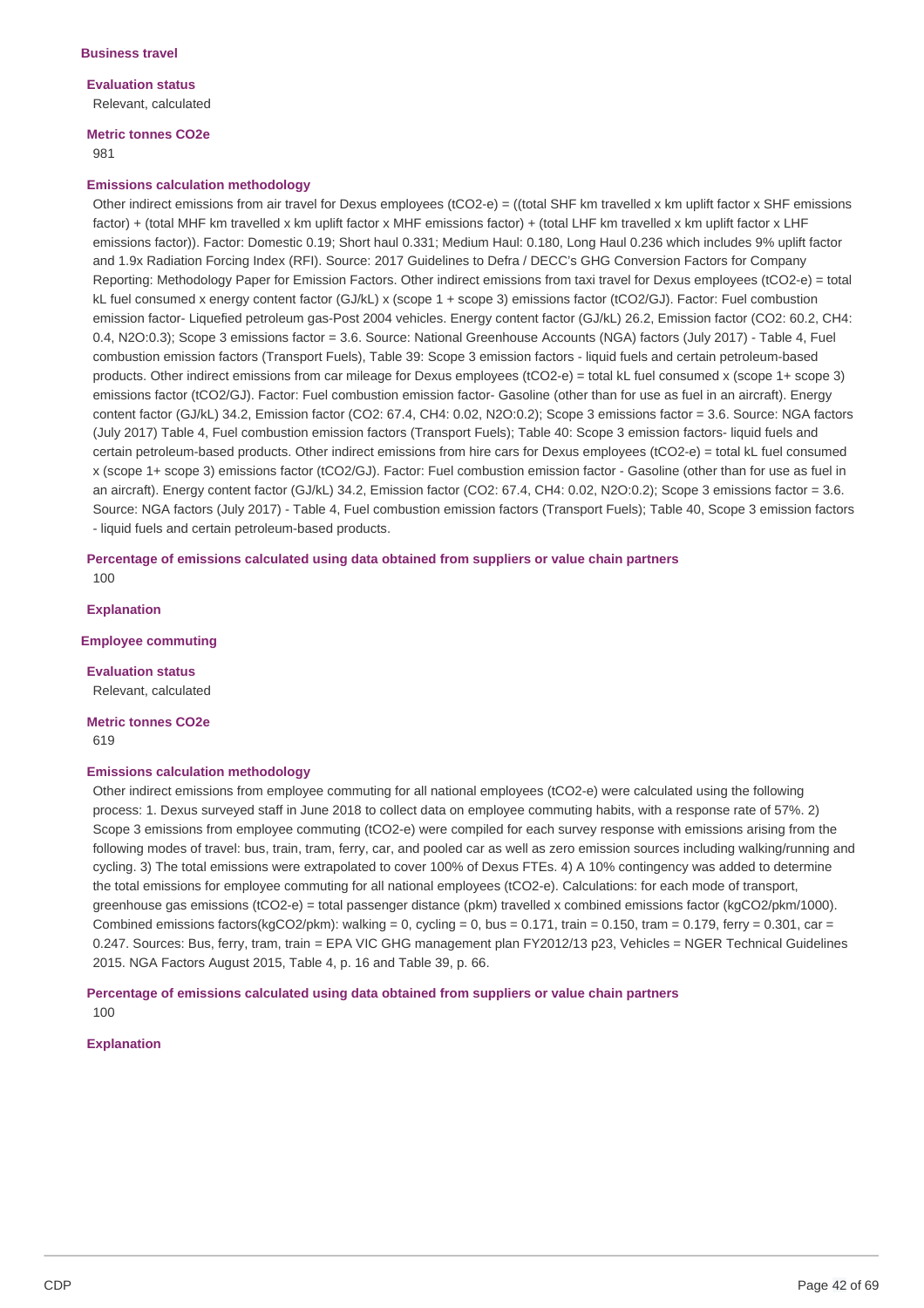#### **Upstream leased assets**

#### **Evaluation status**

Not relevant, explanation provided

#### **Metric tonnes CO2e**

<Not Applicable>

#### **Emissions calculation methodology**

<Not Applicable>

#### **Percentage of emissions calculated using data obtained from suppliers or value chain partners**

<Not Applicable>

#### **Explanation**

Dexus invests directly in Australian office and industrial properties and manages office, industrial and retail properties on behalf of third party capital partners. Dexus does not have a fleet of cars or any other leased assets that are material and therefore have not been included in the inventory. Dexus has calculated and included Scope 3 emissions impacted by its operations. These were determined based on the criteria listed for Scope 3 emissions in the GHG Protocol and based on the NCOS Standard.

#### **Downstream transportation and distribution**

#### **Evaluation status**

Not relevant, explanation provided

**Metric tonnes CO2e** <Not Applicable>

**Emissions calculation methodology**

<Not Applicable>

#### **Percentage of emissions calculated using data obtained from suppliers or value chain partners** <Not Applicable>

#### **Explanation**

Dexus invests directly in Australian office and industrial properties and manages office, industrial and retail properties on behalf of third party capital partners. Dexus has assessed the materiality of transportation and distribution associated with sold goods and services and determined that it is not material to its business. Dexus has calculated and included Scope 3 emissions impacted by its operations. These were determined based on the criteria listed for Scope 3 emissions in the GHG Protocol and based on the NCOS Standard.

#### **Processing of sold products**

**Evaluation status** Not relevant, explanation provided

**Metric tonnes CO2e**

<Not Applicable>

### **Emissions calculation methodology**

<Not Applicable>

**Percentage of emissions calculated using data obtained from suppliers or value chain partners** <Not Applicable>

## **Explanation**

Dexus invests directly in Australian office and industrial properties and manages office, industrial and retail properties on behalf of third party capital partners. Dexus does not manufacture or produce products therefore has deemed emissions from processing of sold products not relevant to its business. Dexus has calculated and included Scope 3 emissions impacted by its operations. These were determined based on the criteria listed for Scope 3 emissions in the GHG Protocol and based on the NCOS Standard.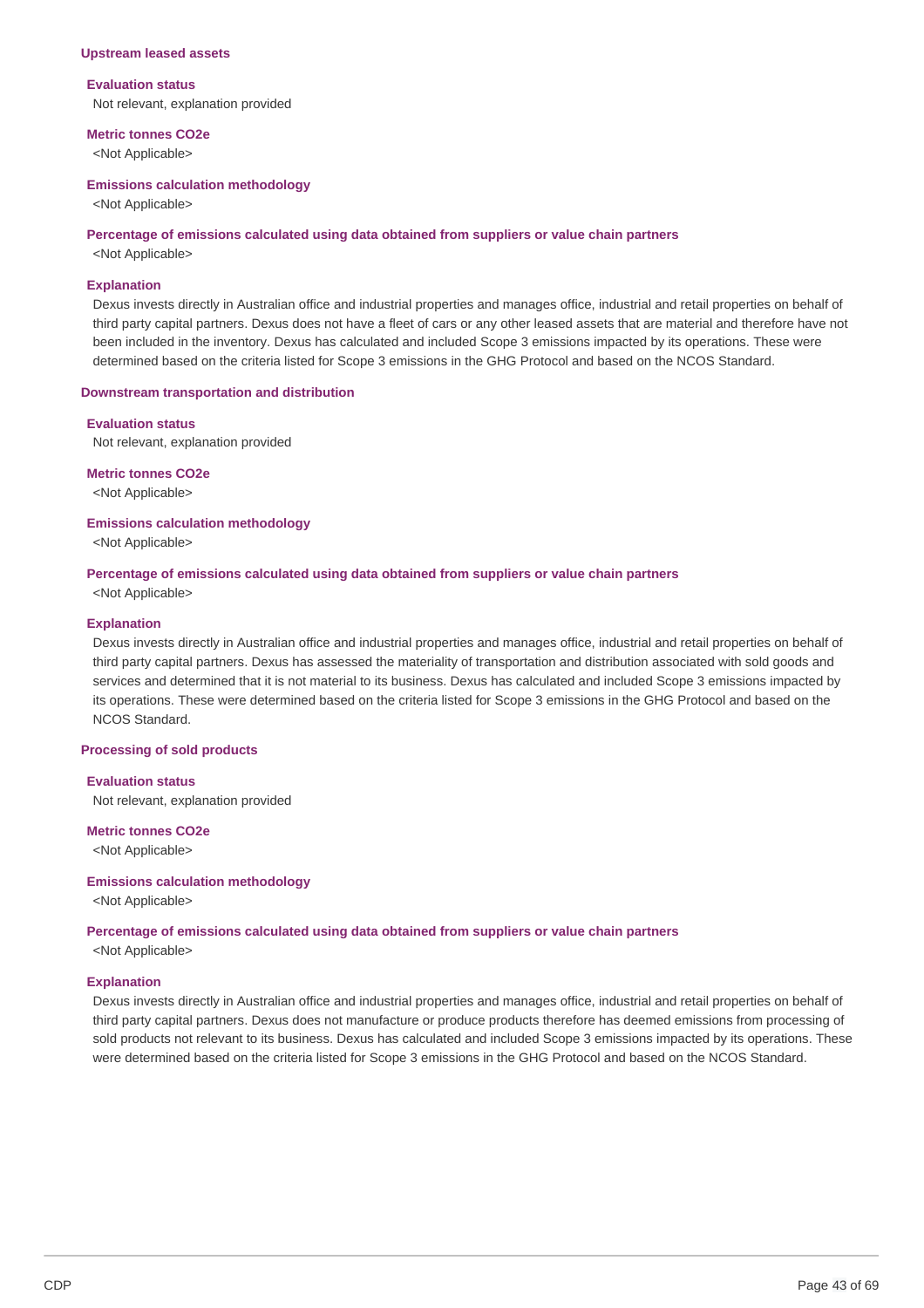#### **Use of sold products**

#### **Evaluation status**

Not relevant, explanation provided

#### **Metric tonnes CO2e**

<Not Applicable>

#### **Emissions calculation methodology**

<Not Applicable>

#### **Percentage of emissions calculated using data obtained from suppliers or value chain partners**

<Not Applicable>

#### **Explanation**

Dexus invests directly in Australian office and industrial properties and manages office, industrial and retail properties on behalf of third party capital partners. Dexus does not manufacture or produce products therefore has deemed emissions from use of sold products not relevant to its business. Dexus has calculated and included scope 3 emissions impacted by its operations. These were determined based on the criteria listed for scope 3 emissions in the GHG Protocol and based on the NCOS Standard.

#### **End of life treatment of sold products**

#### **Evaluation status**

Not relevant, explanation provided

**Metric tonnes CO2e** <Not Applicable>

**Emissions calculation methodology**

<Not Applicable>

#### **Percentage of emissions calculated using data obtained from suppliers or value chain partners** <Not Applicable>

#### **Explanation**

Dexus invests directly in Australian office and industrial properties and manages office, industrial and retail properties on behalf of third party capital partners. Dexus does not manufacture or produce products therefore has deemed emissions from end of life treatment of sold products as not relevant to its business. Dexus has calculated and included Scope 3 emissions impacted by its operations. These were determined based on the criteria listed for Scope 3 emissions in the GHG Protocol and based on the NCOS Standard.

#### **Downstream leased assets**

**Evaluation status** Not relevant, explanation provided

**Metric tonnes CO2e**

<Not Applicable>

### **Emissions calculation methodology**

<Not Applicable>

**Percentage of emissions calculated using data obtained from suppliers or value chain partners** <Not Applicable>

## **Explanation**

Dexus has calculated and included scope 3 emissions impacted by its operations. These were determined based on the criteria listed for scope 3 emissions in the GHG Protocol and based on the NCOS Standard. Dexus does not lease non-property assets therefore emissions from downstream leased assets are not relevant to its business. Dexus has calculated and included scope 3 emissions impacted by its operations. These were determined based on the criteria listed for scope 3 emissions in the GHG Protocol and based on the NCOS Standard.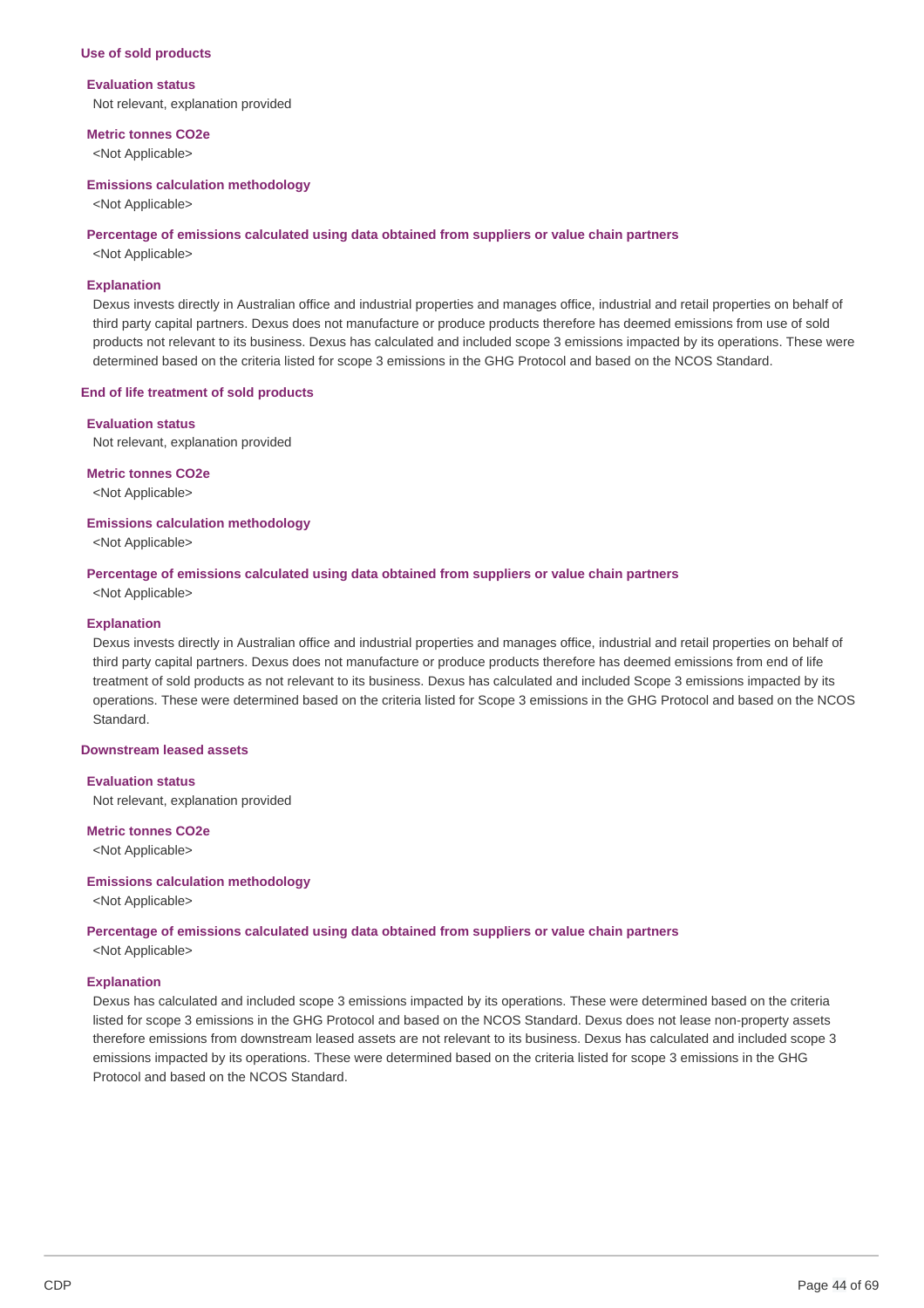#### **Franchises**

#### **Evaluation status**

Not relevant, explanation provided

#### **Metric tonnes CO2e**

<Not Applicable>

#### **Emissions calculation methodology**

<Not Applicable>

#### **Percentage of emissions calculated using data obtained from suppliers or value chain partners**

<Not Applicable>

## **Explanation**

Dexus does not have any Franchises. Dexus has calculated and included Scope 3 emissions impacted by its operations. These were determined based on the criteria listed for Scope 3 emissions in the GHG Protocol and based on the NCOS Standard.

# **Investments**

## **Evaluation status**

Not relevant, explanation provided

# **Metric tonnes CO2e**

<Not Applicable>

#### **Emissions calculation methodology**

<Not Applicable>

# **Percentage of emissions calculated using data obtained from suppliers or value chain partners**

<Not Applicable>

## **Explanation**

Dexus invests directly in Australian office and industrial properties and manages office, industrial and retail properties on behalf of third party capital partners. Dexus does not hold indirect investments. Dexus has calculated and included Scope 3 emissions impacted by its operations. These were determined based on the criteria listed for Scope 3 emissions in the GHG Protocol and based on the NCOS Standard.

## **Other (upstream)**

## **Evaluation status**

# **Metric tonnes CO2e**

<Not Applicable>

## **Emissions calculation methodology**

<Not Applicable>

# **Percentage of emissions calculated using data obtained from suppliers or value chain partners**

<Not Applicable>

#### **Explanation**

**Other (downstream)**

#### **Evaluation status**

# **Metric tonnes CO2e**

<Not Applicable>

# **Emissions calculation methodology**

<Not Applicable>

# **Percentage of emissions calculated using data obtained from suppliers or value chain partners** <Not Applicable>

# **Explanation**

C6.7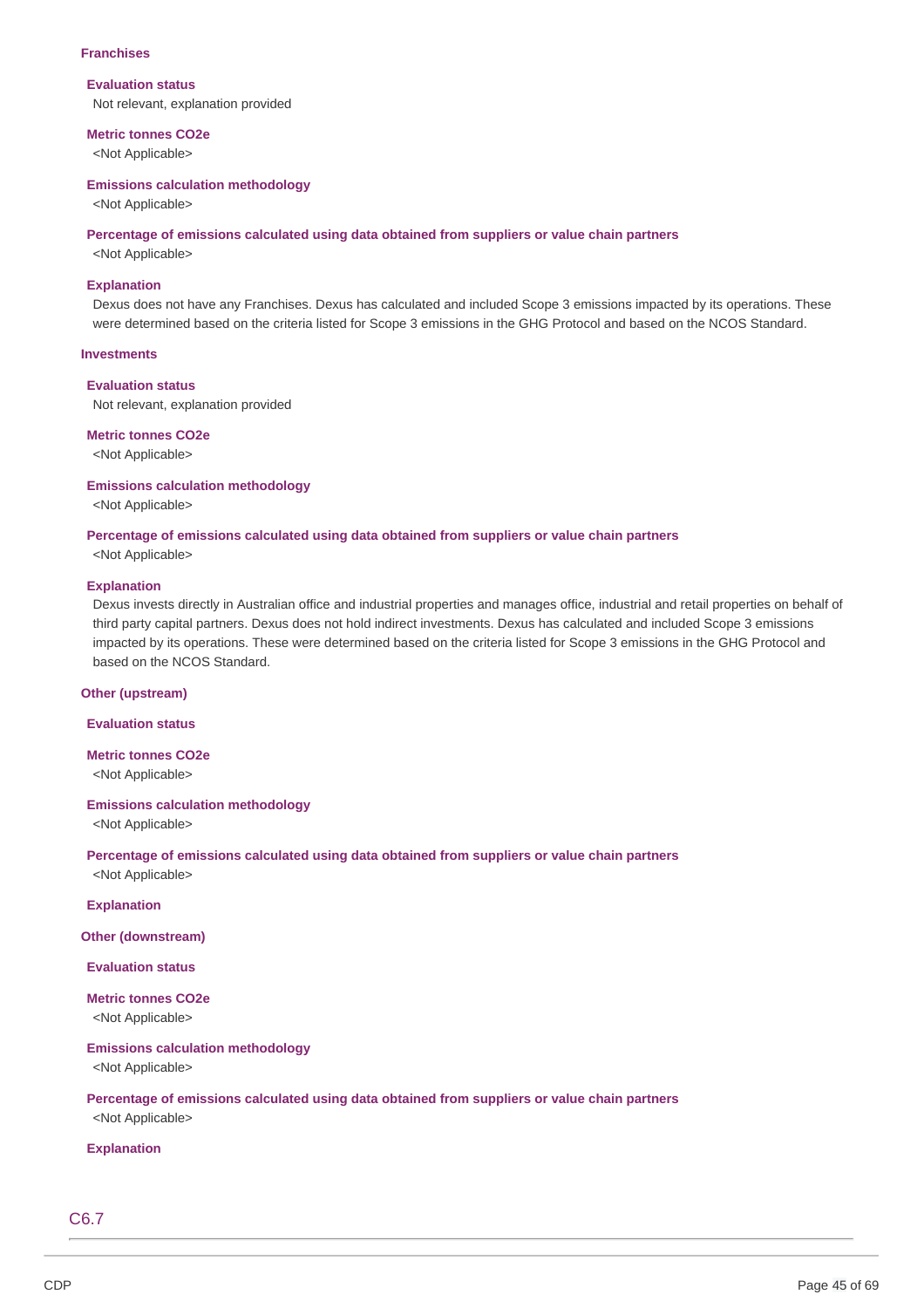# C6.10

(C6.10) Describe your gross global combined Scope 1 and 2 emissions for the reporting year in metric tons CO2e per unit currency total revenue and provide any additional intensity metrics that are appropriate to your business operations.

**Intensity figure** 0.0001322121

**Metric numerator (Gross global combined Scope 1 and 2 emissions)** 148818

**Metric denominator** unit total revenue

**Metric denominator: Unit total** 1125600000

**Scope 2 figure used** Location-based

**% change from previous year** 0.7

**Direction of change** Decreased

#### **Reason for change**

Dexus's CO2e/\$revenue intensity decreased because total revenue (the denominator) increased by 0.57% while combined Scope 1 and 2 emissions increased by a lesser proportion (0.13%). Despite net acquisitions putting upward pressure on portfolio energy use, this intensity metric decreased in part due to Dexus's resource consumption reduction program, the installation of sub and smart meters, retail centre building upgrades and plant replacements, increased training for Building Services Managers who ensure the buildings are performing to their optimum, and good management and engineering practice.

## **Intensity figure** 0.04904

**Metric numerator (Gross global combined Scope 1 and 2 emissions)** 148818

**Metric denominator** square meter

**Metric denominator: Unit total** 3034402

**Scope 2 figure used** Location-based

**% change from previous year**  $\overline{2}$ 

**Direction of change** Decreased

# **Reason for change**

During FY18 the lettable area (square metres) of properties within the portfolio increased by 1.9%, while corresponding emissions increased by a lesser proportion (0.13%), resulting in an overall decrease to the intensity metric. This overall decrease in due in part to portfolio emissions reduction activities including major plant replacements and upgrades, Dexus's resource consumption reduction program, the installation of sub and smart meters, retail centre building upgrades and plant replacements, increased training for Building Services Managers who ensure the buildings are performing to their optimum, and good management and engineering practice.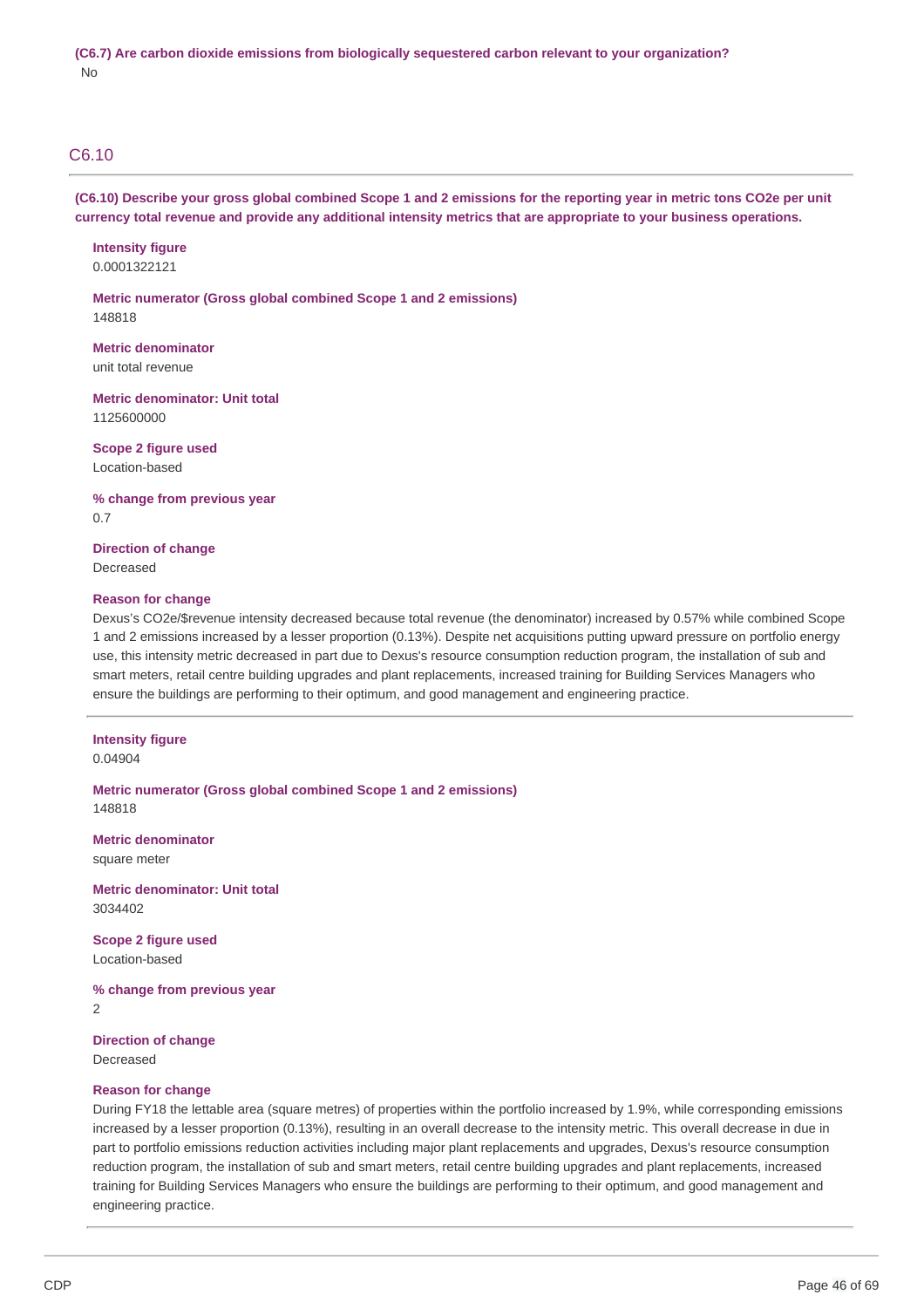# C7.1

**(C7.1) Does your organization break down its Scope 1 emissions by greenhouse gas type?** Yes

# C7.1a

(C7.1a) Break down your total gross global Scope 1 emissions by greenhouse gas type and provide the source of each used **greenhouse warming potential (GWP).**

| Greenhouse gas  | Scope 1 emissions (metric tons of CO2e) | <b>GWP Reference</b>                                  |  |
|-----------------|-----------------------------------------|-------------------------------------------------------|--|
| CO <sub>2</sub> | 8864                                    | IPCC Fourth Assessment Report (AR4 - 100 year)        |  |
| CH <sub>4</sub> |                                         | <b>IPCC Fourth Assessment Report (AR4 - 100 year)</b> |  |
| <b>N2O</b>      |                                         | IPCC Fourth Assessment Report (AR4 - 100 year)        |  |
| <b>HFCs</b>     | 10059                                   | <b>IPCC Fourth Assessment Report (AR4 - 100 year)</b> |  |

# C7.2

**(C7.2) Break down your total gross global Scope 1 emissions by country/region.**

| Country/Region | Scope 1 emissions (metric tons CO2e) |  |
|----------------|--------------------------------------|--|
| Australia      | 18946                                |  |

# C7.3

**(C7.3) Indicate which gross global Scope 1 emissions breakdowns you are able to provide.**

By business division By activity

# C7.3a

# **(C7.3a) Break down your total gross global Scope 1 emissions by business division.**

| <b>Business division</b>                                                                                                         | <b>Scope 1 emissions (metric ton</b><br>CO <sub>2e</sub> ) |
|----------------------------------------------------------------------------------------------------------------------------------|------------------------------------------------------------|
| Dexus Office Trust: equity apportionment of operational control emissions                                                        | 6878                                                       |
| Dexus Industrial Trust, Dexus Operations Trust, Dexus Diversified Trust equity apportionment of operational control<br>emissions | 1286                                                       |
| Dexus Wholesale Property Fund; equity apportionment of operational control emissions                                             | 2774                                                       |
| Other Dexus Third Party funds and mandates                                                                                       | 3406                                                       |
| Co-owners' share of emissions under Dexus operational control                                                                    | 4603                                                       |
| Corporate operations                                                                                                             | $\overline{0}$                                             |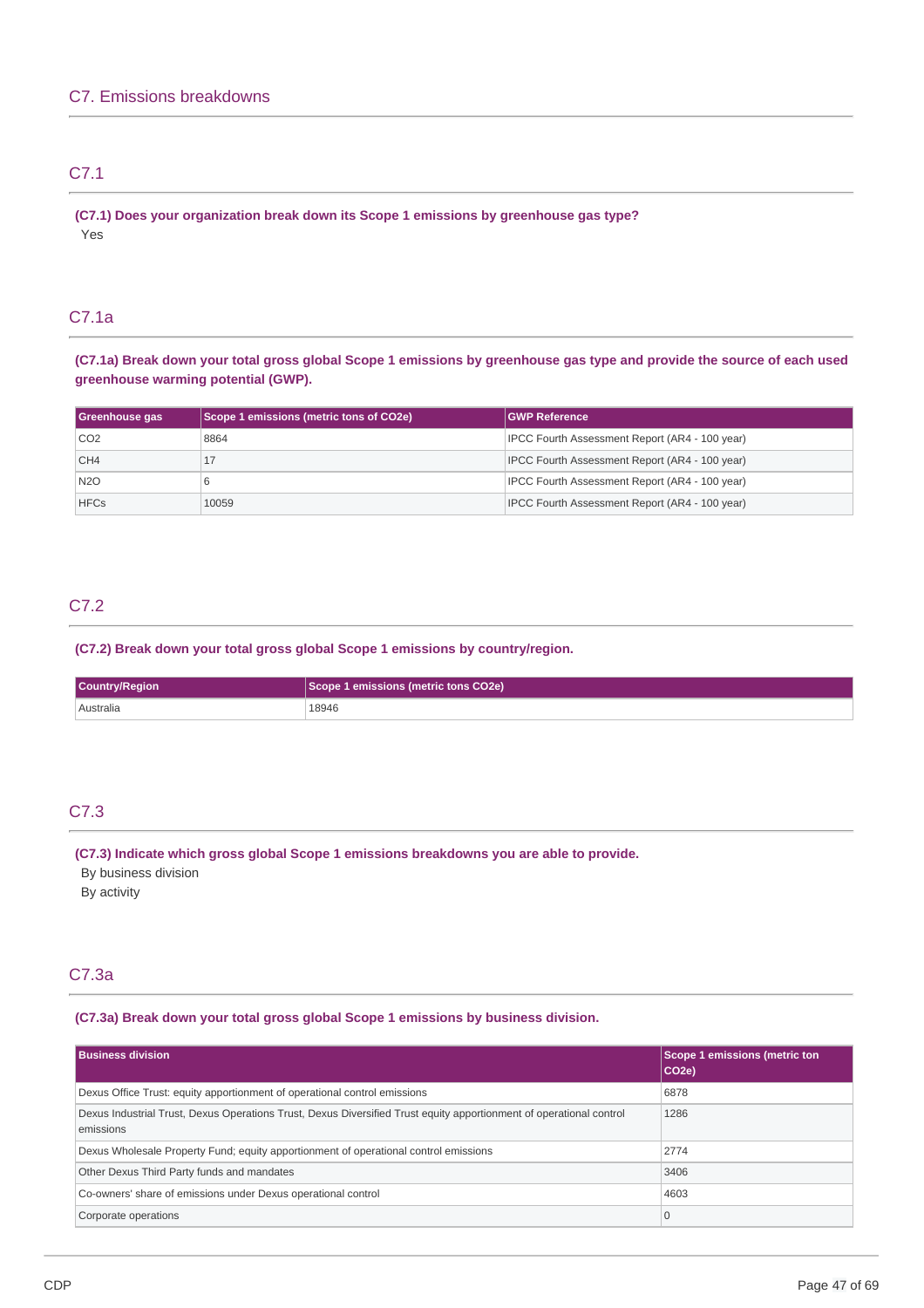# C7.3c

# **(C7.3c) Break down your total gross global Scope 1 emissions by business activity.**

| <b>Activity</b>       | Scope 1 emissions (metric tons CO2e) |  |
|-----------------------|--------------------------------------|--|
| Office properties     | 14454                                |  |
| Industrial properties | 70                                   |  |
| Retail properties     | 4422                                 |  |
| Corporate tenancies   | $\mathbf 0$                          |  |

# C7.5

# **(C7.5) Break down your total gross global Scope 2 emissions by country/region.**

|                           | Country/Region Scope 2, location-<br>Scope 2, market- |                    | <b>Purchased and consumed</b> | Purchased and consumed low-carbon electricity, heat, |  |
|---------------------------|-------------------------------------------------------|--------------------|-------------------------------|------------------------------------------------------|--|
| <b>based (metric tons</b> |                                                       | based (metric tons | electricity, heat, steam or   | steam or cooling accounted in market-based approach  |  |
|                           | CO <sub>2e</sub> )                                    | CO <sub>2e</sub> ) | cooling (MWh)                 | (MWh)                                                |  |
| Australia                 | 129871                                                | 127356             | 151860                        | 3391                                                 |  |

# C7.6

**(C7.6) Indicate which gross global Scope 2 emissions breakdowns you are able to provide.**

By business division

By activity

# C7.6a

# **(C7.6a) Break down your total gross global Scope 2 emissions by business division.**

| <b>Business division</b>                                                                                                         | Scope 2, location-based emissions<br>(metric tons CO2e) | Scope 2, market-based emissions<br>(metric tons CO2e) |
|----------------------------------------------------------------------------------------------------------------------------------|---------------------------------------------------------|-------------------------------------------------------|
| Dexus Office Trust: equity apportionment of operational control emissions                                                        | 43520                                                   | 42468                                                 |
| Dexus Industrial Trust, Dexus Operations Trust, Dexus Diversified Trust equity<br>apportionment of operational control emissions | 13324                                                   | 13023                                                 |
| Dexus Wholesale Property Fund; equity apportionment of operational control<br>emissions                                          | 27081                                                   | 26943                                                 |
| Other Dexus Third Party funds and mandates                                                                                       | 22126                                                   | 21404                                                 |
| Co-owners' share of emissions under Dexus operational control                                                                    | 23197                                                   | 22895                                                 |
| Corporate operations                                                                                                             | 624                                                     | 624                                                   |

# C7.6c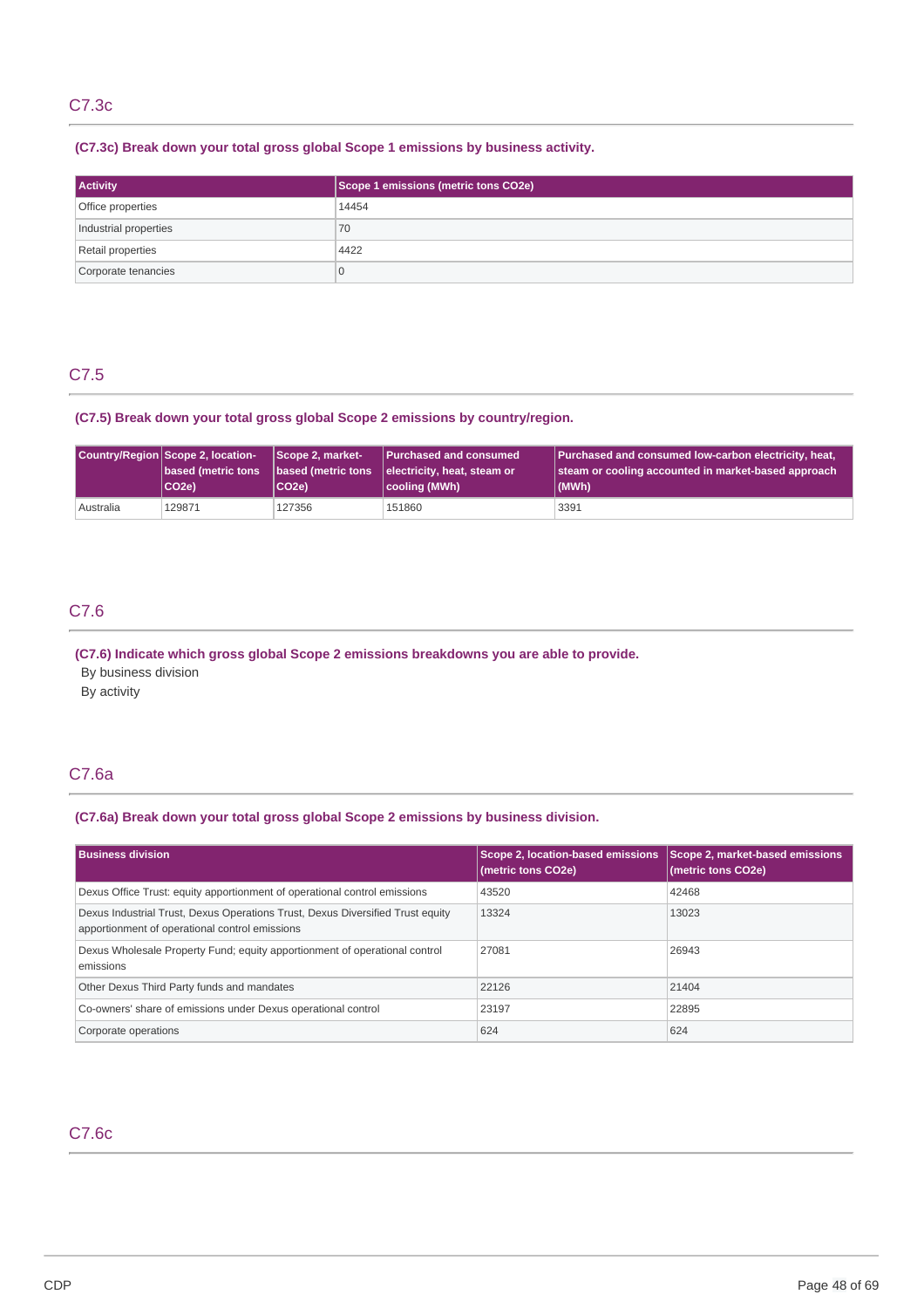# **(C7.6c) Break down your total gross global Scope 2 emissions by business activity.**

| <b>Activity</b>       | Scope 2, location-based emissions (metric tons CO2e) | Scope 2, market-based emissions (metric tons CO2e) |
|-----------------------|------------------------------------------------------|----------------------------------------------------|
| Office properties     | 101620                                               | 99105                                              |
| Industrial properties | 2518                                                 | 2518                                               |
| Retail properties     | 25109                                                | 25109                                              |
| Corporate tenancies   | 624                                                  | 624                                                |

# C7.9

(C7.9) How do your gross global emissions (Scope 1 and 2 combined) for the reporting year compare to those of the **previous reporting year?**

Increased

# C7.9a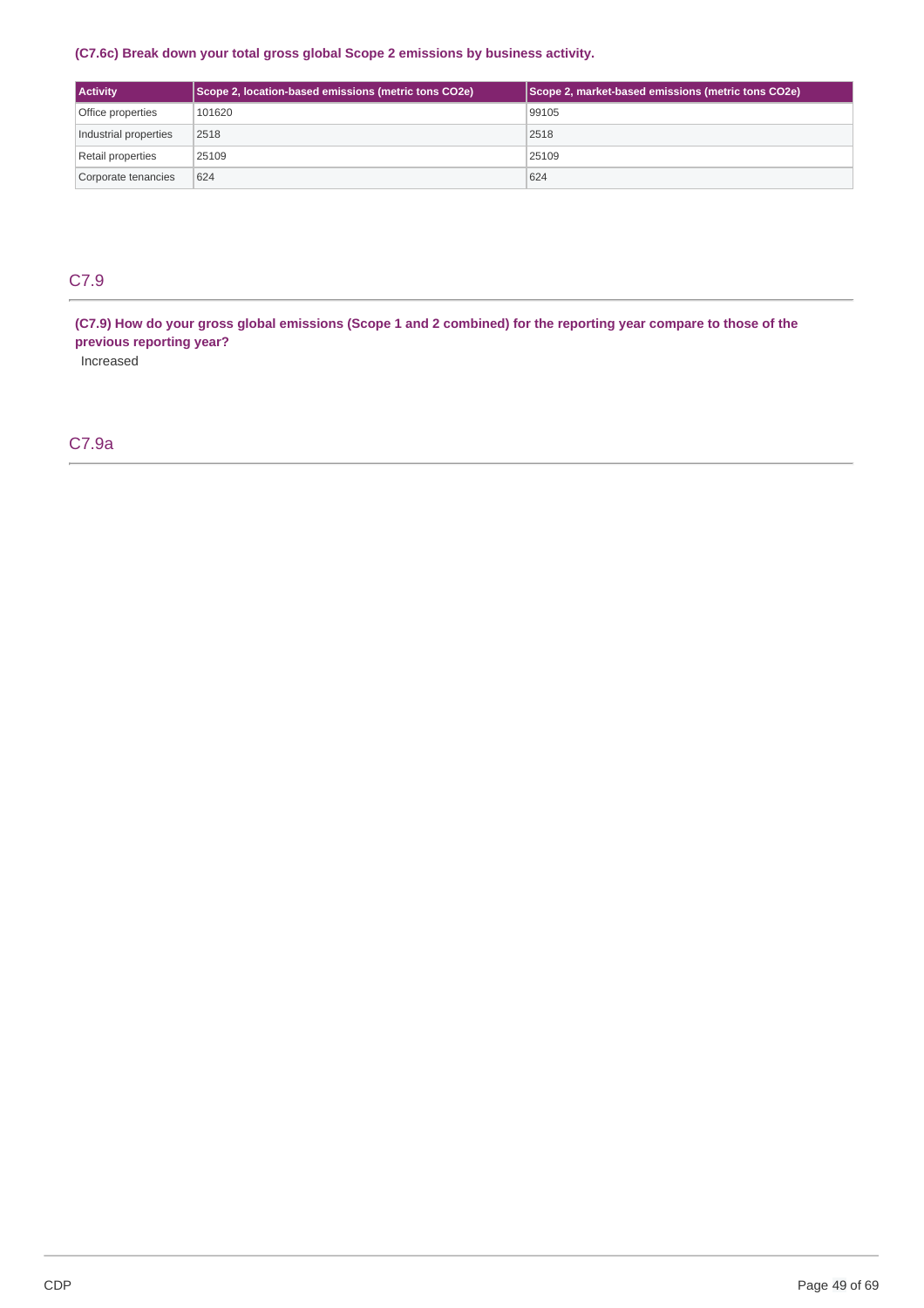(C7.9a) Identify the reasons for any change in your gross global emissions (Scope 1 and 2 combined) and for each of them **specify how your emissions compare to the previous year.**

|                                                  | <b>Change in Direction</b><br>emissions <br>(metric<br>tons<br>CO <sub>2e</sub> ) | of change                                      | <b>Emissions</b><br>value<br>(percentage) | <b>Please explain calculation</b>                                                                                                                                                                                                                                                                                                                                                                                                                                                                                                                                                                                                                                                                                                                                                                                                                                                                                                                                                                                                                                                                                                                                                                                                                                                                                                                                                                                                                                                                                                                                                                                                                                                |
|--------------------------------------------------|-----------------------------------------------------------------------------------|------------------------------------------------|-------------------------------------------|----------------------------------------------------------------------------------------------------------------------------------------------------------------------------------------------------------------------------------------------------------------------------------------------------------------------------------------------------------------------------------------------------------------------------------------------------------------------------------------------------------------------------------------------------------------------------------------------------------------------------------------------------------------------------------------------------------------------------------------------------------------------------------------------------------------------------------------------------------------------------------------------------------------------------------------------------------------------------------------------------------------------------------------------------------------------------------------------------------------------------------------------------------------------------------------------------------------------------------------------------------------------------------------------------------------------------------------------------------------------------------------------------------------------------------------------------------------------------------------------------------------------------------------------------------------------------------------------------------------------------------------------------------------------------------|
| Change in<br>renewable<br>energy<br>consumption  | 0                                                                                 | No change $ 0$                                 |                                           | Renewable energy consumption remained the same.                                                                                                                                                                                                                                                                                                                                                                                                                                                                                                                                                                                                                                                                                                                                                                                                                                                                                                                                                                                                                                                                                                                                                                                                                                                                                                                                                                                                                                                                                                                                                                                                                                  |
| Other<br>emissions<br>reduction<br>activities    | 3152                                                                              | Decreased                                      | 2.12                                      | Emissions have decreased across Dexus operations primarily due to a number of integrated, targeted<br>emissions reduction activities. These include major plant replacements and upgrades, Dexus's resource<br>consumption reduction targets, the installation of sub and smart meters, retail centre building upgrades and<br>plant replacements, increased training for onsite Building Services Managers to ensure optimal building<br>performance and best practice building management and engineering. The 2.12% decrease is equal to<br>3,152 tCO2-e / 149,010 t.CO2-e where 3,152 is the change in emissions from emission reduction activities<br>and 149,010 t.CO2-e is the total Scope 1 and 2 emissions reported by Dexus in FY17.                                                                                                                                                                                                                                                                                                                                                                                                                                                                                                                                                                                                                                                                                                                                                                                                                                                                                                                                   |
| <b>Divestment</b>                                | 1993                                                                              | Decreased                                      | 1.3                                       | During the FY18 reporting period, Dexus divested several properties which has contributed to a 1,993 t.CO2-<br>e or 1.3% reduction in emissions reported. The 1.3% decrease is equal to 1,993 tCO2-e / 149,010 t.CO2-e<br>where 1,993 is the change in emissions from properties that were disposed during the reporting period and<br>149,010 t.CO2-e is the total Scope 1 and 2 emissions reported by Dexus in FY17.                                                                                                                                                                                                                                                                                                                                                                                                                                                                                                                                                                                                                                                                                                                                                                                                                                                                                                                                                                                                                                                                                                                                                                                                                                                           |
| Acquisitions                                     | 4836                                                                              | Increased                                      | 3.25                                      | During the FY18 reporting period, Dexus acquired or obtained operational control over several properties. As<br>a result of additional properties being included as new sources of GHG emissions there was an increase of<br>4836 t.CO2-e or 3.25% in emissions reported. The 3.25% increase is equal to 4836 tCO2-e / 149,010 t.CO2-<br>e where 4,836 is the change in emissions from properties that were acquired during the reporting period and<br>149,010 t.CO2-e is the total Scope 1 and 2 emissions reported by Dexus in FY17.                                                                                                                                                                                                                                                                                                                                                                                                                                                                                                                                                                                                                                                                                                                                                                                                                                                                                                                                                                                                                                                                                                                                          |
| Mergers                                          | 0                                                                                 | No change                                      | 0                                         | Not applicable for the reporting year.                                                                                                                                                                                                                                                                                                                                                                                                                                                                                                                                                                                                                                                                                                                                                                                                                                                                                                                                                                                                                                                                                                                                                                                                                                                                                                                                                                                                                                                                                                                                                                                                                                           |
| Change in<br>output                              | 309                                                                               | Increased                                      | 0.2                                       | Dexus has removed sites from the FY17 to FY18 like for like figures due to major changes in occupancy<br>outside the normal variability of occupancy fluctuations. Sites removed from the like for like are sites that<br>have progressed from fully vacant to fully occupied buildings during the two year period. The 0.2% increase<br>is equal to 309 tCO2-e / 149,010 t.CO2-e where 309 is the change in emissions from properties that were<br>acquired during the reporting period and 149,010 t.CO2-e is the total Scope 1 and 2 emissions reported by<br>Dexus in FY17.                                                                                                                                                                                                                                                                                                                                                                                                                                                                                                                                                                                                                                                                                                                                                                                                                                                                                                                                                                                                                                                                                                  |
| Change in<br>methodology                         | 1726                                                                              | Increased                                      | 1.2                                       | Dexus has observed minor changes to its FY18 inventory post-reporting due to the continued capture of<br>billing data which was received after its reporting deadlines. In addition, energy retailers have revised<br>invoiced quantities for a selected number of invoices. Together these ongoing data management changes<br>have improved the accuracy of Dexus's inventory with estimated data replaced by actual data. These<br>changes resulted in an increase of 1,726 t.CO2-e or 1.2% of emissions reported. The 1.2% increase is equal<br>to 1,726 tCO2-e / 149,010 t.CO2-e where 1,726 is the change in emissions resulting from methodology<br>changes and 149,010 t.CO2-e is the total Scope 1 and 2 emissions reported by Dexus in FY17.                                                                                                                                                                                                                                                                                                                                                                                                                                                                                                                                                                                                                                                                                                                                                                                                                                                                                                                            |
| Change in<br>boundary                            | 1234                                                                              | Increased                                      | 0.8                                       | In its FY18 disclosure Dexus included a restatement of energy and emissions figures for 480 Queen Street<br>Brisbane and 5 Martin Place Sydney following receipt of additional billing information which has added<br>15,342GJ to the energy footprint. This these changes resulted in an increase of 1,234 t.CO2-e or 0.8% of<br>emissions reported. The 0.8% increase is equal to 1,234 tCO2-e / 149,010 t.CO2-e where 1,234 is the<br>change in emissions resulting from boundary changes and 149,010 t.CO2-e is the total Scope 1 and 2<br>emissions reported by Dexus in FY17.                                                                                                                                                                                                                                                                                                                                                                                                                                                                                                                                                                                                                                                                                                                                                                                                                                                                                                                                                                                                                                                                                              |
| Change in<br>physical<br>operating<br>conditions | 302                                                                               | Increased                                      | 0.2                                       | Dexus manages a portfolio of properties that include Office and Retail asset types. These premises provide<br>occupants with a comfortable, airconditioned environment by heating and cooling as required according to<br>thermal needs. These needs are due in part to external ambient air temperatures. Cooling is required when<br>the outdoor temperatures rise about the target interior temperature and likewise heating is required when<br>outdoor temperatures drop. Mechanical HVAC systems consume energy and create emissions when<br>operating to provide conditioned air to occupants. Daily electricity and natural gas use is determined in part<br>by ongoing variations in climate conditions. During the FY18 reporting period Australia experienced greater<br>fluctuations in temperatures when measured against FY17. This has been determined by examining<br>temperature data across each region and calculating the overall heating and cooling requirements in the<br>form of heating and cooling degree days. These changes result in increases or decreases in energy use<br>associated with building air conditioning. This resulted in increases in energy use for heating and associated<br>greenhouse gas emissions. At a portfolio level the net increase in heating and cooling requirements<br>accounting for an increase of approximately 302 t. CO2-e or 0.2% in greenhouse gas emissions. The 0.2%<br>increase is equal to 302 tCO2-e / 149,010 t.CO2-e where 302 is the net change in emissions resulting from<br>changes in ambient temperatures and 149,010 t.CO2-e is the total Scope 1 and 2 emissions reported by<br>Dexus in FY17. |
| Unidentified                                     |                                                                                   | $<$ Not                                        |                                           |                                                                                                                                                                                                                                                                                                                                                                                                                                                                                                                                                                                                                                                                                                                                                                                                                                                                                                                                                                                                                                                                                                                                                                                                                                                                                                                                                                                                                                                                                                                                                                                                                                                                                  |
| Other                                            |                                                                                   | Applicable><br><not<br>Applicable&gt;</not<br> |                                           |                                                                                                                                                                                                                                                                                                                                                                                                                                                                                                                                                                                                                                                                                                                                                                                                                                                                                                                                                                                                                                                                                                                                                                                                                                                                                                                                                                                                                                                                                                                                                                                                                                                                                  |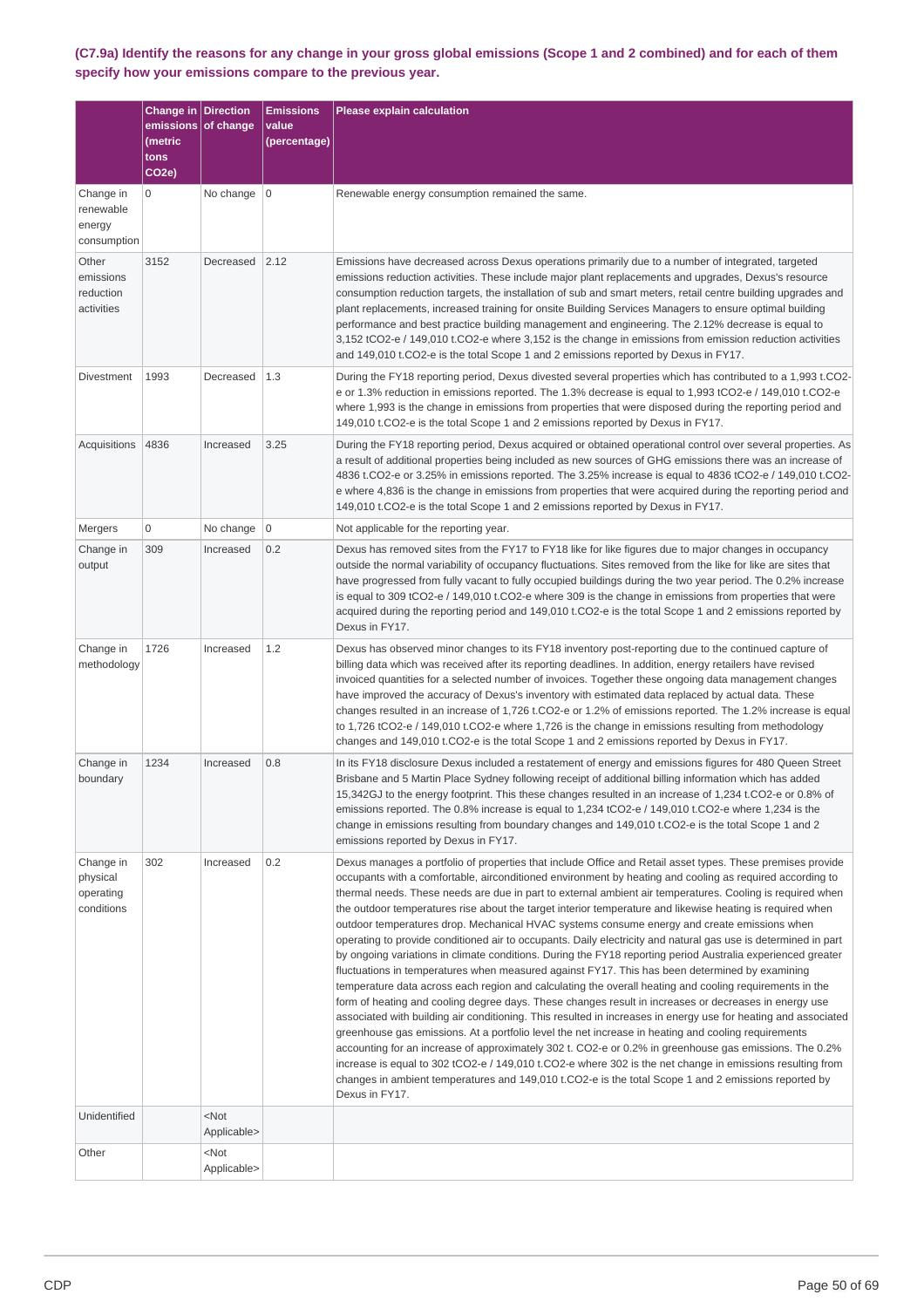(C7.9b) Are your emissions performance calculations in C7.9 and C7.9a based on a location-based Scope 2 emissions figure **or a market-based Scope 2 emissions figure?**

Location-based

# C8. Energy

# C8.1

**(C8.1) What percentage of your total operational spend in the reporting year was on energy?** More than 10% but less than or equal to 15%

# C8.2

**(C8.2) Select which energy-related activities your organization has undertaken.**

|                                                    | Indicate whether your organization undertakes this energy-related activity |
|----------------------------------------------------|----------------------------------------------------------------------------|
| Consumption of fuel (excluding feedstocks)         | Yes                                                                        |
| Consumption of purchased or acquired electricity   | Yes                                                                        |
| Consumption of purchased or acquired heat          | No.                                                                        |
| Consumption of purchased or acquired steam         | <b>No</b>                                                                  |
| Consumption of purchased or acquired cooling       | No.                                                                        |
| Generation of electricity, heat, steam, or cooling | Yes                                                                        |

# C8.2a

# **(C8.2a) Report your organization's energy consumption totals (excluding feedstocks) in MWh.**

|                                                            | <b>Heating value</b>         | <b>MWh from renewable</b><br><b>sources</b> | <b>MWh from non-renewable</b><br>sources | <b>Total MWh</b>       |
|------------------------------------------------------------|------------------------------|---------------------------------------------|------------------------------------------|------------------------|
| Consumption of fuel (excluding feedstock)                  | LHV (lower heating<br>value) | 0                                           | 47350                                    | 47350                  |
| Consumption of purchased or acquired electricity           | <not applicable=""></not>    | 3391                                        | 148469                                   | 151860                 |
| Consumption of purchased or acquired heat                  | <not applicable=""></not>    | <not applicable=""></not>                   | <not applicable=""></not>                | $<$ Not<br>Applicable> |
| Consumption of purchased or acquired steam                 | <not applicable=""></not>    | <not applicable=""></not>                   | <not applicable=""></not>                | $<$ Not<br>Applicable> |
| Consumption of purchased or acquired cooling               | <not applicable=""></not>    | <not applicable=""></not>                   | <not applicable=""></not>                | $<$ Not<br>Applicable> |
| Consumption of self-generated non-fuel renewable<br>energy | <not applicable=""></not>    | 292                                         | <not applicable=""></not>                | 292                    |
| Total energy consumption                                   | <not applicable=""></not>    | 3683                                        | 195819                                   | 199502                 |

# C8.2b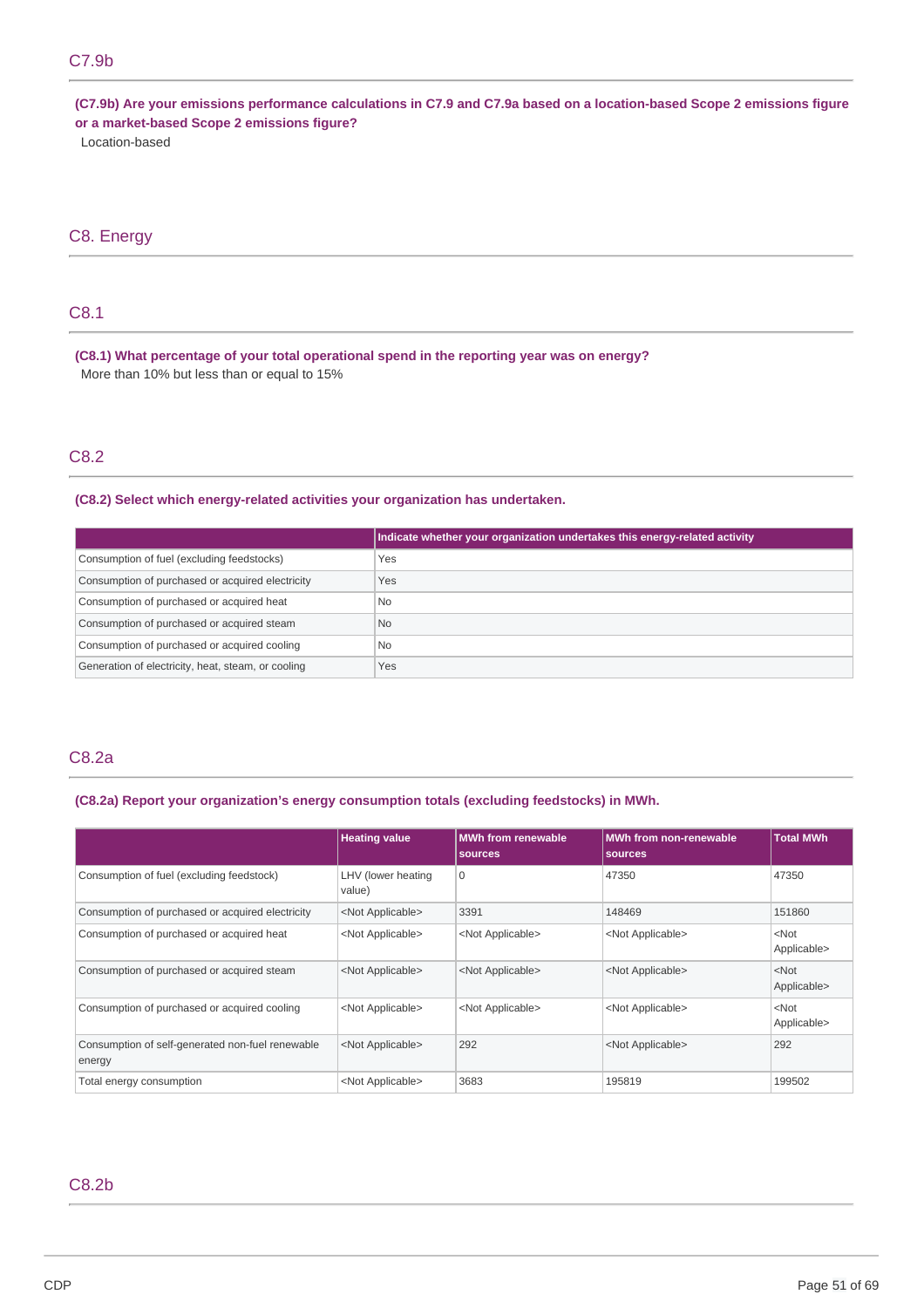# **(C8.2b) Select the applications of your organization's consumption of fuel.**

|                                                         | Indicate whether your organization undertakes this fuel application |
|---------------------------------------------------------|---------------------------------------------------------------------|
| Consumption of fuel for the generation of electricity   | Yes                                                                 |
| Consumption of fuel for the generation of heat          | Yes                                                                 |
| Consumption of fuel for the generation of steam         | <b>No</b>                                                           |
| Consumption of fuel for the generation of cooling       | <b>No</b>                                                           |
| Consumption of fuel for co-generation or tri-generation | Yes                                                                 |

# C8.2c

**(C8.2c) State how much fuel in MWh your organization has consumed (excluding feedstocks) by fuel type.**

| <b>Fuels (excluding feedstocks)</b><br><b>Diesel</b>                          |
|-------------------------------------------------------------------------------|
| <b>Heating value</b><br>LHV (lower heating value)                             |
| Total fuel MWh consumed by the organization<br>1535                           |
| MWh fuel consumed for self-generation of electricity<br>1535                  |
| MWh fuel consumed for self-generation of heat<br><sup>0</sup>                 |
| MWh fuel consumed for self-generation of steam<br><not applicable=""></not>   |
| MWh fuel consumed for self-generation of cooling<br><not applicable=""></not> |
| MWh fuel consumed for self-cogeneration or self-trigeneration<br>0            |
| <b>Comment</b>                                                                |
|                                                                               |
| <b>Fuels (excluding feedstocks)</b><br><b>Natural Gas</b>                     |
| <b>Heating value</b><br>LHV (lower heating value)                             |
| <b>Total fuel MWh consumed by the organization</b><br>45815                   |
| MWh fuel consumed for self-generation of electricity<br>$\Omega$              |
| MWh fuel consumed for self-generation of heat<br>37712                        |

**MWh fuel consumed for self-generation of cooling** <Not Applicable>

**MWh fuel consumed for self-cogeneration or self-trigeneration** 8103

# **Comment**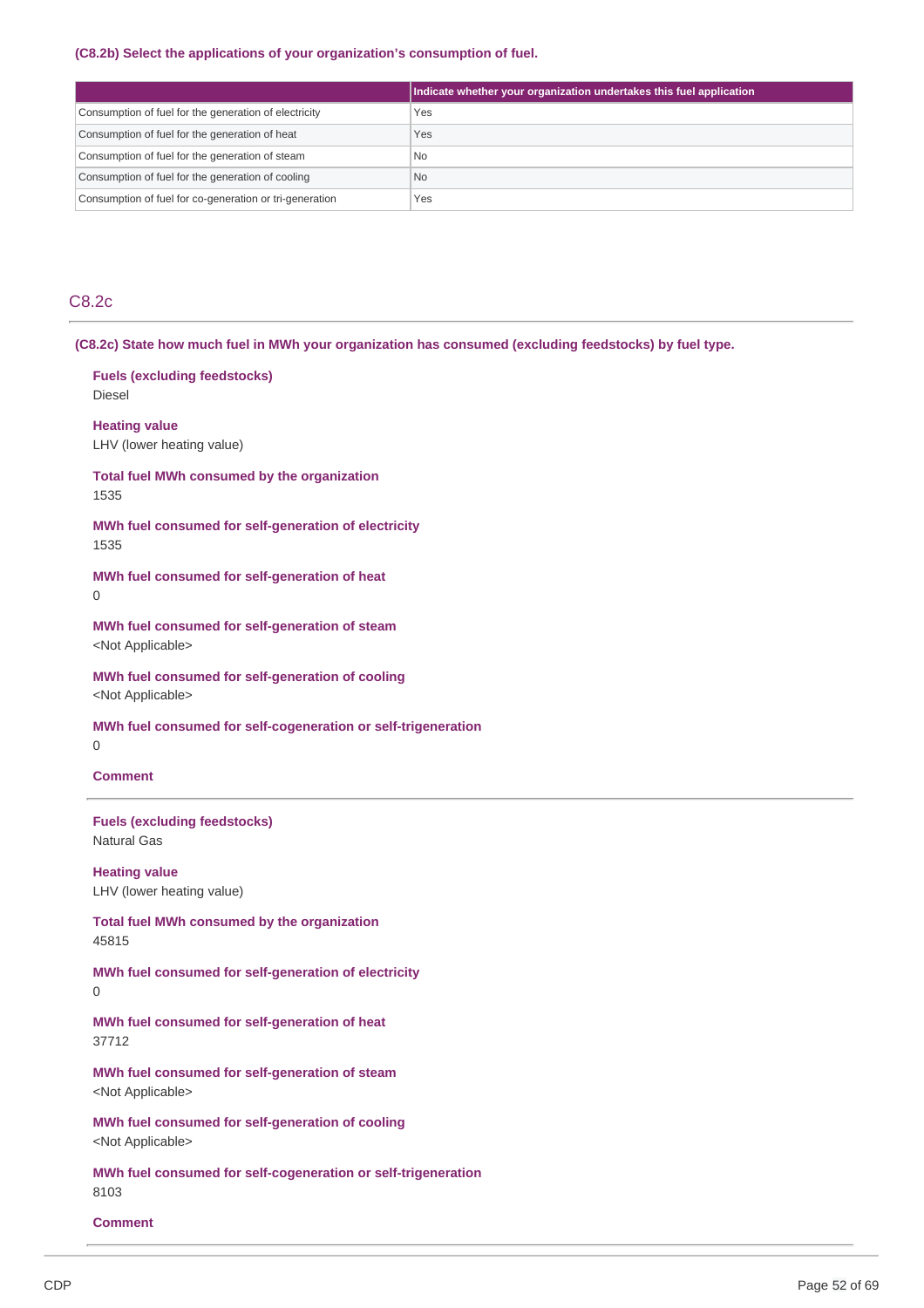# C8.2d

**(C8.2d) List the average emission factors of the fuels reported in C8.2c.**

# **Diesel**

**Emission factor**

70.2

## **Unit**

kg CO2e per GJ

# **Emission factor source**

Australia - NGER Measurement Determination 2008, Schedule 1, Part 3, July 2017

**Comment**

# **Natural Gas**

# **Emission factor**

51.53

**Unit**

kg CO2e per GJ

# **Emission factor source**

Australia - NGER Measurement Determination 2008, Schedule 1, Part 2, July 2017

# **Comment**

# C8.2e

(C8.2e) Provide details on the electricity, heat, steam, and cooling your organization has generated and consumed in the **reporting year.**

|                  | <b>Total Gross</b><br><b>generation (MWh)</b> | Generation that is consumed by the Gross generation from<br>organization (MWh) | renewable sources (MWh) | Generation from renewable sources that is<br>consumed by the organization (MWh) |
|------------------|-----------------------------------------------|--------------------------------------------------------------------------------|-------------------------|---------------------------------------------------------------------------------|
| Electricity 1645 |                                               | 1645                                                                           | 292                     | 292                                                                             |
| Heat             | $\cap$                                        |                                                                                |                         |                                                                                 |
| Steam            | $\overline{6}$                                |                                                                                |                         |                                                                                 |
| Cooling          |                                               |                                                                                |                         |                                                                                 |

# C8.2f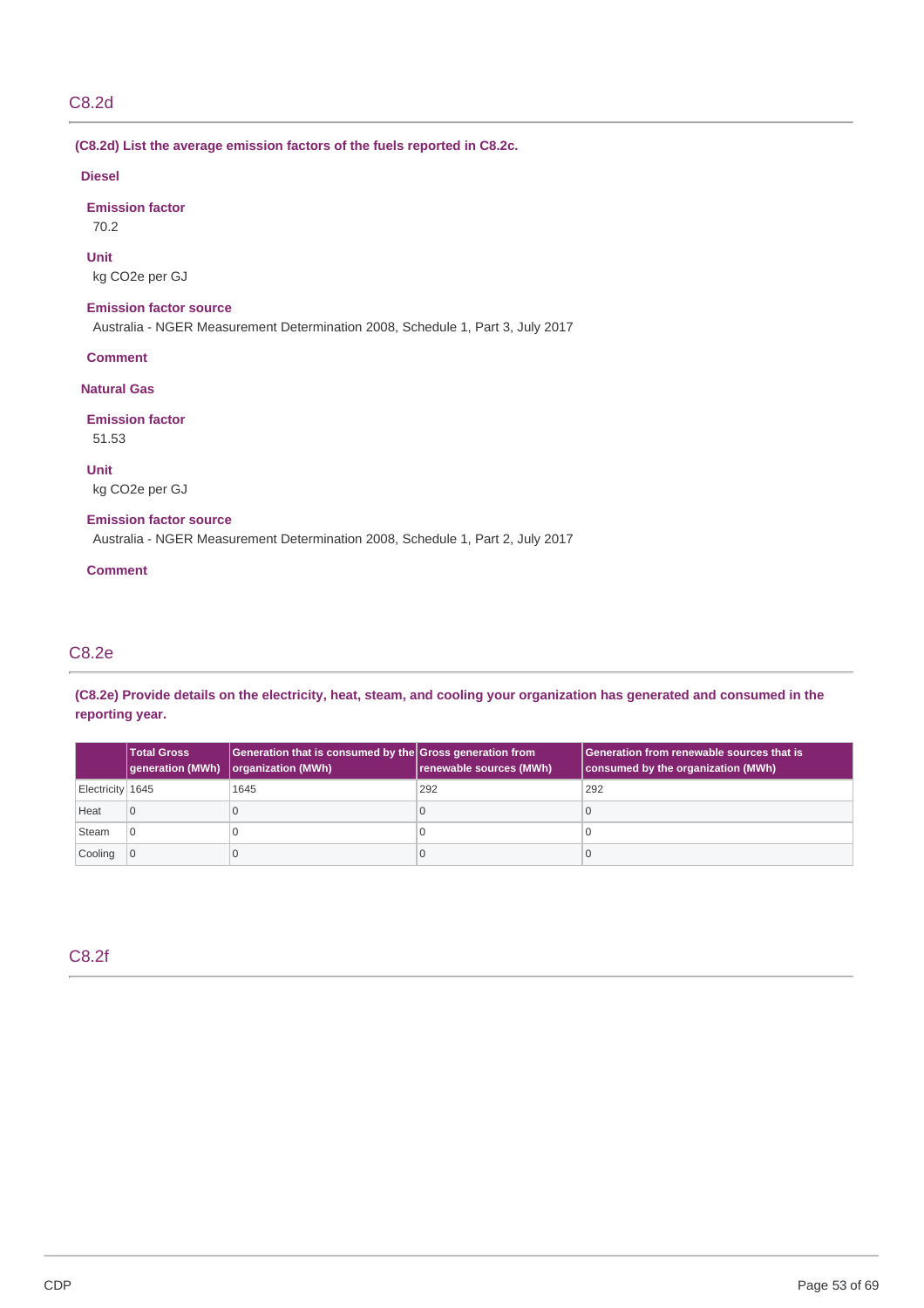(C8.2f) Provide details on the electricity, heat, steam and/or cooling amounts that were accounted for at a low-carbon **emission factor in the market-based Scope 2 figure reported in C6.3.**

**Basis for applying a low-carbon emission factor**

Energy attribute certificates, Guarantees of Origin

**Low-carbon technology type**

Wind

**Region of consumption of low-carbon electricity, heat, steam or cooling** Asia Pacific

**MWh consumed associated with low-carbon electricity, heat, steam or cooling** 3391

**Emission factor (in units of metric tons CO2e per MWh)**

0

## **Comment**

Dexus purchases a portion of its total electricity in the form of emission free, accredited GreenPower (for the FY18 reporting period, this was 3,391 MWh) that offsets a percentage of electricity used in buildings that has been sourced from carbon intensive sources (such as electricity sourced from coal-fired power stations). The quantity of GreenPower is sourced from production from wind farms in Australia and is government accredited (being a joint initiative of the ACT, NSW, SA, QLD and VIC Governments in Australia).

# C9. Additional metrics

# C9.1

**(C9.1) Provide any additional climate-related metrics relevant to your business.**

# C10. Verification

# C10.1

**(C10.1) Indicate the verification/assurance status that applies to your reported emissions.**

|                                          | Verification/assurance status                          |
|------------------------------------------|--------------------------------------------------------|
| Scope 1                                  | Third-party verification or assurance process in place |
| Scope 2 (location-based or market-based) | Third-party verification or assurance process in place |
| Scope 3                                  | Third-party verification or assurance process in place |

# C10.1a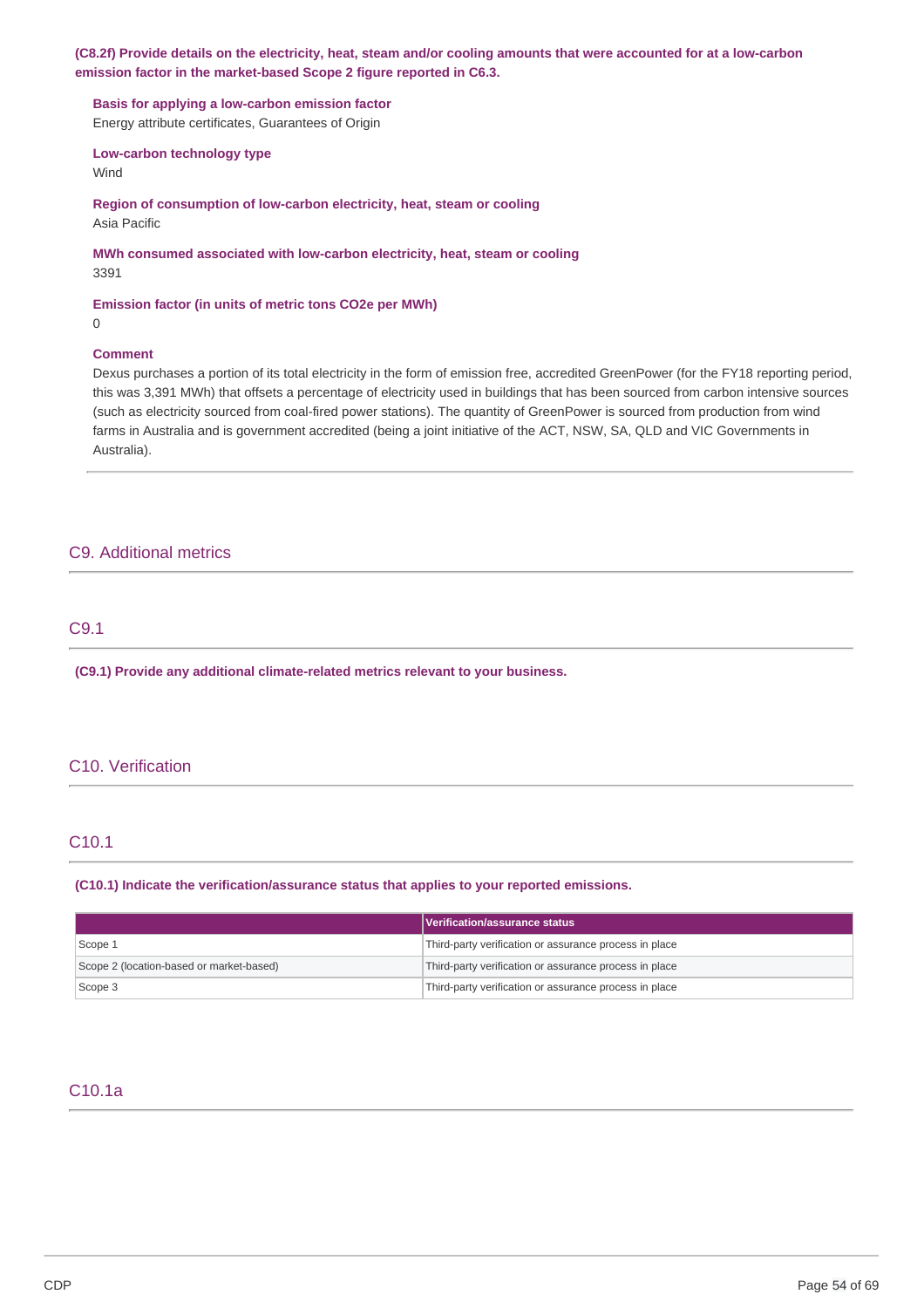(C10.1a) Provide further details of the verification/assurance undertaken for your Scope 1 and/or Scope 2 emissions and **attach the relevant statements.**

**Scope** Scope 1

**Verification or assurance cycle in place** Annual process

**Status in the current reporting year** Complete

**Type of verification or assurance** Limited assurance

# **Attach the statement**

2018 PwC Assurance Opinion and Criteria.pdf

**Page/ section reference**

1

**Relevant standard** ASAE3000

**Proportion of reported emissions verified (%)** 100

**Scope**

Scope 2 location-based

**Verification or assurance cycle in place** Annual process

**Status in the current reporting year** Complete

**Type of verification or assurance** Limited assurance

**Attach the statement** 2018 PwC Assurance Opinion and Criteria.pdf

**Page/ section reference** 1

**Relevant standard** ASAE3000

**Proportion of reported emissions verified (%)** 100

# C10.1b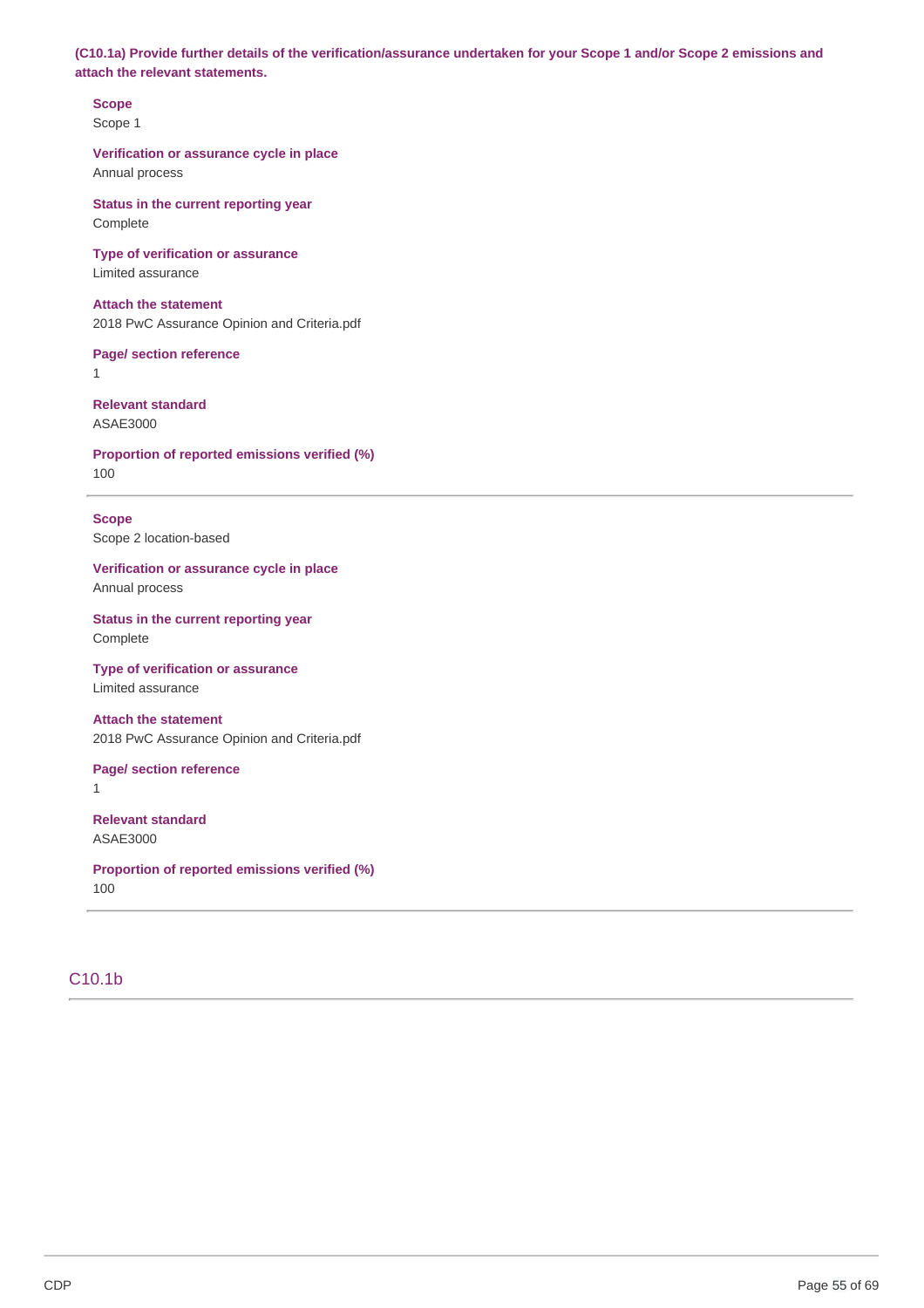(C10.1b) Provide further details of the verification/assurance undertaken for your Scope 3 emissions and attach the relevant **statements.**

**Scope** Scope 3- all relevant categories

**Verification or assurance cycle in place** Annual process

**Status in the current reporting year** Complete

## **Attach the statement**

2018 PwC Assurance Opinion and Criteria.pdf

# **Page/section reference**

1

**Relevant standard** ASAE3000

# C10.2

(C10.2) Do you verify any climate-related information reported in your CDP disclosure other than the emissions figures **reported in C6.1, C6.3, and C6.5?**

Yes

# C10.2a

(C10.2a) Which data points within your CDP disclosure have been verified, and which verification standards were used?

| Disclosure module<br>verification relates to | Data verified                                                 | standard | Verification   Please explain                                                                                                                                                |
|----------------------------------------------|---------------------------------------------------------------|----------|------------------------------------------------------------------------------------------------------------------------------------------------------------------------------|
| $ C8.$ Energy                                | Other, please specify (FY18<br>Total energy consumption (GJ)) | ASAE3000 | Limited assurance also included assessment of total energy consumption, measured in<br>gigajoules (GJ) reported by Dexus across its operational control boundary during FY18 |

# C11. Carbon pricing

# C11.1

(C11.1) Are any of your operations or activities regulated by a carbon pricing system (i.e. ETS, Cap & Trade or Carbon Tax)? No, and we do not anticipate being regulated in the next three years

# C11.2

**(C11.2) Has your organization originated or purchased any project-based carbon credits within the reporting period?** Yes

# C11.2a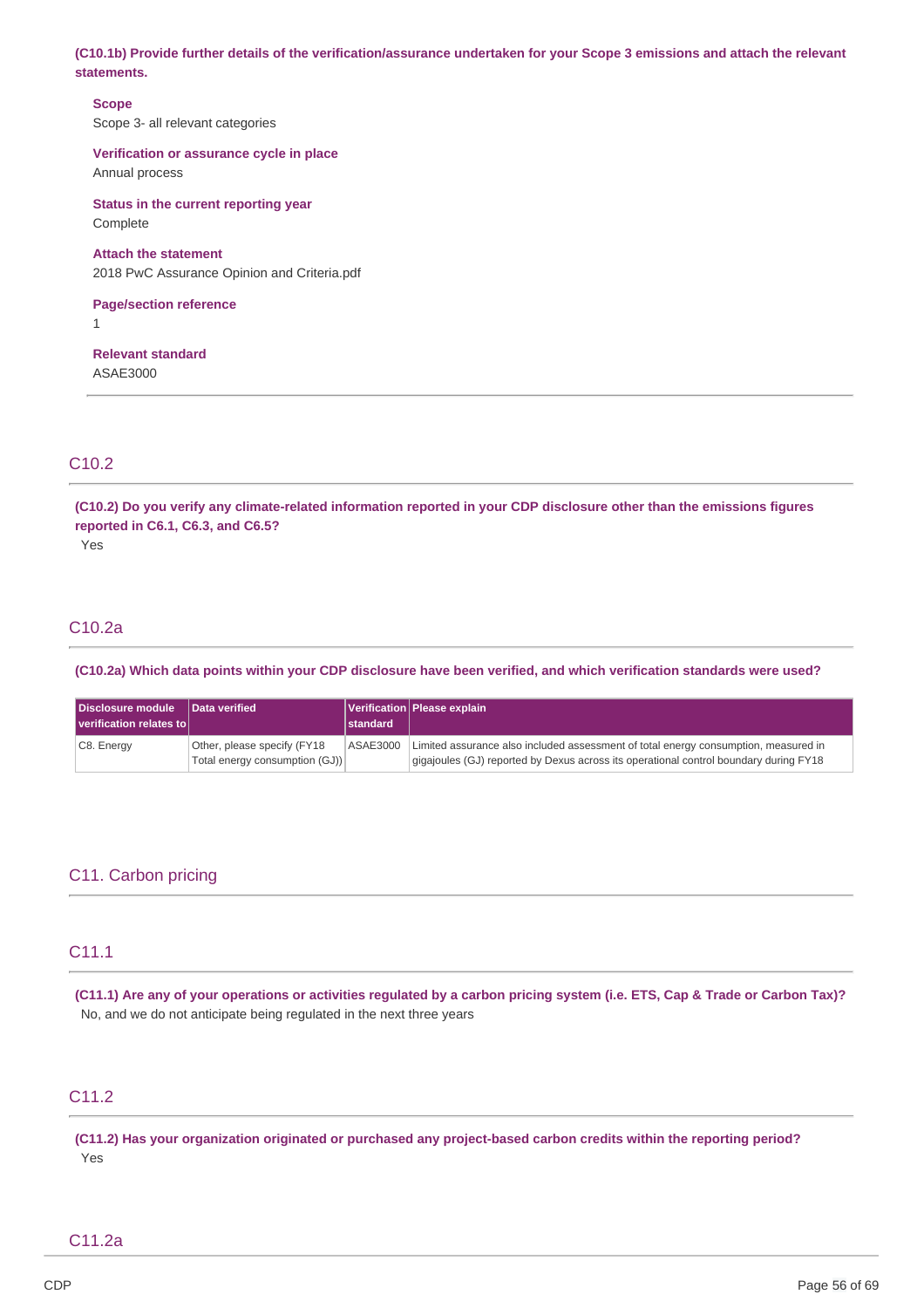# (C11.2a) Provide details of the project-based carbon credits originated or purchased by your organization in the reporting **period.**

**Credit origination or credit purchase**

Credit purchase

**Project type**

Wind

# **Project identification**

Bundled Wind Power Project, Madhya Pradesh & Gujarat, India The purpose of the project activity is to generate power using renewable energy source (wind energy) and sell the power generated to the state grid. The project activity generates electricity using wind. The generated electricity is exported to the regional grid system which is under the purview of the INDIAN electricity grid of India. The wind power generated from the Project will be displacing the electricity generated from thermal power stations feeding into Indian grid (Indian Electricity Grid) and will be replacing the usage of diesel generators for meeting the power demand during shortage periods. Since, the wind power is greenhouse gas emissions free, the power generated will prevent the anthropogenic emissions generated by the fossil fuel based thermal power stations comprising coal, diesel, furnace oil and gas. The estimation of GHG reductions by this project is limited to carbon dioxide (CO2) only. The proposed project activity involves the installation of Wind Power Projects. The total installed capacity of the project is 112.5 MW; which involves operation of Wind Turbine Generators (WTGs) in multiple states of India. Co-benefits a) The project activity will bring development and employment opportunities in to the local area b) The project will assist in reducing voltage problems for the local villages c)Increase recognition to the local area and to India in contributing to international efforts in increasing renewable energy.

## **Verified to which standard**

VCS (Verified Carbon Standard)

**Number of credits (metric tonnes CO2e)** 1350

**Number of credits (metric tonnes CO2e): Risk adjusted volume** 1350

**Credits cancelled** Yes

**Purpose, e.g. compliance** Voluntary Offsetting

# **Credit origination or credit purchase**

Credit purchase

**Project type** Solar

## **Project identification**

10.9 MW Bundled Solar Power Project, India The proposed project activity involves the installation of Solar Power Projects. The total installed capacity of the project is 10.9 MW; which involves operation of solar projects in different states; Tamil Nadu of Southern Grid while Madhya Pradesh and Maharashtra form part of NEWNE gird in India. Co-benefits a) Project provides jobs to local workers for the operation of the project, with generous wages and social security contributions. b) The generated power will feed into the grid and improve the supply and demand gap, aiding the development of the country c)The enhance availability of power will assist quality of power supplier to the local industries.

**Verified to which standard**

VCS (Verified Carbon Standard)

**Number of credits (metric tonnes CO2e)** 40 **Number of credits (metric tonnes CO2e): Risk adjusted volume** 40

**Credits cancelled** Yes

**Purpose, e.g. compliance** Voluntary Offsetting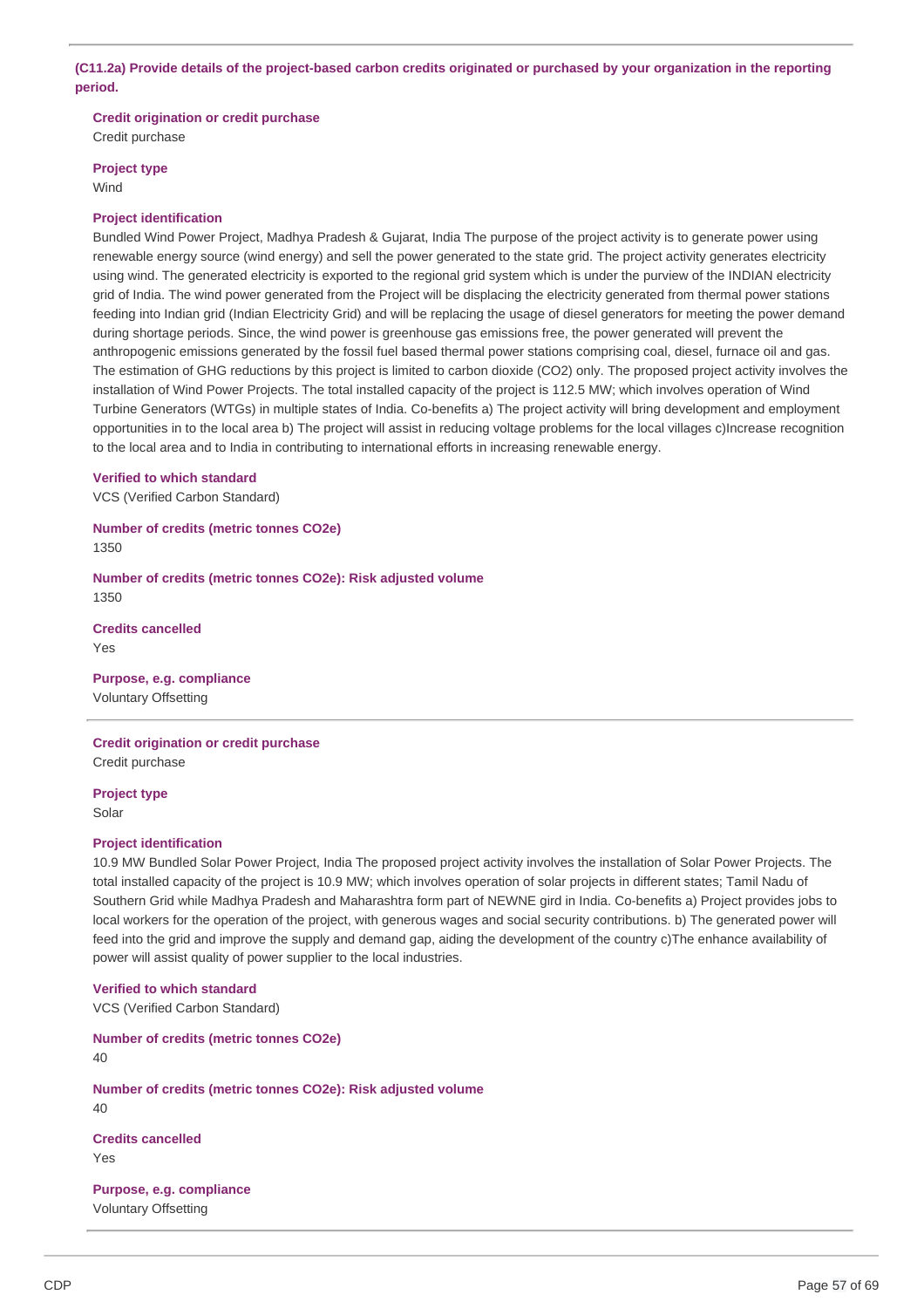## **Credit origination or credit purchase** Credit purchase

**Project type** Solar

## **Project identification**

Bundled Solar Power Project, Tamil Nadu and Telangana, India The purpose of the bundled project activity is to generate power using renewable energy source (solar energy) and sell the power generated to the state grid. The project activity generates electricity using solar energy. The generated electricity is exported to the regional grid system which is under the purview of the INDIAN electricity grid of India. The proposed project activity will support development of renewable energy generation plants based on Solar PV technology in India and delivering electricity to the grid. The proposed project activity is a voluntary action being undertaken project investors. Since, the solar power is greenhouse gas emission-free, the power generated will replace anthropogenic emissions of greenhouse gases estimated to be approximately 95,656 tCO2e per year, thereon displacing 97,838 MWh/year amount of electricity from the generation-mix of power plants connected to the INDIAN GRID, which is mainly dominated by thermal/ fossil fuel-based power plant. Co-benefits a) Generation of employment opportunities during the construction and operation of the project b) The project helps reduce the demand - supply gap in the region c) The project will demonstrate solar PV technology in the region.

## **Verified to which standard**

VCS (Verified Carbon Standard)

**Number of credits (metric tonnes CO2e)** 760

**Number of credits (metric tonnes CO2e): Risk adjusted volume** 760

**Credits cancelled** Yes

**Purpose, e.g. compliance** Voluntary Offsetting

**Credit origination or credit purchase** Credit purchase

**Project type** Forests

## **Project identification**

REDD Forests Grouped Projects – Protection of Tasmanian Native Forest The purpose and objective of the Grouped Project is to protect native forest that will be logged in the absence of carbon finance. Protecting forests from timber harvesting reduces emissions caused by harvesting and maintains the forest carbon stock. Co-benefits a) Protect native forests that previously have been subjected to logging and agricultural clearing b) Provide a source of income to landholders to pursue a new business model, generating revenue from protecting trees rather than the removal of them c) Help preserve habitat for endemic and endangered species including the wedge-tailed eagle, spotted quoll and Tasmanian devil.

#### **Verified to which standard**

VCS (Verified Carbon Standard)

**Number of credits (metric tonnes CO2e)** 525

**Number of credits (metric tonnes CO2e): Risk adjusted volume** 525

**Credits cancelled** Yes

**Purpose, e.g. compliance** Voluntary Offsetting

**Credit origination or credit purchase** Credit purchase

**Project type** Energy efficiency: households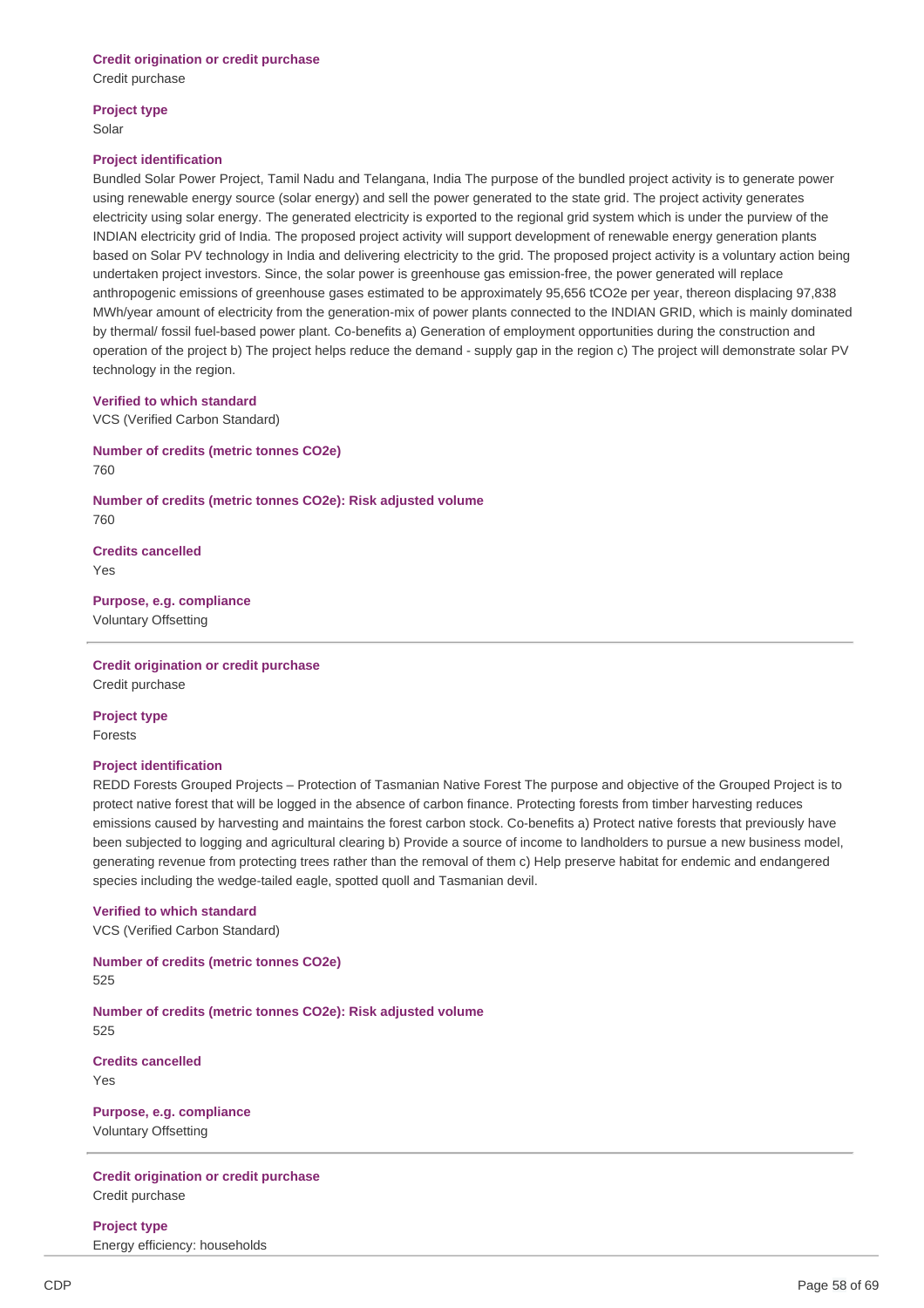#### **Project identification**

Improved Kitchen Regimes Multi-Country PoA Master Project This project involves the distribution of improved cook stoves and safe water technologies into developing countries across the world. In addition to reducing deforestation through less wood use (for cooking and water boiling), the project is also expected to have additional benefits for local communities such as reduced incidences of illnesses related to indoor air pollution, smoke inhalation and consumption of unsafe drinking water, improved employment opportunities, and less time and money spent on fire wood collection. Co-Benefits a) Avoidance of over-exploitation of the forests b) Reduction of airborne particles emission and indoor pollutants, and associated respiratory diseases c) Time saving in fire wood collection d) Reduction of purchased fuel costs e) Transfer of technology to indigenous people and creation of employment opportunities.

#### **Verified to which standard**

Gold Standard

**Number of credits (metric tonnes CO2e)** 175

**Number of credits (metric tonnes CO2e): Risk adjusted volume** 175

**Credits cancelled** Yes

**Purpose, e.g. compliance** Voluntary Offsetting

**Credit origination or credit purchase**

Credit purchase

**Project type** Forests

## **Project identification**

WithOneSeed Timor Leste Community Forestry Program is the first social enterprise taking action on climate change through community forestry in Timor Leste. It is dedicated to improving the resilience of subsistence communities to make environments sustainable, to end poverty and hunger, to deliver open education and to create regional partnerships. WithOneSeed is working with subsistence farming communities to generate income through a community forestry initiative. The reforestation of their land reduces soil erosion, improves soil and water quality, crop yields and nutrition, which improves the health and wellbeing of the community. It also helps to build the local economy, boost education and training and to deliver social and economic participation. Co-benefits a) Reducing poverty and hunger and supporting sustainable farming and lifelong learning. b)Promoting decent work, sustainable agricultural communities and economic growth c) Taking action to combat climate change through managing forests and reversing land degradation. d) Encouraging global partnerships for sustainable development through relationships with Australian schools. e) Empowering women and children by increasing family income, facilitating children's education and creating family job prospects.

# **Verified to which standard**

Gold Standard

**Number of credits (metric tonnes CO2e)** 150

**Number of credits (metric tonnes CO2e): Risk adjusted volume** 150

**Credits cancelled** Yes

**Purpose, e.g. compliance** Voluntary Offsetting

# C<sub>11</sub>.3

**(C11.3) Does your organization use an internal price on carbon?** No, and we do not currently anticipate doing so in the next two years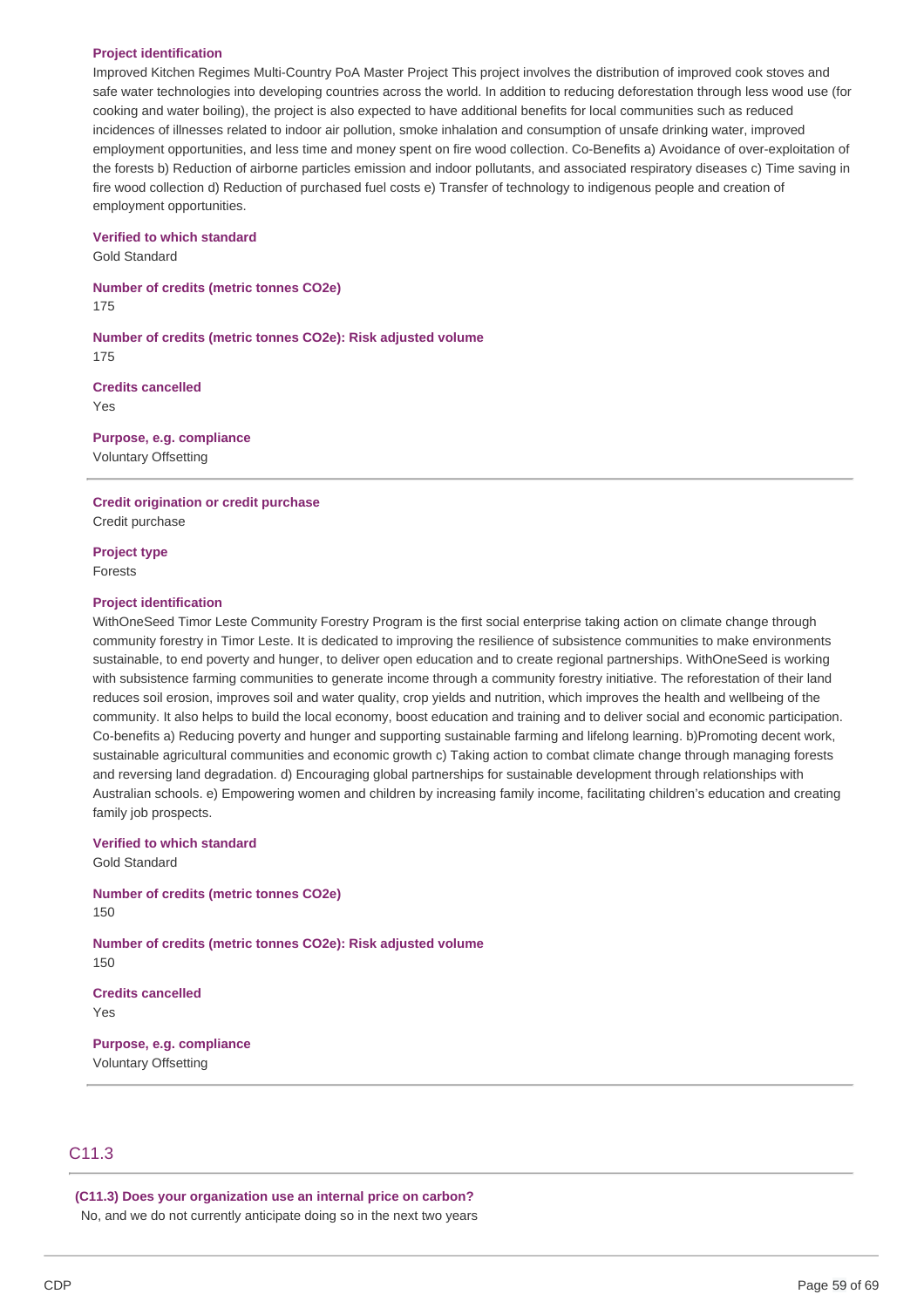# C12.1

#### **(C12.1) Do you engage with your value chain on climate-related issues?**

Yes, our suppliers

Yes, our customers

Yes, other partners in the value chain

# C12.1a

## **(C12.1a) Provide details of your climate-related supplier engagement strategy.**

### **Type of engagement**

Compliance & onboarding

#### **Details of engagement**

Included climate change in supplier selection / management mechanism Code of conduct featuring climate change KPIs Climate change is integrated into supplier evaluation processes

# **% of suppliers by number**

58

**% total procurement spend (direct and indirect)** 71

## **% Scope 3 emissions as reported in C6.5** 42

#### **Rationale for the coverage of your engagement**

All Dexus suppliers are required to abide to the Dexus Supplier Code of Conduct. Principle 2 of the Code dictates that suppliers and contractors must minimise carbon emissions, reduce transport footprints and minimise the use of materials and resources. Dexus also engages with contractors on their contribution towards Dexus's environmental targets to reduce energy use and emissions. Coverage relates to the percentage of Dexus FY18 supplier spend arising from large suppliers engaged under a Dexus contract, and excludes smaller suppliers, and 'commodity' spends including statutory expenses and energy/water utilities.

#### **Impact of engagement, including measures of success**

Dexus conducts regular meetings with supplier partners where ESG items are discussed and tabled. Dexus receives monthly reports on environmental impacts from waste and recycling, as well as utility data on energy and water consumption, which form part of Dexus's scope 3 emissions. Dexus tracks supplier non-conformance regarding performance and recorded a 0.6% overall non-conformance rate for FY18, with no incidences linked directly to environmental issues. Dexus measures operational performance via its property NABERS ratings, which measures the greenhouse gas emissions across Office and Retail properties. In FY18 Dexus recorded an average 4.9 star NABERS energy rating across the group's managed office portfolio, with 15 properties recording an improvement in the rating (i.e. lower emissions) against the prior rating.

## **Comment**

#### **Type of engagement**

Information collection (understanding supplier behavior)

# **Details of engagement**

Collect climate change and carbon information at least annually from suppliers

```
% of suppliers by number
```
3

**% total procurement spend (direct and indirect)** 41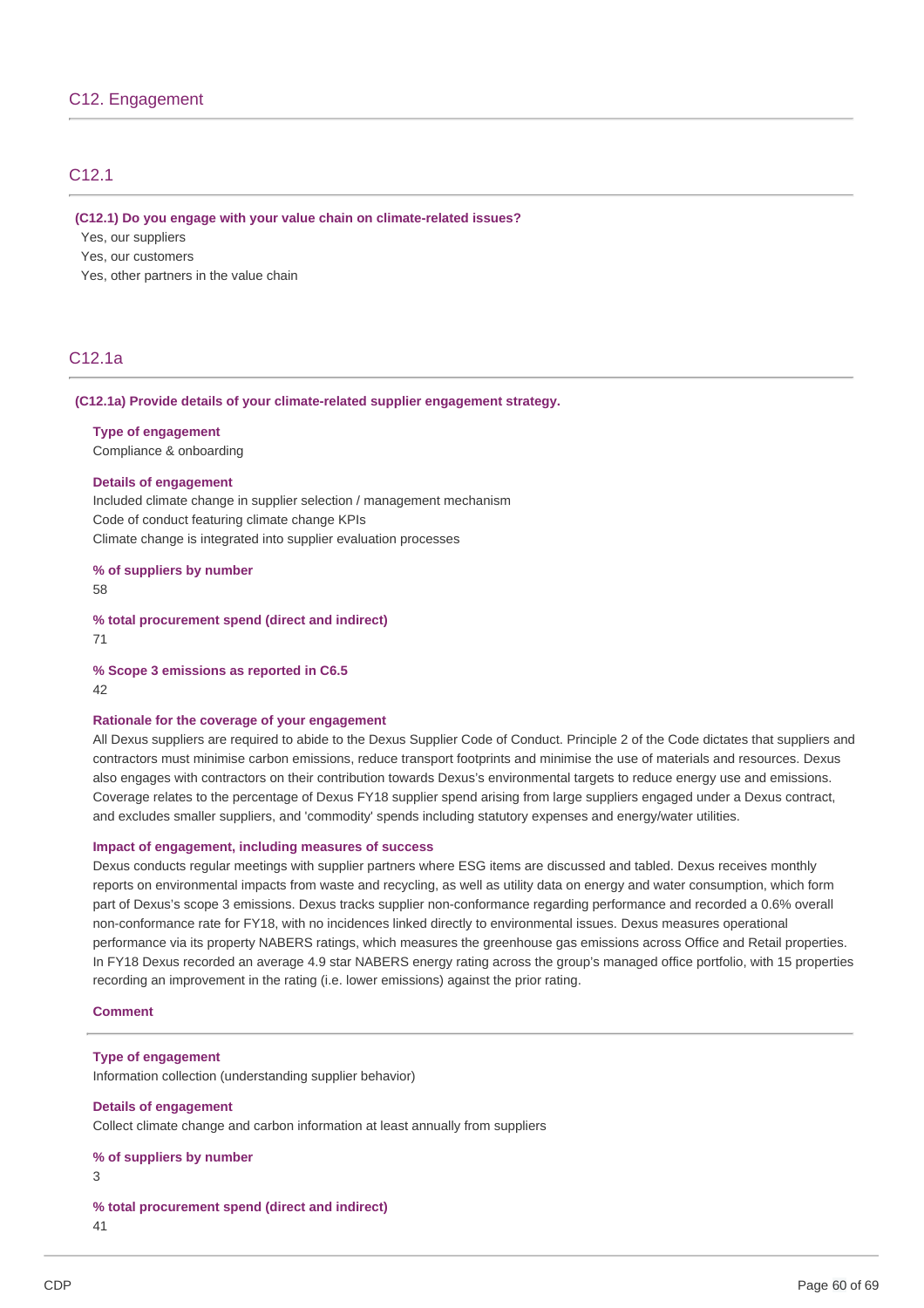**% Scope 3 emissions as reported in C6.5** 42

#### **Rationale for the coverage of your engagement**

Dexus's preferred supplier panel, representing 5% of suppliers and 45% of total spend, are engaged regularly with a supplier engagement survey. Coverage is determined from recent surveys of Dexus's preferred supplier panel, to which 72 suppliers responded, representing 3% of total suppliers and 41% of total procurement spend. The rationale for Dexus's engagement with this group of suppliers is because they provide critical services and represent a disproportionately high amount of procurement spend, thus enabling efficient targeting of Dexus's climate-related engagement. The survey includes climate related questions, for example; what level of risk exposure of unsustainable or high carbon products within your supply chain, and does your business track, measure and report environmental data.

#### **Impact of engagement, including measures of success**

Success is defined as an increasing survey response rate (recording a 35% response rate) and suppliers' identification of climate and other ESG risks, which Dexus can then map within its supply chain. Supplier participation in the survey enables Dexus to effectively communicate its expectations to suppliers regarding climate risk and has the positive impact of identifying gaps in process and risk management that can be improved. Dexus reviews suppliers' views on environmental risks against its own independent supply chain risk assessment to inform future tendering selection criteria, environmental audit spot checks and KPIs.

#### **Comment**

**Type of engagement**

Engagement & incentivization (changing supplier behavior)

**Details of engagement** Offer financial incentives for suppliers who reduce your operational emissions (Scopes 1 &2)

**% of suppliers by number**

17

**% total procurement spend (direct and indirect)** 29

**% Scope 3 emissions as reported in C6.5** 52

#### **Rationale for the coverage of your engagement**

The coverage of 17% of suppliers by number and 29% of procurement spend is based on facility management teams, mechanical services contractors and capital works teams across Dexus's managed office portfolio that are incentivised via KPIs to improve NABERS energy performance. The reason why Dexus engages with these suppliers is because they are incentivised to improve energy and emissions performance, and are teams based at Dexus property sites with capacity to action improvement opportunities.

#### **Impact of engagement, including measures of success**

Dexus's measure of success for this management approach is defined as the continual improvement in Dexus's office and retail properties' NABERS Energy ratings and associated energy and emission reductions in line with the Group commitment to reduce greenhouse gas emissions by 10% by 2020 against a FY15 like-for-like baseline. In FY18 Dexus achieved a 9.5% reduction. Dexus measures operational performance via its property NABERS Energy ratings, which measures the greenhouse gas emissions across Office and Retail properties. In FY18 Dexus recorded an average 4.9 star NABERS Energy rating across the group's managed office portfolio, with 15 properties recording an improvement in their rating (i.e. lower emissions) in FY18 against the prior rating. In instances where energy ratings decline, Dexus works with property management teams to understand root causes and implement both management improvements and capital improvements to enhance performance.

#### **Comment**

## **Type of engagement**

Engagement & incentivization (changing supplier behavior)

#### **Details of engagement**

Offer financial incentives for suppliers who reduce your downstream emissions (Scopes 3)

```
% of suppliers by number
```

```
4
```

```
% total procurement spend (direct and indirect)
```
10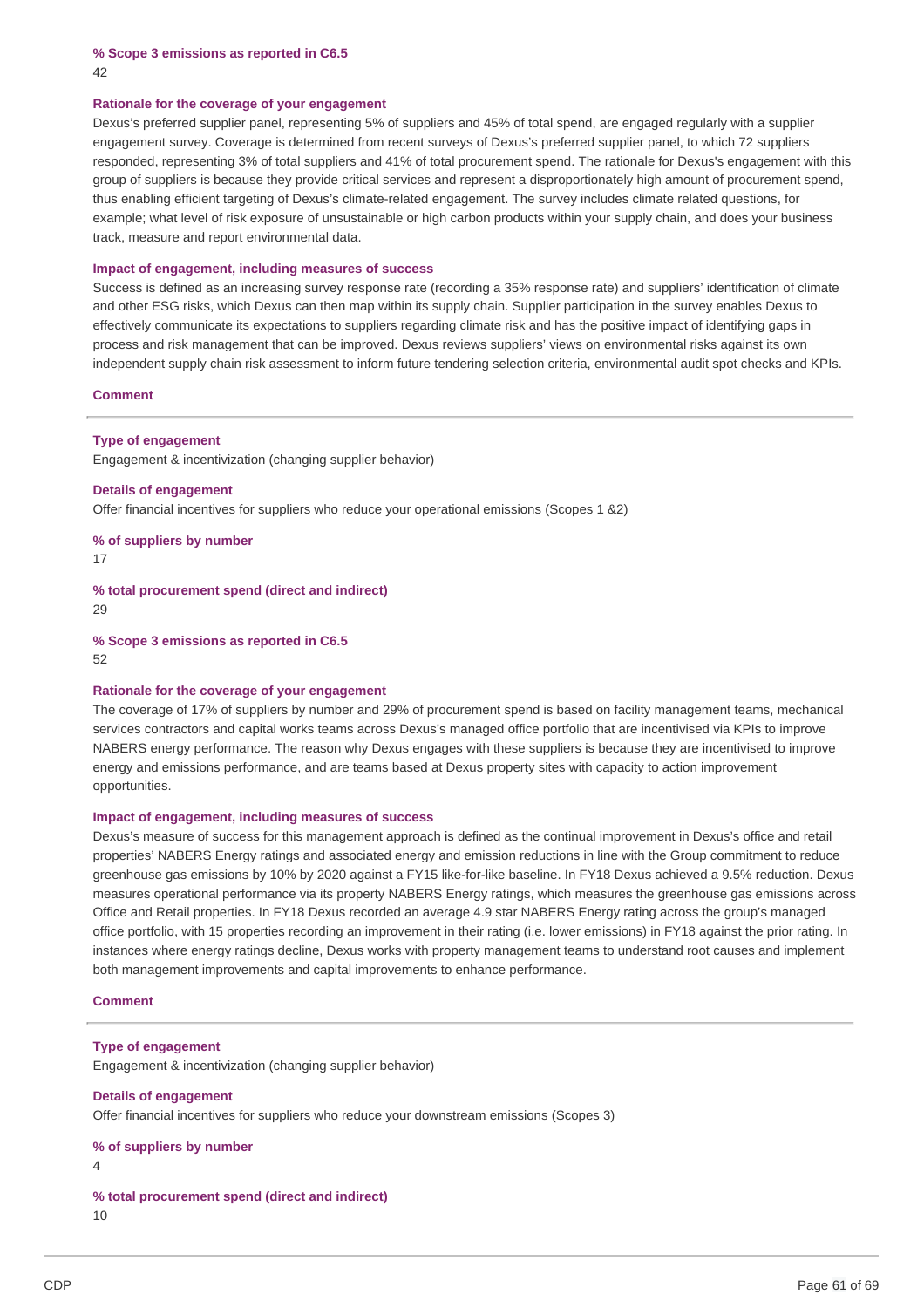**% Scope 3 emissions as reported in C6.5** 20

#### **Rationale for the coverage of your engagement**

The coverage of engagement of 41% of suppliers by number and 10% of procurement spent is based on the suppliers delivering cleaning and waste management services to Dexus. The rationale for Dexus's engagement with these suppliers is because they provide essential services for Dexus's facilities and because Dexus incentivises its waste and cleaning contractors through its contract whereby the contractor can reduce its operating costs by maximising waste diverted from landfill. As a result, contractors are driven to develop waste management plans, install infrastructure to segregate waste streams, and engage with tenants on waste management practices to improve recycling rates and diversion from landfill. Suppliers receive financial benefit by increasing waste diversion due to avoided costs and rebates that are available for recyclable waste streams.

#### **Impact of engagement, including measures of success**

Dexus's measure of success for this is defined as reduced waste to landfill and associated Scope 3 emission reductions. Dexus measures its diversion rate and in FY18 achieved a 44% diversion rate across its managed office portfolio, which has decreased slightly since FY17. Over the past year Dexus has increased its engagement with cleaning and waste management suppliers to enhance waste management practices across its portfolio.

**Comment**

# C12.1b

#### **(C12.1b) Give details of your climate-related engagement strategy with your customers.**

#### **Type of engagement**

Education/information sharing

#### **Details of engagement**

Run an engagement campaign to educate customers about the climate change impacts of (using) your products, goods, and/or services

**% of customers by number**

30

#### **% Scope 3 emissions as reported in C6.5**

20

## **Please explain the rationale for selecting this group of customers and scope of engagement**

Dexus engages with its customers occupying Dexus office properties (30% of customers by number) because office buildings are the largest part of Dexus's portfolio and so engaging office customers can facilitate large-scale improvements regarding the amount of waste produced from Dexus properties and maximising the diversion rate to avoid downstream waste related greenhouse gas emissions. Dexus engages with tenants on waste management in three ways. a) Dexus hosts waste Lunch and Learn sessions to customers across its office. The presentation informs customers on waste's global environmental impact, the various waste initiatives Dexus engages in and Dexus's waste targets. b) Dexus runs periodic e-waste collection for its customers across office and industrial. c) Dexus ran a communication campaigns to encourage customers to reduce waste. During the reporting year Dexus gave away keep cups to encourage employees and tenants to use reusable cups and to inform customers on its four bin system. Dexus engages tenants on best practice waste management to reduce their overall waste and waste to landfill. Dexus seeks to eliminate all waste related emissions to achieve Dexus's Net Zero 2030 target.

## **Impact of engagement, including measures of success**

Dexus's measure of success is defined as a progressive improvement to reduce waste to landfill and associated emission reduction. Dexus measures its diversion rate and in FY18 achieved a 44% diversion rate across its managed office portfolio. This has decreased slightly from the previous year, and as a result Dexus has increased its customer engagement through waste education activities and implementing initiatives such as the removal of under-desk waste bins.

#### **Type of engagement**

Education/information sharing

#### **Details of engagement**

Share information about your products and relevant certification schemes (i.e. Energy STAR)

#### **% of customers by number**

41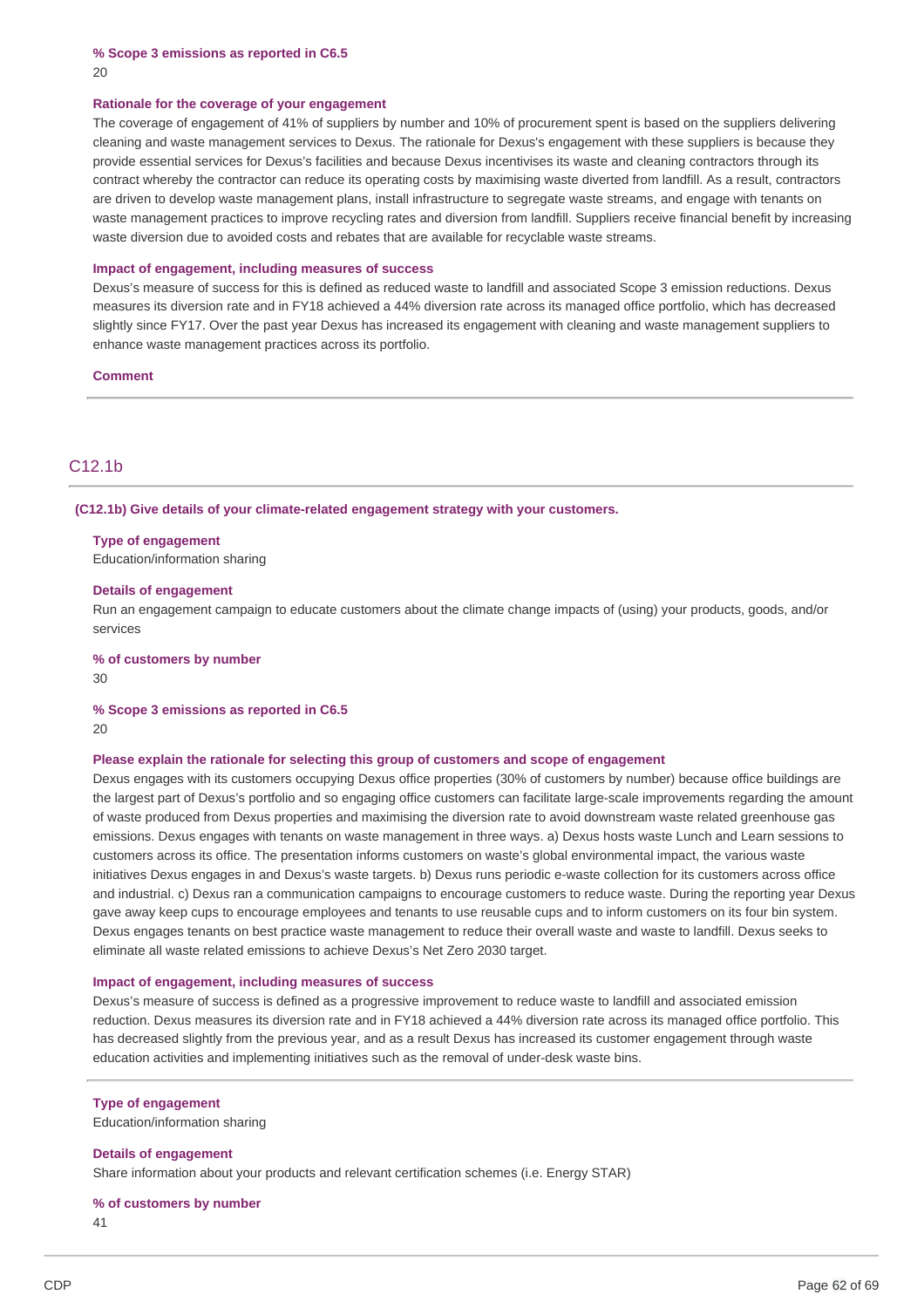**% Scope 3 emissions as reported in C6.5** 51

#### **Please explain the rationale for selecting this group of customers and scope of engagement**

Dexus engages with tenants occupying Dexus office and retail properties (41% of customers by number) because they are impacted by the amount of energy used by Dexus to deliver base building services that support tenant activity and comfort. Engaging with tenants regarding their outgoings and comfort helps Dexus to optimise usage efficiently, which can reduce outgoings and emissions. Dexus publishes results of its NABERS ratings on its website, and within the property using foyer displays and 'in-lift' advertising screens. Dexus also advertises NABERS ratings for all properties to prospective tenants. The NABERS rating system provides a clear and simple way for Dexus to communicate the environmental performance of its properties. Dexus sets targets to improve NABERS ratings and engages with tenants on projects being undertaken in their building.

#### **Impact of engagement, including measures of success**

Dexus's measure of success for this engagement is defined as increases to building's NABERS Energy ratings and associated energy and emission reductions in line with the Group commitment to reduce greenhouse gas emissions by 10% by 2020 against a FY15 like-for-like baseline. In FY18 Dexus achieved a 9.5% reduction. Dexus measures operational performance via its property NABERS ratings, which measures the greenhouse gas emissions across Office and Retail properties. In FY18 Dexus recorded an average 4.9 star NABERS energy rating across the group's managed office portfolio, with 15 properties recording an improvement in their rating (i.e. lower emissions) in FY18 against the prior rating.

#### **Type of engagement**

Collaboration & innovation

#### **Details of engagement**

Run a campaign to encourage innovation to reduce climate change impacts

**% of customers by number** 91

#### **% Scope 3 emissions as reported in C6.5**

7

#### **Please explain the rationale for selecting this group of customers and scope of engagement**

Dexus engages with tenants occupying Dexus office, retail and industrial properties (91% of customers by number) through encouraging green lease clauses. Dexus engages with these tenants because they are the vast majority of Dexus's customers and are impacted by the amount of energy used by Dexus to deliver base building services that support tenant activity and comfort. Engaging with tenants regarding their outgoings and comfort helps Dexus to optimise usage efficiently, which can reduce outgoings and emissions. Through 'green leasing', Dexus seeks joint commitment from its tenants to participate in building efficiency initiatives and collaborate where necessary to strive to achieve building performance targets. Dexus is one of the Better Building Partnership's (BBP) founding members. The Partnership introduced a Simple and Easy Lease, which incorporates green lease provisions as specified in the BBP's commercial green leasing standard. Dexus's new lease has achieved a Gold rating under the BBP leasing standard, which is the highest level available. This enables an active partnership been Dexus and tenants and seeks to deliver better environmental outcomes and reduce outgoings. Within these clauses Dexus and its tenant each commit to managing and operating the building and premises to promote energy efficiency and minimise the environmental impact of its use and occupation.

#### **Impact of engagement, including measures of success**

Success is defined as year-on-year increases in the number of green lease clauses increased in new leases across its customer base. Tenancy agreements now include a Green Lease clause as standard. Take up of the green lease clauses for new leases across the group portfolio was 91% in FY18, which is an increase from 84% in FY17. Dexus engages with internal leasing teams to understand customer sentiment regarding green leases and opportunities to enhance leases to improve uptake.

# C12.1c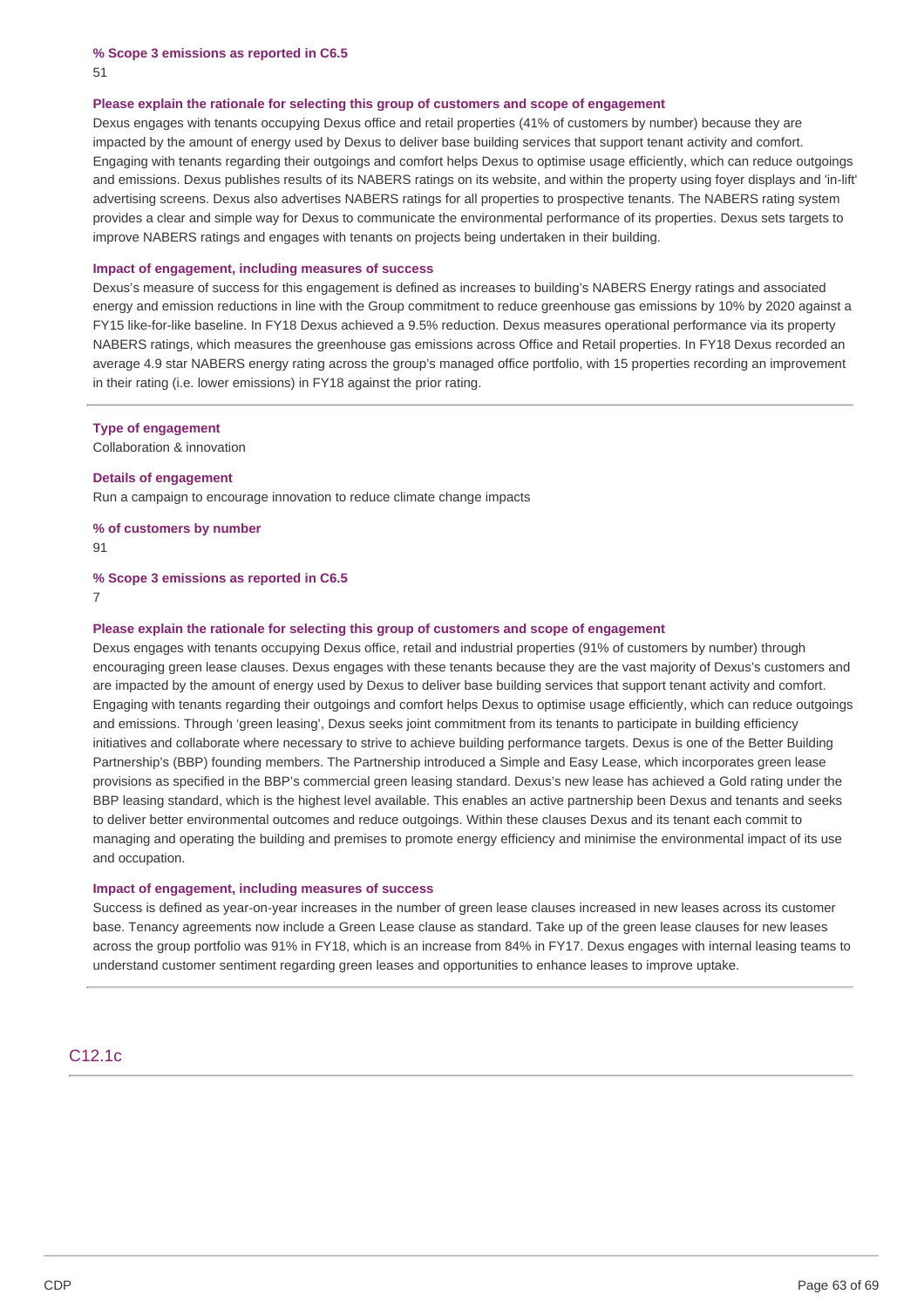# **(C12.1c) Give details of your climate-related engagement strategy with other partners in the value chain.**

Dexus has joint venture partners, where co-ownership of properties exists. Dexus engages with joint property owners at an operational level to bring consistency and awareness to climate change issues and awareness initiatives, and to drive investment decisions that result in operational efficiency improvements that support Dexus's energy and greenhouse gas emission reduction goals. For example, in FY18 Dexus engaged with joint property managers on events such as Earth Hour with provision of marketing communications and liaising with property tenants on measuring building energy performance via dashboard reporting. Dexus also engaged with joint venture partners to ensure that all Dexus properties are rated under NABERS to support Dexus's target to achieve 1,000,000 square metres of office properties rated at 5 stars or higher. Dexus prioritises its engagements based on the size of its investment in the jointly owned asset, and whether it forms part of Dexus's core holdings. The measure of success is maximising the energy efficiency and improving and maintaining the NABERS rating of co-owned properties.

# C12.3

(C12.3) Do you engage in activities that could either directly or indirectly influence public policy on climate-related issues **through any of the following?**

Direct engagement with policy makers

Trade associations

Other

# C12.3a

## **(C12.3a) On what issues have you been engaging directly with policy makers?**

| <b>Focus of</b><br>legislation position                                              |                       | Corporate Details of engagement                                                                                                                                                                                                                                                                                                                                                                                                                                                                                                                                                                          | <b>Proposed legislative solution</b>                                                                                                                                                                                                                                                                                                                                                                                                                                                                                                                                                                                                                                                                                                                                                                                                                                                                                                                                                                                                                                                                                                                                                                                                       |
|--------------------------------------------------------------------------------------|-----------------------|----------------------------------------------------------------------------------------------------------------------------------------------------------------------------------------------------------------------------------------------------------------------------------------------------------------------------------------------------------------------------------------------------------------------------------------------------------------------------------------------------------------------------------------------------------------------------------------------------------|--------------------------------------------------------------------------------------------------------------------------------------------------------------------------------------------------------------------------------------------------------------------------------------------------------------------------------------------------------------------------------------------------------------------------------------------------------------------------------------------------------------------------------------------------------------------------------------------------------------------------------------------------------------------------------------------------------------------------------------------------------------------------------------------------------------------------------------------------------------------------------------------------------------------------------------------------------------------------------------------------------------------------------------------------------------------------------------------------------------------------------------------------------------------------------------------------------------------------------------------|
| Other,<br>please<br>specify<br>(Voluntary<br>carbon<br>abatement<br>&<br>neutrality) | Support               | Dexus participated in industry consultation<br>forums conducted by the Australian<br>Government's Department of Environment<br>regarding the expansion of its national carbon<br>neutrality program and its accompanying<br>National Carbon Offset Standard to cover<br>buildings and precincts. Dexus attended<br>workshops with the Department to provide<br>input into the development of the draft<br>standard.                                                                                                                                                                                      | Dexus is certified under the carbon neutrality program and supports its continuation under<br>a government-led governance arrangement. Dexus supported the majority of the<br>Department of Environment's proposals to streamline administration. Dexus highlighted<br>practical considerations relating to proposed options for applying the standard to buildings,<br>challenges and solutions regarding boundary definitions and data collection option and<br>certification pathways. The Department has released the pilot standard for review.                                                                                                                                                                                                                                                                                                                                                                                                                                                                                                                                                                                                                                                                                       |
| Clean<br>energy                                                                      | Support<br>with major | Energy Regulator (AER) to discuss existing<br>generation exceptions market rules regarding embedded networks<br>and network policies inhibiting local distribution<br>of renewable electricity between facilities.                                                                                                                                                                                                                                                                                                                                                                                       | Dexus has engaged directly with the Australian Dexus advocates for a relaxation of AER's position regarding establishing embedded<br>networks (ENs) in Victoria and New South Wales. The current position inhibits the<br>establishment of ENs at properties in these states, which in turn yields inequity in market<br>structures between these regions and other states across Australia where ENs are<br>commonplace. This inhibits Dexus's uptake of on-site energy generation including<br>emission-free renewables as it cannot effectively share costs or sell electricity to tenants<br>at favourable rates, and provide assistance with energy efficiency initiatives. Dexus also<br>advocates changes to the policies and tariff structures of local network service providers<br>(LNSPs) to increase their tariffs and incentives for businesses to sell renewable electricity<br>generated on-site at competitive prices, and provide practical tariff options to enable<br>businesses to generate electricity on-site at one property and utilise network infrastructure<br>to distribute excess electricity to other properties within the same network to offset grid<br>purchase of high-emission coal-fired electricity. |
| Energy<br>efficiency                                                                 | Support               | Dexus has engaged with the NSW Department<br>of Office and Environment to provide feedback<br>on voluntary 'commitment agreements' under<br>the National Australian Built Environment<br>Rating System (NABERS). The NABERS<br>Energy Commitment Agreement allows<br>developers and building owners to promote<br>and market excellent greenhouse performance<br>of new and refurbished commercial office<br>buildings from the outset. The Commitment<br>Agreement outlines a developer or property<br>owner's commitment to design, build and<br>commission the building to a minimum 4 star<br>level. | Dexus supports NABERS commitment agreements and is offered feedback on their<br>practical implementation.                                                                                                                                                                                                                                                                                                                                                                                                                                                                                                                                                                                                                                                                                                                                                                                                                                                                                                                                                                                                                                                                                                                                  |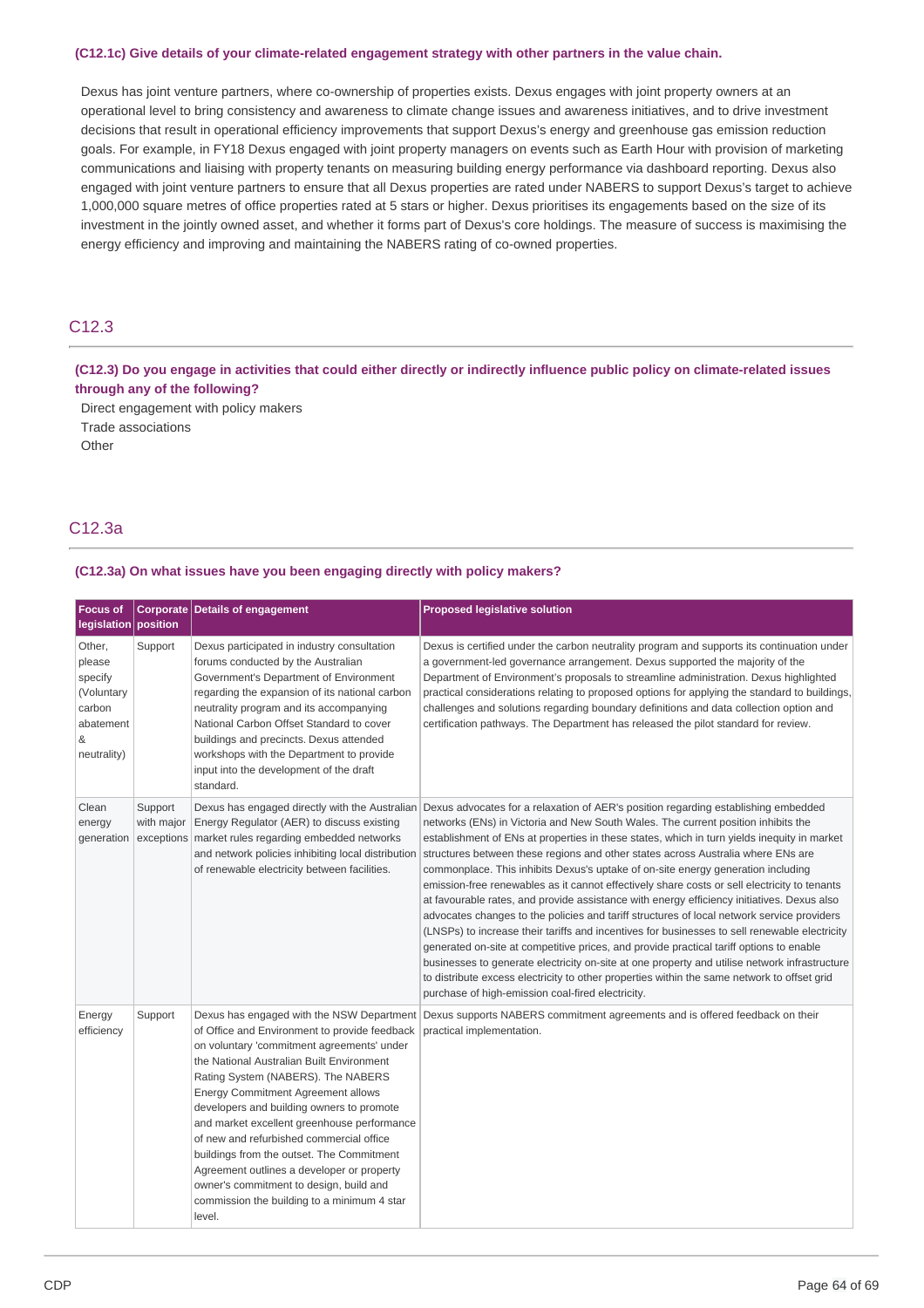# C12.3b

**(C12.3b) Are you on the board of any trade associations or do you provide funding beyond membership?** Yes

# C12.3c

(C12.3c) Enter the details of those trade associations that are likely to take a position on climate change legislation.

**Trade association**

Property Council of Australia

**Is your position on climate change consistent with theirs? Consistent** 

#### **Please explain the trade association's position**

The Property Council of Australia (PCA) states that climate change is a reality. The PCA's response is to focus on eco-efficient less in, more out - assets and use effective strategic planning of cities. Supported in publicly available media releases, the PCA is focused on its members delivering more efficient buildings and calls for solutions to unlock energy assets to deliver better infrastructure.

#### **How have you influenced, or are you attempting to influence their position?**

Dexus's engagement is through membership of the Property Council of Australia (PCA) as well as in a leadership capacity with Dexus's CEO as a PCA Board director and Dexus's Chief Financial Officer a member of the CFO roundtable. An additional 31 Dexus staff members participate in committees, roundtables and working groups. Dexus proactively participates in PCA initiatives where the industry body consults membership on policy submissions and Dexus regularly responds to consultation requests from policy makers. Dexus supports all policies for actions on climate change mitigation and adaptation. Dexus aligns with the PCA in influencing policy of local, State and National regulators to encourage implementation of new technology and initiatives in developments through changes to building codes. These include renewable energy, water harvesting and community energy provision. Dexus also advocates for more efficient implementation of legislation relating to climate change industry improvements and changes in local government regulations improving recycling and energy usage. There are no activities that Dexus is involved in which oppose policy or action on climate change mitigation and adaptation.

#### **Trade association**

Green Building Council of Australia

#### **Is your position on climate change consistent with theirs?** Consistent

## **Please explain the trade association's position**

Green Building Council of Australia (GBCA) is committed to developing a sustainable property industry for Australia by encouraging the adoption of green building practices. It is uniquely supported by both industry and governments across the country.

#### **How have you influenced, or are you attempting to influence their position?**

The Green Building Council of Australia (GBCA) is a national, not-for-profit organisation whose key objectives are to drive the transition of the Australian property industry towards sustainability by promoting green building programs, technologies, design practices and operations as well as the integration of green building initiatives into mainstream design, construction and operation of buildings. Dexus is a member of the GBCA and during FY18 actively supported the GBCA's aims and its Green Star building rating methodologies. During this time Dexus has: - Assisted with prepared papers and joint statements - Acted as an active spokesperson - Supported to some degree in leadership and/or in preparation of documentation - Contributed to the organisation or content of events organised by the group - Provided general support for the initiative in various non-public forums. Dexus rates key development projects using the Green Star design rating tools, and was a participant on the working group that developed the Green Star Performance methodology. As part of this working group, Dexus assisted in drafting and shaping credits to become the tool's performance metrics which ensure buildings are managed to reduce greenhouse gas emissions, reduce waste to landfill, increase biodiversity, reduce water consumption and save energy in their operations. During FY18 Dexus maintained Green Star Performance ratings across 73 office and retail properties.

#### **Trade association**

Investor Group on Climate Change (IGCC)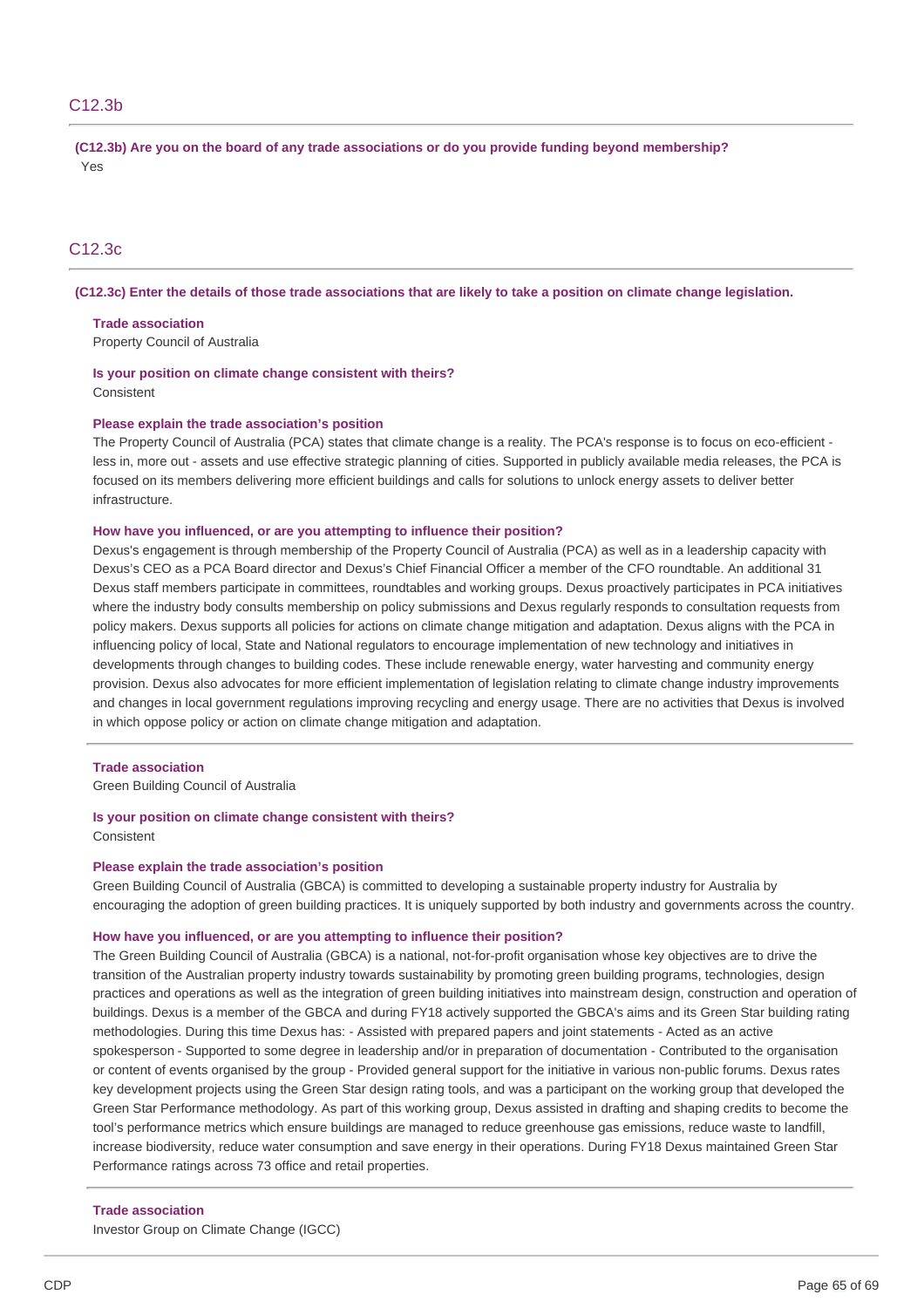**Is your position on climate change consistent with theirs?** Consistent

## **Please explain the trade association's position**

The Investor Group on Climate Change (IGCC) is a collaboration of Australian and New Zealand investors focusing on the impact that climate change has on the financial value of investments. The IGCC recognise that the financial return of an investment is impacted by climate change. As such, the IGCC aims to encourage government policies and investment practices that address the risks and opportunities of climate change, for the ultimate benefit of superannuates and unit holders.

## **How have you influenced, or are you attempting to influence their position?**

Dexus is a member of the IGCC and participates in its Transition to Low Carbon, Physical Risk and Resilience, and Transparency and Thought Leadership working groups. Through these working groups, Dexus actively contributes to property related discussions and assists IGCC with understanding and progressing key investor issues relating to property risk management and disclosure. Dexus provides general support for the initiative in various non-public forums.

#### **Trade association**

Sydney Better Buildings Partnership

## **Is your position on climate change consistent with theirs?** Consistent

## **Please explain the trade association's position**

City of Sydney Better Buildings Partnership (BBP) represents over 50 per cent of the office floor space across Sydney's CBD. Commercial landlords (partnering companies) have an important role to play in improving the energy, water and waste efficiency of Sydney's existing buildings. BBP's solutions and initiatives are implemented via four technical groups, each of which focuses on a specific challenge facing the commercial and public sector property industry: environment, waste, tenant engagement and benchmarking.

# **How have you influenced, or are you attempting to influence their position?**

Dexus is a founding member of the Sydney-based Better Building Partnerships (BBP). The Partnership aims to develop collaborative solutions and initiatives to overcome sustainability related barriers and achieve substantial improvements in the environmental performance of their buildings. Dexus also is a member of four BBP technical working groups, each of which focuses on a specific challenge facing the commercial and public sector property industry: environment, waste, tenant engagement and benchmarking. It is through these working groups that the BBP's solutions and initiatives are implemented. Dexus is a regular attendee and assists with developing BBP's position on a range of issues. Dexus also acts as an active spokesperson and hosts meetings and events.

C12.3e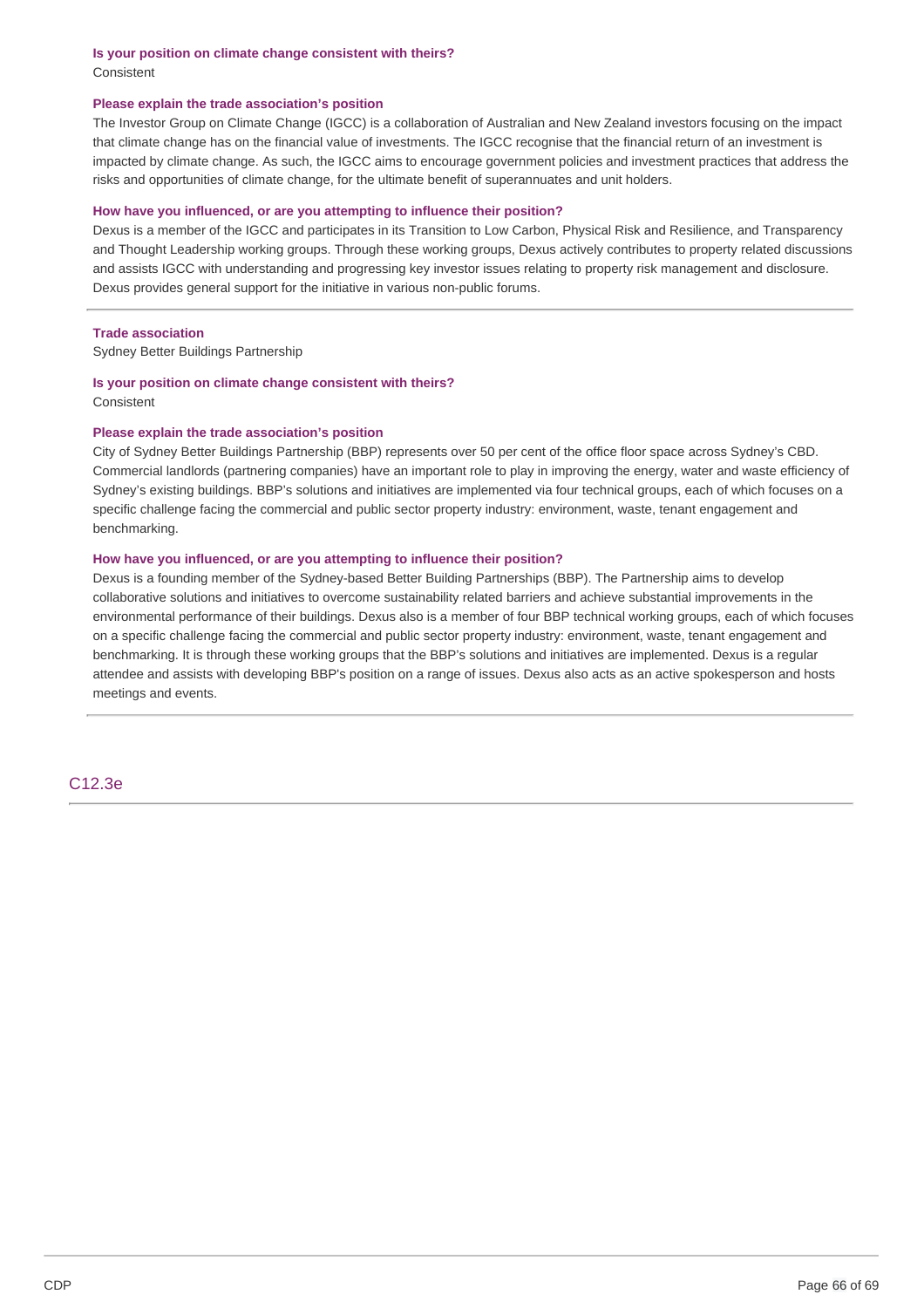i. Dexus is a member of the technical working group of the Retail NABERS rating tool which addresses measures that increase the efficiency of resource consumption and lower GHG emissions across the retail industry. Through this working group, Dexus assists in the development and further enhancement of the Retail rating tool. Through this contribution Dexus advocates a consistent and relevant benchmark for energy efficiency in the retail industry, contributing to the reduction of energy consumption and generation of GHG emissions nationally.

ii. Dexus is a member of the Green Star Performance Technical Working Group hosted by the Green Building Council of Australia which, along with industry, is advocating a holistic green building management tool for the built environment. As part of this working group, Dexus assists in drafting and shaping the tool's performance metrics which ensure building operations are managed to reduce greenhouse gas emissions, reduce waste to landfill, increase biodiversity and reduce energy and water consumption. During FY18 Dexus maintained Green Star Performance ratings across 73 office and retail properties.

iii. The Dexus office portfolio is weighted towards the Sydney CBD and, aligning to Dexus's' Leading Cities' sustainability objective, Dexus actively engages with the NSW Government on city projects including the Sydney Light Rail, which is under construction. Dexus is an active supporter of this project and views the Light Rail as a low-emission alternative to cars and buses with direct benefits to Dexus via reduced scope 3 emissions from commuting by employees and Dexus tenants. Dexus has been working with route planners as well as other stakeholders directly affected by planned street closures to develop solutions to logistics issues in order to ensure continuity of operations during construction and beyond as part of the successful delivery of such a significant infrastructure project

# C12.3f

(C12.3f) What processes do you have in place to ensure that all of your direct and indirect activities that influence policy are **consistent with your overall climate change strategy?**

Day to day activities are coordinated via a Corporate Sustainability Team in consultation with the Asset Services team. The team meets monthly with minutes distributed to key internal stakeholders. The Sustainability Team reports to the Property Executive Committee and the Board Risk Committee, which monitor the team's activities for consistency against strategic objectives. The objectives of these Committees are to assist the Board in fulfilling its responsibilities by reviewing the Group's operational risk management, internal audit and sustainability practices and procedures including climate change strategies. The Investor Relations, Communications and Sustainability team coordinates and oversees the publication of all external documents. A formal, structured process involving a materials approvals database is applied for the review and approval of all announcements, presentations and publications by relevant subject experts. Investor Relations, Communications and Sustainability determines key spokespeople who are able to engage in public debate or comment on specific topics, with these people undergoing media training.

# C12.4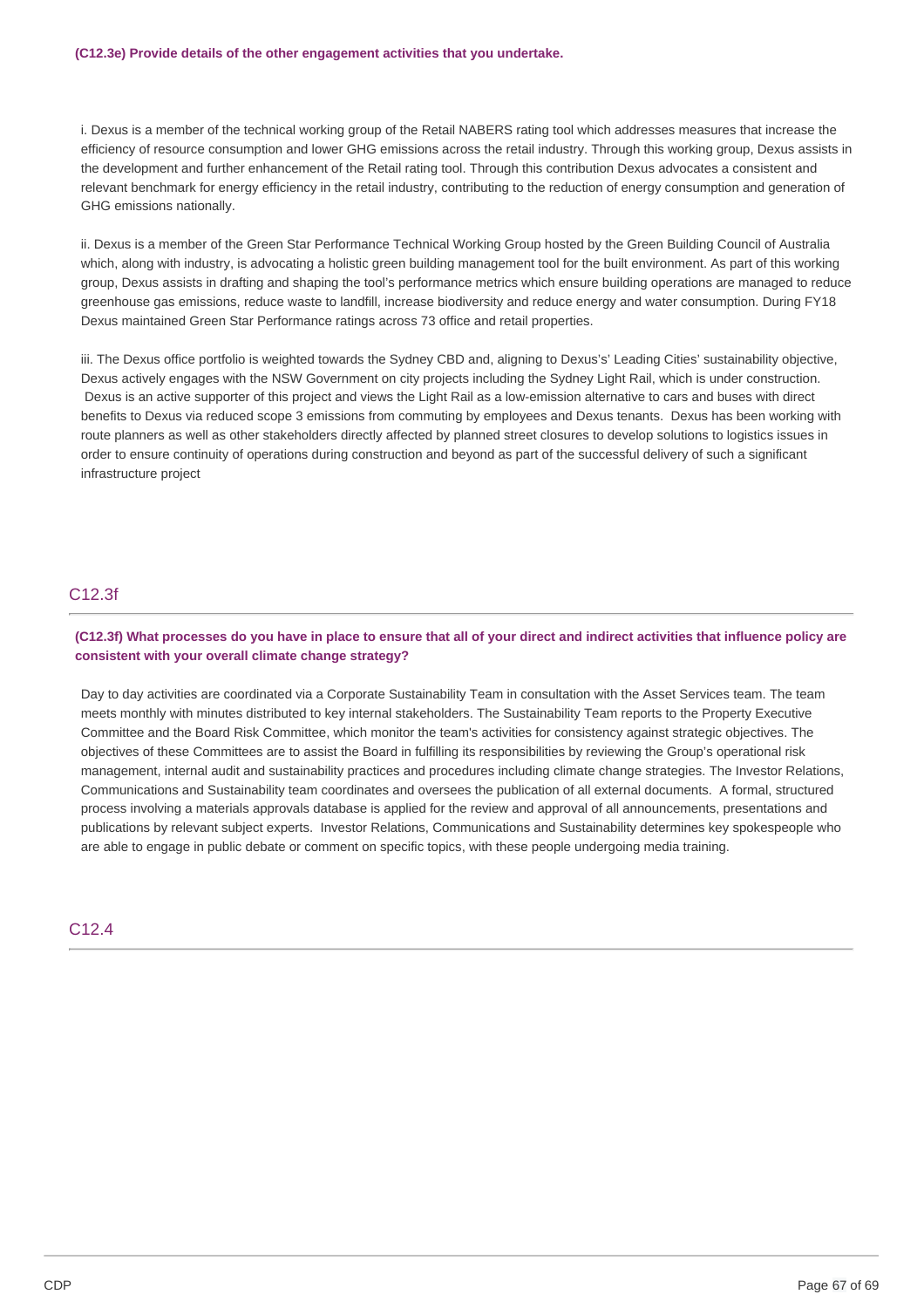# **(C12.4) Have you published information about your organization's response to climate change and GHG emissions** performance for this reporting year in places other than in your CDP response? If so, please attach the publication(s).

## **Publication**

In mainstream reports, incorporating the TCFD recommendations

#### **Status**

Complete

#### **Attach the document**

2018 08 15 Dexus 2018 Annual Report.pdf 2018 Dexus Performance Pack.pdf

#### **Page/Section reference**

Page 17 Annual Report Commencing page 44 Performance Pack

#### **Content elements**

Governance **Strategy** Risks & opportunities Emissions figures Emission targets Other metrics

## **Comment**

#### **Publication**

In voluntary sustainability report

**Status** Complete

#### **Attach the document**

2018 Dexus Performance Pack.pdf 2018 Dexus Disclosures on Management Approach.pdf

#### **Page/Section reference**

Performance Pack commencing page 44 Disclosures on Management Approach commending page 49

#### **Content elements**

Governance Strategy Risks & opportunities Emissions figures Emission targets Other metrics

**Comment**

# C14. Signoff

# C-FI

(C-FI) Use this field to provide any additional information or context that you feel is relevant to your organization's response. **Please note that this field is optional and is not scored.**

Attached is confirmation from the Science Based Targets initiative that Dexus's greenhouse gas emission reduction target has been approved. The approved target is included in this submission as Abs3 in question 4.1a. The attached letter states "We are also happy to inform you that this target validation will qualify your company for Leadership level points in CDP's 2019 climate change questionnaire if you are a responder." Decision Letter - Dexus.pdf